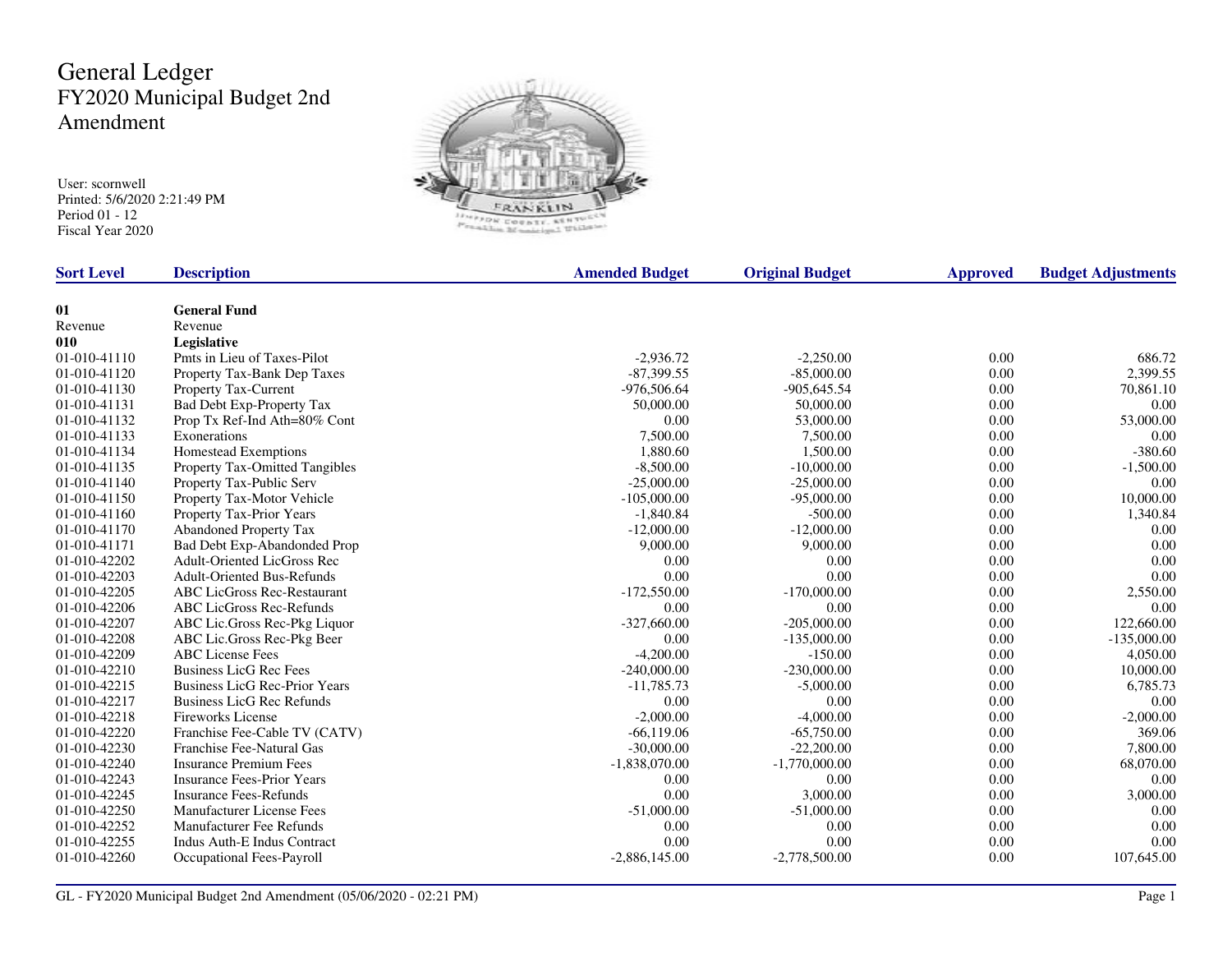| <b>Sort Level</b> | <b>Description</b>             | <b>Amended Budget</b> | <b>Original Budget</b> | <b>Approved</b> | <b>Budget Adjustments</b> |
|-------------------|--------------------------------|-----------------------|------------------------|-----------------|---------------------------|
| 01-010-42263      | Occupational Fees-Prior Year   | $-5,911.42$           | $-2,500.00$            | 0.00            | 3,411.42                  |
| 01-010-42264      | OccBus Lic Special Proj        | 0.00                  | 0.00                   | 0.00            | 0.00                      |
| 01-010-42265      | Luvata (Annex AGRMNT)          | 0.00                  | 0.00                   | $0.00\,$        | 0.00                      |
| 01-010-42266      | OccBus Lic Special Proj Refnd  | 0.00                  | 0.00                   | 0.00            | 0.00                      |
| 01-010-42270      | Occ Fee Refunds-Payroll        | 0.00                  | 150,000.00             | 0.00            | 150,000.00                |
| 01-010-42275      | Indus Auth-E Indus Contract    | 0.00                  | 536,000.00             | 0.00            | 536,000.00                |
| 01-010-43310      | Area Development Funds         | 0.00                  | 0.00                   | 0.00            | 0.00                      |
| 01-010-43315      | ATF Equitable Sharing DOJ      | 0.00                  | 0.00                   | 0.00            | 0.00                      |
| 01-010-43320      | Court Cost Revenue HB413       | $-12,500.00$          | $-12,500.00$           | 0.00            | 0.00                      |
| 01-010-43325      | Drug Task Force Revenue        | $-7,500.00$           | $-10,500.00$           | 0.00            | $-3,000.00$               |
| 01-010-43330      | KLEFPF-Police Incentive        | $-123,231.84$         | $-123,231.84$          | 0.00            | 0.00                      |
| 01-010-43332      | <b>Grant-Homeland Security</b> | 0.00                  | 0.00                   | 0.00            | 0.00                      |
| 01-010-43333      | FEMA Award Flood               | 0.00                  | 0.00                   | 0.00            | 0.00                      |
| 01-010-43334      | <b>Grant Revenue KY ASAP</b>   | 0.00                  | 0.00                   | 0.00            | 0.00                      |
| 01-010-43335      | KY Dept Library-Codification   | 0.00                  | 0.00                   | 0.00            | 0.00                      |
| 01-010-43338      | <b>State Grant</b>             | 0.00                  | $-194,770.76$          | $0.00\,$        | $-194,770.76$             |
| 01-010-43339      | Grants - Local                 | $-1,500.00$           | $-3,000.00$            | 0.00            | $-1,500.00$               |
| 01-010-43340      | Grants - Police & Fire         | 0.00                  | 0.00                   | 0.00            | 0.00                      |
| 01-010-43345      | Grant-Streetscape FS Renaiss   | 0.00                  | 0.00                   | 0.00            | 0.00                      |
| 01-010-43350      | FS Renaissance Contribution    | 0.00                  | 0.00                   | 0.00            | 0.00                      |
| 01-010-43355      | <b>Community Projects</b>      | 0.00                  | 0.00                   | 0.00            | 0.00                      |
| 01-010-43360      | School - SRO Revenue           | $-60,743.72$          | $-68,059.00$           | 0.00            | $-7,315.28$               |
| 01-010-43370      | FS Housing Authority           | 0.00                  | 0.00                   | 0.00            | 0.00                      |
| 01-010-43375      | Simpson Fiscal Ct-Code Enf Rev | 0.00                  | 0.00                   | 0.00            | 0.00                      |
| 01-010-44110      | Penalties-Deling TaxLicense    | $-60,000.00$          | $-45,000.00$           | 0.00            | 15,000.00                 |
| 01-010-44111      | ABC Lic.-Penalties & Interest  | 0.00                  | 0.00                   | 0.00            | 0.00                      |
| 01-010-44115      | Burn PermitsReports-Fire Dept  | 0.00                  | 0.00                   | 0.00            | 0.00                      |
| 01-010-44120      | DrugGambling Seizure Fees      | $-1,601.79$           | 0.00                   | 0.00            | 1,601.79                  |
| 01-010-44125      | Code Enforcement Fines         | $-17,500.00$          | $-7,500.00$            | 0.00            | 10,000.00                 |
| 01-010-44130      | Fines & Costs-Police           | $-12,000.00$          | $-4,500.00$            | 0.00            | 7,500.00                  |
| 01-010-44131      | Police - Security Reimb        | 0.00                  | $-7,500.00$            | 0.00            | $-7,500.00$               |
| 01-010-45110      | Admin Overhead-Cemetery        | $-45,000.00$          | $-45,000.00$           | 0.00            | 0.00                      |
| 01-010-45120      | Admin Overhead-Sanitation Fund | $-209,500.00$         | $-209,500.00$          | 0.00            | 0.00                      |
| 01-010-45130      | Admin Overhead-Utility Fund    | $-243,498.00$         | $-243,498.00$          | 0.00            | 0.00                      |
| 01-010-45140      | Overhead Municipal Aid         | $-95,000.00$          | $-95,000.00$           | 0.00            | 0.00                      |
| 01-010-45150      | Admin Overhead-Fiber Optic Fnd | 0.00                  | 0.00                   | 0.00            | 0.00                      |
| 01-010-45151      | Transfer In from Fiber Fund    | 0.00                  | 0.00                   | 0.00            | 0.00                      |
| 01-010-45152      | Transfer In - Stormwater       | 0.00                  | 0.00                   | 0.00            | 0.00                      |
| 01-010-45153      | Transfer In - Utility          | 0.00                  | 0.00                   | 0.00            | 0.00                      |
| 01-010-46120      | Cost of Issue Rebate           | 0.00                  | 0.00                   | 0.00            | 0.00                      |
| 01-010-46136      | Highway Safety Prog Grant      | $-2,500.00$           | $-2,500.00$            | 0.00            | 0.00                      |
| 01-010-46137      | Justice Asistance Grant        | 0.00                  | 0.00                   | 0.00            | 0.00                      |
| 01-010-46139      | Safe Routes to School Grant    | 0.00                  | 0.00                   | 0.00            | 0.00                      |
| 01-010-46140      | Donations to Police Dept.      | $-500.00$             | $-500.00$              | 0.00            | 0.00                      |
| 01-010-46147      | EPA-Solid Waste Litter Grant   | $-5,731.99$           | $-4,500.00$            | 0.00            | 1,231.99                  |
| 01-010-46157      | Industrial Auth Rev-Wrld Color | 0.00                  | 0.00                   | 0.00            | 0.00                      |
| 01-010-46159      | Industrial Auth Exp-Wrld Color | 0.00                  | 0.00                   | 0.00            | 0.00                      |
| 01-010-46160      | Insurance ProceedsIncl Fire    | -29,377.99            | 0.00                   | 0.00            | 29,377.99                 |
| 01-010-46161      | Admin Industrial Auth KLC      | 0.00                  | 0.00                   | 0.00            | 0.00                      |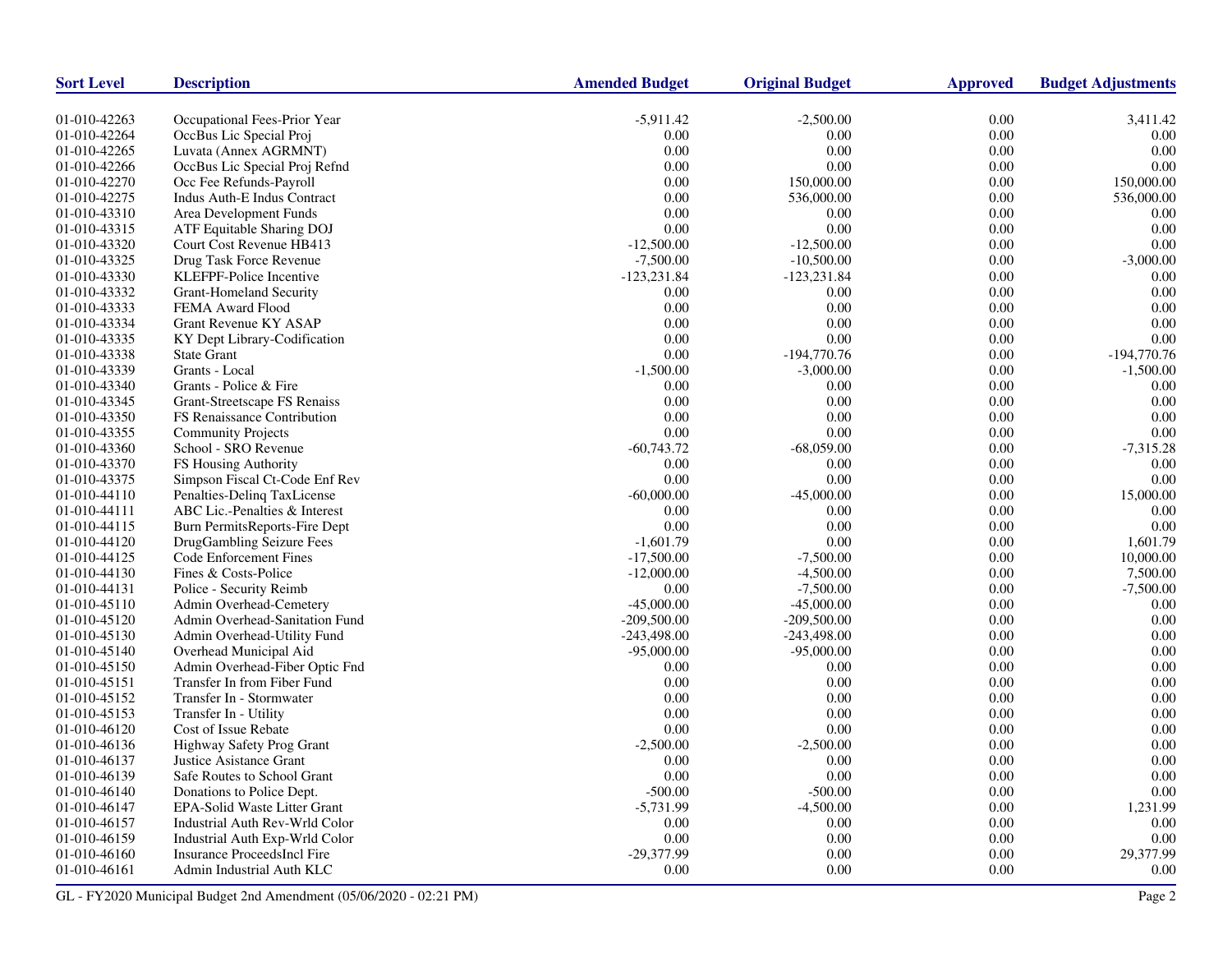| <b>Sort Level</b> | <b>Description</b>                | <b>Amended Budget</b> | <b>Original Budget</b> | <b>Approved</b> | <b>Budget Adjustments</b> |
|-------------------|-----------------------------------|-----------------------|------------------------|-----------------|---------------------------|
|                   |                                   |                       |                        |                 |                           |
| 01-010-46180      | Investment Income                 | $-133.961.25$         | $-143,802.10$          | 0.00            | $-9,840.85$               |
| 01-010-46190      | Legal Fees-Prop Tx LiensOther     | $-5,000.00$           | $-5,000.00$            | 0.00            | 0.00                      |
| 01-010-46191      | Clerks Fees Prop Tax Liens        | $-4,000.00$           | $-4,000.00$            | 0.00            | 0.00                      |
| 01-010-46192      | Property Lease-Witt Rd            | $-9,500.00$           | 0.00                   | 0.00            | 9,500.00                  |
| 01-010-46193      | Lease - Regions Bank              | $-60,145.44$          | $-60,145.44$           | 0.00            | 0.00                      |
| 01-010-46194      | Land Lease                        | 0.00                  | 0.00                   | 0.00            | 0.00                      |
| 01-010-46196      | Property Tax CopyLookup Fees      | $-750.00$             | $-750.00$              | 0.00            | 0.00                      |
| 01-010-46200      | Miscellaneous Income              | $-1,000.00$           | $-1,000.00$            | 0.00            | 0.00                      |
| 01-010-46205      | <b>Unclaimed Property Revenue</b> | 0.00                  | 0.00                   | 0.00            | 0.00                      |
| 01-010-46211      | Condemnation Income               | 0.00                  | 0.00                   | 0.00            | 0.00                      |
| 01-010-46215      | <b>OverShort Cash</b>             | 0.00                  | 0.00                   | 0.00            | 0.00                      |
| 01-010-46220      | Proceeds for Sale of Assets       | $-16,825.00$          | $-15,000.00$           | 0.00            | 1,825.00                  |
| 01-010-46225      | Gain or Loss on Asset Disposal    | 0.00                  | 0.00                   | 0.00            | 0.00                      |
| 01-010-46230      | <b>Storm DrainagePlan Reviews</b> | $-2,500.00$           | $-2,000.00$            | 0.00            | 500.00                    |
| 01-010-47135      | Line of Credit Franklin Bank      | 0.00                  | 0.00                   | 0.00            | 0.00                      |
| 01-010-47140      | Loan Proceeds                     | 0.00                  | 0.00                   | 0.00            | 0.00                      |
| 01-010-48001      | Contributed Capital               | 0.00                  | 0.00                   | 0.00            | 0.00                      |
| 010               | Legislative                       | $-7,947,611.38$       | -7,073,252.68          | 0.00            | 874,358.70                |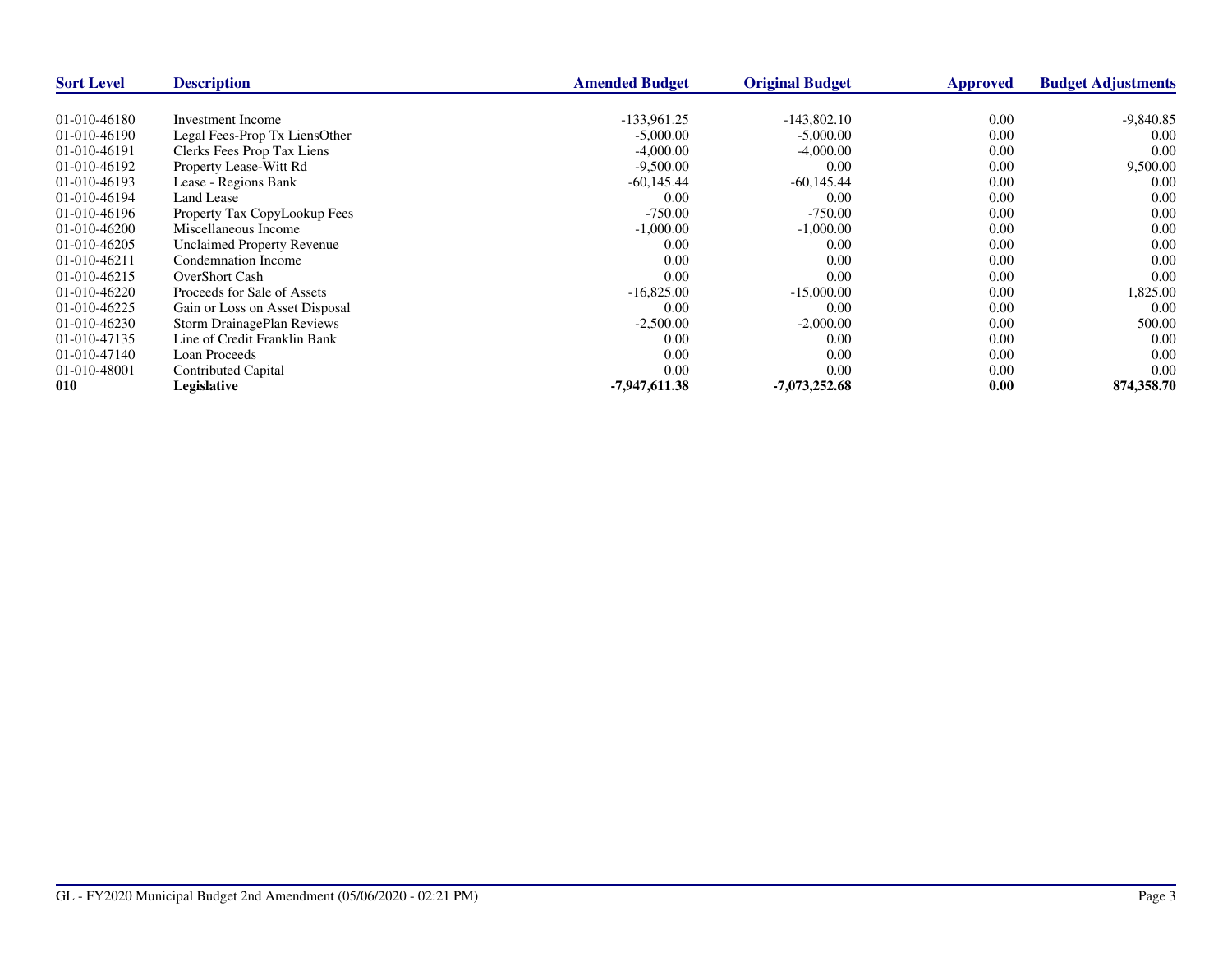| <b>Sort Level</b> | <b>Description</b>               | <b>Amended Budget</b> | <b>Original Budget</b> | <b>Approved</b> | <b>Budget Adjustments</b> |
|-------------------|----------------------------------|-----------------------|------------------------|-----------------|---------------------------|
| Revenue           | Revenue                          | 7,947,611.38          | 7,073,252.68           | 0.00            | 874,358.70                |
| Expense           | Expense                          |                       |                        |                 |                           |
| 010               | Legislative                      |                       |                        |                 |                           |
| 01-010-50010      | Compensation                     | 73,800.00             | 73,200.00              | 0.00            | 600.00                    |
| 01-010-50011      | Emergency - Compensation         | 0.00                  | 0.00                   | 0.00            | 0.00                      |
| 01-010-50060      | Compensation-On Call Pay         | 0.00                  | 0.00                   | 0.00            | 0.00                      |
| 01-010-50070      | Overtime-Non Salaried            | 0.00                  | 0.00                   | 0.00            | 0.00                      |
| 01-010-50080      | Compensation-Deferred            | 0.00                  | 0.00                   | 0.00            | 0.00                      |
| 01-010-50110      | FICAMedicare                     | 7,088.98              | 7,022.76               | 0.00            | 66.22                     |
| 01-010-50210      | <b>Insurance-Dental</b>          | 2,052.96              | 1,694.28               | 0.00            | 358.68                    |
| 01-010-50220      | Insurance-Life                   | 224.36                | 380.16                 | 0.00            | $-155.80$                 |
| 01-010-50230      | Insurance-Medical                | 43,561.01             | 34,321.84              | 0.00            | 9,239.17                  |
| 01-010-50231      | Insurance-HRA                    | 1,297.93              | 0.00                   | 0.00            | 1,297.93                  |
| 01-010-50240      | <b>Insurance-Retirees</b>        | 0.00                  | 0.00                   | 0.00            | 0.00                      |
| 01-010-50250      | Insurance-Unemployment           | 0.00                  | 0.00                   | 0.00            | 0.00                      |
| 01-010-50260      | Insurance-Workers Comp           | 0.00                  | 1,478.34               | 0.00            | $-1,478.34$               |
| 01-010-50280      | Vacation                         | 0.00                  | 0.00                   | 0.00            | 0.00                      |
| 01-010-50510      | Other                            | 2,000.00              | 2,000.00               | 0.00            | 0.00                      |
| 01-010-50610      | Pensions-Retirees                | 0.00                  | 0.00                   | 0.00            | 0.00                      |
| 01-010-50710      | <b>Retirement - CERS</b>         | 2,887.20              | 2,887.20               | 0.00            | 0.00                      |
| 01-010-50711      | Retirement - OPEB                | 0.00                  | 0.00                   | 0.00            | 0.00                      |
| 01-010-50810      | Uniforms                         | 0.00                  | 0.00                   | 0.00            | 0.00                      |
| 01-010-51005      | <b>Annexation Costs</b>          | 2,500.00              | 5,000.00               | 0.00            | $-2,500.00$               |
| 01-010-51120      | Contract Labor-Bldg Repair       | 0.00                  | 0.00                   | 0.00            | 0.00                      |
| 01-010-51220      | <b>Equipment Rental</b>          | 0.00                  | 0.00                   | 0.00            | 0.00                      |
| 01-010-51221      | <b>Technology Lease Payments</b> | 198.56                | 0.00                   | 0.00            | 198.56                    |
| 01-010-51230      | FreightShippingHandling          | 75.00                 | 0.00                   | 0.00            | 75.00                     |
| 01-010-51310      | Janitorial Service & Related     | 0.00                  | 0.00                   | 0.00            | 0.00                      |
| 01-010-51330      | Ordinance Codification           | 2,457.55              | 500.00                 | 0.00            | 1,957.55                  |
| 01-010-51610      | Printing & Advertising           | 10,000.00             | 10,000.00              | 0.00            | 0.00                      |
| 01-010-51735      | Profess-Backhoe RepairMaint      | 0.00                  | 0.00                   | 0.00            | 0.00                      |
| 01-010-51740      | Profess-Computer MaintRepair     | 0.00                  | 0.00                   | 0.00            | 0.00                      |
| 01-010-51745      | Professional-Consultant          | 1,000.00              | 1,000.00               | 0.00            | 0.00                      |
| 01-010-51748      | Profess-License MaintSupport     | 625.00                | 625.00                 | 0.00            | 0.00                      |
| 01-010-51755      | Profess-Equip MaintRepair        | 0.00                  | 0.00                   | 0.00            | 0.00                      |
| 01-010-51765      | Professional-Other               | 1,000.00              | 1,000.00               | 0.00            | 0.00                      |
| 01-010-51780      | Profess-Vehicle RepairMaint      | 0.00                  | 0.00                   | 0.00            | 0.00                      |
| 01-010-51850      | <b>Test Analysis</b>             | 0.00                  | 0.00                   | 0.00            | 0.00                      |
| 01-010-51910      | Utilities-Electric               | 0.00                  | 0.00                   | 0.00            | 0.00                      |
| 01-010-51920      | Utilities-Nat GasPropane         | 0.00                  | 0.00                   | 0.00            | 0.00                      |
| 01-010-51930      | Utilities-Warning Sirens         | 1,500.00              | 1,500.00               | 0.00            | 0.00                      |
| 01-010-51940      | Utilities-Communications         | 198.00                | 0.00                   | 0.00            | 198.00                    |
| 01-010-51950      | Utilities-WaterSewer             | 70.00                 | 70.00                  | 0.00            | $0.00\,$                  |
| 01-010-52020      | Supplies-Bldg MaintRepair        | $0.00\,$              | 0.00                   | 0.00            | $0.00\,$                  |
| 01-010-52060      | Supplies-ComputerCopierPrint     | 500.00                | 500.00                 | 0.00            | 0.00                      |
| 01-010-52110      | Equipment (Under \$2,000 Each)   | $0.00\,$              | $0.00\,$               | 0.00            | 0.00                      |
| 01-010-52120      | Supplies-Equip MaintRepair       | 0.00                  | 0.00                   | 0.00            | $0.00\,$                  |
| 01-010-52250      | Fuel, Oil, Fluids                | 0.00                  | $0.00\,$               | 0.00            | 0.00                      |
| 01-010-52350      | Supplies-Janitorial              | $0.00\,$              | 0.00                   | 0.00            | $0.00\,$                  |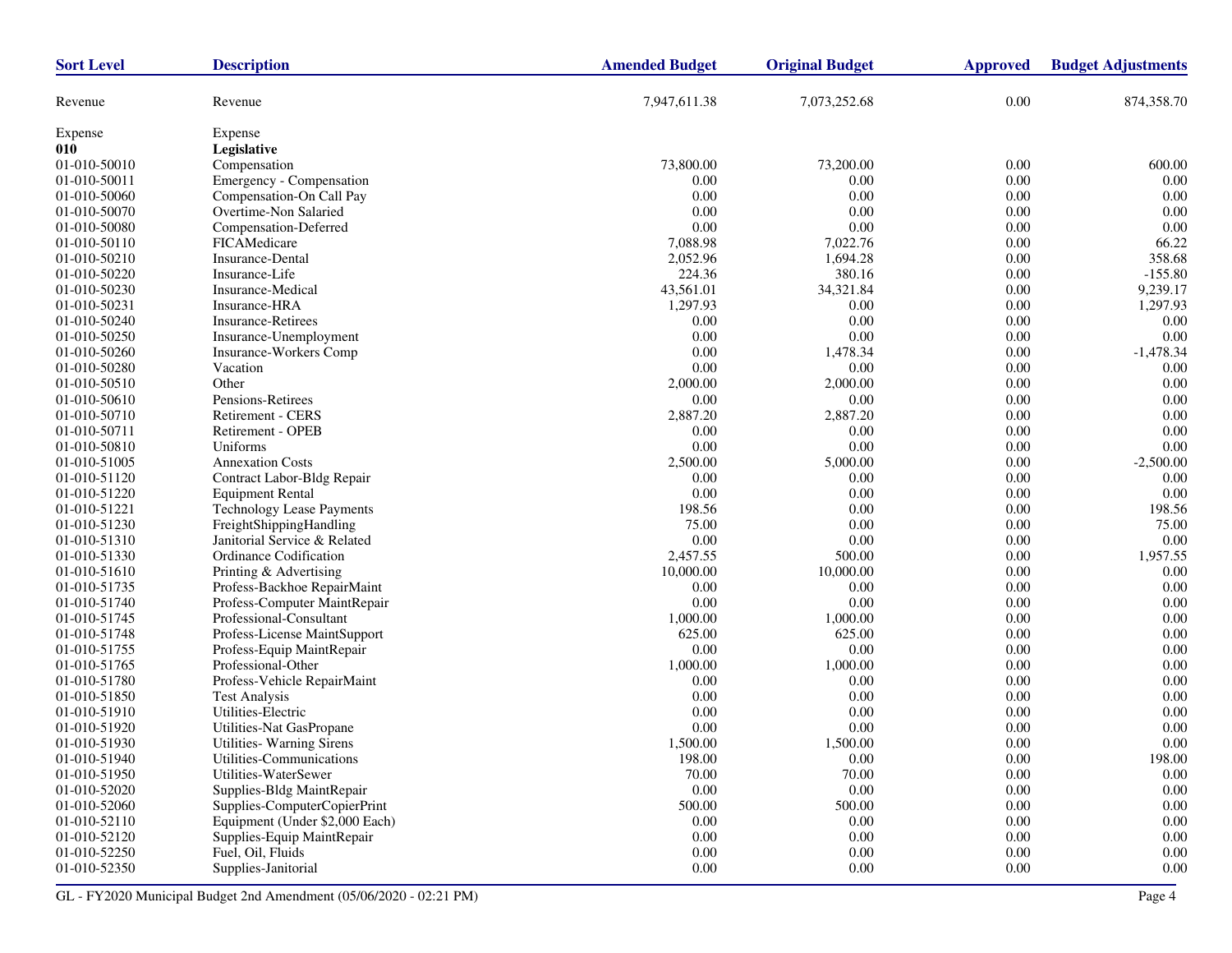| <b>Sort Level</b> | <b>Description</b>              | <b>Amended Budget</b> | <b>Original Budget</b> | <b>Approved</b> | <b>Budget Adjustments</b> |
|-------------------|---------------------------------|-----------------------|------------------------|-----------------|---------------------------|
|                   |                                 |                       |                        |                 |                           |
| 01-010-52700      | Supplies-Office                 | 0.00                  | 0.00                   | 0.00            | 0.00                      |
| 01-010-52750      | Supplies-Other                  | 250.00                | 250.00                 | 0.00            | 0.00                      |
| $01-010-52840$    | Postage-Meter & Related         | 0.00                  | 0.00                   | 0.00            | 0.00                      |
| 01-010-52865      | Supplies-SafetyProtective       | 0.00                  | 0.00                   | 0.00            | 0.00                      |
| 01-010-52890      | Software                        | 0.00                  | 0.00                   | 0.00            | 0.00                      |
| 01-010-52950      | Vehicle-Supplies RepairMaint    | 0.00                  | 0.00                   | 0.00            | 0.00                      |
| 01-010-53101      | Fines & Penalties               | 0.00                  | 0.00                   | 0.00            | 0.00                      |
| 01-010-53375      | Character CTSProj Graduation    | 2,000.00              | 1,000.00               | 0.00            | 1,000.00                  |
| 01-010-53450      | Coffee, Tea & Related           | 0.00                  | 0.00                   | 0.00            | 0.00                      |
| 01-010-53460      | ConferenceTrainSchool           | 1.537.00              | 1.000.00               | 0.00            | 537.00                    |
| 01-010-53470      | Dues & Subscriptions            | 10,000.00             | 10,000.00              | 0.00            | 0.00                      |
| 01-010-53500      | Easements                       | 0.00                  | 0.00                   | 0.00            | 0.00                      |
| 01-010-53507      | <b>Government CATV AV Costs</b> | 2,500.00              | 2,500.00               | 0.00            | 0.00                      |
| 01-010-53600      | Miscellaneous                   | 250.00                | 250.00                 | 0.00            | 0.00                      |
| 01-010-53850      | TravelLodgingMeals              | 5,021.40              | 7,500.00               | 0.00            | $-2,478.60$               |
| 010               | Legislative                     | 174,594.95            | 165,679.58             | 0.00            | 8,915.37                  |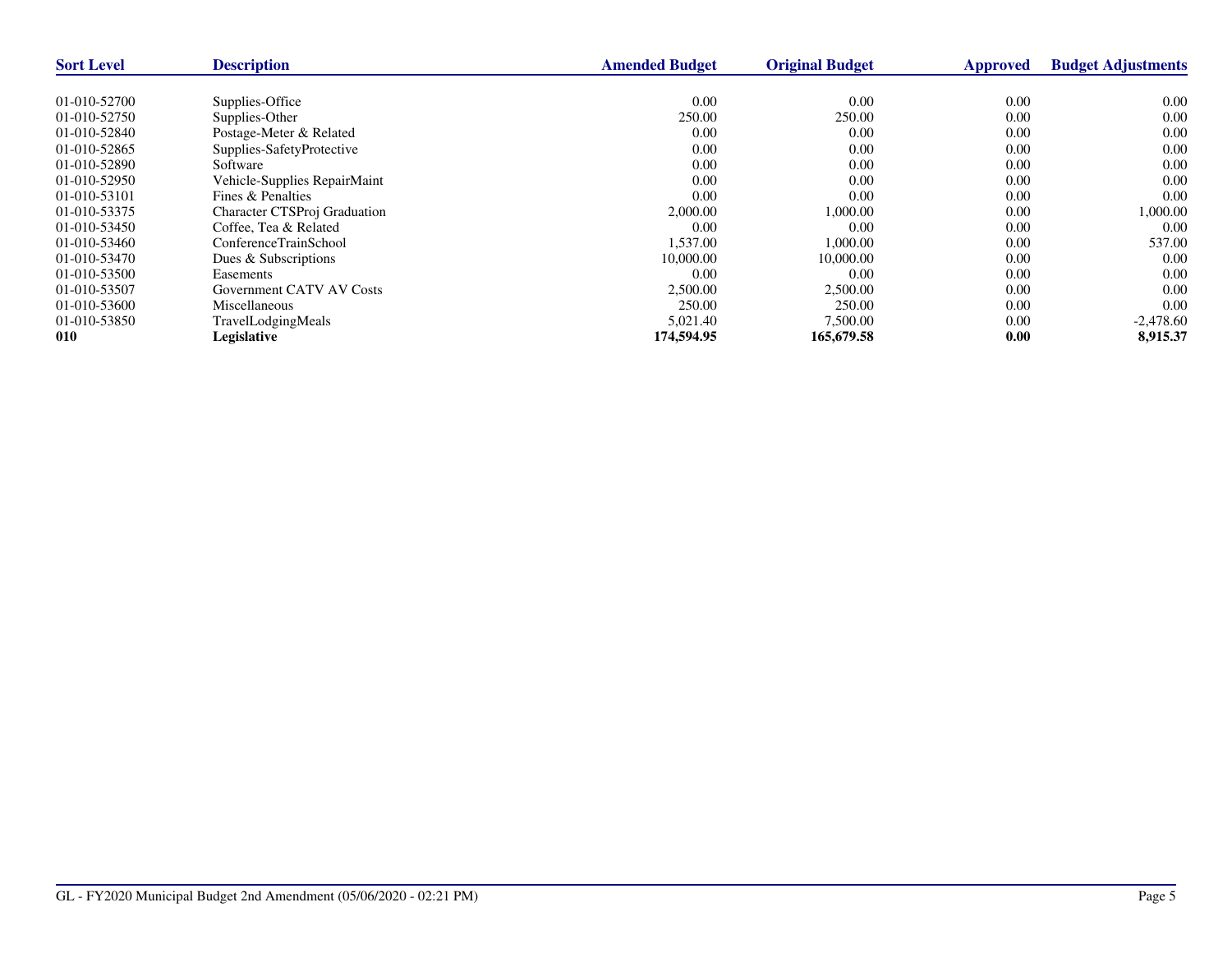| Administration<br>011<br>01-011-50010<br>Compensation<br>209,138.36<br>210,549.02<br>0.00<br>$-1,410.66$<br>$0.00\,$<br>01-011-50011<br>0.00<br>3,600.00<br>Emergency - Compensation<br>3,600.00<br>0.00<br>0.00<br>0.00<br>0.00<br>01-011-50060<br>Compensation-On Call Pay<br>901.26<br>$-464.27$<br>01-011-50070<br>1,365.53<br>0.00<br>Overtime-Non Salaried<br>$0.00\,$<br>$-31.97$<br>01-011-50080<br>6,005.23<br>6,037.20<br>Compensation-Deferred<br>0.00<br>01-011-50090<br>7,200.00<br>7,200.00<br>0.00<br>Compensation-Vehicle Allowance<br>991.78<br>01-011-50110<br>FICAMedicare<br>15,742.10<br>14,750.32<br>0.00<br>910.39<br>707.59<br>$0.00\,$<br>Insurance-Dental<br>202.80<br>01-011-50210<br>489.27<br>01-011-50220<br>Insurance-Life<br>1,588.03<br>1,098.76<br>0.00<br>31,584.76<br>01-011-50230<br>Insurance-Medical<br>37,074.60<br>0.00<br>$-5,489.84$<br>01-011-50231<br>3,203.55<br>0.00<br>0.00<br>3,203.55<br>Insurance-HRA<br>01-011-50240<br>Insurance-Retirees<br>37,638.60<br>42,900.87<br>0.00<br>$-5,262.27$<br>179.41<br>01-011-50250<br>Insurance-Unemployment<br>848.12<br>0.00<br>$-668.71$<br>309.78<br>4,273.83<br>0.00<br>$-3,964.05$<br>Insurance-Workers Comp<br>0.00<br>0.00<br>$0.00\,$<br>Vacation<br>0.00<br>2,500.00<br>01-011-50510<br>Other<br>17,500.00<br>15,000.00<br>0.00<br>Pensions-Retirees<br>$0.00\,$<br>8,400.00<br>8,700.00<br>$-300.00$<br>$0.00\,$<br>Retirement - CERS<br>50,634.02<br>50,831.04<br>$-197.02$<br>Retirement - OPEB<br>0.00<br>0.00<br>0.00<br>0.00<br>0.00<br>0.00<br>0.00<br>0.00<br>Uniforms<br>$0.00\,$<br>Contract Labor-Bldg Repair<br>3,808.00<br>2,500.00<br>1,308.00<br>4,949.58<br>2,500.00<br>0.00<br>2,449.58<br>Leasehold MaintRepair<br>0.00<br>0.00<br>0.00<br><b>Equipment Rental</b><br>0.00<br>$0.00\,$<br><b>Technology Lease Payments</b><br>1,482.32<br>1,607.64<br>$-125.32$<br>250.00<br>250.00<br>0.00<br>0.00<br>FreightShippingHandling<br>5,227.96<br>4,320.00<br>0.00<br>907.96<br>Janitorial Service & Related<br>1,000.00<br>1,000.00<br>$0.00\,$<br>0.00<br>PhysicalsRestsVaccines<br>$0.00\,$<br>1,000.00<br>1,000.00<br>0.00<br>Printing & Advertising<br>0.00<br>0.00<br>0.00<br>0.00<br>01-011-51735<br>Profess-Backhoe RepairMaint<br>0.00<br>0.00<br>$0.00\,$<br>0.00<br>Profess-Computer MaintRepair<br>Professional-Consultant<br>3,500.00<br>500.00<br>0.00<br>3,000.00<br>01-011-51748<br>10,000.00<br>8,125.00<br>0.00<br>1,875.00<br>Profess-License MaintSupport<br>$0.00\,$<br>800.00<br>2,800.00<br>2,000.00<br>Profess-Equip MaintRepair<br>1,200.00<br>1,000.00<br>0.00<br>200.00<br>Professional-Other<br>0.00<br>0.00<br>0.00<br>0.00<br>Profess-Vehicle RepairMaint<br>0.00<br>0.00<br>$0.00\,$<br>$0.00\,$<br><b>Test Analysis</b><br>0.00<br>0.00<br>0.00<br>Utilities-Electric<br>0.00<br>0.00<br>0.00<br>01-011-51920<br>0.00<br>0.00<br>Utilities-Nat GasPropane<br>Utilities-Communications<br>3,800.00<br>0.00<br>$-651.83$<br>3,148.17<br>Utilities-WaterSewer<br>50.00<br>50.00<br>0.00<br>0.00<br>850.00<br>01-011-52020<br>500.00<br>0.00<br>350.00<br>Supplies-Bldg MaintRepair<br>1,000.00<br>$0.00\,$<br>$0.00\,$<br>1,000.00<br>01-011-52060<br>Supplies-ComputerCopierPrint<br>Equipment (Under \$2,000 Each)<br>1,000.00<br>1,000.00<br>$0.00\,$<br>0.00<br>01-011-52110<br>250.00<br>Supplies-Equip MaintRepair<br>250.00<br>0.00<br>0.00<br>$0.00\,$<br>0.00<br>$0.00\,$<br>Fuel, Oil, Fluids<br>$0.00\,$<br>Supplies-Janitorial<br>250.00<br>01-011-52350<br>500.00<br>0.00<br>250.00<br>Supplies-Office<br>1,000.00<br>1,000.00<br>0.00<br>0.00<br>500.00<br>200.00<br>Supplies-Other<br>$0.00\,$<br>300.00<br>Postage-Meter & Related<br>01-011-52840<br>500.00<br>500.00<br>0.00<br>0.00 | <b>Sort Level</b> | <b>Description</b> | <b>Amended Budget</b> | <b>Original Budget</b> | <b>Approved</b> | <b>Budget Adjustments</b> |
|----------------------------------------------------------------------------------------------------------------------------------------------------------------------------------------------------------------------------------------------------------------------------------------------------------------------------------------------------------------------------------------------------------------------------------------------------------------------------------------------------------------------------------------------------------------------------------------------------------------------------------------------------------------------------------------------------------------------------------------------------------------------------------------------------------------------------------------------------------------------------------------------------------------------------------------------------------------------------------------------------------------------------------------------------------------------------------------------------------------------------------------------------------------------------------------------------------------------------------------------------------------------------------------------------------------------------------------------------------------------------------------------------------------------------------------------------------------------------------------------------------------------------------------------------------------------------------------------------------------------------------------------------------------------------------------------------------------------------------------------------------------------------------------------------------------------------------------------------------------------------------------------------------------------------------------------------------------------------------------------------------------------------------------------------------------------------------------------------------------------------------------------------------------------------------------------------------------------------------------------------------------------------------------------------------------------------------------------------------------------------------------------------------------------------------------------------------------------------------------------------------------------------------------------------------------------------------------------------------------------------------------------------------------------------------------------------------------------------------------------------------------------------------------------------------------------------------------------------------------------------------------------------------------------------------------------------------------------------------------------------------------------------------------------------------------------------------------------------------------------------------------------------------------------------------------------------------------------------------------------------------------------------------------------------------------------------------------------------------------------------------------------------------------------------------------------------------------------------------------------------------------------------------------------------------------------------------------------------------------------------------------------------------------------------------------------------------------------------------------------------|-------------------|--------------------|-----------------------|------------------------|-----------------|---------------------------|
|                                                                                                                                                                                                                                                                                                                                                                                                                                                                                                                                                                                                                                                                                                                                                                                                                                                                                                                                                                                                                                                                                                                                                                                                                                                                                                                                                                                                                                                                                                                                                                                                                                                                                                                                                                                                                                                                                                                                                                                                                                                                                                                                                                                                                                                                                                                                                                                                                                                                                                                                                                                                                                                                                                                                                                                                                                                                                                                                                                                                                                                                                                                                                                                                                                                                                                                                                                                                                                                                                                                                                                                                                                                                                                                                                    |                   |                    |                       |                        |                 |                           |
|                                                                                                                                                                                                                                                                                                                                                                                                                                                                                                                                                                                                                                                                                                                                                                                                                                                                                                                                                                                                                                                                                                                                                                                                                                                                                                                                                                                                                                                                                                                                                                                                                                                                                                                                                                                                                                                                                                                                                                                                                                                                                                                                                                                                                                                                                                                                                                                                                                                                                                                                                                                                                                                                                                                                                                                                                                                                                                                                                                                                                                                                                                                                                                                                                                                                                                                                                                                                                                                                                                                                                                                                                                                                                                                                                    |                   |                    |                       |                        |                 |                           |
|                                                                                                                                                                                                                                                                                                                                                                                                                                                                                                                                                                                                                                                                                                                                                                                                                                                                                                                                                                                                                                                                                                                                                                                                                                                                                                                                                                                                                                                                                                                                                                                                                                                                                                                                                                                                                                                                                                                                                                                                                                                                                                                                                                                                                                                                                                                                                                                                                                                                                                                                                                                                                                                                                                                                                                                                                                                                                                                                                                                                                                                                                                                                                                                                                                                                                                                                                                                                                                                                                                                                                                                                                                                                                                                                                    |                   |                    |                       |                        |                 |                           |
|                                                                                                                                                                                                                                                                                                                                                                                                                                                                                                                                                                                                                                                                                                                                                                                                                                                                                                                                                                                                                                                                                                                                                                                                                                                                                                                                                                                                                                                                                                                                                                                                                                                                                                                                                                                                                                                                                                                                                                                                                                                                                                                                                                                                                                                                                                                                                                                                                                                                                                                                                                                                                                                                                                                                                                                                                                                                                                                                                                                                                                                                                                                                                                                                                                                                                                                                                                                                                                                                                                                                                                                                                                                                                                                                                    |                   |                    |                       |                        |                 |                           |
|                                                                                                                                                                                                                                                                                                                                                                                                                                                                                                                                                                                                                                                                                                                                                                                                                                                                                                                                                                                                                                                                                                                                                                                                                                                                                                                                                                                                                                                                                                                                                                                                                                                                                                                                                                                                                                                                                                                                                                                                                                                                                                                                                                                                                                                                                                                                                                                                                                                                                                                                                                                                                                                                                                                                                                                                                                                                                                                                                                                                                                                                                                                                                                                                                                                                                                                                                                                                                                                                                                                                                                                                                                                                                                                                                    |                   |                    |                       |                        |                 |                           |
|                                                                                                                                                                                                                                                                                                                                                                                                                                                                                                                                                                                                                                                                                                                                                                                                                                                                                                                                                                                                                                                                                                                                                                                                                                                                                                                                                                                                                                                                                                                                                                                                                                                                                                                                                                                                                                                                                                                                                                                                                                                                                                                                                                                                                                                                                                                                                                                                                                                                                                                                                                                                                                                                                                                                                                                                                                                                                                                                                                                                                                                                                                                                                                                                                                                                                                                                                                                                                                                                                                                                                                                                                                                                                                                                                    |                   |                    |                       |                        |                 |                           |
|                                                                                                                                                                                                                                                                                                                                                                                                                                                                                                                                                                                                                                                                                                                                                                                                                                                                                                                                                                                                                                                                                                                                                                                                                                                                                                                                                                                                                                                                                                                                                                                                                                                                                                                                                                                                                                                                                                                                                                                                                                                                                                                                                                                                                                                                                                                                                                                                                                                                                                                                                                                                                                                                                                                                                                                                                                                                                                                                                                                                                                                                                                                                                                                                                                                                                                                                                                                                                                                                                                                                                                                                                                                                                                                                                    |                   |                    |                       |                        |                 |                           |
|                                                                                                                                                                                                                                                                                                                                                                                                                                                                                                                                                                                                                                                                                                                                                                                                                                                                                                                                                                                                                                                                                                                                                                                                                                                                                                                                                                                                                                                                                                                                                                                                                                                                                                                                                                                                                                                                                                                                                                                                                                                                                                                                                                                                                                                                                                                                                                                                                                                                                                                                                                                                                                                                                                                                                                                                                                                                                                                                                                                                                                                                                                                                                                                                                                                                                                                                                                                                                                                                                                                                                                                                                                                                                                                                                    |                   |                    |                       |                        |                 |                           |
|                                                                                                                                                                                                                                                                                                                                                                                                                                                                                                                                                                                                                                                                                                                                                                                                                                                                                                                                                                                                                                                                                                                                                                                                                                                                                                                                                                                                                                                                                                                                                                                                                                                                                                                                                                                                                                                                                                                                                                                                                                                                                                                                                                                                                                                                                                                                                                                                                                                                                                                                                                                                                                                                                                                                                                                                                                                                                                                                                                                                                                                                                                                                                                                                                                                                                                                                                                                                                                                                                                                                                                                                                                                                                                                                                    |                   |                    |                       |                        |                 |                           |
|                                                                                                                                                                                                                                                                                                                                                                                                                                                                                                                                                                                                                                                                                                                                                                                                                                                                                                                                                                                                                                                                                                                                                                                                                                                                                                                                                                                                                                                                                                                                                                                                                                                                                                                                                                                                                                                                                                                                                                                                                                                                                                                                                                                                                                                                                                                                                                                                                                                                                                                                                                                                                                                                                                                                                                                                                                                                                                                                                                                                                                                                                                                                                                                                                                                                                                                                                                                                                                                                                                                                                                                                                                                                                                                                                    |                   |                    |                       |                        |                 |                           |
|                                                                                                                                                                                                                                                                                                                                                                                                                                                                                                                                                                                                                                                                                                                                                                                                                                                                                                                                                                                                                                                                                                                                                                                                                                                                                                                                                                                                                                                                                                                                                                                                                                                                                                                                                                                                                                                                                                                                                                                                                                                                                                                                                                                                                                                                                                                                                                                                                                                                                                                                                                                                                                                                                                                                                                                                                                                                                                                                                                                                                                                                                                                                                                                                                                                                                                                                                                                                                                                                                                                                                                                                                                                                                                                                                    |                   |                    |                       |                        |                 |                           |
|                                                                                                                                                                                                                                                                                                                                                                                                                                                                                                                                                                                                                                                                                                                                                                                                                                                                                                                                                                                                                                                                                                                                                                                                                                                                                                                                                                                                                                                                                                                                                                                                                                                                                                                                                                                                                                                                                                                                                                                                                                                                                                                                                                                                                                                                                                                                                                                                                                                                                                                                                                                                                                                                                                                                                                                                                                                                                                                                                                                                                                                                                                                                                                                                                                                                                                                                                                                                                                                                                                                                                                                                                                                                                                                                                    |                   |                    |                       |                        |                 |                           |
|                                                                                                                                                                                                                                                                                                                                                                                                                                                                                                                                                                                                                                                                                                                                                                                                                                                                                                                                                                                                                                                                                                                                                                                                                                                                                                                                                                                                                                                                                                                                                                                                                                                                                                                                                                                                                                                                                                                                                                                                                                                                                                                                                                                                                                                                                                                                                                                                                                                                                                                                                                                                                                                                                                                                                                                                                                                                                                                                                                                                                                                                                                                                                                                                                                                                                                                                                                                                                                                                                                                                                                                                                                                                                                                                                    |                   |                    |                       |                        |                 |                           |
|                                                                                                                                                                                                                                                                                                                                                                                                                                                                                                                                                                                                                                                                                                                                                                                                                                                                                                                                                                                                                                                                                                                                                                                                                                                                                                                                                                                                                                                                                                                                                                                                                                                                                                                                                                                                                                                                                                                                                                                                                                                                                                                                                                                                                                                                                                                                                                                                                                                                                                                                                                                                                                                                                                                                                                                                                                                                                                                                                                                                                                                                                                                                                                                                                                                                                                                                                                                                                                                                                                                                                                                                                                                                                                                                                    |                   |                    |                       |                        |                 |                           |
|                                                                                                                                                                                                                                                                                                                                                                                                                                                                                                                                                                                                                                                                                                                                                                                                                                                                                                                                                                                                                                                                                                                                                                                                                                                                                                                                                                                                                                                                                                                                                                                                                                                                                                                                                                                                                                                                                                                                                                                                                                                                                                                                                                                                                                                                                                                                                                                                                                                                                                                                                                                                                                                                                                                                                                                                                                                                                                                                                                                                                                                                                                                                                                                                                                                                                                                                                                                                                                                                                                                                                                                                                                                                                                                                                    |                   |                    |                       |                        |                 |                           |
|                                                                                                                                                                                                                                                                                                                                                                                                                                                                                                                                                                                                                                                                                                                                                                                                                                                                                                                                                                                                                                                                                                                                                                                                                                                                                                                                                                                                                                                                                                                                                                                                                                                                                                                                                                                                                                                                                                                                                                                                                                                                                                                                                                                                                                                                                                                                                                                                                                                                                                                                                                                                                                                                                                                                                                                                                                                                                                                                                                                                                                                                                                                                                                                                                                                                                                                                                                                                                                                                                                                                                                                                                                                                                                                                                    | 01-011-50260      |                    |                       |                        |                 |                           |
|                                                                                                                                                                                                                                                                                                                                                                                                                                                                                                                                                                                                                                                                                                                                                                                                                                                                                                                                                                                                                                                                                                                                                                                                                                                                                                                                                                                                                                                                                                                                                                                                                                                                                                                                                                                                                                                                                                                                                                                                                                                                                                                                                                                                                                                                                                                                                                                                                                                                                                                                                                                                                                                                                                                                                                                                                                                                                                                                                                                                                                                                                                                                                                                                                                                                                                                                                                                                                                                                                                                                                                                                                                                                                                                                                    | 01-011-50280      |                    |                       |                        |                 |                           |
|                                                                                                                                                                                                                                                                                                                                                                                                                                                                                                                                                                                                                                                                                                                                                                                                                                                                                                                                                                                                                                                                                                                                                                                                                                                                                                                                                                                                                                                                                                                                                                                                                                                                                                                                                                                                                                                                                                                                                                                                                                                                                                                                                                                                                                                                                                                                                                                                                                                                                                                                                                                                                                                                                                                                                                                                                                                                                                                                                                                                                                                                                                                                                                                                                                                                                                                                                                                                                                                                                                                                                                                                                                                                                                                                                    |                   |                    |                       |                        |                 |                           |
|                                                                                                                                                                                                                                                                                                                                                                                                                                                                                                                                                                                                                                                                                                                                                                                                                                                                                                                                                                                                                                                                                                                                                                                                                                                                                                                                                                                                                                                                                                                                                                                                                                                                                                                                                                                                                                                                                                                                                                                                                                                                                                                                                                                                                                                                                                                                                                                                                                                                                                                                                                                                                                                                                                                                                                                                                                                                                                                                                                                                                                                                                                                                                                                                                                                                                                                                                                                                                                                                                                                                                                                                                                                                                                                                                    | 01-011-50610      |                    |                       |                        |                 |                           |
|                                                                                                                                                                                                                                                                                                                                                                                                                                                                                                                                                                                                                                                                                                                                                                                                                                                                                                                                                                                                                                                                                                                                                                                                                                                                                                                                                                                                                                                                                                                                                                                                                                                                                                                                                                                                                                                                                                                                                                                                                                                                                                                                                                                                                                                                                                                                                                                                                                                                                                                                                                                                                                                                                                                                                                                                                                                                                                                                                                                                                                                                                                                                                                                                                                                                                                                                                                                                                                                                                                                                                                                                                                                                                                                                                    | 01-011-50710      |                    |                       |                        |                 |                           |
|                                                                                                                                                                                                                                                                                                                                                                                                                                                                                                                                                                                                                                                                                                                                                                                                                                                                                                                                                                                                                                                                                                                                                                                                                                                                                                                                                                                                                                                                                                                                                                                                                                                                                                                                                                                                                                                                                                                                                                                                                                                                                                                                                                                                                                                                                                                                                                                                                                                                                                                                                                                                                                                                                                                                                                                                                                                                                                                                                                                                                                                                                                                                                                                                                                                                                                                                                                                                                                                                                                                                                                                                                                                                                                                                                    | 01-011-50711      |                    |                       |                        |                 |                           |
|                                                                                                                                                                                                                                                                                                                                                                                                                                                                                                                                                                                                                                                                                                                                                                                                                                                                                                                                                                                                                                                                                                                                                                                                                                                                                                                                                                                                                                                                                                                                                                                                                                                                                                                                                                                                                                                                                                                                                                                                                                                                                                                                                                                                                                                                                                                                                                                                                                                                                                                                                                                                                                                                                                                                                                                                                                                                                                                                                                                                                                                                                                                                                                                                                                                                                                                                                                                                                                                                                                                                                                                                                                                                                                                                                    | 01-011-50810      |                    |                       |                        |                 |                           |
|                                                                                                                                                                                                                                                                                                                                                                                                                                                                                                                                                                                                                                                                                                                                                                                                                                                                                                                                                                                                                                                                                                                                                                                                                                                                                                                                                                                                                                                                                                                                                                                                                                                                                                                                                                                                                                                                                                                                                                                                                                                                                                                                                                                                                                                                                                                                                                                                                                                                                                                                                                                                                                                                                                                                                                                                                                                                                                                                                                                                                                                                                                                                                                                                                                                                                                                                                                                                                                                                                                                                                                                                                                                                                                                                                    | 01-011-51120      |                    |                       |                        |                 |                           |
|                                                                                                                                                                                                                                                                                                                                                                                                                                                                                                                                                                                                                                                                                                                                                                                                                                                                                                                                                                                                                                                                                                                                                                                                                                                                                                                                                                                                                                                                                                                                                                                                                                                                                                                                                                                                                                                                                                                                                                                                                                                                                                                                                                                                                                                                                                                                                                                                                                                                                                                                                                                                                                                                                                                                                                                                                                                                                                                                                                                                                                                                                                                                                                                                                                                                                                                                                                                                                                                                                                                                                                                                                                                                                                                                                    | 01-011-51121      |                    |                       |                        |                 |                           |
|                                                                                                                                                                                                                                                                                                                                                                                                                                                                                                                                                                                                                                                                                                                                                                                                                                                                                                                                                                                                                                                                                                                                                                                                                                                                                                                                                                                                                                                                                                                                                                                                                                                                                                                                                                                                                                                                                                                                                                                                                                                                                                                                                                                                                                                                                                                                                                                                                                                                                                                                                                                                                                                                                                                                                                                                                                                                                                                                                                                                                                                                                                                                                                                                                                                                                                                                                                                                                                                                                                                                                                                                                                                                                                                                                    | 01-011-51220      |                    |                       |                        |                 |                           |
|                                                                                                                                                                                                                                                                                                                                                                                                                                                                                                                                                                                                                                                                                                                                                                                                                                                                                                                                                                                                                                                                                                                                                                                                                                                                                                                                                                                                                                                                                                                                                                                                                                                                                                                                                                                                                                                                                                                                                                                                                                                                                                                                                                                                                                                                                                                                                                                                                                                                                                                                                                                                                                                                                                                                                                                                                                                                                                                                                                                                                                                                                                                                                                                                                                                                                                                                                                                                                                                                                                                                                                                                                                                                                                                                                    | 01-011-51221      |                    |                       |                        |                 |                           |
|                                                                                                                                                                                                                                                                                                                                                                                                                                                                                                                                                                                                                                                                                                                                                                                                                                                                                                                                                                                                                                                                                                                                                                                                                                                                                                                                                                                                                                                                                                                                                                                                                                                                                                                                                                                                                                                                                                                                                                                                                                                                                                                                                                                                                                                                                                                                                                                                                                                                                                                                                                                                                                                                                                                                                                                                                                                                                                                                                                                                                                                                                                                                                                                                                                                                                                                                                                                                                                                                                                                                                                                                                                                                                                                                                    | 01-011-51230      |                    |                       |                        |                 |                           |
|                                                                                                                                                                                                                                                                                                                                                                                                                                                                                                                                                                                                                                                                                                                                                                                                                                                                                                                                                                                                                                                                                                                                                                                                                                                                                                                                                                                                                                                                                                                                                                                                                                                                                                                                                                                                                                                                                                                                                                                                                                                                                                                                                                                                                                                                                                                                                                                                                                                                                                                                                                                                                                                                                                                                                                                                                                                                                                                                                                                                                                                                                                                                                                                                                                                                                                                                                                                                                                                                                                                                                                                                                                                                                                                                                    | 01-011-51310      |                    |                       |                        |                 |                           |
|                                                                                                                                                                                                                                                                                                                                                                                                                                                                                                                                                                                                                                                                                                                                                                                                                                                                                                                                                                                                                                                                                                                                                                                                                                                                                                                                                                                                                                                                                                                                                                                                                                                                                                                                                                                                                                                                                                                                                                                                                                                                                                                                                                                                                                                                                                                                                                                                                                                                                                                                                                                                                                                                                                                                                                                                                                                                                                                                                                                                                                                                                                                                                                                                                                                                                                                                                                                                                                                                                                                                                                                                                                                                                                                                                    | 01-011-51510      |                    |                       |                        |                 |                           |
|                                                                                                                                                                                                                                                                                                                                                                                                                                                                                                                                                                                                                                                                                                                                                                                                                                                                                                                                                                                                                                                                                                                                                                                                                                                                                                                                                                                                                                                                                                                                                                                                                                                                                                                                                                                                                                                                                                                                                                                                                                                                                                                                                                                                                                                                                                                                                                                                                                                                                                                                                                                                                                                                                                                                                                                                                                                                                                                                                                                                                                                                                                                                                                                                                                                                                                                                                                                                                                                                                                                                                                                                                                                                                                                                                    | 01-011-51610      |                    |                       |                        |                 |                           |
|                                                                                                                                                                                                                                                                                                                                                                                                                                                                                                                                                                                                                                                                                                                                                                                                                                                                                                                                                                                                                                                                                                                                                                                                                                                                                                                                                                                                                                                                                                                                                                                                                                                                                                                                                                                                                                                                                                                                                                                                                                                                                                                                                                                                                                                                                                                                                                                                                                                                                                                                                                                                                                                                                                                                                                                                                                                                                                                                                                                                                                                                                                                                                                                                                                                                                                                                                                                                                                                                                                                                                                                                                                                                                                                                                    |                   |                    |                       |                        |                 |                           |
|                                                                                                                                                                                                                                                                                                                                                                                                                                                                                                                                                                                                                                                                                                                                                                                                                                                                                                                                                                                                                                                                                                                                                                                                                                                                                                                                                                                                                                                                                                                                                                                                                                                                                                                                                                                                                                                                                                                                                                                                                                                                                                                                                                                                                                                                                                                                                                                                                                                                                                                                                                                                                                                                                                                                                                                                                                                                                                                                                                                                                                                                                                                                                                                                                                                                                                                                                                                                                                                                                                                                                                                                                                                                                                                                                    | 01-011-51740      |                    |                       |                        |                 |                           |
|                                                                                                                                                                                                                                                                                                                                                                                                                                                                                                                                                                                                                                                                                                                                                                                                                                                                                                                                                                                                                                                                                                                                                                                                                                                                                                                                                                                                                                                                                                                                                                                                                                                                                                                                                                                                                                                                                                                                                                                                                                                                                                                                                                                                                                                                                                                                                                                                                                                                                                                                                                                                                                                                                                                                                                                                                                                                                                                                                                                                                                                                                                                                                                                                                                                                                                                                                                                                                                                                                                                                                                                                                                                                                                                                                    | 01-011-51745      |                    |                       |                        |                 |                           |
|                                                                                                                                                                                                                                                                                                                                                                                                                                                                                                                                                                                                                                                                                                                                                                                                                                                                                                                                                                                                                                                                                                                                                                                                                                                                                                                                                                                                                                                                                                                                                                                                                                                                                                                                                                                                                                                                                                                                                                                                                                                                                                                                                                                                                                                                                                                                                                                                                                                                                                                                                                                                                                                                                                                                                                                                                                                                                                                                                                                                                                                                                                                                                                                                                                                                                                                                                                                                                                                                                                                                                                                                                                                                                                                                                    |                   |                    |                       |                        |                 |                           |
|                                                                                                                                                                                                                                                                                                                                                                                                                                                                                                                                                                                                                                                                                                                                                                                                                                                                                                                                                                                                                                                                                                                                                                                                                                                                                                                                                                                                                                                                                                                                                                                                                                                                                                                                                                                                                                                                                                                                                                                                                                                                                                                                                                                                                                                                                                                                                                                                                                                                                                                                                                                                                                                                                                                                                                                                                                                                                                                                                                                                                                                                                                                                                                                                                                                                                                                                                                                                                                                                                                                                                                                                                                                                                                                                                    | 01-011-51755      |                    |                       |                        |                 |                           |
|                                                                                                                                                                                                                                                                                                                                                                                                                                                                                                                                                                                                                                                                                                                                                                                                                                                                                                                                                                                                                                                                                                                                                                                                                                                                                                                                                                                                                                                                                                                                                                                                                                                                                                                                                                                                                                                                                                                                                                                                                                                                                                                                                                                                                                                                                                                                                                                                                                                                                                                                                                                                                                                                                                                                                                                                                                                                                                                                                                                                                                                                                                                                                                                                                                                                                                                                                                                                                                                                                                                                                                                                                                                                                                                                                    | 01-011-51765      |                    |                       |                        |                 |                           |
|                                                                                                                                                                                                                                                                                                                                                                                                                                                                                                                                                                                                                                                                                                                                                                                                                                                                                                                                                                                                                                                                                                                                                                                                                                                                                                                                                                                                                                                                                                                                                                                                                                                                                                                                                                                                                                                                                                                                                                                                                                                                                                                                                                                                                                                                                                                                                                                                                                                                                                                                                                                                                                                                                                                                                                                                                                                                                                                                                                                                                                                                                                                                                                                                                                                                                                                                                                                                                                                                                                                                                                                                                                                                                                                                                    | 01-011-51780      |                    |                       |                        |                 |                           |
|                                                                                                                                                                                                                                                                                                                                                                                                                                                                                                                                                                                                                                                                                                                                                                                                                                                                                                                                                                                                                                                                                                                                                                                                                                                                                                                                                                                                                                                                                                                                                                                                                                                                                                                                                                                                                                                                                                                                                                                                                                                                                                                                                                                                                                                                                                                                                                                                                                                                                                                                                                                                                                                                                                                                                                                                                                                                                                                                                                                                                                                                                                                                                                                                                                                                                                                                                                                                                                                                                                                                                                                                                                                                                                                                                    | 01-011-51850      |                    |                       |                        |                 |                           |
|                                                                                                                                                                                                                                                                                                                                                                                                                                                                                                                                                                                                                                                                                                                                                                                                                                                                                                                                                                                                                                                                                                                                                                                                                                                                                                                                                                                                                                                                                                                                                                                                                                                                                                                                                                                                                                                                                                                                                                                                                                                                                                                                                                                                                                                                                                                                                                                                                                                                                                                                                                                                                                                                                                                                                                                                                                                                                                                                                                                                                                                                                                                                                                                                                                                                                                                                                                                                                                                                                                                                                                                                                                                                                                                                                    | 01-011-51910      |                    |                       |                        |                 |                           |
|                                                                                                                                                                                                                                                                                                                                                                                                                                                                                                                                                                                                                                                                                                                                                                                                                                                                                                                                                                                                                                                                                                                                                                                                                                                                                                                                                                                                                                                                                                                                                                                                                                                                                                                                                                                                                                                                                                                                                                                                                                                                                                                                                                                                                                                                                                                                                                                                                                                                                                                                                                                                                                                                                                                                                                                                                                                                                                                                                                                                                                                                                                                                                                                                                                                                                                                                                                                                                                                                                                                                                                                                                                                                                                                                                    |                   |                    |                       |                        |                 |                           |
|                                                                                                                                                                                                                                                                                                                                                                                                                                                                                                                                                                                                                                                                                                                                                                                                                                                                                                                                                                                                                                                                                                                                                                                                                                                                                                                                                                                                                                                                                                                                                                                                                                                                                                                                                                                                                                                                                                                                                                                                                                                                                                                                                                                                                                                                                                                                                                                                                                                                                                                                                                                                                                                                                                                                                                                                                                                                                                                                                                                                                                                                                                                                                                                                                                                                                                                                                                                                                                                                                                                                                                                                                                                                                                                                                    | 01-011-51940      |                    |                       |                        |                 |                           |
|                                                                                                                                                                                                                                                                                                                                                                                                                                                                                                                                                                                                                                                                                                                                                                                                                                                                                                                                                                                                                                                                                                                                                                                                                                                                                                                                                                                                                                                                                                                                                                                                                                                                                                                                                                                                                                                                                                                                                                                                                                                                                                                                                                                                                                                                                                                                                                                                                                                                                                                                                                                                                                                                                                                                                                                                                                                                                                                                                                                                                                                                                                                                                                                                                                                                                                                                                                                                                                                                                                                                                                                                                                                                                                                                                    | 01-011-51950      |                    |                       |                        |                 |                           |
|                                                                                                                                                                                                                                                                                                                                                                                                                                                                                                                                                                                                                                                                                                                                                                                                                                                                                                                                                                                                                                                                                                                                                                                                                                                                                                                                                                                                                                                                                                                                                                                                                                                                                                                                                                                                                                                                                                                                                                                                                                                                                                                                                                                                                                                                                                                                                                                                                                                                                                                                                                                                                                                                                                                                                                                                                                                                                                                                                                                                                                                                                                                                                                                                                                                                                                                                                                                                                                                                                                                                                                                                                                                                                                                                                    |                   |                    |                       |                        |                 |                           |
|                                                                                                                                                                                                                                                                                                                                                                                                                                                                                                                                                                                                                                                                                                                                                                                                                                                                                                                                                                                                                                                                                                                                                                                                                                                                                                                                                                                                                                                                                                                                                                                                                                                                                                                                                                                                                                                                                                                                                                                                                                                                                                                                                                                                                                                                                                                                                                                                                                                                                                                                                                                                                                                                                                                                                                                                                                                                                                                                                                                                                                                                                                                                                                                                                                                                                                                                                                                                                                                                                                                                                                                                                                                                                                                                                    |                   |                    |                       |                        |                 |                           |
|                                                                                                                                                                                                                                                                                                                                                                                                                                                                                                                                                                                                                                                                                                                                                                                                                                                                                                                                                                                                                                                                                                                                                                                                                                                                                                                                                                                                                                                                                                                                                                                                                                                                                                                                                                                                                                                                                                                                                                                                                                                                                                                                                                                                                                                                                                                                                                                                                                                                                                                                                                                                                                                                                                                                                                                                                                                                                                                                                                                                                                                                                                                                                                                                                                                                                                                                                                                                                                                                                                                                                                                                                                                                                                                                                    |                   |                    |                       |                        |                 |                           |
|                                                                                                                                                                                                                                                                                                                                                                                                                                                                                                                                                                                                                                                                                                                                                                                                                                                                                                                                                                                                                                                                                                                                                                                                                                                                                                                                                                                                                                                                                                                                                                                                                                                                                                                                                                                                                                                                                                                                                                                                                                                                                                                                                                                                                                                                                                                                                                                                                                                                                                                                                                                                                                                                                                                                                                                                                                                                                                                                                                                                                                                                                                                                                                                                                                                                                                                                                                                                                                                                                                                                                                                                                                                                                                                                                    | 01-011-52120      |                    |                       |                        |                 |                           |
|                                                                                                                                                                                                                                                                                                                                                                                                                                                                                                                                                                                                                                                                                                                                                                                                                                                                                                                                                                                                                                                                                                                                                                                                                                                                                                                                                                                                                                                                                                                                                                                                                                                                                                                                                                                                                                                                                                                                                                                                                                                                                                                                                                                                                                                                                                                                                                                                                                                                                                                                                                                                                                                                                                                                                                                                                                                                                                                                                                                                                                                                                                                                                                                                                                                                                                                                                                                                                                                                                                                                                                                                                                                                                                                                                    | 01-011-52250      |                    |                       |                        |                 |                           |
|                                                                                                                                                                                                                                                                                                                                                                                                                                                                                                                                                                                                                                                                                                                                                                                                                                                                                                                                                                                                                                                                                                                                                                                                                                                                                                                                                                                                                                                                                                                                                                                                                                                                                                                                                                                                                                                                                                                                                                                                                                                                                                                                                                                                                                                                                                                                                                                                                                                                                                                                                                                                                                                                                                                                                                                                                                                                                                                                                                                                                                                                                                                                                                                                                                                                                                                                                                                                                                                                                                                                                                                                                                                                                                                                                    |                   |                    |                       |                        |                 |                           |
|                                                                                                                                                                                                                                                                                                                                                                                                                                                                                                                                                                                                                                                                                                                                                                                                                                                                                                                                                                                                                                                                                                                                                                                                                                                                                                                                                                                                                                                                                                                                                                                                                                                                                                                                                                                                                                                                                                                                                                                                                                                                                                                                                                                                                                                                                                                                                                                                                                                                                                                                                                                                                                                                                                                                                                                                                                                                                                                                                                                                                                                                                                                                                                                                                                                                                                                                                                                                                                                                                                                                                                                                                                                                                                                                                    | 01-011-52700      |                    |                       |                        |                 |                           |
|                                                                                                                                                                                                                                                                                                                                                                                                                                                                                                                                                                                                                                                                                                                                                                                                                                                                                                                                                                                                                                                                                                                                                                                                                                                                                                                                                                                                                                                                                                                                                                                                                                                                                                                                                                                                                                                                                                                                                                                                                                                                                                                                                                                                                                                                                                                                                                                                                                                                                                                                                                                                                                                                                                                                                                                                                                                                                                                                                                                                                                                                                                                                                                                                                                                                                                                                                                                                                                                                                                                                                                                                                                                                                                                                                    | 01-011-52750      |                    |                       |                        |                 |                           |
|                                                                                                                                                                                                                                                                                                                                                                                                                                                                                                                                                                                                                                                                                                                                                                                                                                                                                                                                                                                                                                                                                                                                                                                                                                                                                                                                                                                                                                                                                                                                                                                                                                                                                                                                                                                                                                                                                                                                                                                                                                                                                                                                                                                                                                                                                                                                                                                                                                                                                                                                                                                                                                                                                                                                                                                                                                                                                                                                                                                                                                                                                                                                                                                                                                                                                                                                                                                                                                                                                                                                                                                                                                                                                                                                                    |                   |                    |                       |                        |                 |                           |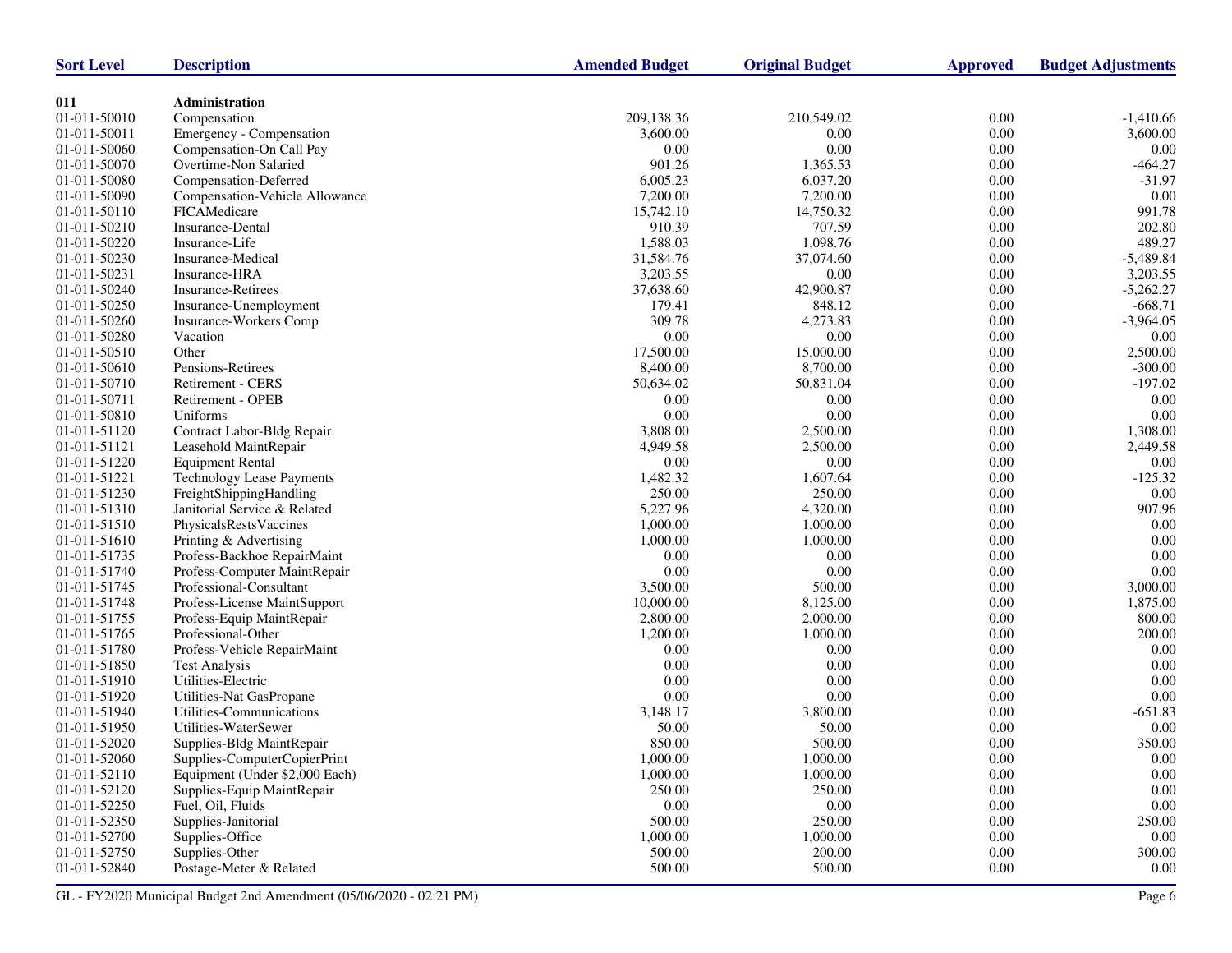| <b>Sort Level</b> | <b>Description</b>            | <b>Amended Budget</b> | <b>Original Budget</b> | <b>Approved</b> | <b>Budget Adjustments</b> |
|-------------------|-------------------------------|-----------------------|------------------------|-----------------|---------------------------|
|                   |                               |                       |                        |                 |                           |
| 01-011-52865      | Supplies-SafetyProtective     | 2,063.58              | 0.00                   | 0.00            | 2,063.58                  |
| 01-011-52890      | Software                      | 6,000.00              | 4,500.00               | 0.00            | 1,500.00                  |
| 01-011-52950      | Vehicle-Supplies RepairMaint  | 0.00                  | 0.00                   | 0.00            | 0.00                      |
| 01-011-53101      | Fines & Penalties             | 0.00                  | 0.00                   | 0.00            | 0.00                      |
| 01-011-53450      | Coffee, Tea & Related         | 150.00                | 50.00                  | 0.00            | 100.00                    |
| 01-011-53460      | ConferenceTrainSchool         | 3,027.00              | 3,500.00               | 0.00            | $-473.00$                 |
| 01-011-53470      | Dues & Subscriptions          | 2,000.00              | 1,500.00               | 0.00            | 500.00                    |
| 01-011-53500      | Easements                     | 60.00                 | 60.00                  | 0.00            | 0.00                      |
| 01-011-53600      | Miscellaneous                 | 500.00                | 500.00                 | 0.00            | 0.00                      |
| 01-011-53850      | TravelLodgingMeals            | 2,804.07              | 5,000.00               | 0.00            | $-2,195.93$               |
| 01-011-61500      | Depreciation                  | 0.00                  | 0.00                   | 0.00            | 0.00                      |
| 01-011-73550      | Reserve for Capital Improvmnt | 122,856.00            | 105,000.00             | 0.00            | 17,856.00                 |
| 01-011-74100      | Buildings - Gen Govt          | 3,000.00              | 0.00                   | 0.00            | 3,000.00                  |
| 01-011-74200      | Equipment - Gen govt          | 14,555.25             | 5,000.00               | 0.00            | 9,555.25                  |
| 01-011-74300      | Land & Improvmnts-Gen Govt    | 467,601.65            | 576,769.60             | 0.00            | $-109, 167.95$            |
| 01-011-74400      | Plant In Service - Gen Govt   | 0.00                  | 0.00                   | 0.00            | 0.00                      |
| 01-011-74500      | Vehicles - Gen Govt           | 0.00                  | 0.00                   | 0.00            | 0.00                      |
| 011               | <b>Administration</b>         | 1,063,169.07          | 1,136,569.12           | 0.00            | $-73,400.05$              |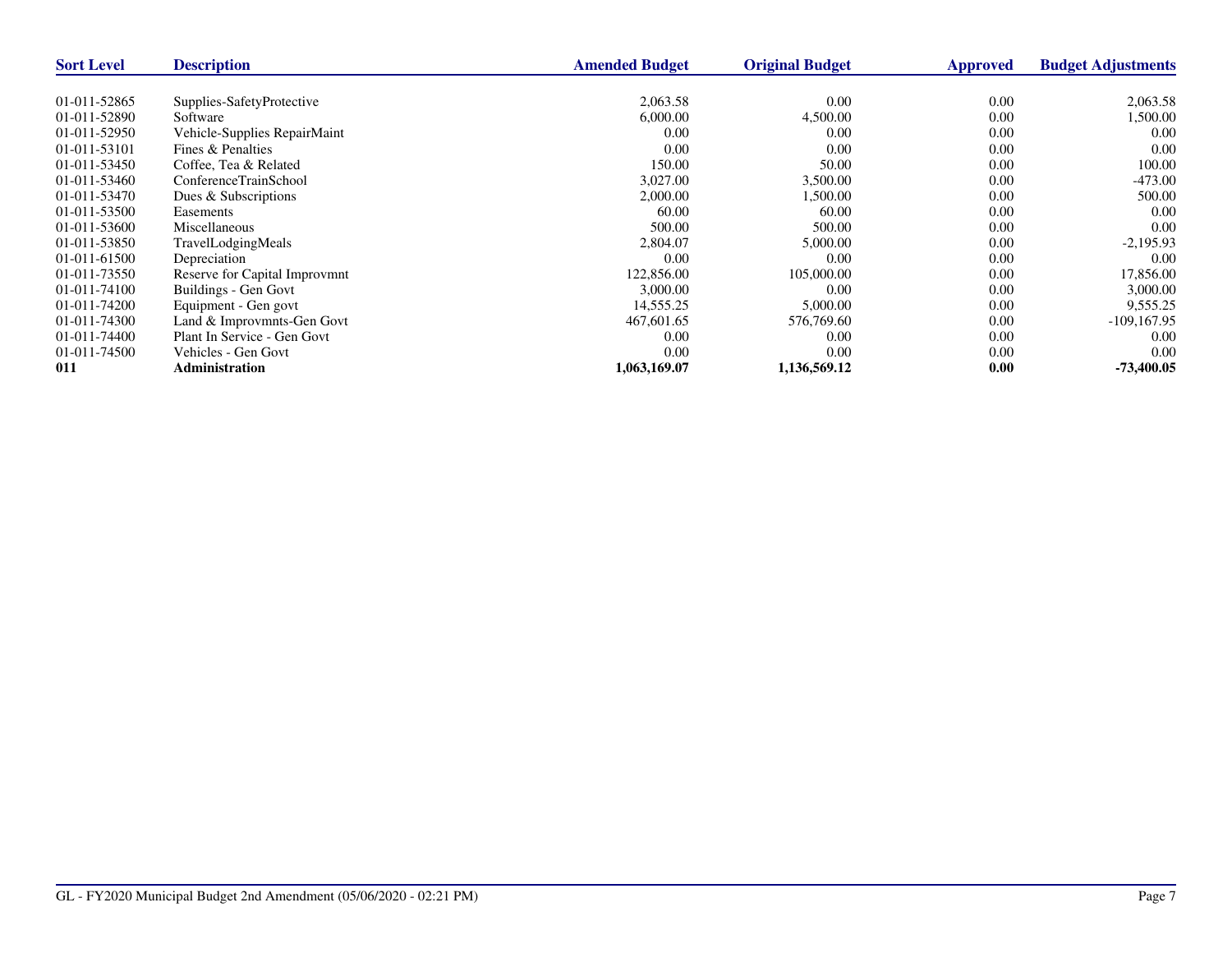| <b>Sort Level</b>            | <b>Description</b>                                | <b>Amended Budget</b>  | <b>Original Budget</b> | <b>Approved</b>  | <b>Budget Adjustments</b> |
|------------------------------|---------------------------------------------------|------------------------|------------------------|------------------|---------------------------|
|                              |                                                   |                        |                        |                  |                           |
| 012                          | <b>Finance</b>                                    |                        |                        |                  | 2,704.44                  |
| 01-012-50010<br>01-012-50011 | Compensation                                      | 159,750.66<br>3,100.00 | 157,046.22<br>0.00     | 0.00<br>$0.00\,$ | 3,100.00                  |
|                              | Emergency - Compensation                          |                        | 0.00                   |                  |                           |
| 01-012-50060<br>01-012-50070 | Compensation-On Call Pay<br>Overtime-Non Salaried | 0.00<br>1,267.34       |                        | 0.00<br>0.00     | 0.00<br>$-785.57$         |
|                              |                                                   |                        | 2,052.91               |                  |                           |
| 01-012-50080                 | Compensation-Deferred                             | 2,493.46               | 2,505.36               | $0.00\,$         | $-11.90$                  |
| 01-012-50110                 | FICAMedicare                                      | 11,855.49              | 10,724.48              | $0.00\,$         | 1,131.01                  |
| 01-012-50210                 | Insurance-Dental                                  | 779.33                 | 738.66                 | 0.00             | 40.67                     |
| 01-012-50220                 | Insurance-Life                                    | 1,729.13<br>33,887.88  | 807.56                 | $0.00\,$         | 921.57                    |
| 01-012-50230                 | Insurance-Medical                                 |                        | 41,176.00              | $0.00\,$         | $-7,288.12$               |
| 01-012-50231                 | Insurance-HRA                                     | 2,307.29               | 0.00                   | 0.00             | 2,307.29                  |
| 01-012-50240                 | <b>Insurance-Retirees</b>                         | $0.00\,$               | 0.00                   | 0.00             | 0.00                      |
| 01-012-50250                 | Insurance-Unemployment                            | 57.20                  | 270.40                 | $0.00\,$         | $-213.20$                 |
| 01-012-50260                 | Insurance-Workers Comp                            | 220.89                 | 3,138.32               | 0.00             | $-2,917.43$               |
| 01-012-50280                 | Vacation                                          | 0.00                   | 0.00                   | 0.00             | 0.00                      |
| 01-012-50510                 | Other                                             | 0.00                   | 0.00                   | $0.00\,$         | 0.00                      |
| 01-012-50610                 | Pensions-Retirees                                 | 0.00                   | 0.00                   | 0.00             | $0.00\,$                  |
| 01-012-50710                 | Retirement - CERS                                 | 38,827.40              | 37,677.12              | 0.00             | 1,150.28                  |
| 01-012-50711                 | Retirement - OPEB                                 | 0.00                   | 0.00                   | $0.00\,$         | 0.00                      |
| 01-012-50810                 | Uniforms                                          | 0.00                   | 0.00                   | 0.00             | 0.00                      |
| 01-012-51120                 | Contract Labor-Bldg Repair                        | 1,500.00               | 1,500.00               | $0.00\,$         | 0.00                      |
| 01-012-51220                 | <b>Equipment Rental</b>                           | 0.00                   | 0.00                   | $0.00\,$         | $0.00\,$                  |
| 01-012-51221                 | <b>Technology Lease Payments</b>                  | 3,255.16               | 2,732.28               | 0.00             | 522.88                    |
| 01-012-51230                 | FreightShippingHandling                           | 1,000.00               | 1,000.00               | 0.00             | 0.00                      |
| 01-012-51310                 | Janitorial Service & Related                      | 5,227.96               | 4,320.00               | 0.00             | 907.96                    |
| 01-012-51510                 | PhysicalsRestsVaccines                            | 0.00                   | 0.00                   | 0.00             | $0.00\,$                  |
| 01-012-51610                 | Printing & Advertising                            | 5,000.00               | 5,000.00               | 0.00             | 0.00                      |
| 01-012-51710                 | Profess-Accounting                                | 26,000.00              | 26,000.00              | $0.00\,$         | 0.00                      |
| 01-012-51725                 | Profess-ADP Payroll                               | 0.00                   | 0.00                   | 0.00             | $0.00\,$                  |
| 01-012-51735                 | Profess-Backhoe RepairMaint                       | 0.00                   | 0.00                   | 0.00             | 0.00                      |
| 01-012-51740                 | Profess-Computer MaintRepair                      | 1,500.00               | 1,500.00               | 0.00             | 0.00                      |
| 01-012-51745                 | Professional-Consultant                           | 0.00                   | 0.00                   | 0.00             | $0.00\,$                  |
| 01-012-51748                 | Profess-License MaintSupport                      | 3,750.00               | 3,125.00               | 0.00             | 625.00                    |
| 01-012-51755                 | Profess-Equip MaintRepair                         | 1,650.00               | 1,650.00               | $0.00\,$         | 0.00                      |
| 01-012-51760                 | Profess - US Admin Flex Fees                      | 6,500.00               | 6,500.00               | 0.00             | 0.00                      |
| 01-012-51765                 | Professional-Other                                | 1,500.00               | 1,500.00               | 0.00             | 0.00                      |
| 01-012-51780                 | Profess-Vehicle RepairMaint                       | $0.00\,$               | 0.00                   | $0.00\,$         | 0.00                      |
| 01-012-51785                 | <b>PVA</b> Assessment                             | 40,000.00              | 39,000.00              | 0.00             | 1,000.00                  |
| 01-012-51790                 | Mobile Data Terminal                              | 0.00                   | 0.00                   | 0.00             | 0.00                      |
| 01-012-51850                 | <b>Test Analysis</b>                              | 0.00                   | 0.00                   | 0.00             | 0.00                      |
| 01-012-51910                 | Utilities-Electric                                | 22,500.00              | 24,000.00              | 0.00             | $-1,500.00$               |
| 01-012-51920                 | Utilities-Nat GasPropane                          | 6,000.00               | 6,000.00               | 0.00             | 0.00                      |
| 01-012-51940                 | Utilities-Communications                          | 2,700.00               | 2,700.00               | $0.00\,$         | $0.00\,$                  |
| 01-012-51950                 | Utilities-WaterSewer                              | 750.00                 | 750.00                 | 0.00             | $0.00\,$                  |
| 01-012-52020                 | Supplies-Bldg MaintRepair                         | 2,000.00               | 4,000.00               | 0.00             | $-2,000.00$               |
| 01-012-52060                 | Supplies-ComputerCopierPrint                      | 2,500.00               | 2,500.00               | 0.00             | $0.00\,$                  |
| 01-012-52110                 | Equipment (Under \$2,000 Each)                    | 2,500.00               | 2,500.00               | 0.00             | $0.00\,$                  |
| 01-012-52120                 | Supplies-Equip MaintRepair                        | 0.00                   | 0.00                   | 0.00             | $0.00\,$                  |
| 01-012-52250                 | Fuel, Oil, Fluids                                 | $0.00\,$               | 0.00                   | 0.00             | 0.00                      |
| 01-012-52350                 | Supplies-Janitorial                               | 1,200.00               | 1,200.00               | 0.00             | 0.00                      |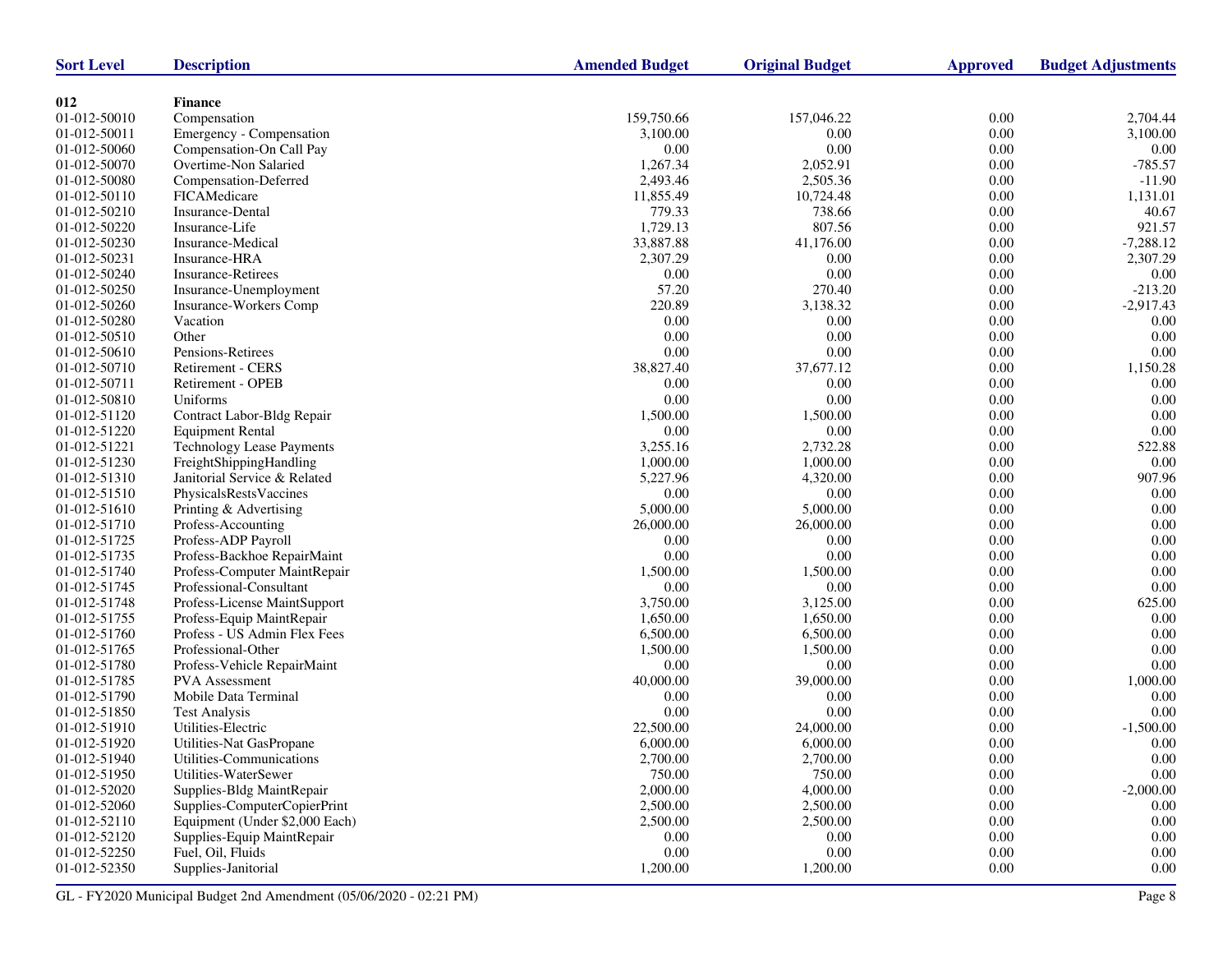| <b>Sort Level</b> | <b>Description</b>           | <b>Amended Budget</b> | <b>Original Budget</b> | Approved | <b>Budget Adjustments</b> |
|-------------------|------------------------------|-----------------------|------------------------|----------|---------------------------|
|                   |                              |                       |                        |          |                           |
| 01-012-52700      | Supplies-Office              | 2,000.00              | 2,000.00               | 0.00     | $0.00\,$                  |
| 01-012-52750      | Supplies-Other               | 250.00                | 250.00                 | 0.00     | 0.00                      |
| 01-012-52840      | Postage-Meter & Related      | 20,000.00             | 22,000.00              | 0.00     | $-2,000.00$               |
| 01-012-52845      | Postage-Bills & Notices      | 26,000.00             | 26,000.00              | 0.00     | 0.00                      |
| 01-012-52865      | Supplies-SafetyProtective    | 100.00                | 100.00                 | 0.00     | 0.00                      |
| 01-012-52890      | Software                     | 28,000.00             | 28,000.00              | 0.00     | 0.00                      |
| 01-012-52950      | Vehicle-Supplies RepairMaint | 0.00                  | 0.00                   | 0.00     | 0.00                      |
| 01-012-53100      | <b>Bank Service Fees</b>     | 2,500.00              | 2,500.00               | 0.00     | 0.00                      |
| 01-012-53101      | Fines & Penalties            | 0.00                  | 0.00                   | 0.00     | 0.00                      |
| 01-012-53300      | <b>Building Rent</b>         | 0.00                  | 0.00                   | 0.00     | 0.00                      |
| 01-012-53375      | Character CTSProj Graduation | 0.00                  | 0.00                   | 0.00     | 0.00                      |
| 01-012-53450      | Coffee, Tea & Related        | 100.00                | 100.00                 | 0.00     | 0.00                      |
| 01-012-53460      | ConferenceTrainSchool        | 1,827.00              | 2,750.00               | 0.00     | $-923.00$                 |
| 01-012-53470      | Dues & Subscriptions         | 2,201.89              | 1,000.00               | 0.00     | 1,201.89                  |
| 01-012-53500      | Easements                    | 0.00                  | 0.00                   | 0.00     | 0.00                      |
| 01-012-53600      | <b>Miscellaneous</b>         | 500.00                | 100.00                 | 0.00     | 400.00                    |
| 01-012-53850      | TravelLodgingMeals           | 3,906.37              | 5,000.00               | 0.00     | $-1,093.63$               |
| 01-012-61500      | Depreciation                 | 0.00                  | 0.00                   | 0.00     | 0.00                      |
| 012               | <b>Finance</b>               | 480,694.45            | 483,414.31             | 0.00     | $-2,719.86$               |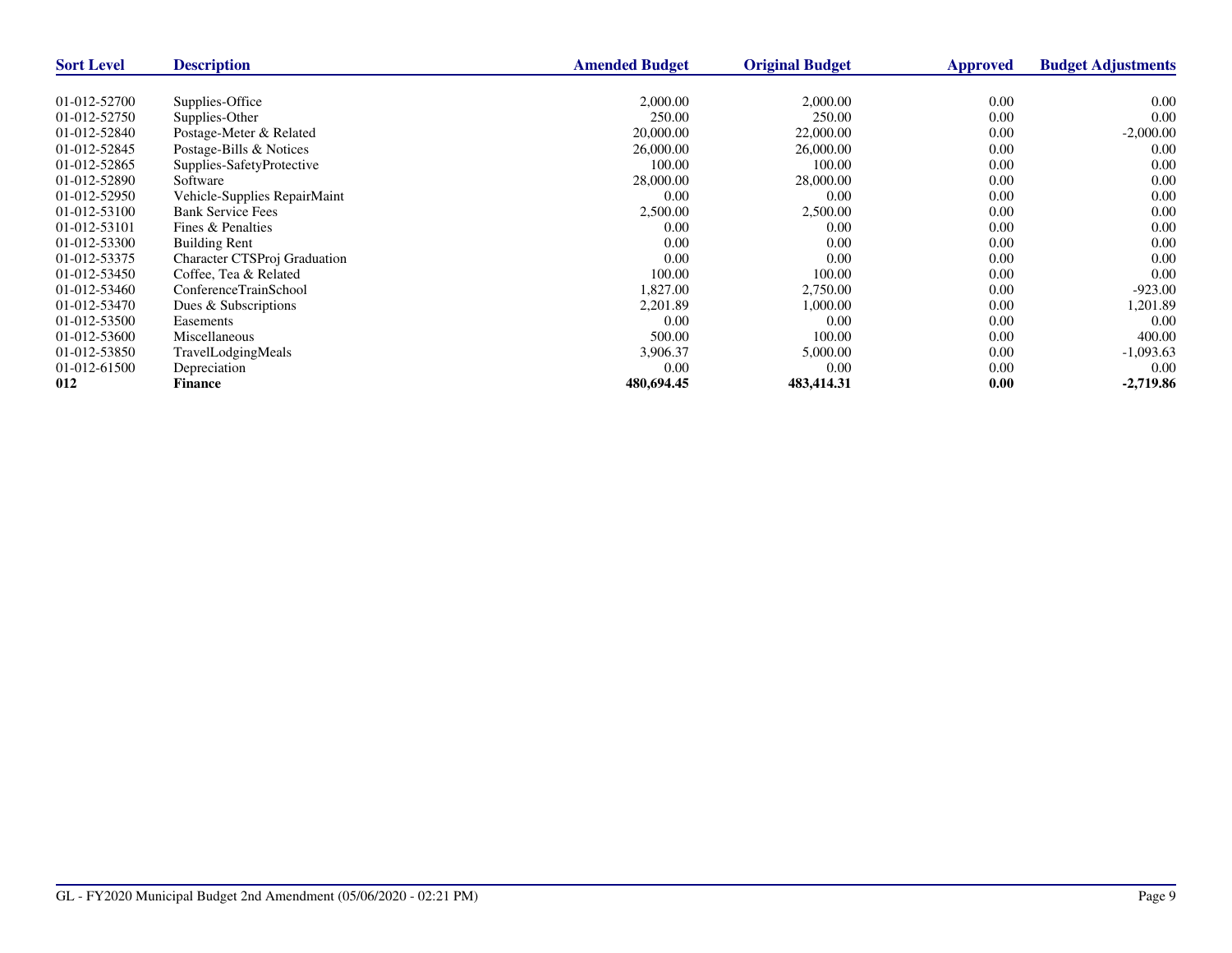| <b>Sort Level</b> | <b>Description</b>             | <b>Amended Budget</b> | <b>Original Budget</b> | <b>Approved</b> | <b>Budget Adjustments</b> |
|-------------------|--------------------------------|-----------------------|------------------------|-----------------|---------------------------|
|                   |                                |                       |                        |                 |                           |
| 013               | Legal                          |                       |                        |                 |                           |
| 01-013-50010      | Compensation                   | 129,665.61            | 141,947.00             | 0.00            | $-12,281.39$              |
| 01-013-50060      | Compensation-On Call Pay       | 0.00                  | 0.00                   | $0.00\,$        | 0.00                      |
| 01-013-50070      | Overtime-Non Salaried          | $0.00\,$              | 0.00                   | 0.00            | $0.00\,$                  |
| 01-013-50080      | Compensation-Deferred          | 6,483.29              | 7,097.40               | 0.00            | $-614.11$                 |
| 01-013-50110      | FICAMedicare                   | 9,134.02              | 10,061.28              | 0.00            | $-927.26$                 |
| 01-013-50210      | Insurance-Dental               | 350.66                | 242.76                 | $0.00\,$        | 107.90                    |
| 01-013-50220      | Insurance-Life                 | 935.72                | 749.52                 | 0.00            | 186.20                    |
| 01-013-50230      | Insurance-Medical              | 23, 235. 24           | 14,847.42              | 0.00            | 8,387.82                  |
| 01-013-50231      | Insurance-HRA                  | 506.11                | 0.00                   | $0.00\,$        | 506.11                    |
| 01-013-50240      | <b>Insurance-Retirees</b>      | $0.00\,$              | 0.00                   | 0.00            | 0.00                      |
| 01-013-50250      | Insurance-Unemployment         | $0.00\,$              | 0.00                   | 0.00            | 0.00                      |
| 01-013-50260      | Insurance-Workers Comp         | 212.74                | 2,914.53               | $0.00\,$        | $-2,701.79$               |
| 01-013-50280      | Vacation                       | $0.00\,$              | 0.00                   | 0.00            | 0.00                      |
| 01-013-50510      | Other                          | 0.00                  | 0.00                   | 0.00            | 0.00                      |
| 01-013-50610      | Pensions-Retirees              | 0.00                  | 0.00                   | 0.00            | 0.00                      |
| 01-013-50710      | Retirement - CERS              | 31,197.55             | 34,152.48              | 0.00            | $-2,954.93$               |
| 01-013-50711      | Retirement - OPEB              | 0.00                  | 0.00                   | 0.00            | 0.00                      |
| 01-013-50810      | Uniforms                       | 0.00                  | 0.00                   | 0.00            | 0.00                      |
| 01-013-51120      | Contract Labor-Bldg Repair     | $0.00\,$              | 0.00                   | $0.00\,$        | $0.00\,$                  |
| 01-013-51220      | <b>Equipment Rental</b>        | 0.00                  | 0.00                   | 0.00            | 0.00                      |
| 01-013-51230      | FreightShippingHandling        | 0.00                  | 0.00                   | 0.00            | 0.00                      |
| 01-013-51310      | Janitorial Service & Related   | $0.00\,$              | 0.00                   | 0.00            | $0.00\,$                  |
| 01-013-51510      | PhysicalsRestsVaccines         | 0.00                  | 0.00                   | 0.00            | 0.00                      |
| 01-013-51610      | Printing & Advertising         | $0.00\,$              | 0.00                   | 0.00            | 0.00                      |
| 01-013-51735      | Profess-Backhoe RepairMaint    | $0.00\,$              | 0.00                   | 0.00            | $0.00\,$                  |
| 01-013-51740      | Profess-Computer MaintRepair   | 0.00                  | 0.00                   | 0.00            | 0.00                      |
| 01-013-51745      | Professional-Consultant        | 12,000.00             | 12,000.00              | 0.00            | 0.00                      |
| 01-013-51748      | Profess-License MaintSupport   | 0.00                  | 0.00                   | 0.00            | 0.00                      |
| 01-013-51755      | Profess-Equip MaintRepair      | 0.00                  | 0.00                   | 0.00            | 0.00                      |
| 01-013-51765      | Professional-Other             | 2,500.00              | 2,500.00               | 0.00            | $0.00\,$                  |
| 01-013-51780      | Profess-Vehicle RepairMaint    | 0.00                  | 0.00                   | 0.00            | 0.00                      |
| 01-013-51850      | <b>Test Analysis</b>           | 0.00                  | 0.00                   | 0.00            | 0.00                      |
| 01-013-51910      | Utilities-Electric             | 0.00                  | 0.00                   | $0.00\,$        | $0.00\,$                  |
| 01-013-51920      | Utilities-Nat GasPropane       | 0.00                  | 0.00                   | 0.00            | 0.00                      |
| 01-013-51940      | Utilities-Communications       | 0.00                  | 0.00                   | 0.00            | 0.00                      |
| 01-013-51950      | Utilities-WaterSewer           | 0.00                  | 0.00                   | $0.00\,$        | $0.00\,$                  |
| 01-013-52020      | Supplies-Bldg MaintRepair      | 0.00                  | 0.00                   | 0.00            | 0.00                      |
| 01-013-52060      | Supplies-ComputerCopierPrint   | 0.00                  | 0.00                   | 0.00            | 0.00                      |
| 01-013-52110      | Equipment (Under \$2,000 Each) | 0.00                  | 0.00                   | 0.00            | 0.00                      |
| 01-013-52120      | Supplies-Equip MaintRepair     | 0.00                  | 0.00                   | 0.00            | 0.00                      |
| 01-013-52250      | Fuel, Oil, Fluids              | 0.00                  | 0.00                   | 0.00            | 0.00                      |
| 01-013-52350      | Supplies-Janitorial            | $0.00\,$              | 0.00                   | 0.00            | $0.00\,$                  |
| 01-013-52700      | Supplies-Office                | 4,500.00              | 3,500.00               | 0.00            | 1,000.00                  |
| 01-013-52750      | Supplies-Other                 | 0.00                  | 0.00                   | 0.00            | 0.00                      |
| 01-013-52840      | Postage-Meter & Related        | 0.00                  | $0.00\,$               | 0.00            | $0.00\,$                  |
| 01-013-52865      | Supplies-SafetyProtective      | 0.00                  | $0.00\,$               | 0.00            | 0.00                      |
| 01-013-52890      | Software                       | 0.00                  | $0.00\,$               | 0.00            | 0.00                      |
| 01-013-52950      | Vehicle-Supplies RepairMaint   | 0.00                  | $0.00\,$               | 0.00            | 0.00                      |
|                   | Coffee, Tea & Related          |                       | $0.00\,$               | $0.00\,$        |                           |
| 01-013-53450      |                                | 0.00                  |                        |                 | 0.00                      |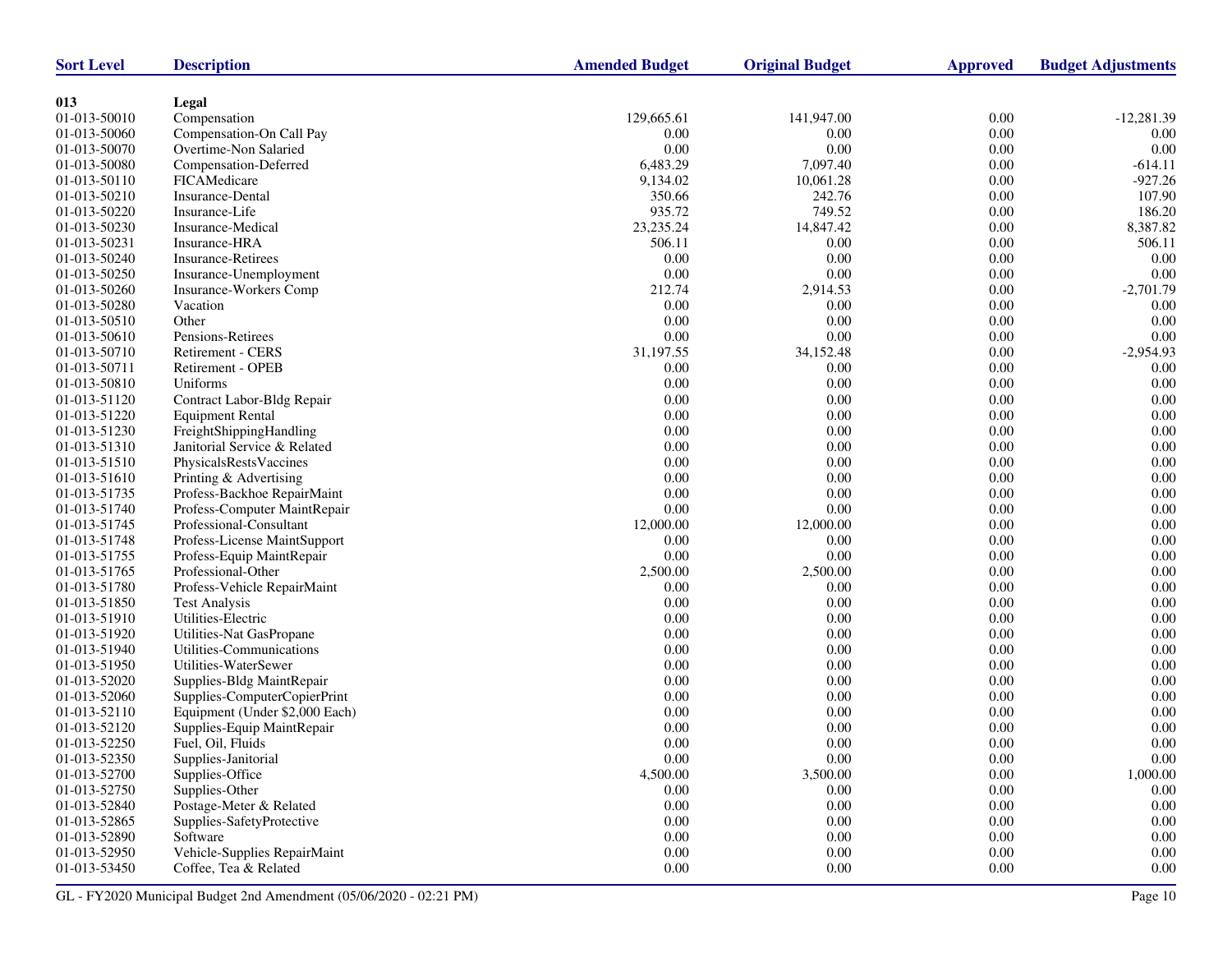| <b>Sort Level</b> | <b>Description</b>                  | <b>Amended Budget</b> | <b>Original Budget</b> | Approved | <b>Budget Adjustments</b> |
|-------------------|-------------------------------------|-----------------------|------------------------|----------|---------------------------|
|                   |                                     |                       |                        |          |                           |
| 01-013-53460      | ConferenceTrainSchool               | 500.00                | 500.00                 | 0.00     | 0.00                      |
| 01-013-53470      | Dues & Subscriptions                | 6,500.00              | 6,500.00               | 0.00     | 0.00                      |
| 01-013-53500      | Easements                           | 0.00                  | 0.00                   | 0.00     | 0.00                      |
| 01-013-53600      | Miscellaneous                       | 250.00                | 250.00                 | 0.00     | 0.00                      |
| 01-013-53850      | TravelLodgingMeals                  | 570.67                | 1,000.00               | 0.00     | $-429.33$                 |
| 01-013-54200      | Insurance & Bonds                   | 20,950.73             | 20,854.53              | 0.00     | 96.20                     |
| 01-013-54300      | Ins. ClaimsDeductibles              | 17,500.00             | 5,000.00               | 0.00     | 12,500.00                 |
| 01-013-54400      | Profess-Other Legal                 | 5,000.00              | 5,000.00               | 0.00     | 0.00                      |
| 01-013-54450      | <b>Property Foreclosure Expense</b> | 25,000.00             | 0.00                   | 0.00     | 25,000.00                 |
| 01-013-54490      | <b>JudgementsSettlements</b>        | 8,000.00              | 0.00                   | 0.00     | 8,000.00                  |
| 013               | Legal                               | 304.992.34            | 269,116.92             | 0.00     | 35,875.42                 |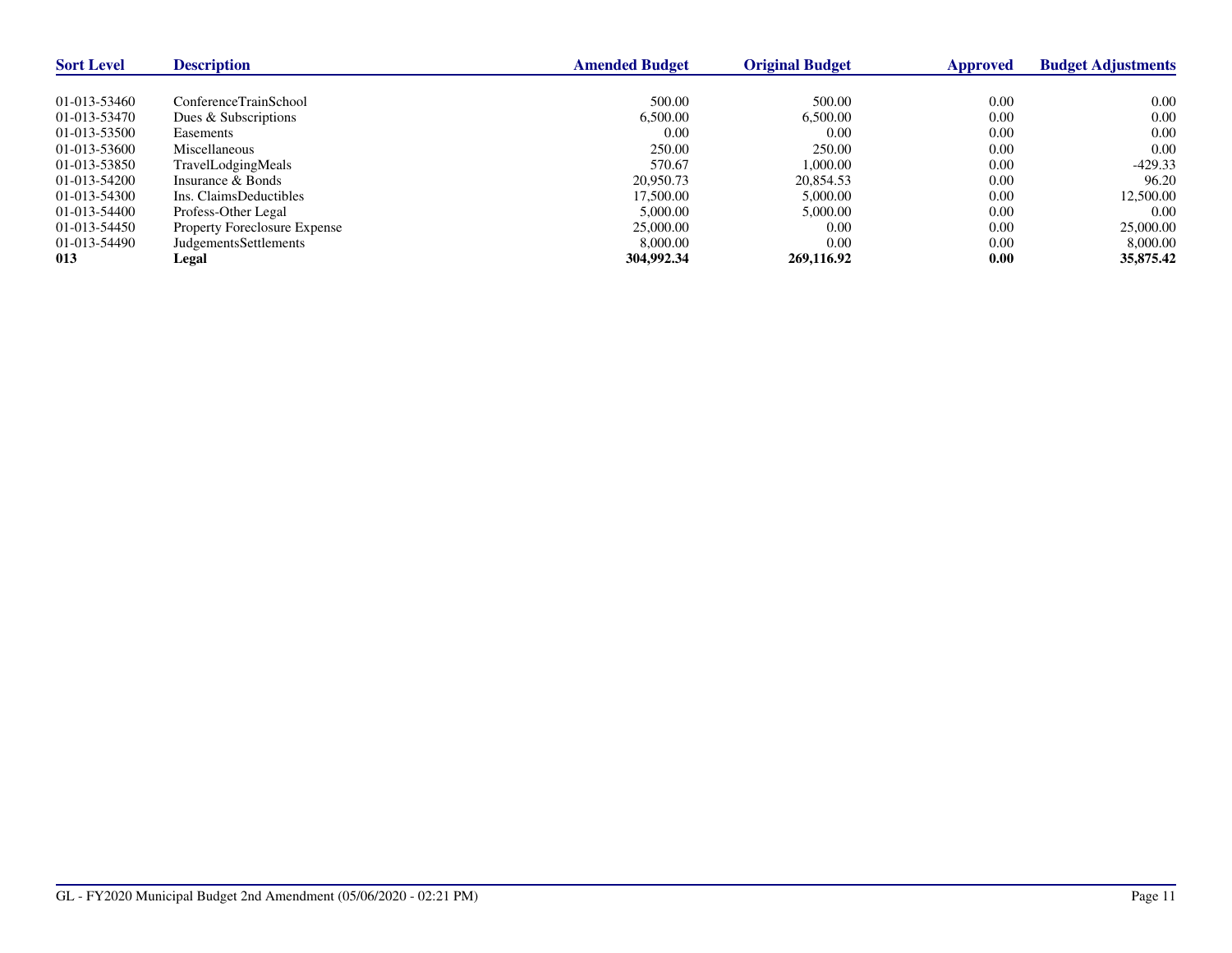| <b>Sort Level</b> | <b>Description</b>               | <b>Amended Budget</b> | <b>Original Budget</b> | <b>Approved</b> | <b>Budget Adjustments</b> |
|-------------------|----------------------------------|-----------------------|------------------------|-----------------|---------------------------|
|                   |                                  |                       |                        |                 |                           |
| 014               | <b>Police Admin Sworn</b>        |                       |                        |                 |                           |
| 01-014-50010      | Compensation                     | 149,706.32            | 153,019.20             | 0.00            | $-3,312.88$               |
| 01-014-50011      | Emergency - Compensation         | 425.32                | 0.00                   | $0.00\,$        | 425.32                    |
| 01-014-50060      | Compensation-On Call Pay         | 0.00                  | 0.00                   | 0.00            | 0.00                      |
| 01-014-50070      | Overtime-Non Salaried            | 0.00                  | 0.00                   | 0.00            | 0.00                      |
| 01-014-50080      | Compensation-Deferred            | 0.00                  | 0.00                   | $0.00\,$        | $0.00\,$                  |
| 01-014-50110      | FICAMedicare                     | 10,771.13             | 10,332.92              | $0.00\,$        | 438.21                    |
| 01-014-50210      | Insurance-Dental                 | 551.15                | 456.04                 | 0.00            | 95.11                     |
| 01-014-50220      | Insurance-Life                   | 773.21                | 801.84                 | $0.00\,$        | $-28.63$                  |
| 01-014-50230      | Insurance-Medical                | 23,905.68             | 27,627.95              | $0.00\,$        | $-3,722.27$               |
| 01-014-50231      | Insurance-HRA                    | 3,305.99              | 0.00                   | 0.00            | 3,305.99                  |
| 01-014-50240      | <b>Insurance-Retirees</b>        | 0.00                  | 0.00                   | 0.00            | 0.00                      |
| 01-014-50250      | Insurance-Unemployment           | 228.58                | 1,080.56               | $0.00\,$        | $-851.98$                 |
| 01-014-50260      | Insurance-Workers Comp           | 3,372.60              | 3,117.24               | 0.00            | 255.36                    |
| 01-014-50280      | Vacation                         | 0.00                  | 0.00                   | 0.00            | 0.00                      |
| 01-014-50310      | <b>KLEFPF</b> Incentive          | 0.00                  | 0.00                   | $0.00\,$        | 0.00                      |
| 01-014-50510      | Other                            | 0.00                  | 0.00                   | 0.00            | $0.00\,$                  |
| 01-014-50610      | Pensions-Retirees                | 0.00                  | 0.00                   | 0.00            | 0.00                      |
| 01-014-50710      | Retirement - CERS                | 59,354.48             | 60,564.92              | $0.00\,$        | $-1,210.44$               |
| 01-014-50711      | Retirement - OPEB                | $0.00\,$              | 0.00                   | 0.00            | 0.00                      |
| 01-014-50810      | Uniforms                         | 1,500.00              | 1,500.00               | 0.00            | 0.00                      |
| 01-014-50811      | Uniforms-NEW HIRE                | 0.00                  | 0.00                   | $0.00\,$        | 0.00                      |
| 01-014-51120      | Contract Labor-Bldg Repair       | 0.00                  | 0.00                   | 0.00            | $0.00\,$                  |
| 01-014-51220      | <b>Equipment Rental</b>          | 0.00                  | 0.00                   | 0.00            | 0.00                      |
| 01-014-51221      | <b>Technology Lease Payments</b> | $0.00\,$              | 0.00                   | 0.00            | 0.00                      |
| 01-014-51230      | FreightShippingHandling          | 100.00                | 100.00                 | 0.00            | $0.00\,$                  |
| 01-014-51310      | Janitorial Service & Related     | 0.00                  | 0.00                   | 0.00            | 0.00                      |
| 01-014-51510      | PhysicalsRestsVaccines           | 0.00                  | 0.00                   | $0.00\,$        | $0.00\,$                  |
| 01-014-51610      | Printing & Advertising           | 150.00                | 150.00                 | 0.00            | 0.00                      |
| 01-014-51735      | Profess-Equip RepairMaint        | 0.00                  | 0.00                   | $0.00\,$        | 0.00                      |
| 01-014-51740      | Profess-Computer MaintRepair     | 0.00                  | 0.00                   | $0.00\,$        | 0.00                      |
| 01-014-51745      | Professional-Consultant          | 0.00                  | 0.00                   | 0.00            | $0.00\,$                  |
| 01-014-51748      | Profess-License MaintSupport     | 0.00                  | 0.00                   | 0.00            | 0.00                      |
| 01-014-51755      | Profess-Equip MaintRepair        | 150.00                | 150.00                 | $0.00\,$        | $0.00\,$                  |
| 01-014-51765      | Professional-Other               | 500.00                | 500.00                 | 0.00            | 0.00                      |
| 01-014-51780      | Profess-Vehicle RepairMaint      | 1,000.00              | 1,000.00               | 0.00            | 0.00                      |
| 01-014-51850      | <b>Test Analysis</b>             | 0.00                  | 0.00                   | $0.00\,$        | $0.00\,$                  |
| 01-014-51875      | PD Undercover Purchases          | 0.00                  | 0.00                   | 0.00            | 0.00                      |
| 01-014-51910      | Utilities-Electric               | 0.00                  | 0.00                   | 0.00            | 0.00                      |
| 01-014-51920      | Utilities-Nat GasPropane         | $0.00\,$              | 0.00                   | 0.00            | 0.00                      |
| 01-014-51940      | Utilities-Communications         | 1,620.00              | 1,620.00               | 0.00            | 0.00                      |
| 01-014-51950      | Utilities-WaterSewer             | 0.00                  | 0.00                   | 0.00            | 0.00                      |
| 01-014-52020      | Supplies-Bldg MaintRepair        | 0.00                  | 0.00                   | 0.00            | $0.00\,$                  |
| 01-014-52060      | Supplies-ComputerCopierPrint     | 0.00                  | 0.00                   | 0.00            | 0.00                      |
| 01-014-52110      | Equipment (Under \$2,000 Each)   | 600.00                | 600.00                 | 0.00            | $0.00\,$                  |
| 01-014-52120      | Supplies-Equip MaintRepair       | 150.00                | 150.00                 | 0.00            | $0.00\,$                  |
| 01-014-52250      | Fuel, Oil, Fluids                | 2,700.00              | 2,300.00               | 0.00            | 400.00                    |
| 01-014-52310      | GravelRock                       | 0.00                  | 0.00                   | 0.00            | 0.00                      |
| 01-014-52350      | Supplies-Janitorial              | 50.00                 | 50.00                  | 0.00            | 0.00                      |
| 01-014-52700      | Supplies-Office                  | 0.00                  | 0.00                   | 0.00            | 0.00                      |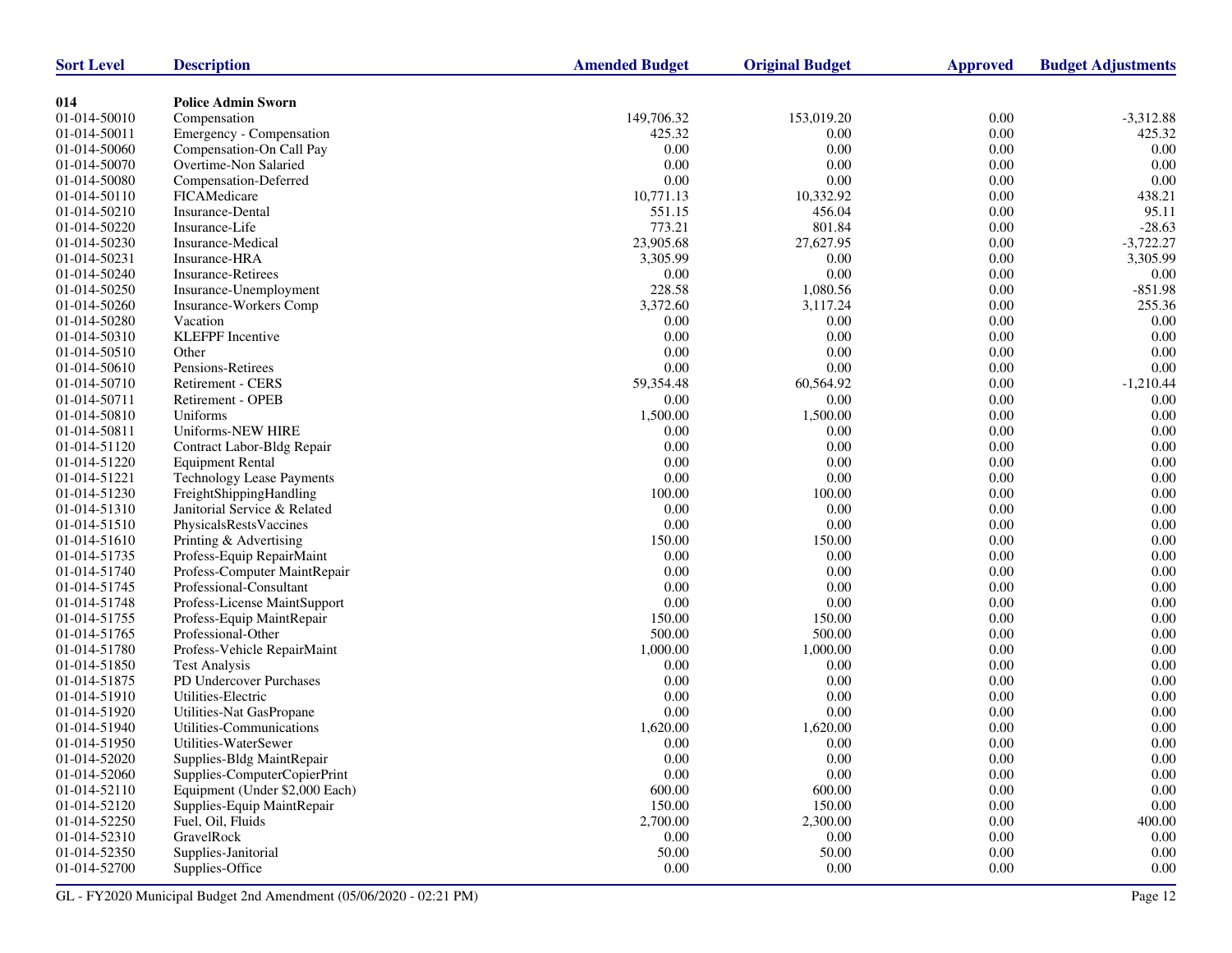| <b>Sort Level</b> | <b>Description</b>           | <b>Amended Budget</b> | <b>Original Budget</b> | Approved | <b>Budget Adjustments</b> |
|-------------------|------------------------------|-----------------------|------------------------|----------|---------------------------|
|                   |                              |                       |                        |          |                           |
| 01-014-52750      | Supplies-Other               | 175.00                | 175.00                 | 0.00     | 0.00                      |
| 01-014-52840      | Postage-Meter & Related      | 0.00                  | 0.00                   | 0.00     | 0.00                      |
| 01-014-52865      | Supplies-SafetyProtective    | 0.00                  | 0.00                   | 0.00     | 0.00                      |
| 01-014-52890      | Software                     | 100.00                | 100.00                 | 0.00     | 0.00                      |
| 01-014-52950      | Vehicle-Supplies RepairMaint | 150.00                | 150.00                 | 0.00     | 0.00                      |
| 01-014-53450      | Coffee, Tea & Related        | 0.00                  | 0.00                   | 0.00     | 0.00                      |
| 01-014-53460      | ConferenceTrainSchool        | 685.00                | 600.00                 | 0.00     | 85.00                     |
| 01-014-53470      | Dues & Subscriptions         | 500.00                | 500.00                 | 0.00     | 0.00                      |
| 01-014-53500      | Easements                    | 0.00                  | 0.00                   | 0.00     | 0.00                      |
| 01-014-53600      | Miscellaneous                | 0.00                  | 0.00                   | 0.00     | 0.00                      |
| 01-014-53850      | TravelLodgingMeals           | 1.664.49              | 1.800.00               | 0.00     | $-135.51$                 |
| 014               | <b>Police Admin Sworn</b>    | 264,188.95            | 268,445.67             | 0.00     | $-4.256.72$               |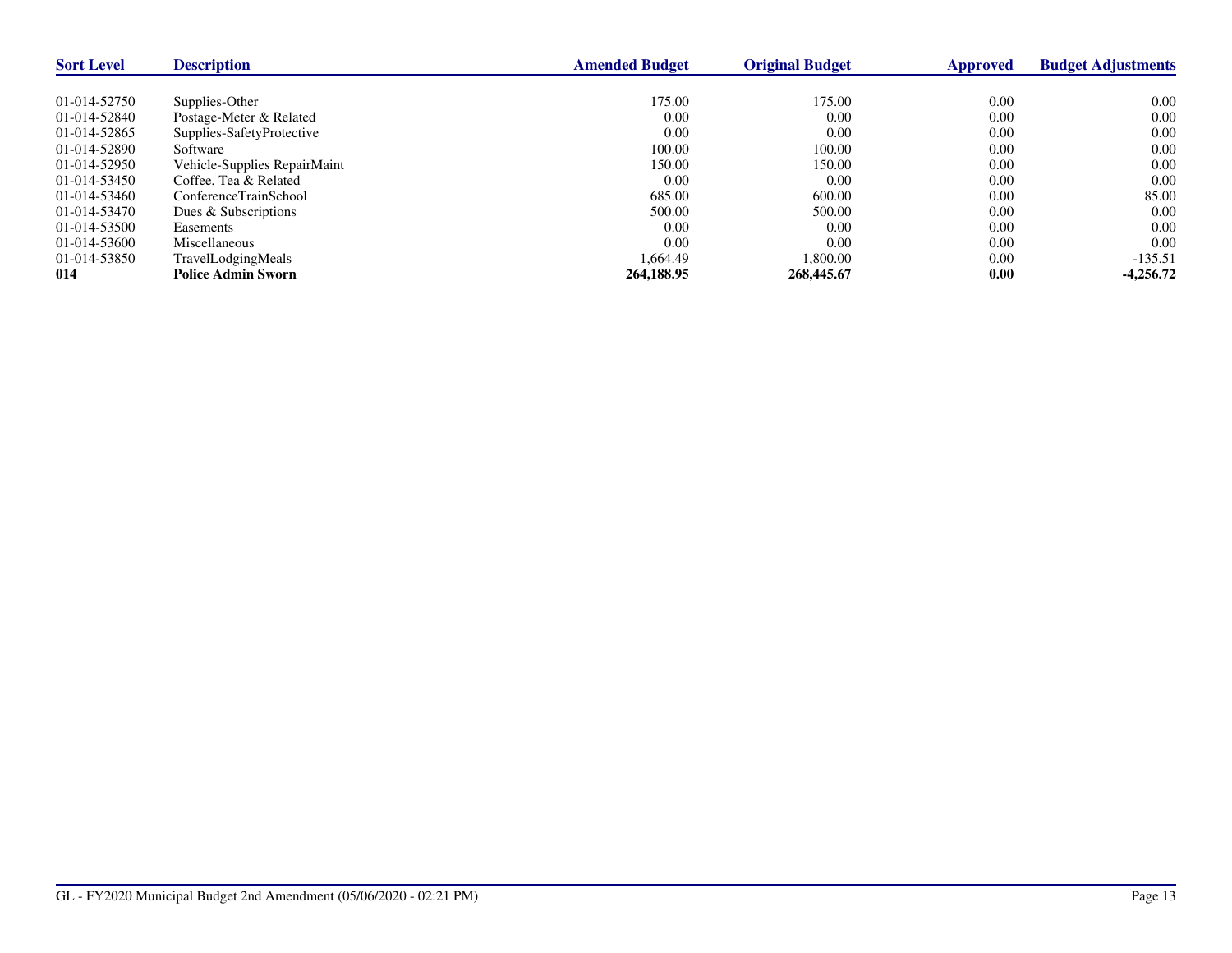| <b>Sort Level</b> | <b>Description</b>              | <b>Amended Budget</b> | <b>Original Budget</b> | <b>Approved</b> | <b>Budget Adjustments</b> |
|-------------------|---------------------------------|-----------------------|------------------------|-----------------|---------------------------|
|                   |                                 |                       |                        |                 |                           |
| 015               | <b>Police Patrol</b>            |                       |                        |                 |                           |
| 01-015-50010      | Compensation                    | 954,592.05            | 976,723.78             | 0.00            | $-22,131.73$              |
| 01-015-50011      | Emergency - Compensation        | 156,000.00            | 0.00                   | $0.00\,$        | 156,000.00                |
| 01-015-50060      | Compensation-On Call Pay        | 0.00                  | 0.00                   | 0.00            | 0.00                      |
| 01-015-50070      | Overtime-Non Salaried           | 120,421.31            | 104,174.27             | 0.00            | 16,247.04                 |
| 01-015-50071      | Overtime-PD Security            | 2,290.31              | 7,500.00               | $0.00\,$        | $-5,209.69$               |
| 01-015-50080      | Compensation-Deferred           | $0.00\,$              | 0.00                   | 0.00            | 0.00                      |
| 01-015-50110      | FICAMedicare                    | 79,016.56             | 73,859.76              | 0.00            | 5,156.80                  |
| 01-015-50210      | <b>Insurance-Dental</b>         | 5,433.03              | 5,262.40               | $0.00\,$        | 170.63                    |
| 01-015-50220      | Insurance-Life                  | 5,167.72              | 5,091.84               | 0.00            | 75.88                     |
| 01-015-50230      | Insurance-Medical               | 185,644.53            | 204,026.64             | 0.00            | $-18,382.11$              |
| 01-015-50231      | Insurance-HRA                   | 10,886.28             | 0.00                   | 0.00            | 10,886.28                 |
| 01-015-50240      | Insurance-Retirees              | 3,030.00              | 5,891.04               | 0.00            | $-2,861.04$               |
| 01-015-50250      | Insurance-Unemployment          | 368.17                | 1,740.44               | 0.00            | $-1,372.27$               |
| 01-015-50260      | <b>Insurance-Workers Comp</b>   | 23,823.40             | 19,795.92              | 0.00            | 4,027.48                  |
| 01-015-50280      | Vacation                        | 0.00                  | 0.00                   | $0.00\,$        | 0.00                      |
| 01-015-50310      | <b>KLEFPF</b> Incentive         | 0.00                  | 0.00                   | 0.00            | 0.00                      |
| 01-015-50510      | Other                           | $0.00\,$              | 0.00                   | 0.00            | 0.00                      |
| 01-015-50610      | Pensions-Retirees               | 1,200.00              | 1,200.00               | $0.00\,$        | $0.00\,$                  |
| 01-015-50710      | Retirement - CERS               | 396,615.72            | 401,468.08             | 0.00            | $-4,852.36$               |
| 01-015-50711      | Retirement - OPEB               | 0.00                  | 0.00                   | 0.00            | 0.00                      |
| 01-015-50810      | Uniforms                        | 12,000.00             | 12,000.00              | 0.00            | 0.00                      |
| 01-015-50811      | Uniforms-NEW HIRE               | 5,773.84              | 0.00                   | 0.00            | 5,773.84                  |
| 01-015-51120      | Contract Labor-Bldg Repair      | 0.00                  | 0.00                   | 0.00            | 0.00                      |
| 01-015-51220      | <b>Equipment Rental</b>         | 7,800.00              | 7,800.00               | $0.00\,$        | 0.00                      |
| 01-015-51230      | FreightShippingHandling         | 900.00                | 900.00                 | 0.00            | $0.00\,$                  |
| 01-015-51310      | Janitorial Service & Related    | 0.00                  | 0.00                   | 0.00            | 0.00                      |
| 01-015-51510      | PhysicalsRestsVaccines          | 500.00                | 500.00                 | $0.00\,$        | 0.00                      |
| 01-015-51610      | Printing & Advertising          | 500.00                | 500.00                 | 0.00            | $0.00\,$                  |
| 01-015-51735      | Profess-Backhoe RepairMaint     | 0.00                  | 0.00                   | 0.00            | 0.00                      |
| 01-015-51740      | Profess-Computer MaintRepair    | $0.00\,$              | 0.00                   | $0.00\,$        | 0.00                      |
| 01-015-51745      | Professional-Consultant         | $0.00\,$              | 0.00                   | 0.00            | $0.00\,$                  |
| 01-015-51748      | Profess-License MaintSupport    | $0.00\,$              | 0.00                   | 0.00            | 0.00                      |
| 01-015-51755      | Profess-Equip MaintRepair       | 350.00                | 350.00                 | $0.00\,$        | $0.00\,$                  |
| 01-015-51765      | Professional-Other              | 1,250.00              | 1,250.00               | 0.00            | 0.00                      |
| 01-015-51770      | Profess-Radio                   | 400.00                | 400.00                 | 0.00            | 0.00                      |
| 01-015-51780      | Profess-Vehicle RepairMaint     | 21,000.00             | 21,000.00              | 0.00            | $0.00\,$                  |
| 01-015-51790      | Mobile Data Terminal            | 0.00                  | 0.00                   | 0.00            | $0.00\,$                  |
| 01-015-51850      | <b>Test Analysis</b>            | 0.00                  | 0.00                   | 0.00            | 0.00                      |
| 01-015-51910      | Utilities-Electric              | 0.00                  | 0.00                   | $0.00\,$        | 0.00                      |
| 01-015-51920      | Utilities-Nat GasPropane        | 0.00                  | 0.00                   | 0.00            | 0.00                      |
| 01-015-51940      | Utilities-Communications        | 3,100.00              | 3,100.00               | 0.00            | 0.00                      |
| 01-015-51950      | Utilities-WaterSewer            | $0.00\,$              | 0.00                   | $0.00\,$        | $0.00\,$                  |
| 01-015-52020      | Supplies-Bldg MaintRepair       | $0.00\,$              | 0.00                   | 0.00            | 0.00                      |
| 01-015-52060      | Supplies-ComputerCopierPrint    | 900.00                | 900.00                 | 0.00            | 0.00                      |
| 01-015-52110      | Equipment (Under \$2,000 Each)  | 3,000.00              | 3,000.00               | 0.00            | $0.00\,$                  |
| 01-015-52120      | Supplies-Equip MaintRepair      | 500.00                | 500.00                 | 0.00            | 0.00                      |
| 01-015-52125      | <b>Equipment Backup Weapons</b> | 0.00                  | 0.00                   | 0.00            | 0.00                      |
| 01-015-52130      | Firearms & Training             | 12,000.00             | 12,000.00              | 0.00            | $0.00\,$                  |
|                   | K-9 Program Costs               |                       |                        |                 | 0.00                      |
| 01-015-52135      |                                 | 3,000.00              | 3,000.00               | 0.00            |                           |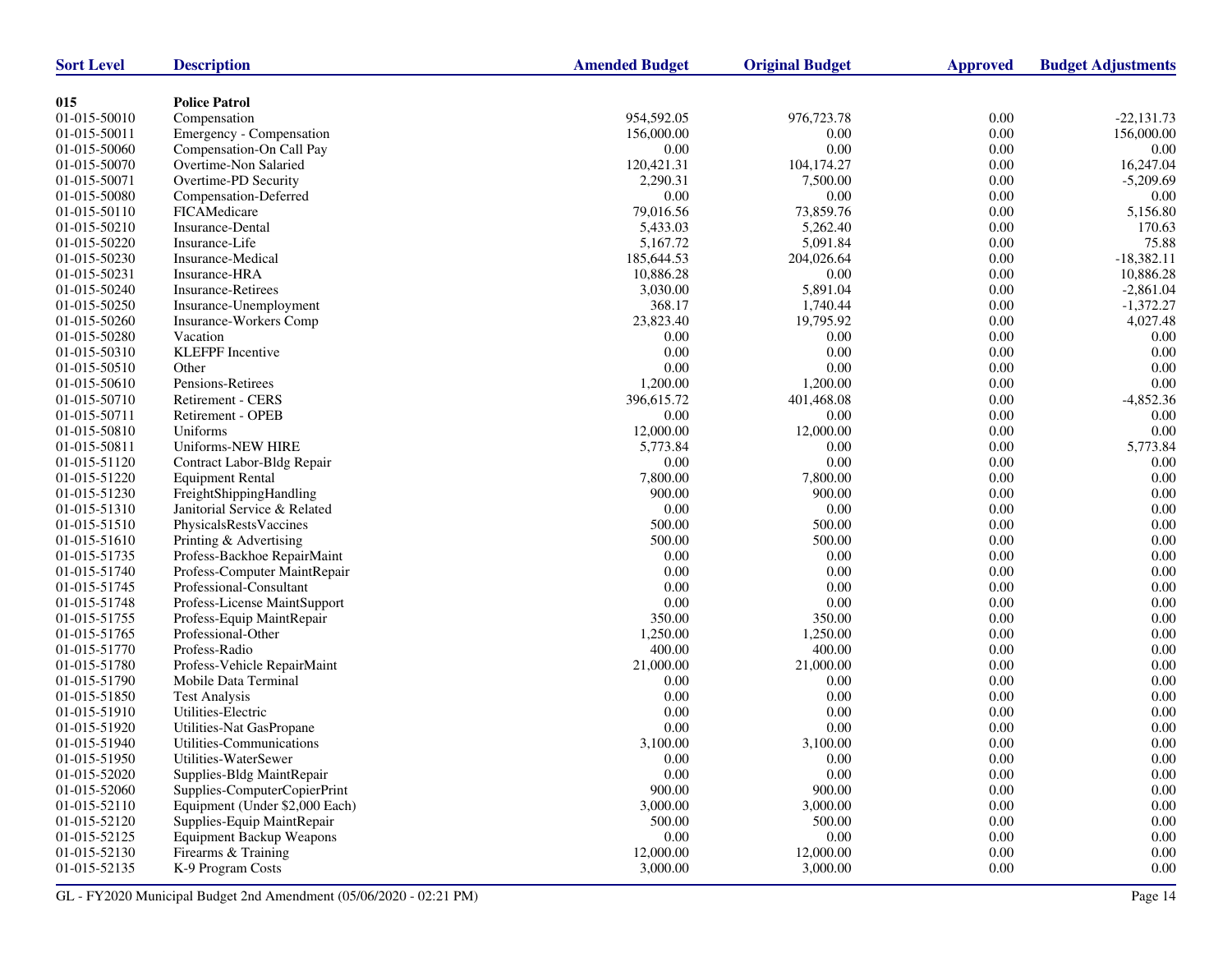| <b>Sort Level</b> | <b>Description</b>           | <b>Amended Budget</b> | <b>Original Budget</b> | <b>Approved</b> | <b>Budget Adjustments</b> |
|-------------------|------------------------------|-----------------------|------------------------|-----------------|---------------------------|
|                   |                              |                       |                        |                 |                           |
| 01-015-52250      | Fuel, Oil, Fluids            | 52,000.00             | 45,000.00              | 0.00            | 7,000.00                  |
| 01-015-52350      | Supplies-Janitorial          | 0.00                  | 0.00                   | 0.00            | 0.00                      |
| 01-015-52700      | Supplies-Office              | 0.00                  | 0.00                   | 0.00            | 0.00                      |
| 01-015-52750      | Supplies-Other               | 1,000.00              | 1,000.00               | 0.00            | 0.00                      |
| 01-015-52810      | Photo, Video & Related       | 100.00                | 100.00                 | 0.00            | 0.00                      |
| 01-015-52840      | Postage-Meter & Related      | 55.00                 | 0.00                   | 0.00            | 55.00                     |
| 01-015-52865      | Supplies-SafetyProtective    | 1,800.00              | 1,800.00               | 0.00            | 0.00                      |
| 01-015-52890      | Software                     | 250.00                | 250.00                 | 0.00            | 0.00                      |
| 01-015-52950      | Vehicle-Supplies RepairMaint | 1,000.00              | 750.00                 | 0.00            | 250.00                    |
| 01-015-53450      | Coffee, Tea & Related        | 0.00                  | 0.00                   | 0.00            | 0.00                      |
| 01-015-53460      | ConferenceTrainSchool        | 3,750.00              | 3,750.00               | 0.00            | 0.00                      |
| 01-015-53470      | Dues & Subscriptions         | 750.00                | 750.00                 | 0.00            | 0.00                      |
| 01-015-53500      | Easements                    | 0.00                  | 0.00                   | 0.00            | 0.00                      |
| 01-015-53600      | <b>Miscellaneous</b>         | 100.00                | 100.00                 | 0.00            | 0.00                      |
| 01-015-53850      | TravelLodgingMeals           | 4,500.00              | 4,500.00               | 0.00            | 0.00                      |
| 015               | <b>Police Patrol</b>         | 2,082,767.92          | 1,931,934.17           | 0.00            | 150,833.75                |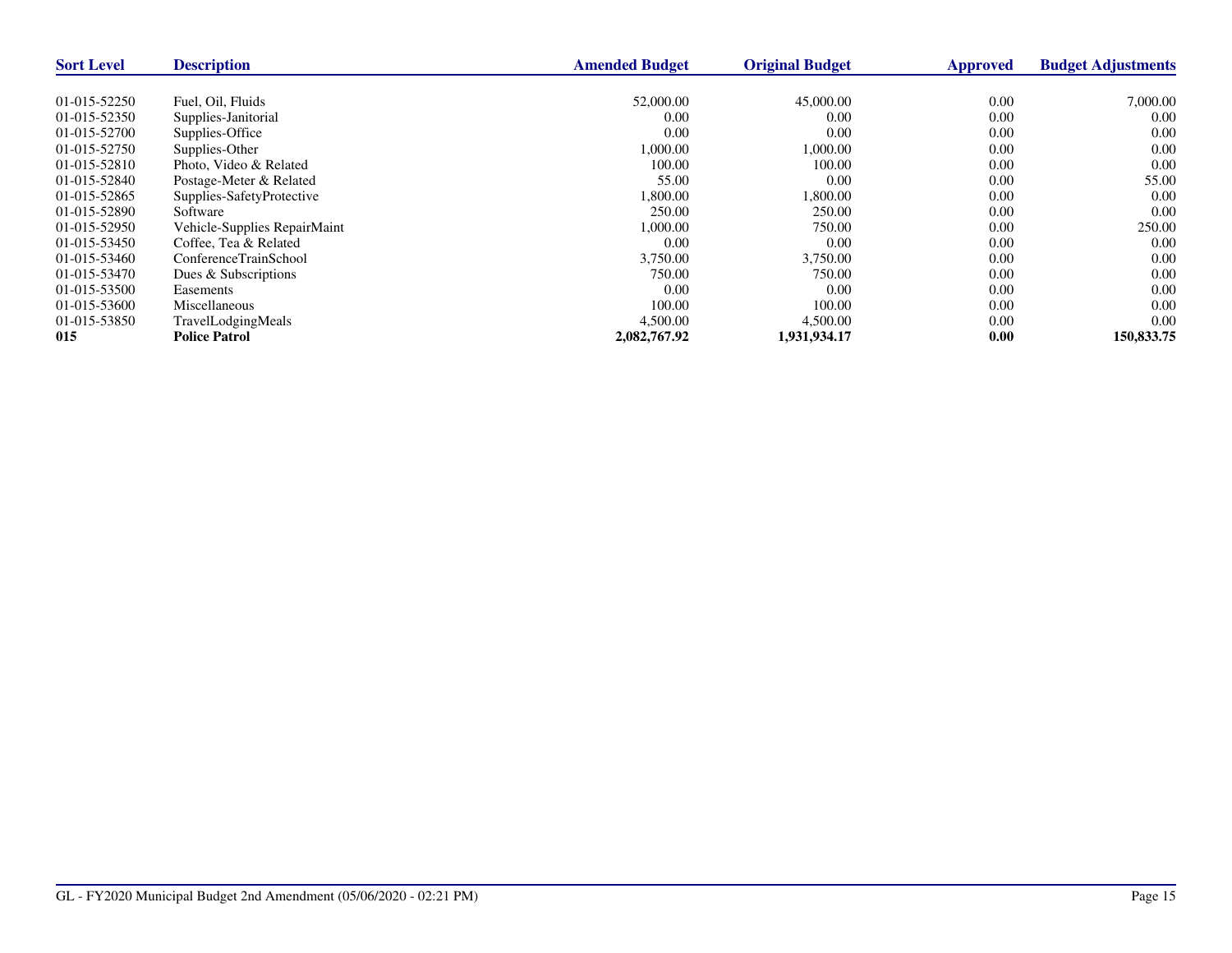| <b>Sort Level</b>            | <b>Description</b>                                   | <b>Amended Budget</b> | <b>Original Budget</b> | <b>Approved</b> | <b>Budget Adjustments</b> |
|------------------------------|------------------------------------------------------|-----------------------|------------------------|-----------------|---------------------------|
|                              | <b>Police Admin Non Sworn</b>                        |                       |                        |                 |                           |
| 016<br>01-016-50010          | Compensation                                         | 56,661.86             | 58,459.49              | 0.00            | $-1,797.63$               |
| 01-016-50011                 | Emergency - Compensation                             | 1,300.00              | 0.00                   | 0.00            | 1,300.00                  |
| 01-016-50060                 | Compensation-On Call Pay                             | 0.00                  | 0.00                   | 0.00            | 0.00                      |
| 01-016-50070                 | Overtime-Non Salaried                                | 245.14                | 914.79                 | 0.00            | $-669.65$                 |
| 01-016-50080                 |                                                      | 0.00                  | 0.00                   | 0.00            | 0.00                      |
|                              | Compensation-Deferred<br>FICAMedicare                | 4,159.74              |                        | 0.00            | 11.18                     |
| 01-016-50110<br>01-016-50210 | Insurance-Dental                                     | 208.59                | 4,148.56<br>213.20     | 0.00            | $-4.61$                   |
|                              |                                                      | 249.06                |                        | 0.00            |                           |
| 01-016-50220                 | Insurance-Life                                       | 14,028.34             | 302.12<br>16,029.55    | $0.00\,$        | $-53.06$<br>$-2,001.21$   |
| 01-016-50230                 | Insurance-Medical<br>Insurance-HRA                   |                       | 0.00                   |                 | 428.55                    |
| 01-016-50231<br>01-016-50240 |                                                      | 428.55                | 0.00                   | 0.00<br>0.00    |                           |
|                              | <b>Insurance-Retirees</b>                            | 0.00<br>0.00          | 0.00                   | $0.00\,$        | 0.00<br>0.00              |
| 01-016-50250                 | Insurance-Unemployment                               | 83.75                 |                        |                 | $-1,091.93$               |
| 01-016-50260                 | Insurance-Workers Comp                               |                       | 1,175.68               | 0.00            |                           |
| 01-016-50280                 | Vacation                                             | 0.00                  | 0.00                   | 0.00            | 0.00                      |
| 01-016-50510                 | Other<br>Pensions-Retirees                           | 0.00<br>0.00          | 0.00<br>0.00           | 0.00            | 0.00<br>$0.00\,$          |
| 01-016-50610                 |                                                      |                       |                        | 0.00            |                           |
| 01-016-50710                 | Retirement - CERS                                    | 10,411.30             | 10,537.80              | 0.00            | $-126.50$                 |
| 01-016-50711                 | Retirement - OPEB                                    | 0.00                  | 0.00                   | 0.00            | 0.00                      |
| 01-016-50810                 | Uniforms                                             | 0.00                  | 0.00                   | 0.00            | 0.00                      |
| 01-016-50811                 | Uniforms-NEW HIRE                                    | 0.00                  | 0.00                   | 0.00            | 0.00                      |
| 01-016-51120                 | Contract Labor-Bldg Repair                           | 1,050.00              | 1,000.00               | $0.00\,$        | 50.00                     |
| 01-016-51220                 | <b>Equipment Rental</b>                              | 0.00                  | 0.00                   | 0.00            | 0.00                      |
| 01-016-51221                 | <b>Technology Lease Payments</b>                     | 600.00                | 600.00                 | 0.00            | 0.00                      |
| 01-016-51230                 | FreightShippingHandling                              | 50.00                 | 50.00                  | $0.00\,$        | 0.00                      |
| 01-016-51310                 | Janitorial Service & Related                         | 5,580.00              | 5,580.00               | 0.00            | 0.00                      |
| 01-016-51510                 | PhysicalsRestsVaccines                               | 0.00                  | 0.00                   | 0.00            | 0.00                      |
| 01-016-51610                 | Printing & Advertising                               | 1,500.00              | 1,500.00               | $0.00\,$        | 0.00                      |
| 01-016-51735                 | Profess-Backhoe RepairMaint                          | 0.00                  | 0.00                   | 0.00            | 0.00                      |
| 01-016-51740                 | Profess-Computer MaintRepair                         | 0.00                  | 0.00                   | 0.00            | 0.00                      |
| 01-016-51745                 | Professional-Consultant                              | 4,046.00              | 0.00                   | 0.00            | 4,046.00                  |
| 01-016-51748                 | Profess-License MaintSupport                         | 24,402.00             | 24,402.00              | 0.00            | 0.00                      |
| 01-016-51755                 | Profess-Equip MaintRepair                            | 1,000.00              | 1,000.00               | 0.00            | 0.00                      |
| 01-016-51763                 | Profess-Central Dispatch                             | 0.00                  | 0.00                   | 0.00            | 0.00                      |
| 01-016-51765                 | Professional-Other                                   | 750.00                | 750.00                 | 0.00            | 0.00                      |
| 01-016-51780                 | Profess-Vehicle RepairMaint                          | 0.00                  | 0.00                   | 0.00            | 0.00                      |
| 01-016-51850                 | <b>Test Analysis</b>                                 | 0.00                  | 0.00                   | 0.00            | 0.00                      |
| 01-016-51910                 | Utilities-Electric                                   | 3,534.57              | 8,800.00               | 0.00            | $-5,265.43$               |
| 01-016-51920                 | Utilities-Nat GasPropane<br>Utilities-Communications | 750.00                | 750.00                 | 0.00            | 0.00<br>300.00            |
| 01-016-51940<br>01-016-51950 | Utilities-WaterSewer                                 | 8,000.00              | 7,700.00               | 0.00            |                           |
| 01-016-52020                 |                                                      | 745.00                | 745.00                 | 0.00<br>0.00    | 0.00<br>0.00              |
|                              | Supplies-Bldg MaintRepair                            | 2,500.00              | 2,500.00               |                 |                           |
| 01-016-52060                 | Supplies-ComputerCopierPrint                         | 2,100.00              | 2,100.00               | $0.00^{\circ}$  | $0.00^{\circ}$            |
| 01-016-52110<br>01-016-52120 | Equipment (Under \$2,000 Each)                       | 1,000.00<br>300.00    | 1,000.00               | 0.00            | 0.00<br>0.00              |
|                              | Supplies-Equip MaintRepair<br>Fuel, Oil, Fluids      |                       | 300.00<br>$0.00\,$     | 0.00            |                           |
| 01-016-52250                 |                                                      | $0.00\,$              |                        | 0.00            | 0.00                      |
| 01-016-52350                 | Supplies-Janitorial                                  | 1,000.00              | 1,000.00               | 0.00            | $0.00\,$                  |
| 01-016-52700                 | Supplies-Office                                      | 2,500.00              | 2,500.00               | 0.00            | $0.00\,$                  |
| 01-016-52750                 | Supplies-Other                                       | 400.00                | 400.00                 | 0.00            | 0.00                      |
| 01-016-52840                 | Postage-Meter & Related                              | 500.00                | 500.00                 | $0.00\,$        | 0.00                      |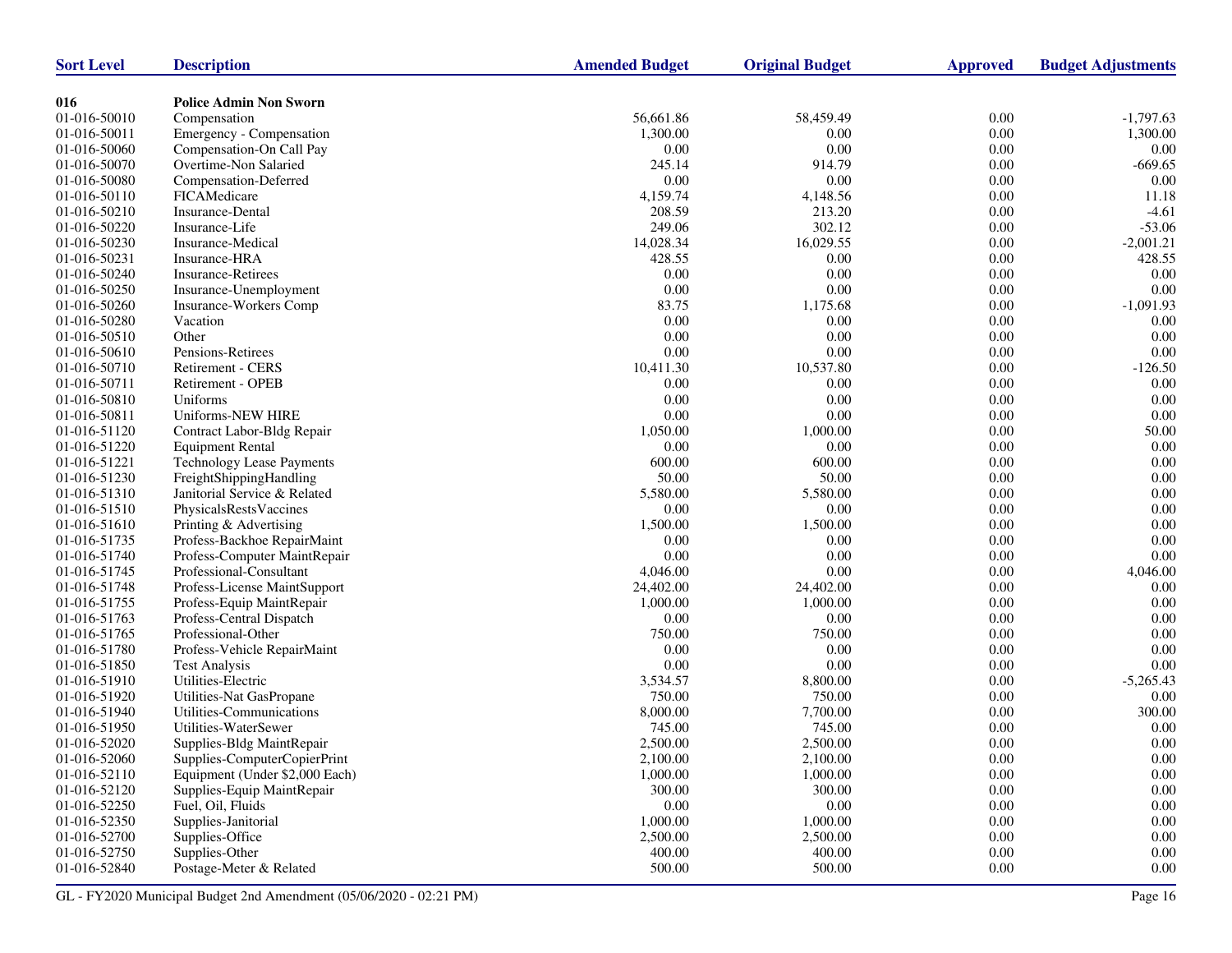| <b>Sort Level</b> | <b>Description</b>            | <b>Amended Budget</b> | <b>Original Budget</b> | <b>Approved</b> | <b>Budget Adjustments</b> |
|-------------------|-------------------------------|-----------------------|------------------------|-----------------|---------------------------|
|                   |                               |                       |                        |                 |                           |
| 01-016-52865      | Supplies-SafetyProtective     | 0.00                  | 0.00                   | 0.00            | 0.00                      |
| 01-016-52890      | Software                      | 500.00                | 500.00                 | 0.00            | 0.00                      |
| 01-016-52950      | Vehicle-Supplies RepairMaint  | 0.00                  | 0.00                   | 0.00            | 0.00                      |
| 01-016-53450      | Coffee. Tea & Related         | 300.00                | 300.00                 | 0.00            | 0.00                      |
| 01-016-53460      | ConferenceTrainSchool         | 0.00                  | 0.00                   | 0.00            | 0.00                      |
| 01-016-53470      | Dues & Subscriptions          | 0.00                  | 0.00                   | 0.00            | 0.00                      |
| 01-016-53500      | Easements                     | 0.00                  | 0.00                   | 0.00            | 0.00                      |
| 01-016-53600      | <b>Miscellaneous</b>          | 450.00                | 450.00                 | 0.00            | 0.00                      |
| 01-016-53850      | TravelLodgingMeals            | 131.00                | 131.00                 | 0.00            | 0.00                      |
| 01-016-61500      | Depreciation                  | 0.00                  | 0.00                   | 0.00            | 0.00                      |
| 01-016-76100      | Buildings - Police            | 18,500.00             | 0.00                   | 0.00            | 18,500.00                 |
| 01-016-76200      | Equipment - Police            | 28,780.26             | 44,000.00              | 0.00            | $-15,219.74$              |
| 01-016-76300      | Land & Improvmnts - Police    | 0.00                  | 0.00                   | 0.00            | 0.00                      |
| 01-016-76400      | Plant In Service - Police     | 0.00                  | 0.00                   | 0.00            | 0.00                      |
| 01-016-76500      | Vehicles - Police             | 193,990.54            | 0.00                   | 0.00            | 193,990.54                |
| 016               | <b>Police Admin Non Sworn</b> | 392,735.70            | 200,339.19             | 0.00            | 192,396.51                |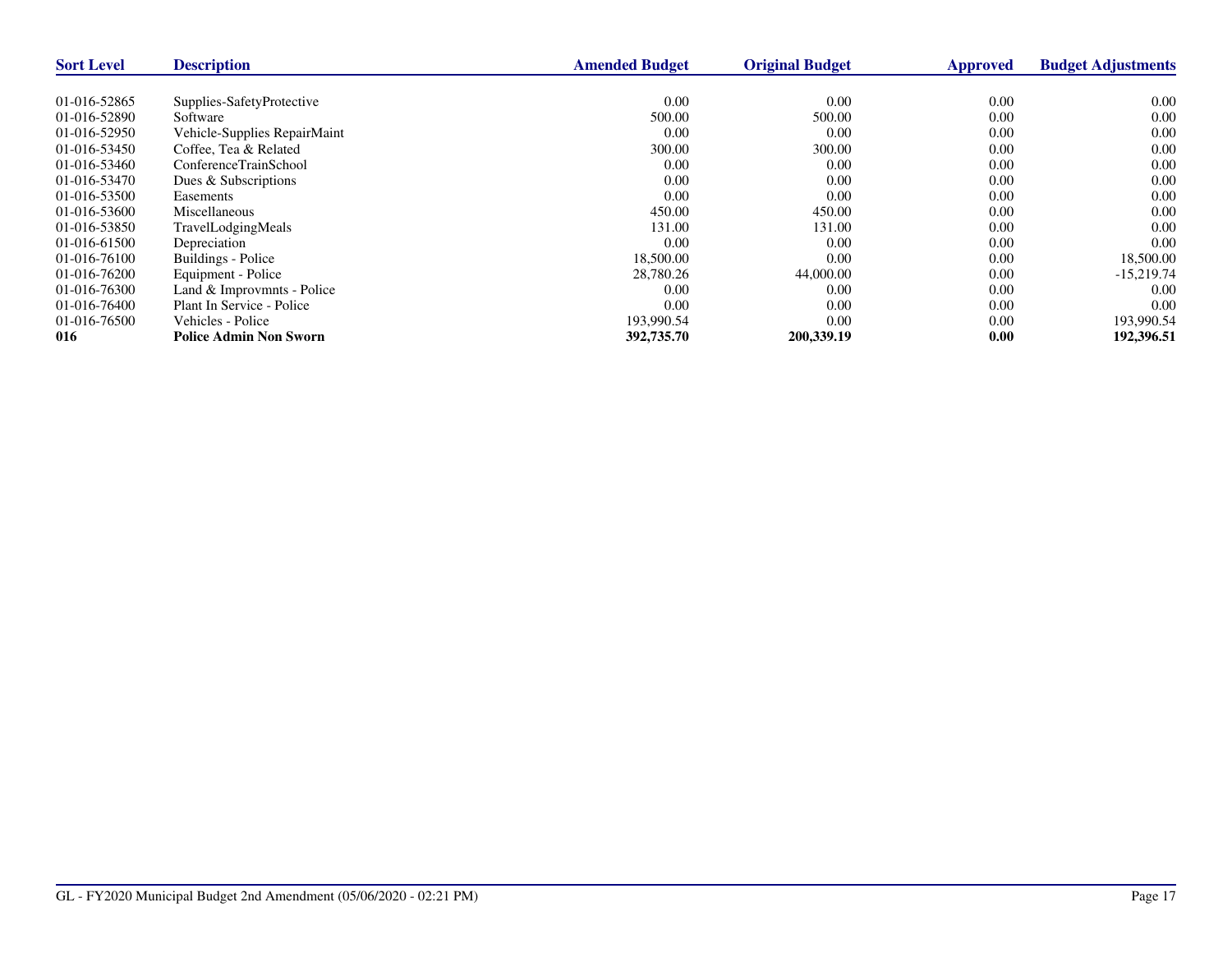| <b>Sort Level</b> | <b>Description</b>               | <b>Amended Budget</b> | <b>Original Budget</b> | <b>Approved</b> | <b>Budget Adjustments</b> |
|-------------------|----------------------------------|-----------------------|------------------------|-----------------|---------------------------|
| 017               | <b>Code Enforcement</b>          |                       |                        |                 |                           |
| 01-017-50010      | Compensation                     | 53.924.64             | 54,518.40              | 0.00            | $-593.76$                 |
| 01-017-50011      | Emergency - Compensation         | 128.82                | 0.00                   | 0.00            | 128.82                    |
| 01-017-50060      | Compensation-On Call Pay         | 0.00                  | 0.00                   | 0.00            | 0.00                      |
| 01-017-50070      | Overtime-Non Salaried            | 0.00                  | 0.00                   | 0.00            | 0.00                      |
| 01-017-50080      | Compensation-Deferred            | 0.00                  | 0.00                   | 0.00            | 0.00                      |
| 01-017-50110      | FICAMedicare                     | 4,044.17              | 3,854.76               | 0.00            | 189.41                    |
| 01-017-50210      | Insurance-Dental                 | 275.76                | 271.44                 | 0.00            | 4.32                      |
| 01-017-50220      | Insurance-Life                   | 279.23                | 268.84                 | 0.00            | 10.39                     |
| 01-017-50230      | Insurance-Medical                | 6,715.65              | 7,737.89               | 0.00            | $-1,022.24$               |
| 01-017-50231      | Insurance-HRA                    | 870.95                | 0.00                   | 0.00            | 870.95                    |
| 01-017-50240      | <b>Insurance-Retirees</b>        | 0.00                  | 0.00                   | 0.00            | 0.00                      |
| 01-017-50250      | Insurance-Unemployment           | 114.29                | 540.28                 | 0.00            | $-425.99$                 |
| 01-017-50260      | Insurance-Workers Comp           | 1,149.11              | 1,107.08               | 0.00            | 42.03                     |
| 01-017-50280      | Vacation                         | 0.00                  | 0.00                   | 0.00            | 0.00                      |
| 01-017-50710      | Retirement - CERS                | 12,400.94             | 12,395.24              | 0.00            | 5.70                      |
| 01-017-50711      | Retirement - OPEB                | 0.00                  | 0.00                   | 0.00            | 0.00                      |
| 01-017-50810      | Uniforms                         | 500.00                | 500.00                 | 0.00            | 0.00                      |
| 01-017-51221      | <b>Technology Lease Payments</b> | 323.88                | 0.00                   | 0.00            | 323.88                    |
| 01-017-51230      | FreightShippingHandling          | 100.00                | 100.00                 | 0.00            | 0.00                      |
| 01-017-51610      | Printing & Advertising           | 500.00                | 500.00                 | 0.00            | 0.00                      |
| 01-017-51745      | Professional-Consultant          | 0.00                  | 0.00                   | $0.00\,$        | 0.00                      |
| 01-017-51748      | Profess-License MaintSupport     | 468.75                | 468.75                 | 0.00            | 0.00                      |
| 01-017-51765      | Professional-Other               | 0.00                  | 0.00                   | 0.00            | 0.00                      |
| 01-017-51780      | Profess-Vehicle RepairMaint      | 250.00                | 250.00                 | 0.00            | 0.00                      |
| 01-017-51860      | Tree Maintenance                 | 600.00                | 600.00                 | 0.00            | 0.00                      |
| 01-017-51940      | Utilities-Communications         | 600.00                | 600.00                 | 0.00            | 0.00                      |
| 01-017-52110      | Equipment (Under \$2,000 Each)   | 250.00                | 500.00                 | 0.00            | $-250.00$                 |
| 01-017-52250      | Fuel, Oil, Fluids                | 1,100.00              | 1,800.00               | 0.00            | $-700.00$                 |
| 01-017-52700      | Supplies-Office                  | 100.00                | 100.00                 | 0.00            | 0.00                      |
| 01-017-52840      | Postage-Meter & Related          | 0.00                  | 0.00                   | 0.00            | 0.00                      |
| 01-017-52890      | Software                         | 150.00                | 150.00                 | 0.00            | 0.00                      |
| 01-017-52950      | Vehicle-Supplies RepairMaint     | 100.00                | 0.00                   | 0.00            | 100.00                    |
| 01-017-53460      | ConferenceTrainSchool            | 695.00                | 1,600.00               | 0.00            | $-905.00$                 |
| 01-017-53470      | Dues & Subscriptions             | 310.00                | 310.00                 | 0.00            | 0.00                      |
| 01-017-53600      | Miscellaneous                    | 300.00                | 300.00                 | 0.00            | 0.00                      |
| 01-017-53850      | TravelLodgingMeals               | 813.42                | 1,700.00               | 0.00            | $-886.58$                 |
| 01-017-61500      | Depreciation                     | 0.00                  | 0.00                   | 0.00            | 0.00                      |
| 017               | <b>Code Enforcement</b>          | 87,064.61             | 90,172.68              | 0.00            | $-3,108.07$               |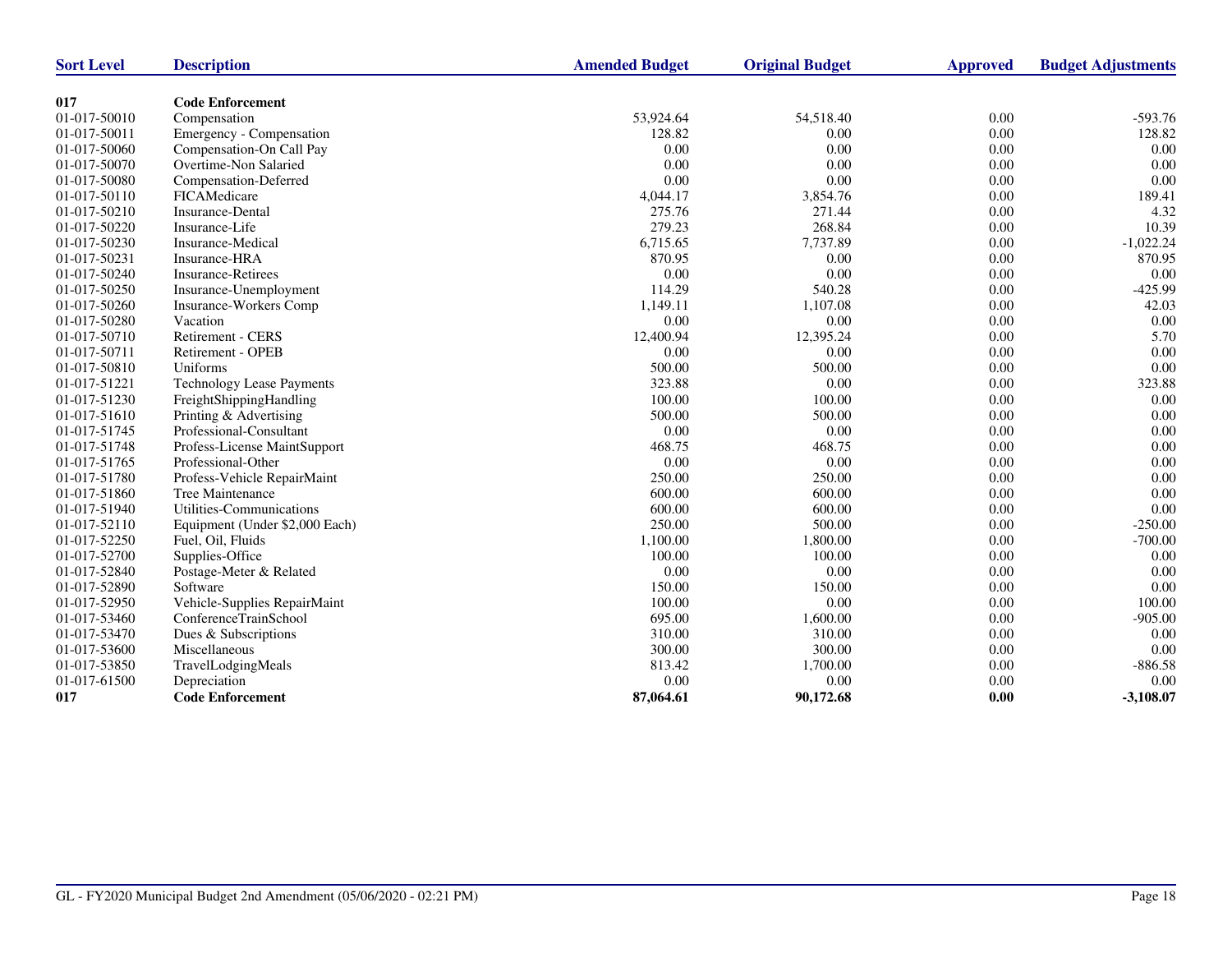| <b>Sort Level</b>            | <b>Description</b>                                            | <b>Amended Budget</b> | <b>Original Budget</b> | <b>Approved</b>  | <b>Budget Adjustments</b> |
|------------------------------|---------------------------------------------------------------|-----------------------|------------------------|------------------|---------------------------|
| 018                          | <b>Fire Admin</b>                                             |                       |                        |                  |                           |
| 01-018-50010                 | Compensation                                                  | 0.00                  | 0.00                   | 0.00             | 0.00                      |
| 01-018-50060                 | Compensation-On Call Pay                                      | 0.00                  | 0.00                   | 0.00             | 0.00                      |
| 01-018-50070                 | Overtime-Non Salaried                                         | 0.00                  | 0.00                   | 0.00             | 0.00                      |
| 01-018-50080                 | Compensation-Deferred                                         | 0.00                  | 0.00                   | 0.00             | 0.00                      |
| 01-018-50110                 | FICAMedicare                                                  | 0.00                  | 0.00                   | 0.00             | 0.00                      |
| 01-018-50210                 | Insurance-Dental                                              | 0.00                  | 0.00                   | 0.00             | 0.00                      |
| 01-018-50220                 | Insurance-Life                                                | $0.00\,$              | 0.00                   | 0.00             | 0.00                      |
| 01-018-50230                 | Insurance-Medical                                             | 0.00                  | 0.00                   | 0.00             | 0.00                      |
| 01-018-50240                 | <b>Insurance-Retirees</b>                                     | 0.00                  | 0.00                   | 0.00             | 0.00                      |
| 01-018-50250                 | Insurance-Unemployment                                        | $0.00\,$              | 0.00                   | 0.00             | 0.00                      |
| 01-018-50260                 | Insurance-Workers Comp                                        | 0.00                  | 0.00                   | 0.00             | 0.00                      |
| 01-018-50280                 | Vacation                                                      | 0.00                  | 0.00                   | 0.00             | 0.00                      |
| 01-018-50510                 | Other                                                         | $0.00\,$              | 0.00                   | 0.00             | 0.00                      |
| 01-018-50610                 | Pensions-Retirees                                             | 0.00                  | 0.00                   | 0.00             | 0.00                      |
| 01-018-50710                 | Retirement - CERS                                             | 0.00                  | 0.00                   | 0.00             | 0.00                      |
| 01-018-50810                 | Uniforms                                                      | 0.00                  | 0.00                   | 0.00             | 0.00                      |
| 01-018-51120                 | Contract Labor-Bldg Repair                                    | 0.00                  | 0.00                   | 0.00             | 0.00                      |
| 01-018-51220                 | <b>Equipment Rental</b>                                       | 0.00                  | 0.00                   | 0.00             | 0.00                      |
| 01-018-51230                 | FreightShippingHandling                                       | $0.00\,$              | 0.00                   | 0.00             | 0.00                      |
|                              |                                                               | $0.00\,$              |                        | 0.00             | 0.00                      |
| 01-018-51310<br>01-018-51510 | Janitorial Service & Related<br><b>PhysicalsRestsVaccines</b> | 0.00                  | 0.00<br>0.00           | 0.00             | 0.00                      |
| 01-018-51610                 | Printing & Advertising                                        | $0.00\,$              | 0.00                   | 0.00             | 0.00                      |
|                              |                                                               | $0.00\,$              |                        | 0.00             | 0.00                      |
| 01-018-51735                 | Profess-Backhoe RepairMaint<br>Profess-Computer MaintRepair   | $0.00\,$              | 0.00                   | 0.00             | 0.00                      |
| 01-018-51740<br>01-018-51745 | Professional-Consultant                                       | $0.00\,$              | 0.00<br>0.00           | 0.00             | 0.00                      |
|                              |                                                               |                       |                        | 0.00             | 0.00                      |
| 01-018-51755                 | Profess-Equip MaintRepair                                     | 0.00                  | 0.00                   | 0.00             | 0.00                      |
| 01-018-51765<br>01-018-51780 | Professional-Other                                            | 0.00                  | 0.00                   | 0.00             | 0.00                      |
| 01-018-51850                 | Profess-Vehicle RepairMaint                                   | 0.00                  | 0.00                   |                  |                           |
|                              | <b>Test Analysis</b>                                          | 0.00<br>$0.00\,$      | 0.00                   | 0.00<br>0.00     | 0.00<br>0.00              |
| 01-018-51910                 | Utilities-Electric                                            |                       | 0.00                   |                  | 0.00                      |
| 01-018-51920                 | Utilities-Nat GasPropane<br>Utilities-Communications          | 675.00<br>$0.00\,$    | 675.00<br>0.00         | 0.00<br>0.00     | 0.00                      |
| 01-018-51940                 | Utilities-WaterSewer                                          |                       |                        | 0.00             | 0.00                      |
| 01-018-51950                 |                                                               | 625.00                | 625.00                 | 0.00             | 0.00                      |
| 01-018-52020<br>01-018-52060 | Supplies-Bldg MaintRepair<br>Supplies-ComputerCopierPrint     | 0.00<br>0.00          | 0.00<br>0.00           | 0.00             | 0.00                      |
| 01-018-52110                 | Equipment (Under \$2,000 Each)                                | 0.00                  | 0.00                   | 0.00             | 0.00                      |
| 01-018-52120                 |                                                               | 0.00                  | 0.00                   | $0.00\,$         | 0.00                      |
| 01-018-52250                 | Supplies-Equip MaintRepair                                    | 0.00                  | 0.00                   | 0.00             | 0.00                      |
| 01-018-52350                 | Fuel, Oil, Fluids                                             | 0.00                  | 0.00                   | 0.00             | 0.00                      |
| 01-018-52700                 | Supplies-Janitorial<br>Supplies-Office                        | 0.00                  | 0.00                   | 0.00             | 0.00                      |
| 01-018-52750                 |                                                               | 0.00                  | 0.00                   | 0.00             | 0.00                      |
|                              | Supplies-Other                                                |                       |                        |                  |                           |
| 01-018-52840                 | Postage-Meter & Related                                       | 0.00                  | 0.00                   | 0.00             | 0.00                      |
| 01-018-52865<br>01-018-52890 | Supplies-SafetyProtective<br>Software                         | $0.00\,$<br>$0.00\,$  | $0.00\,$               | $0.00\,$         | $0.00\,$<br>$0.00\,$      |
|                              | Vehicle-Supplies RepairMaint                                  |                       | 0.00<br>$0.00\,$       | 0.00<br>$0.00\,$ |                           |
| 01-018-52950                 |                                                               | 0.00                  | $0.00\,$               | $0.00\,$         | 0.00<br>$0.00\,$          |
| 01-018-53450                 | Coffee, Tea & Related                                         | 0.00                  |                        |                  |                           |
| 01-018-53460                 | ConferenceTrainSchool                                         | 0.00                  | 0.00                   | $0.00\,$         | 0.00                      |
| 01-018-53470                 | Dues & Subscriptions                                          | 0.00                  | 0.00                   | 0.00             | 0.00                      |
| 01-018-53500                 | Easements                                                     | $0.00\,$              | $0.00\,$               | $0.00\,$         | $0.00\,$                  |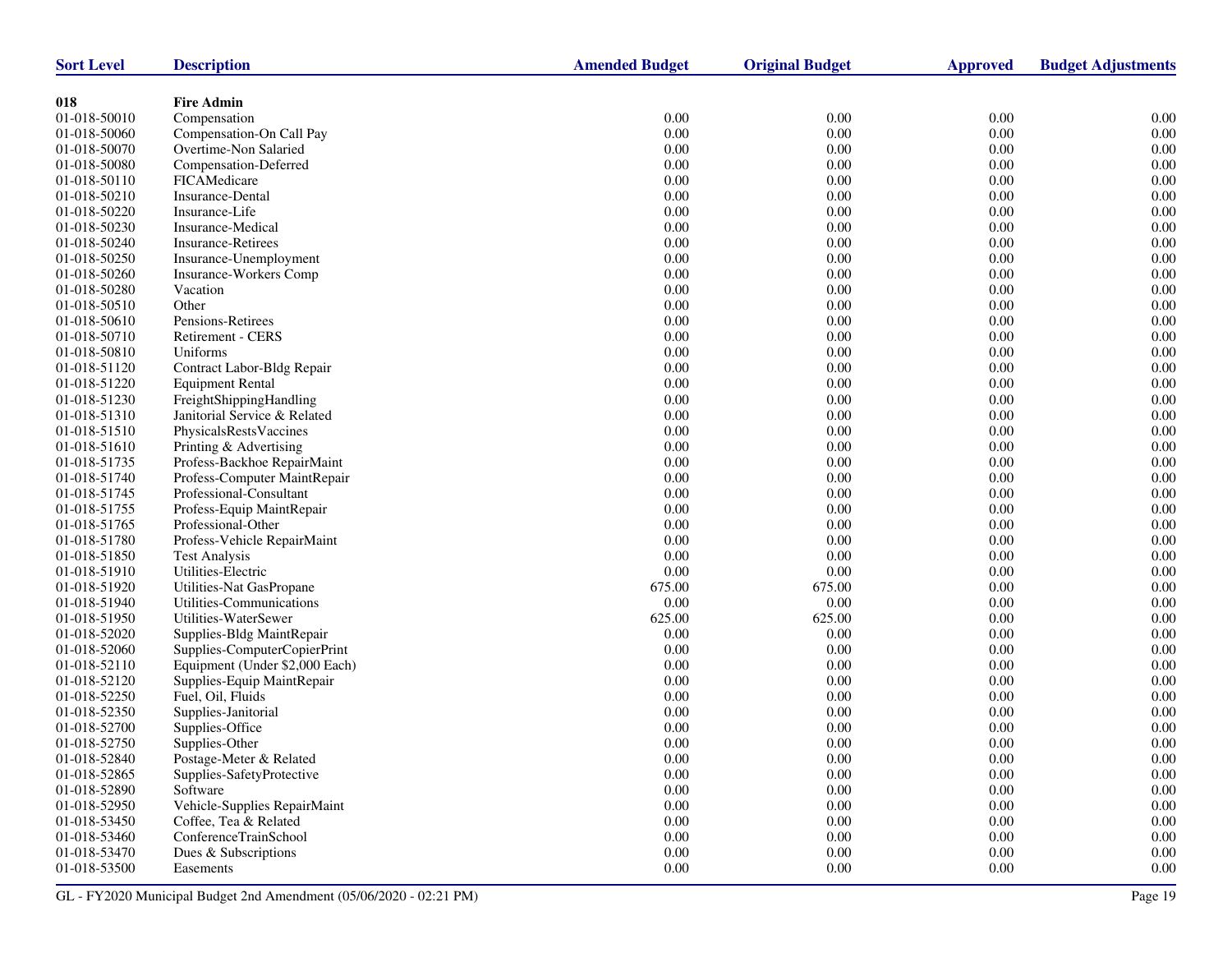| <b>Sort Level</b> | <b>Description</b>       | <b>Amended Budget</b> | <b>Original Budget</b> | Approved | <b>Budget Adjustments</b> |
|-------------------|--------------------------|-----------------------|------------------------|----------|---------------------------|
|                   |                          |                       |                        |          |                           |
| 01-018-53600      | Miscellaneous            | 0.00                  | 0.00                   | 0.00     | 0.00                      |
| 01-018-53850      | TravelLodgingMeals       | 0.00                  | 0.00                   | 0.00     | 0.00                      |
| 01-018-61500      | Depreciation             | 0.00                  | 0.00                   | 0.00     | 0.00                      |
| 01-018-77100      | Buildings - Fire         | 0.00                  | 15,000.00              | 0.00     | $-15,000.00$              |
| 01-018-77200      | Equipment - Fire         | 0.00                  | 0.00                   | 0.00     | 0.00                      |
| 01-018-77300      | Land & Improvmnts - Fire | 0.00                  | 0.00                   | 0.00     | 0.00                      |
| 01-018-77400      | Plant In Service - Fire  | 0.00                  | 0.00                   | 0.00     | 0.00                      |
| 01-018-77500      | Vehicles - Fire          | 0.00                  | 0.00                   | 0.00     | 0.00                      |
| 018               | <b>Fire Admin</b>        | 1.300.00              | 16.300.00              | 0.00     | $-15,000.00$              |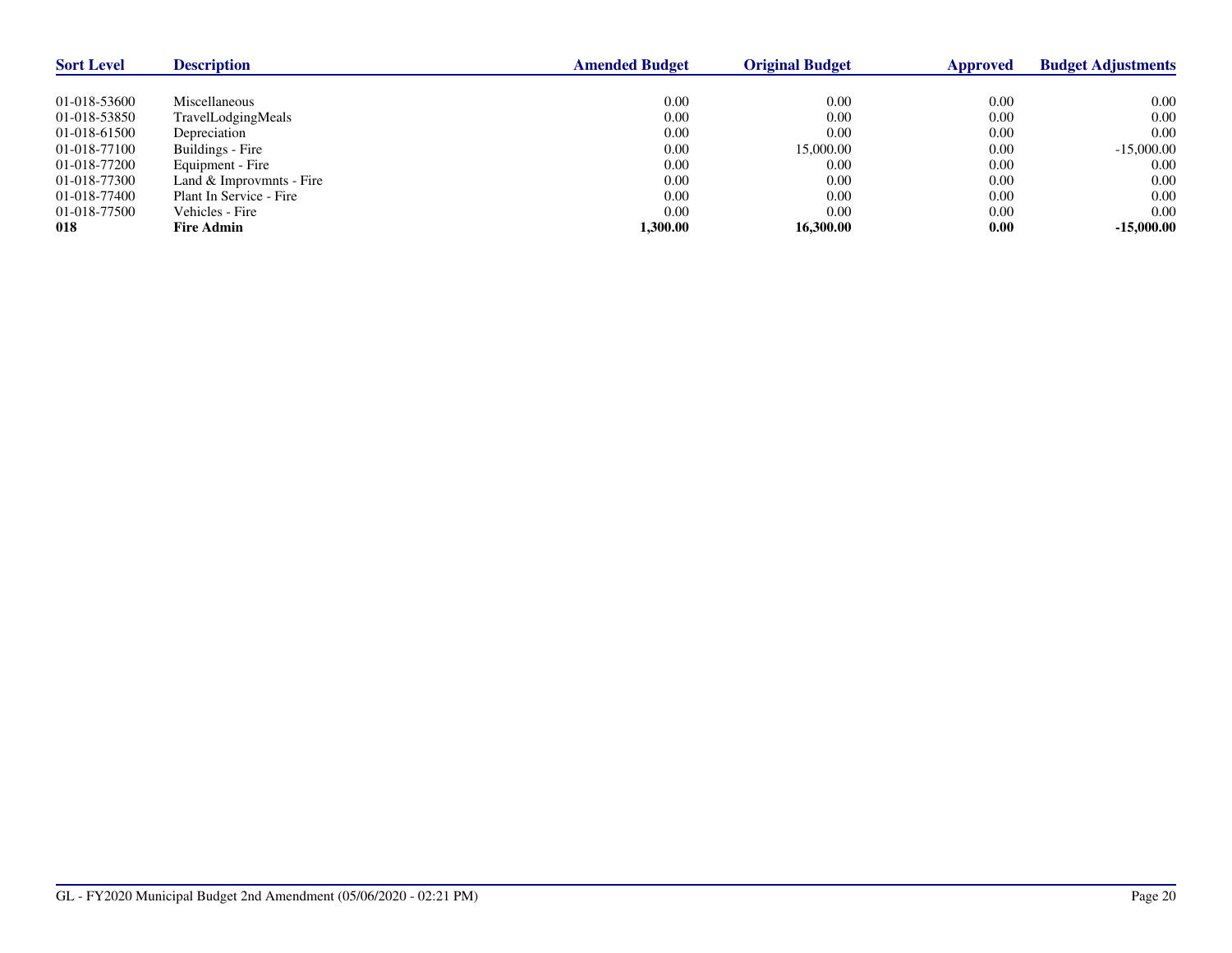| <b>Sort Level</b>  | <b>Description</b>             | <b>Amended Budget</b> | <b>Original Budget</b> | <b>Approved</b> | <b>Budget Adjustments</b> |
|--------------------|--------------------------------|-----------------------|------------------------|-----------------|---------------------------|
|                    |                                |                       |                        |                 |                           |
| 019                | Firefighting                   |                       |                        |                 |                           |
| 01-019-50010       | Compensation                   | 0.00                  | 0.00                   | 0.00            | 0.00                      |
| 01-019-50060       | Compensation-On Call Pay       | 0.00                  | 0.00                   | $0.00\,$        | 0.00                      |
| 01-019-50070       | Overtime-Non Salaried          | 0.00                  | 0.00                   | 0.00            | 0.00                      |
| 01-019-50080       | Compensation-Deferred          | 0.00                  | 0.00                   | 0.00            | 0.00                      |
| 01-019-50110       | FICAMedicare                   | 0.00                  | 0.00                   | 0.00            | 0.00                      |
| 01-019-50210       | Insurance-Dental               | $0.00\,$              | 0.00                   | $0.00\,$        | 0.00                      |
| 01-019-50220       | Insurance-Life                 | $0.00\,$              | $0.00\,$               | 0.00            | $0.00\,$                  |
| 01-019-50230       | Insurance-Medical              | 0.00                  | 0.00                   | 0.00            | 0.00                      |
| 01-019-50240       | <b>Insurance-Retirees</b>      | 0.00                  | 0.00                   | $0.00\,$        | 0.00                      |
| 01-019-50250       | Insurance-Unemployment         | 0.00                  | 0.00                   | 0.00            | $0.00\,$                  |
| 01-019-50260       | <b>Insurance-Workers Comp</b>  | 0.00                  | 0.00                   | 0.00            | 0.00                      |
| 01-019-50280       | Vacation                       | $0.00\,$              | 0.00                   | $0.00\,$        | 0.00                      |
| 01-019-50310       | <b>KLEFPF</b> Incentive        | $0.00\,$              | 0.00                   | 0.00            | $0.00\,$                  |
| 01-019-50510       | Other                          | 0.00                  | 0.00                   | 0.00            | 0.00                      |
| 01-019-50610       | Pensions-Retirees              | 0.00                  | 0.00                   | 0.00            | 0.00                      |
| 01-019-50710       | Retirement - CERS              | 0.00                  | 0.00                   | 0.00            | 0.00                      |
| 01-019-50810       | Uniforms                       | 0.00                  | 0.00                   | 0.00            | 0.00                      |
| 01-019-51100       | F-S Fire & Rescue Contract     | 458,917.13            | 278,252.81             | $0.00\,$        | 180,664.32                |
| 01-019-51120       | Contract Labor-Bldg Repair     | 0.00                  | 0.00                   | 0.00            | 0.00                      |
| 01-019-51220       | <b>Equipment Rental</b>        | 0.00                  | 0.00                   | 0.00            | 0.00                      |
| 01-019-51230       | FreightShippingHandling        | 0.00                  | 0.00                   | $0.00\,$        | 0.00                      |
| 01-019-51310       | Janitorial Service & Related   | 0.00                  | 0.00                   | 0.00            | $0.00\,$                  |
| 01-019-51510       | PhysicalsRestsVaccines         | 0.00                  | 0.00                   | 0.00            | 0.00                      |
| 01-019-51610       | Printing & Advertising         | $0.00\,$              | 0.00                   | 0.00            | 0.00                      |
| 01-019-51735       | Profess-Backhoe RepairMaint    | $0.00\,$              | 0.00                   | 0.00            | $0.00\,$                  |
| 01-019-51740       | Profess-Computer MaintRepair   | 0.00                  | 0.00                   | 0.00            | 0.00                      |
| 01-019-51745       | Professional-Consultant        | 0.00                  | 0.00                   | 0.00            | 0.00                      |
| 01-019-51755       | Profess-Equip MaintRepair      | $0.00\,$              | 0.00                   | 0.00            | 0.00                      |
| 01-019-51765       | Professional-Other             | $0.00\,$              | 0.00                   | 0.00            | 0.00                      |
| 01-019-51780       | Profess-Vehicle RepairMaint    | 0.00                  | 0.00                   | 0.00            | 0.00                      |
| 01-019-51850       | <b>Test Analysis</b>           | $0.00\,$              | 0.00                   | 0.00            | 0.00                      |
| 01-019-51910       | Utilities-Electric             | $0.00\,$              | 0.00                   | 0.00            | 0.00                      |
| 01-019-51920       | Utilities-Nat GasPropane       | 0.00                  | 0.00                   | $0.00\,$        | $0.00\,$                  |
| 01-019-51940       | Utilities-Communications       | 0.00                  | 0.00                   | 0.00            | 0.00                      |
| 01-019-51950       | Utilities-WaterSewer           | 0.00                  | 0.00                   | 0.00            | 0.00                      |
| 01-019-52020       |                                |                       |                        | $0.00\,$        | $0.00\,$                  |
|                    | Supplies-Bldg MaintRepair      | 0.00                  | 0.00                   |                 |                           |
| 01-019-52060       | Supplies-ComputerCopierPrint   | 0.00                  | 0.00                   | 0.00            | 0.00                      |
| 01-019-52110       | Equipment (Under \$2,000 Each) | 0.00                  | 0.00                   | 0.00            | 0.00                      |
| 01-019-52120       | Supplies-Equip MaintRepair     | $0.00\,$              | 0.00                   | 0.00            | 0.00                      |
| 01-019-52250       | Fuel, Oil, Fluids              | 0.00                  | 0.00                   | 0.00            | 0.00                      |
| 01-019-52350       | Supplies-Janitorial            | 0.00                  | 0.00                   | 0.00            | 0.00                      |
| $01 - 019 - 52700$ | Supplies-Office                | $0.00\,$              | 0.00                   | 0.00            | $0.00\,$                  |
| 01-019-52750       | Supplies-Other                 | $0.00\,$              | 0.00                   | 0.00            | $0.00\,$                  |
| 01-019-52840       | Postage-Meter & Related        | $0.00\,$              | $0.00\,$               | 0.00            | $0.00\,$                  |
| 01-019-52865       | Supplies-SafetyProtective      | 0.00                  | $0.00\,$               | 0.00            | $0.00\,$                  |
| 01-019-52890       | Software                       | 0.00                  | 0.00                   | 0.00            | $0.00\,$                  |
| 01-019-52950       | Vehicle-Supplies RepairMaint   | 0.00                  | $0.00\,$               | 0.00            | 0.00                      |
| 01-019-53450       | Coffee, Tea & Related          | 0.00                  | $0.00\,$               | 0.00            | 0.00                      |
| 01-019-53460       | ConferenceTrainSchool          | 0.00                  | $0.00\,$               | $0.00\,$        | 0.00                      |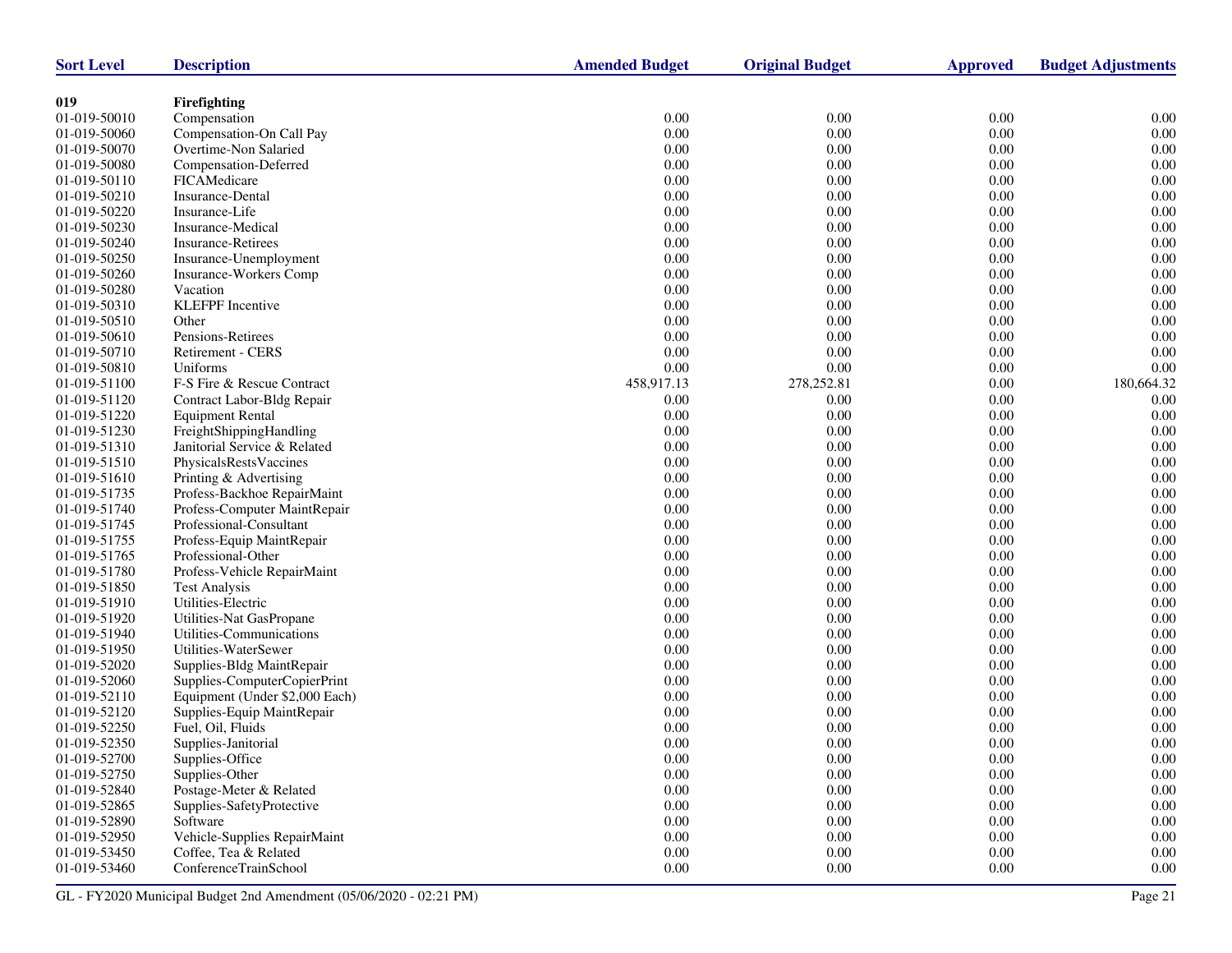| <b>Sort Level</b> | <b>Description</b>   | <b>Amended Budget</b> | <b>Original Budget</b> | <b>Approved</b> | <b>Budget Adjustments</b> |
|-------------------|----------------------|-----------------------|------------------------|-----------------|---------------------------|
|                   |                      |                       |                        |                 |                           |
| 01-019-53470      | Dues & Subscriptions | 0.00                  | 0.00                   | 0.00            | 0.00                      |
| 01-019-53500      | Easements            | 0.00                  | 0.00                   | 0.00            | 0.00                      |
| 01-019-53600      | Miscellaneous        | 0.00                  | 0.00                   | 0.00            | 0.00                      |
| 01-019-53850      | TravelLodgingMeals   | 0.00                  | 0.00                   | 0.00            | 0.00                      |
| 019               | <b>Firefighting</b>  | 458,917.13            | 278,252.81             | 0.00            | 180,664.32                |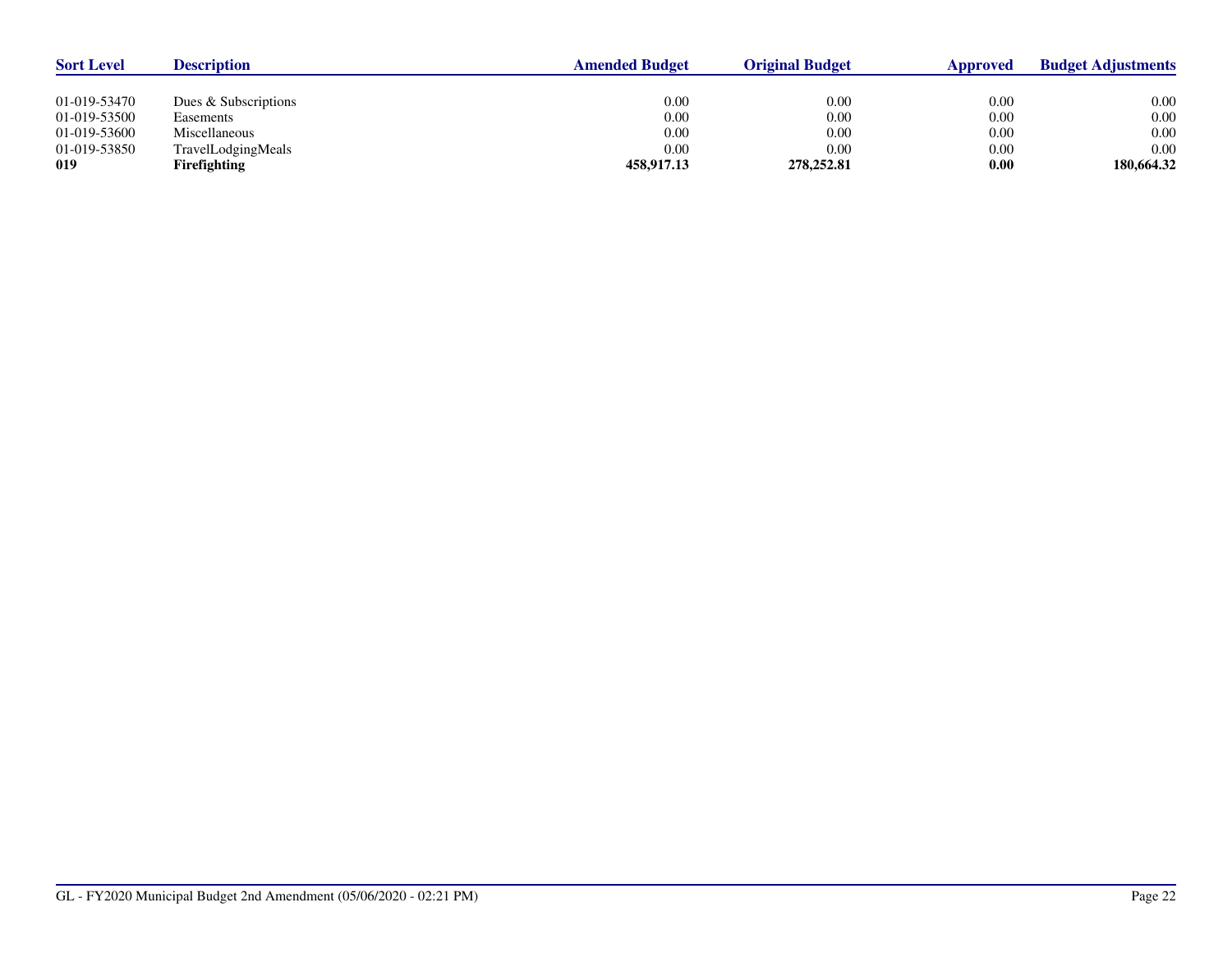| <b>Sort Level</b> | <b>Description</b>               | <b>Amended Budget</b> | <b>Original Budget</b> | <b>Approved</b> | <b>Budget Adjustments</b> |
|-------------------|----------------------------------|-----------------------|------------------------|-----------------|---------------------------|
|                   |                                  |                       |                        |                 |                           |
| 020               | <b>Public WorksStreets</b>       |                       |                        |                 |                           |
| 01-020-50010      | Compensation                     | 300,939.48            | 303,018.46             | 0.00            | $-2,078.98$               |
| 01-020-50011      | Emergency - Compensation         | 8,100.00              | 0.00                   | $0.00\,$        | 8,100.00                  |
| 01-020-50060      | Compensation-On Call Pay         | 8,560.34              | 8,855.68               | 0.00            | $-295.34$                 |
| 01-020-50070      | Overtime-Non Salaried            | 5,790.45              | 6,643.19               | 0.00            | $-852.74$                 |
| 01-020-50080      | Compensation-Deferred            | 0.00                  | 0.00                   | 0.00            | 0.00                      |
| 01-020-50110      | FICAMedicare                     | 22,808.95             | 21,770.32              | 0.00            | 1,038.63                  |
| 01-020-50210      | Insurance-Dental                 | 2,046.90              | 1,855.23               | 0.00            | 191.67                    |
| 01-020-50220      | Insurance-Life                   | 1,632.26              | 1,565.72               | $0.00\,$        | 66.54                     |
| 01-020-50230      | Insurance-Medical                | 80,968.76             | 89,196.64              | 0.00            | $-8,227.88$               |
| 01-020-50231      | Insurance-HRA                    | 3,132.44              | 0.00                   | 0.00            | 3,132.44                  |
| 01-020-50240      | <b>Insurance-Retirees</b>        | 0.00                  | 0.00                   | 0.00            | 0.00                      |
| 01-020-50250      | Insurance-Unemployment           | 590.37                | 2,790.84               | 0.00            | $-2,200.47$               |
| 01-020-50260      | Insurance-Workers Comp           | 13,502.87             | 6,110.87               | 0.00            | 7,392.00                  |
| 01-020-50280      | Vacation                         | 0.00                  | 0.00                   | $0.00\,$        | 0.00                      |
| 01-020-50310      | <b>KLEFPF</b> Incentive          | 0.00                  | 0.00                   | $0.00\,$        | $0.00\,$                  |
| 01-020-50510      | Other - Capitalized Labor        | 0.00                  | 0.00                   | 0.00            | 0.00                      |
| 01-020-50511      | Capitalized Matls & Equipment    | 0.00                  | 0.00                   | $0.00\,$        | 0.00                      |
| 01-020-50610      | Pensions-Retirees                | 0.00                  | 0.00                   | $0.00\,$        | 0.00                      |
| 01-020-50710      | Retirement - CERS                | 76,113.44             | 76,418.68              | 0.00            | $-305.24$                 |
| 01-020-50711      | Retirement - OPEB                | 0.00                  | 0.00                   | 0.00            | 0.00                      |
| 01-020-50810      | Uniforms                         | 4,475.00              | 4,084.44               | $0.00\,$        | 390.56                    |
| 01-020-50811      | Uniforms-NEW HIRE                | 0.00                  | 0.00                   | 0.00            | 0.00                      |
| 01-020-50999      | Capitalized Labor                | 0.00                  | $-121,204.70$          | 0.00            | 121,204.70                |
| 01-020-51120      | Contract Labor-Bldg Repair       | 0.00                  | 0.00                   | $0.00\,$        | 0.00                      |
| 01-020-51220      | <b>Equipment Rental</b>          | 170.00                | 0.00                   | 0.00            | 170.00                    |
| 01-020-51221      | <b>Technology Lease Payments</b> | 753.00                | 753.12                 | 0.00            | $-0.12$                   |
| 01-020-51230      | FreightShippingHandling          | 500.00                | 500.00                 | $0.00\,$        | 0.00                      |
| 01-020-51310      | Janitorial Service & Related     | 0.00                  | 0.00                   | 0.00            | $0.00\,$                  |
| 01-020-51510      | PhysicalsRestsVaccines           | 400.00                | 400.00                 | 0.00            | 0.00                      |
| 01-020-51610      | Printing & Advertising           | 150.00                | 0.00                   | $0.00\,$        | 150.00                    |
| 01-020-51735      | Profess-Backhoe RepairMaint      | 2,000.00              | 4,000.00               | 0.00            | $-2,000.00$               |
| 01-020-51740      | Profess-Computer MaintRepair     | 0.00                  | 0.00                   | 0.00            | 0.00                      |
| 01-020-51745      | Professional-Consultant          | 0.00                  | 0.00                   | $0.00\,$        | $0.00\,$                  |
| 01-020-51748      | Profess-License MaintSupport     | 250.00                | 750.00                 | 0.00            | $-500.00$                 |
| 01-020-51755      | Profess-Equip MaintRepair        | 9,500.00              | 9,500.00               | 0.00            | 0.00                      |
| 01-020-51765      | Professional-Other               | 3,500.00              | 3,500.00               | $0.00\,$        | 0.00                      |
| 01-020-51775      | Prof-Storm Sewer                 | 0.00                  | 0.00                   | 0.00            | 0.00                      |
| 01-020-51780      | Profess-Vehicle RepairMaint      | 13,000.00             | 8,500.00               | 0.00            | 4,500.00                  |
| 01-020-51835      | <b>Street Sweeping</b>           | 0.00                  | 0.00                   | $0.00\,$        | 0.00                      |
| 01-020-51850      | <b>Test Analysis</b>             | 0.00                  | 0.00                   | 0.00            | 0.00                      |
| 01-020-51860      | Tree Maintenance                 | 13,500.00             | 4,500.00               | 0.00            | 9,000.00                  |
| 01-020-51910      | Utilities-Electric               | 4,100.00              | 4,500.00               | $0.00\,$        | $-400.00$                 |
| 01-020-51920      | Utilities-Nat GasPropane         | 2,300.00              | 2,300.00               | $0.00\,$        | $0.00\,$                  |
| 01-020-51930      | Utilities- St Traffic Lights     | 132,417.11            | 121,000.00             | 0.00            | 11,417.11                 |
| 01-020-51940      | Utilities-Communications         | 7,400.00              | 7,400.00               | $0.00\,$        | $0.00\,$                  |
| 01-020-51950      | Utilities-WaterSewer             | 275.00                | 275.00                 | 0.00            | 0.00                      |
| 01-020-52010      | Supplies-Backhoe RepairMaint     | 1,000.00              | 1,000.00               | 0.00            | 0.00                      |
| 01-020-52013      | Supplies - Beautification        | 4,000.00              | 4,000.00               | $0.00\,$        | $0.00\,$                  |
| 01-020-52015      | Supplies-Brush Program           | 500.00                | 500.00                 | 0.00            | 0.00                      |
|                   |                                  |                       |                        |                 |                           |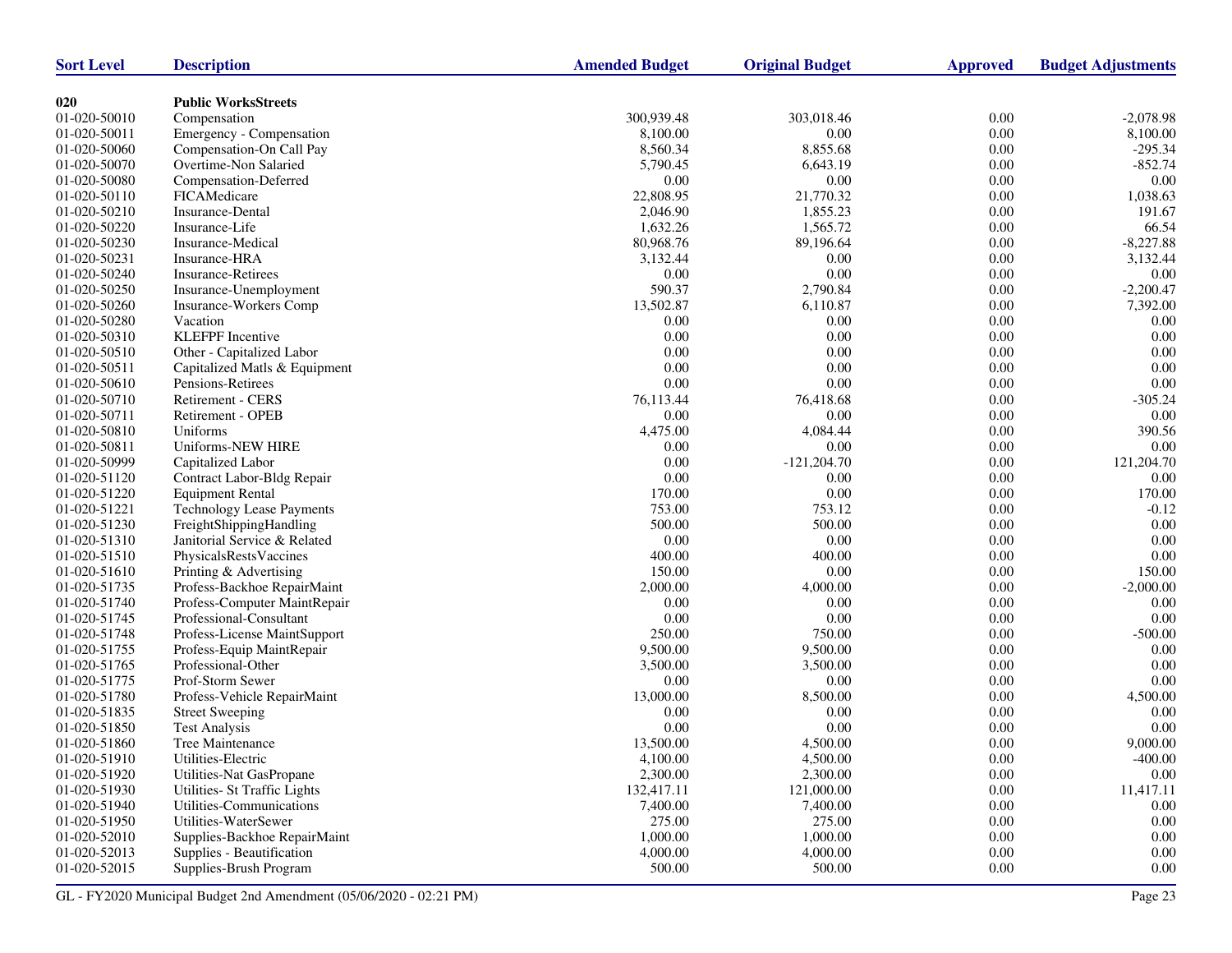| <b>Sort Level</b> | <b>Description</b>             | <b>Amended Budget</b> | <b>Original Budget</b> | <b>Approved</b> | <b>Budget Adjustments</b> |
|-------------------|--------------------------------|-----------------------|------------------------|-----------------|---------------------------|
| 01-020-52020      | Supplies-Bldg MaintRepair      | 2,000.00              | 2,000.00               | 0.00            | 0.00                      |
| 01-020-52060      | Supplies-ComputerCopierPrint   | 250.00                | 250.00                 | 0.00            | 0.00                      |
| 01-020-52080      | Concrete                       | 3,500.00              | 2,500.00               | 0.00            | 1,000.00                  |
| 01-020-52090      | Supplies - Asphalt             | 7,000.00              | 10,000.00              | 0.00            | $-3,000.00$               |
| 01-020-52110      | Equipment (Under \$2,000 Each) | 4,750.00              | 4,750.00               | 0.00            | 0.00                      |
| 01-020-52120      | Supplies-Equip MaintRepair     | 4,500.00              | 4,500.00               | 0.00            | 0.00                      |
| 01-020-52250      | Fuel, Oil, Fluids              | 17,620.42             | 21,000.00              | 0.00            | $-3,379.58$               |
| 01-020-52310      | GravelRock                     | 0.00                  | 0.00                   | 0.00            | 0.00                      |
| 01-020-52311      | Supplies Yard Repairs          | 4,500.00              | 4,500.00               | 0.00            | 0.00                      |
| 01-020-52330      | Herbicides                     | 500.00                | 500.00                 | 0.00            | 0.00                      |
| 01-020-52350      | Supplies-Janitorial            | 1,000.00              | 1,000.00               | 0.00            | 0.00                      |
| 01-020-52610      | Mosquito Control               | 8,500.00              | 20,000.00              | 0.00            | $-11,500.00$              |
| 01-020-52615      | Supplies-Mowing Program        | 1,000.00              | 1,000.00               | 0.00            | 0.00                      |
| 01-020-52625      | Supplies-Code Enf MowingClean  | 3,500.00              | 1,200.00               | 0.00            | 2,300.00                  |
| 01-020-52700      | Supplies-Office                | 300.00                | 300.00                 | 0.00            | 0.00                      |
| 01-020-52750      | Supplies-Other                 | 900.00                | 1,500.00               | 0.00            | $-600.00$                 |
| 01-020-52840      | Postage-Meter & Related        | 0.00                  | 0.00                   | 0.00            | 0.00                      |
| 01-020-52865      | Supplies-SafetyProtective      | 2,100.00              | 1,500.00               | 0.00            | 600.00                    |
| 01-020-52867      | Salt & Snow Removal            | 15,000.00             | 15,000.00              | 0.00            | 0.00                      |
| 01-020-52880      | Signs & Barricades             | 12,500.00             | 12,500.00              | 0.00            | 0.00                      |
| 01-020-52885      | Small Tools & Equipment        | 500.00                | 500.00                 | 0.00            | 0.00                      |
| 01-020-52890      | Software                       | 1,600.00              | 1,600.00               | 0.00            | 0.00                      |
| 01-020-52895      | Supplies-Storm Crew            | 0.00                  | 0.00                   | 0.00            | 0.00                      |
| 01-020-52898      | Landfill Maintenance           | 0.00                  | 0.00                   | 0.00            | 0.00                      |
| 01-020-52905      | Supplies-Leaf Program          | 0.00                  | 0.00                   | 0.00            | 0.00                      |
| 01-020-52950      | Vehicle-Supplies RepairMaint   | 2,000.00              | 2,000.00               | 0.00            | 0.00                      |
| 01-020-53450      | Coffee, Tea & Related          | 400.00                | 400.00                 | 0.00            | 0.00                      |
| 01-020-53460      | ConferenceTrainSchool          | 0.00                  | 1,000.00               | 0.00            | $-1,000.00$               |
| 01-020-53470      | Dues & Subscriptions           | 200.00                | 200.00                 | 0.00            | 0.00                      |
| 01-020-53500      | Easements                      | 0.00                  | 0.00                   | 0.00            | 0.00                      |
| 01-020-53600      | Miscellaneous                  | 0.00                  | 0.00                   | 0.00            | 0.00                      |
| 01-020-53601      | Miscellaneous-Atmos St Repair  | 0.00                  | 0.00                   | 0.00            | 0.00                      |
| 01-020-53850      | TravelLodgingMeals             | 0.00                  | 500.00                 | 0.00            | $-500.00$                 |
| 01-020-61500      | Depreciation                   | 0.00                  | 0.00                   | 0.00            | 0.00                      |
| 01-020-75100      | <b>Buildings - Pub Works</b>   | 0.00                  | 0.00                   | 0.00            | 0.00                      |
| 01-020-75200      | Equipment - Pub Works          | 13,254.00             | 15,000.00              | 0.00            | $-1,746.00$               |
| 01-020-75300      | Land & Imprvmnts - Pub Works   | 0.00                  | 0.00                   | 0.00            | 0.00                      |
| 01-020-75400      | Plant In Service - Pub Works   | 0.00                  | 0.00                   | 0.00            | 0.00                      |
| 01-020-75500      | Vehicles - Pub Works           | 46,263.67             | 40,000.00              | 0.00            | 6,263.67                  |
| 020               | <b>Public WorksStreets</b>     | 878,014.46            | 739,683.49             | 0.00            | 138,330.97                |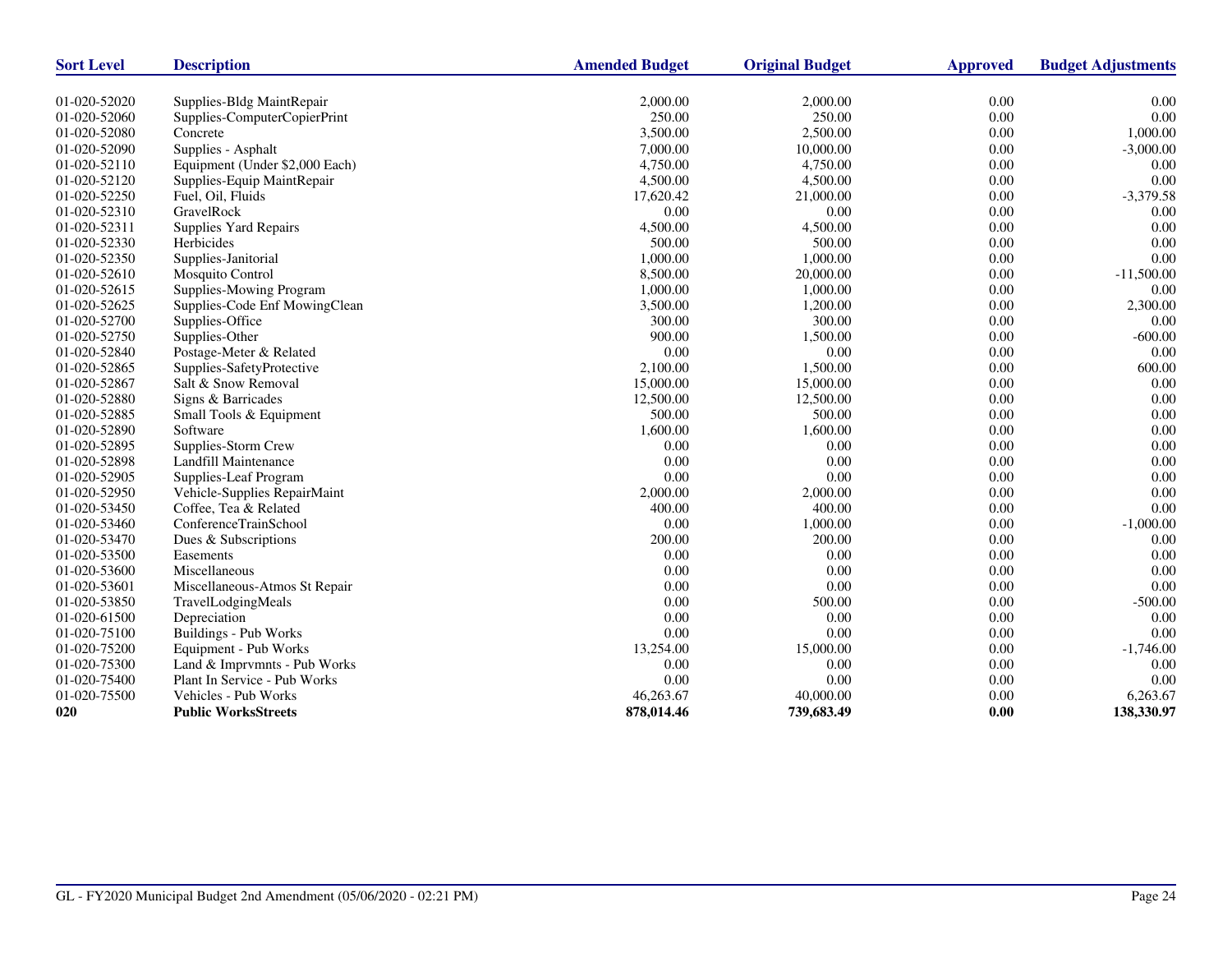| <b>Sort Level</b> | <b>Description</b>                    | <b>Amended Budget</b> | <b>Original Budget</b> | <b>Approved</b> | <b>Budget Adjustments</b> |
|-------------------|---------------------------------------|-----------------------|------------------------|-----------------|---------------------------|
|                   |                                       |                       |                        |                 |                           |
| 050               | <b>Community Services</b>             |                       |                        |                 |                           |
| 01-050-50010      | Compensation-Human Rights Com         | 7,758.39              | 8,376.53               | 0.00            | $-618.14$                 |
| 01-050-50110      | FICAMedicare-Human Rights Com         | 593.72                | 628.16                 | 0.00            | $-34.44$                  |
| 01-050-50250      | Insurance-Unemployment                | 3.30                  | 3.30                   | 0.00            | 0.00                      |
| 01-050-52725      | <b>Community Development Supplies</b> | 5,000.00              | 0.00                   | 0.00            | 5,000.00                  |
| 01-050-56112      | Comm Action of So Ky Sr Center        | 0.00                  | 0.00                   | 0.00            | 0.00                      |
| 01-050-56113      | United Way 2-1-1                      | 2,500.00              | 0.00                   | 0.00            | 2,500.00                  |
| 01-050-56115      | F-S Arts Council                      | 5,000.00              | 0.00                   | 0.00            | 5,000.00                  |
| 01-050-56120      | <b>Bradd Aging Program</b>            | 2,000.00              | 2,000.00               | 0.00            | 0.00                      |
| 01-050-56125      | Boys & Girls Club of F-S              | 35,000.00             | 35,000.00              | 0.00            | 0.00                      |
| 01-050-56130      | F-S Chamber of Commerce               | 35,000.00             | 35,000.00              | 0.00            | 0.00                      |
| 01-050-56140      | F-S Planning & Zoning                 | 69,150.00             | 69,150.00              | 0.00            | 0.00                      |
| 01-050-56145      | Small Business Development Ctr        | 1,300.00              | 0.00                   | 0.00            | 1,300.00                  |
| 01-050-56150      | F-S Reniaissance                      | 5,000.00              | 0.00                   | 0.00            | 5,000.00                  |
| 01-050-56152      | Tea 21 Match-FS Renaissance           | 0.00                  | 0.00                   | 0.00            | 0.00                      |
| 01-050-56165      | Franklin AfricanAM Museum             | 0.00                  | 0.00                   | $0.00\,$        | 0.00                      |
| 01-050-56167      | Franklin Human Rights Commiss         | 5,000.00              | 0.00                   | 0.00            | 5,000.00                  |
| 01-050-56168      | Human Rights Comm Payroll             | 0.00                  | 0.00                   | 0.00            | 0.00                      |
| 01-050-56169      | Human Rights Comm Unemp Ins           | 0.00                  | 0.00                   | $0.00\,$        | 0.00                      |
| 01-050-56170      | Good Samaritan                        | 8,000.00              | 0.00                   | 0.00            | 8,000.00                  |
| 01-050-56175      | Tourism                               | 0.00                  | 0.00                   | 0.00            | 0.00                      |
| 01-050-56176      | On Track Program                      | 10,000.00             | 0.00                   | $0.00\,$        | 10,000.00                 |
| 01-050-56180      | Hope Harbor                           | 5,000.00              | 0.00                   | 0.00            | 5,000.00                  |
| 01-050-56200      | Parks & Recreation                    | 225,000.00            | 225,000.00             | 0.00            | 0.00                      |
| 01-050-56210      | F-S Fair Board                        | 0.00                  | 0.00                   | 0.00            | 0.00                      |
| 01-050-56250      | F-S Pool Contingency                  | 0.00                  | 0.00                   | 0.00            | 0.00                      |
| 01-050-56255      | KY State Fair                         | 0.00                  | 0.00                   | 0.00            | 0.00                      |
| 01-050-56256      | Gallery on the Square                 | 10,000.00             | 0.00                   | $0.00\,$        | 10,000.00                 |
| 01-050-56260      | Southern KY Drug Task Force           | 20,000.00             | 20,000.00              | 0.00            | 0.00                      |
| 01-050-56263      | Simpson Co Historical Society         | 5,000.00              | 0.00                   | 0.00            | 5,000.00                  |
| 01-050-56264      | Animal Shelter                        | 5,000.00              | 5,000.00               | 0.00            | 0.00                      |
| 01-050-56265      | Habitat for Humanity                  | 0.00                  | 0.00                   | 0.00            | 0.00                      |
| 01-050-56266      | Simp Co Sheriff-Animal Extract        | 16,000.00             | 16,000.00              | 0.00            | 0.00                      |
| 01-050-56267      | Public Parking Lease                  | 2,000.00              | 2,000.00               | 0.00            | $0.00\,$                  |
| 01-050-56270      | <b>Community Projects</b>             | 32,000.00             | 141,962.76             | 0.00            | $-109,962.76$             |
| 01-050-56275      | Old Hospital Fire Costs               | 0.00                  | 0.00                   | 0.00            | 0.00                      |
| 01-050-56280      | Old Hospital Grant Project            | 0.00                  | 0.00                   | 0.00            | $0.00\,$                  |
| 01-050-56281      | Grant - Local Grant Exp               | 0.00                  | 0.00                   | 0.00            | 0.00                      |
| 01-050-56300      | Fiscal Court - Jail Contrib           | 25,000.00             | 25,000.00              | 0.00            | 0.00                      |
| 01-050-56305      | School Resource Officer               | 0.00                  | 0.00                   | 0.00            | 0.00                      |
| 01-050-56306      | Property Condemnation                 | 31,000.00             | 25,000.00              | 0.00            | 6,000.00                  |
| 01-050-56400      | Ind Auth-8020 Occ Fee Rebate          | 578,675.00            | 0.00                   | 0.00            | 578,675.00                |
| $01-050-56401$    | Ind Auth-KBI Occ Fee Rebate           | 160,000.00            | 0.00                   | 0.00            | 160,000.00                |
| 01-050-56402      | Ind Auth-8020 PT Rebate               | 53,454.44             | $0.00\,$               | 0.00            | 53,454.44                 |
| 01-050-61500      | Depreciation                          | 0.00                  | 0.00                   | 0.00            | $0.00\,$                  |
| 01-050-78100      | Buildings - Comm Serv.                | 0.00                  | $0.00\,$               | 0.00            | $0.00\,$                  |
| 01-050-78200      | Equipment - Comm Serv                 | 0.00                  | 0.00                   | 0.00            | 0.00                      |
| 01-050-78300      | Land & Improvmnts-Comm Serv           | 0.00                  | $0.00\,$               | 0.00            | 0.00                      |
| 01-050-78400      | Plant In Service - Comm Serv          | 0.00                  | $0.00\,$               | 0.00            | 0.00                      |
| 01-050-78500      | Vehicles - Comm Serv                  | 0.00                  | $0.00\,$               | 0.00            | 0.00                      |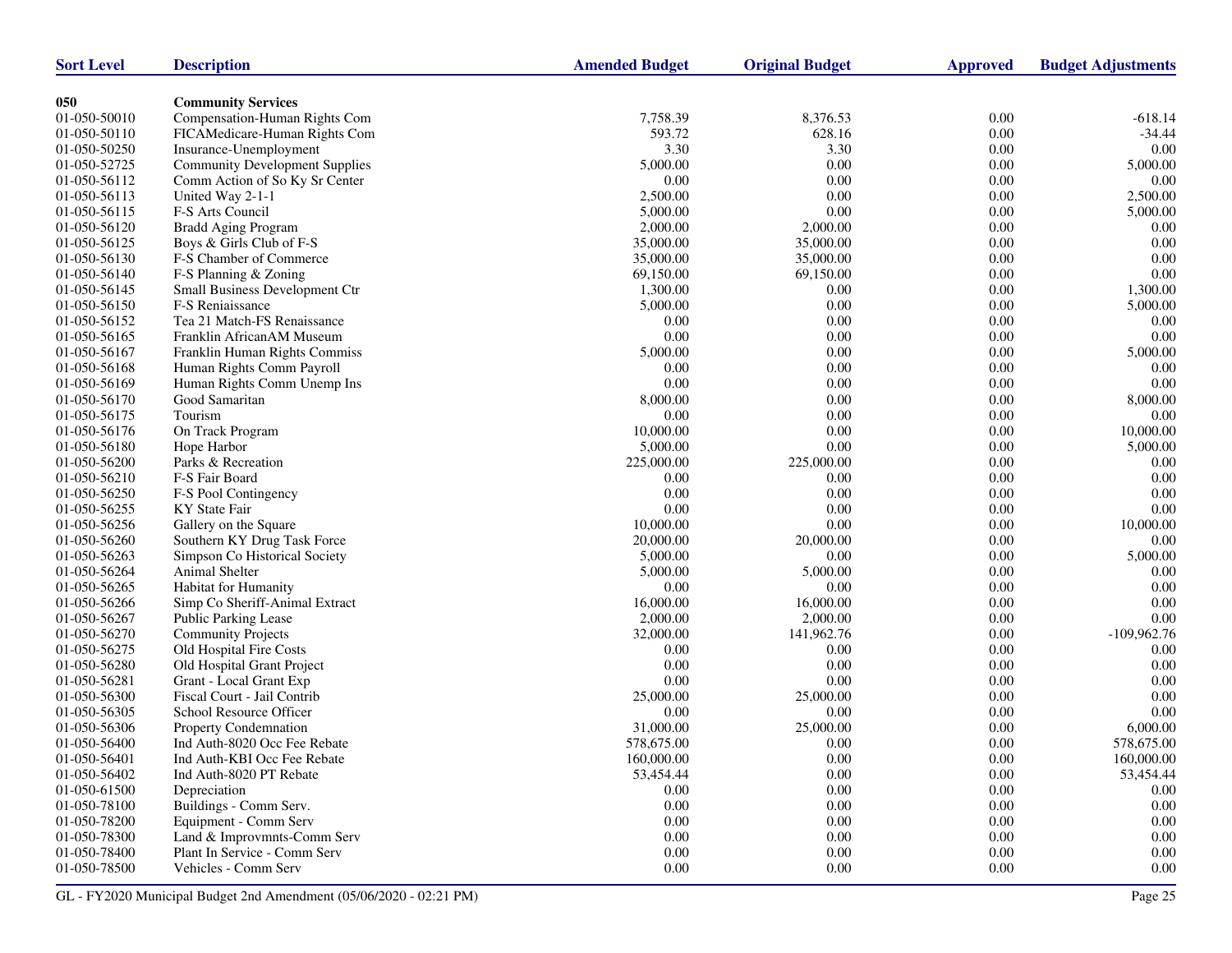| <b>Sort Level</b> | <b>Description</b>        | <b>Amended Budget</b> | <b>Original Budget</b> | Approved | <b>Budget Adjustments</b> |
|-------------------|---------------------------|-----------------------|------------------------|----------|---------------------------|
| 050               | <b>Community Services</b> | 1,359,434.85          | 610,120.75             | 0.00     | 749,314.10                |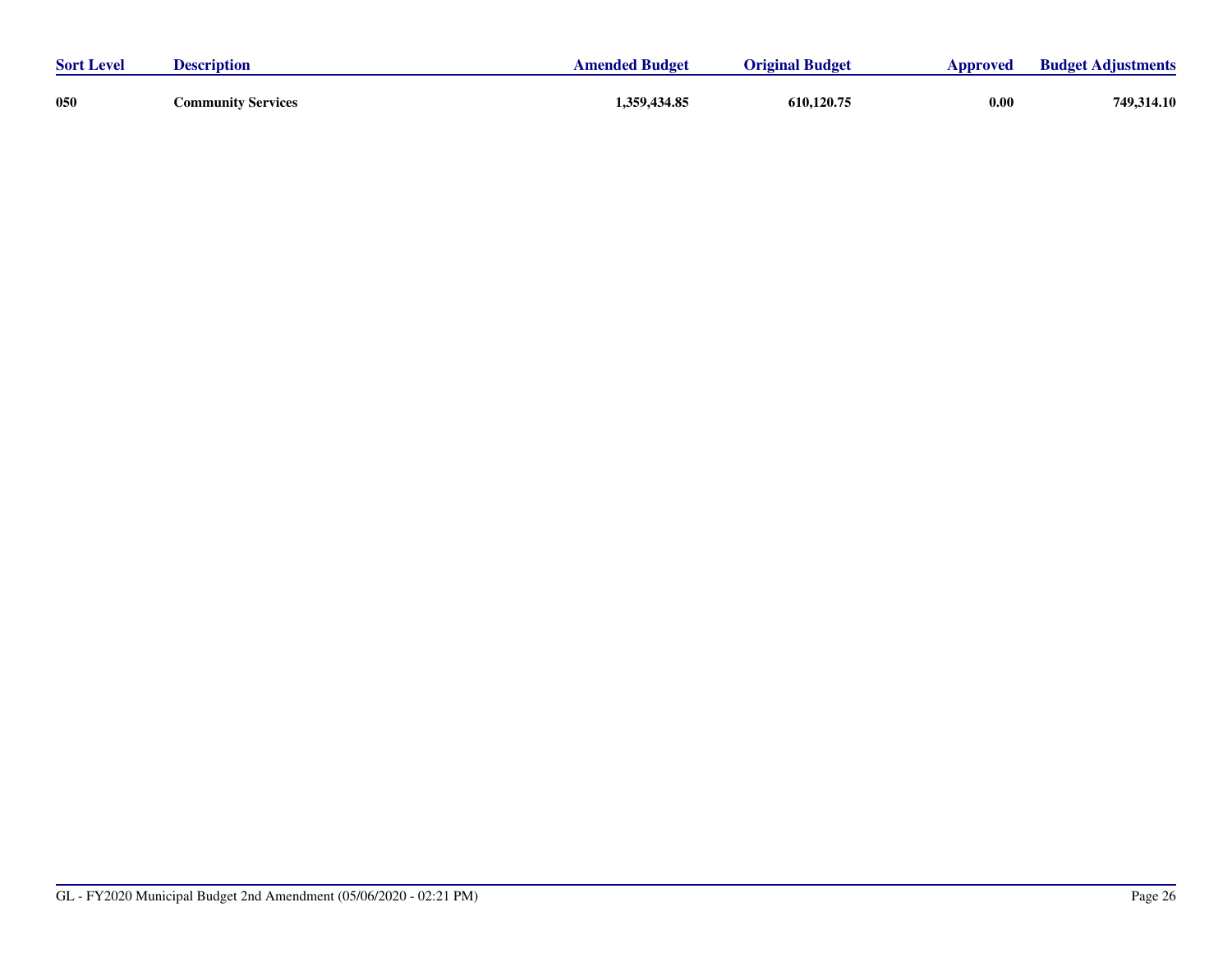| <b>Sort Level</b> | <b>Description</b>             | <b>Amended Budget</b> | <b>Original Budget</b> | <b>Approved</b> | <b>Budget Adjustments</b> |
|-------------------|--------------------------------|-----------------------|------------------------|-----------------|---------------------------|
| 071               | <b>Debt Service</b>            |                       |                        |                 |                           |
| 01-071-58110      | Admin Fees-General Government  | 0.00                  | 0.00                   | 0.00            | 0.00                      |
| 01-071-58115      | Admin Fees-KLC Fire Station    | 0.00                  | 0.00                   | 0.00            | 0.00                      |
| 01-071-58130      | Admin Fees-Pub Serv-Streets    | 0.00                  | 0.00                   | 0.00            | 0.00                      |
| 01-071-58135      | Admin Fee-KLC-PW-Storm Equip   | 0.00                  | 0.00                   | 0.00            | 0.00                      |
| 01-071-58140      | Admin Fees-PW-Sidewalks        | 0.00                  | 0.00                   | 0.00            | 0.00                      |
| 01-071-58155      | Admin Fees KLC 117 W Cedar     | 0.00                  | 0.00                   | 0.00            | 0.00                      |
| 01-071-58160      | Admin Fees KLC Industrial Auth | 0.00                  | 0.00                   | 0.00            | 0.00                      |
| 01-071-58172      | Admin Fees 2009 Bonds          | 0.00                  | 0.00                   | 0.00            | 0.00                      |
| 01-071-58320      | Interest-GL KLC Fire Station   | 0.00                  | 0.00                   | 0.00            | 0.00                      |
| 01-071-58321      | Interest-PEB9074650 BaysLand   | 0.00                  | 0.00                   | 0.00            | 0.00                      |
| 01-071-58324      | Interest-GF KLC PW-Streets     | 0.00                  | 0.00                   | 0.00            | 0.00                      |
| 01-071-58325      | Interest-KLC-PW-Storm Equip    | 0.00                  | 0.00                   | 0.00            | 0.00                      |
| 01-071-58330      | Interest-PW-Sidewalks          | 0.00                  | 0.00                   | 0.00            | 0.00                      |
| 01-071-58335      | Interest-GF-FBT 970383 SO ST   | 0.00                  | 0.00                   | 0.00            | 0.00                      |
| 01-071-58337      | Interest Line of Credit FBT    | 0.00                  | 0.00                   | 0.00            | 0.00                      |
| 01-071-58345      | Interest-KLC Regions Bank BLD  | 0.00                  | 0.00                   | 0.00            | 0.00                      |
| 01-071-58350      | Interest-KIA C89-17 Dam Cap    | 0.00                  | 0.00                   | 0.00            | 0.00                      |
| 01-071-58372      | Interest Huntington 2009 GO    | 13,186.66             | 19,040.00              | 0.00            | $-5,853.34$               |
| 01-071-58379      | Interest-Ind Auth World Color  | 0.00                  | 0.00                   | 0.00            | 0.00                      |
| 01-071-58400      | Principal KLC Industrial Auth  | 0.00                  | 0.00                   | 0.00            | 0.00                      |
| 01-071-58410      | Principal-GF KLC Fire Station  | 0.00                  | 0.00                   | 0.00            | 0.00                      |
| 01-071-58411      | Prin-GF PEB9074650 BaysLand    | 0.00                  | 0.00                   | 0.00            | 0.00                      |
| 01-071-58414      | Principal-GF KLC PW-Streets    | 0.00                  | 0.00                   | 0.00            | 0.00                      |
| 01-071-58415      | Principal-KLC-PW-Storm Equip   | 0.00                  | 0.00                   | 0.00            | 0.00                      |
| 01-071-58418      | Principal-GF-FBT 970383 SO ST  | 0.00                  | 0.00                   | 0.00            | 0.00                      |
| 01-071-58425      | Principal-PW-Sidewalks         | 0.00                  | 0.00                   | 0.00            | 0.00                      |
| 01-071-58435      | Principal-KLC Regions Bank     | 0.00                  | 0.00                   | 0.00            | 0.00                      |
| 01-071-58437      | Principal Line of Credit FBT   | 0.00                  | 0.00                   | 0.00            | 0.00                      |
| 01-071-58458      | Principal-2009 GO Bond         | 525,000.00            | 525,000.00             | 0.00            | 0.00                      |
| 01-071-58459      | Principal Ind Auth World Color | 0.00                  | 0.00                   | 0.00            | 0.00                      |
| 01-071-58500      | Chase Loan Closing Costs       | 0.00                  | 0.00                   | 0.00            | 0.00                      |
| 01-071-58510      | 2009 Bond Closing Costs        | 0.00                  | 0.00                   | 0.00            | 0.00                      |
| 01-071-73547      | Amortization                   | 0.00                  | 0.00                   | 0.00            | 0.00                      |
| 071               | <b>Debt Service</b>            | 538,186.66            | 544,040.00             | 0.00            | $-5,853.34$               |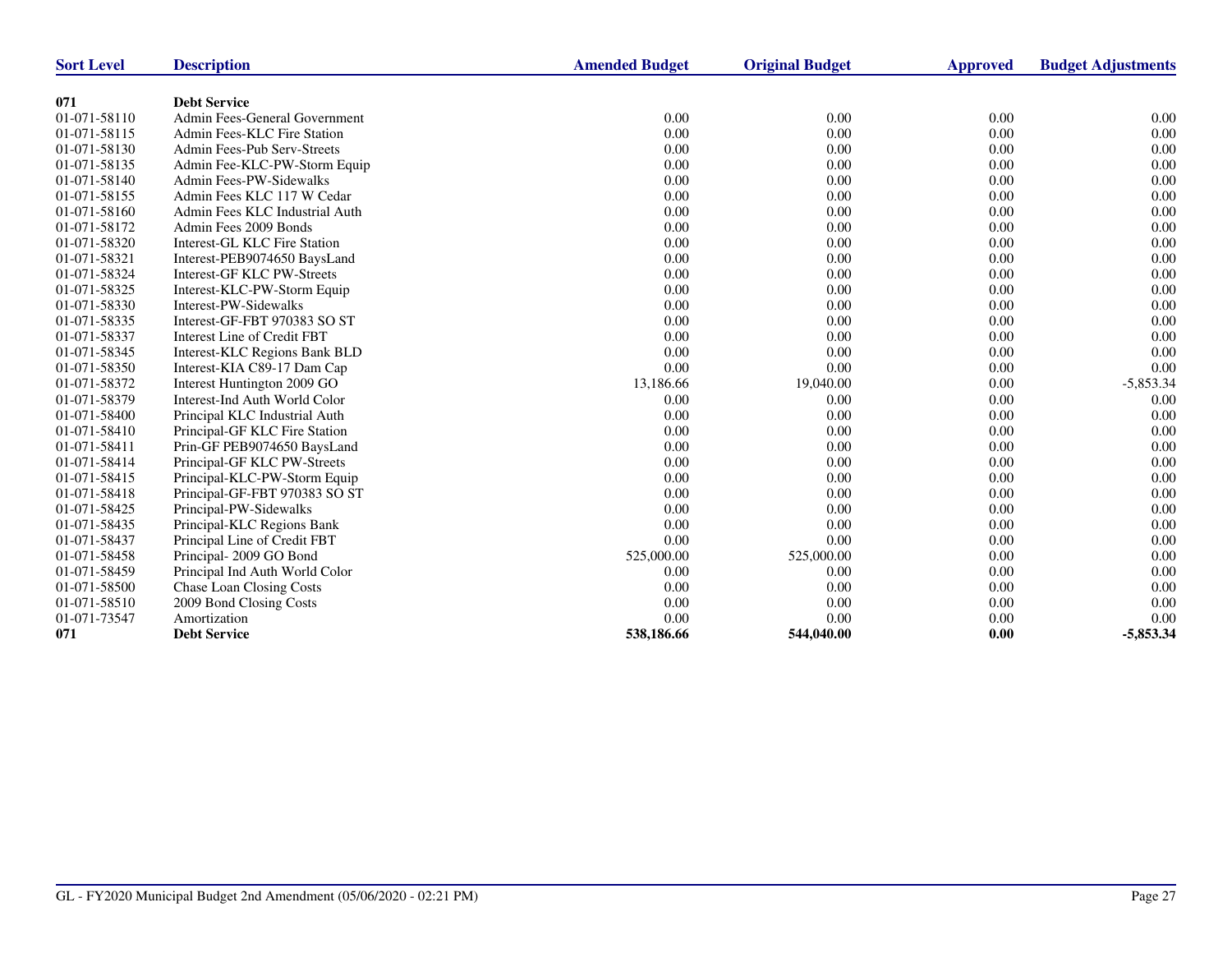| <b>Sort Level</b> | <b>Description</b>                    | <b>Amended Budget</b> | <b>Original Budget</b> | Approved | <b>Budget Adjustments</b> |
|-------------------|---------------------------------------|-----------------------|------------------------|----------|---------------------------|
|                   |                                       |                       |                        |          |                           |
| 073               | Interfund Approp & Trnsfrs            |                       |                        |          |                           |
| 01-073-60121      | Transfer In From CDBG Fund            | 0.00                  | 0.00                   | 0.00     | 0.00                      |
| 01-073-60600      | Fiber Optic Appropriation             | 0.00                  | 0.00                   | 0.00     | 0.00                      |
| 01-073-62011      | Transfer Out - Fiber Fund             | 0.00                  | 0.00                   | 0.00     | 0.00                      |
| 01-073-62100      | Cemetery Fund Appropriation           | 183,000.00            | 183,000.00             | 0.00     | 0.00                      |
| 01-073-62120      | <b>CDBG</b> Fund Appropriation        | 0.00                  | 0.00                   | 0.00     | 0.00                      |
| 01-073-62200      | Municipal Util Appropriation          | 0.00                  | 0.00                   | 0.00     | 0.00                      |
| 01-073-62300      | Sanitation Fund Appropriation         | 0.00                  | 0.00                   | 0.00     | 0.00                      |
| 01-073-62400      | Municipal Aid Appropriation           | 155,000.00            | 150,000.00             | 0.00     | 5,000.00                  |
| 01-073-62700      | Stormwater Fund Appropriation         | 100,000.00            | 100,000.00             | 0.00     | 0.00                      |
| 073               | <b>Interfund Approp &amp; Trnsfrs</b> | 438,000.00            | 433,000.00             | 0.00     | 5,000.00                  |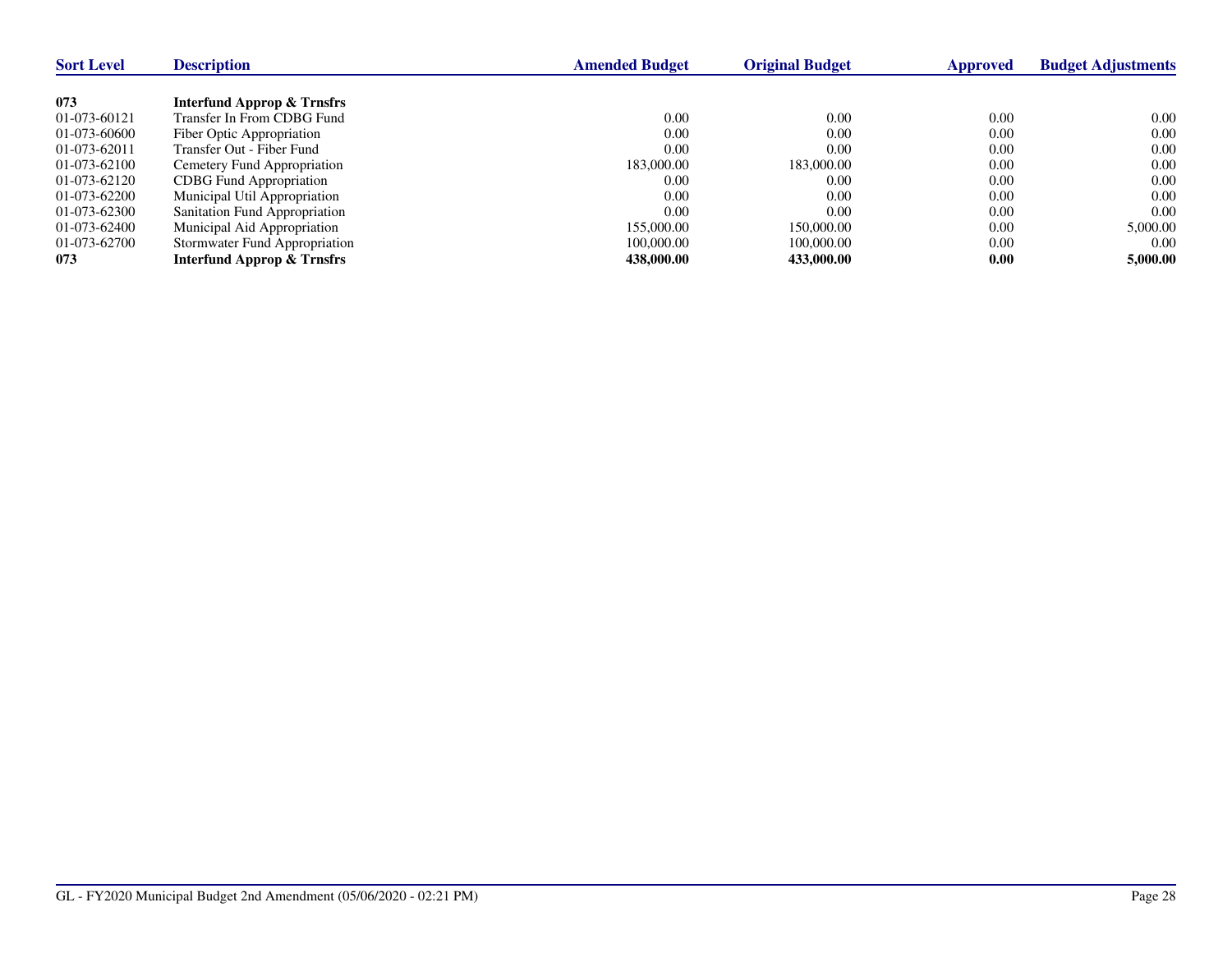| <b>Sort Level</b> | <b>Description</b> | <b>Amended Budget</b> | <b>Original Budget</b> | Approved | <b>Budget Adjustments</b> |
|-------------------|--------------------|-----------------------|------------------------|----------|---------------------------|
| Expense           | Expense            | 8,524,061.09          | 7.167.068.69           | 0.00     | 1.356.992.40              |
| 01                | General Fund       | -576,449.71           | -93,816.01             | 0.00     | 2,231,351.10              |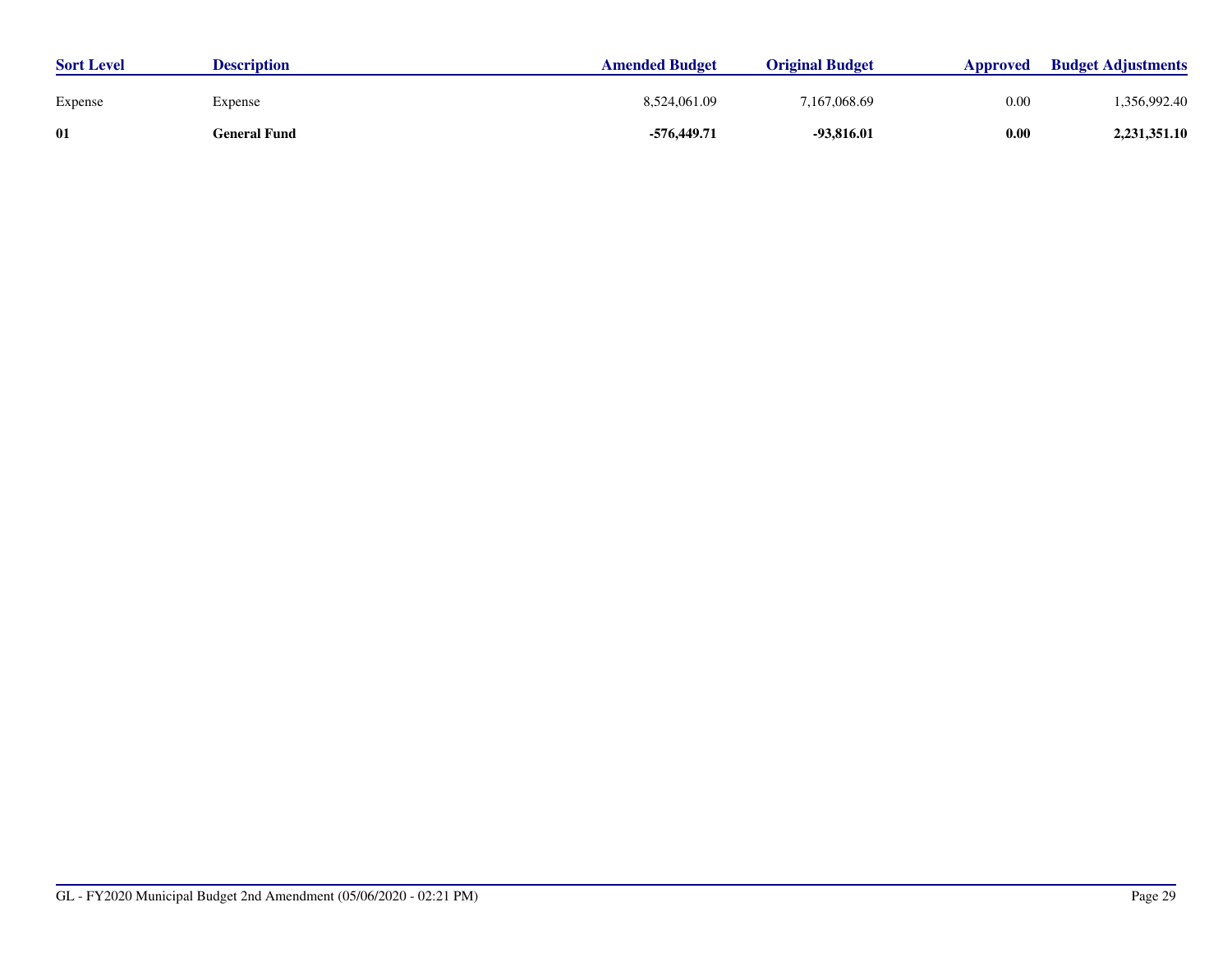| <b>Sort Level</b> | <b>Description</b>                  | <b>Amended Budget</b> | <b>Original Budget</b> | Approved | <b>Budget Adjustments</b> |
|-------------------|-------------------------------------|-----------------------|------------------------|----------|---------------------------|
|                   |                                     |                       |                        |          |                           |
| 02                | <b>Franklin Municipal Utilities</b> |                       |                        |          |                           |
| Revenue           | Revenue                             |                       |                        |          |                           |
| 011               | <b>Administration</b>               |                       |                        |          |                           |
| 02-011-40075      | <b>Credit Card Fees</b>             | $-20.883.57$          | $-23,000,00$           | 0.00     | $-2,116.43$               |
| 02-011-40500      | Cash OverShort                      | 50.00                 | 50.00                  | 0.00     | 0.00                      |
| 02-011-46160      | Insurance ProceedsIncl Fire         | $-5,000.00$           | 0.00                   | 0.00     | 5,000.00                  |
| 02-011-46180      | Investment Income                   | $-113.167.94$         | $-182,522.88$          | 0.00     | $-69.354.94$              |
| 02-011-46200      | Miscellaneous Income                | $-500.00$             | $-500.00$              | 0.00     | 0.00                      |
| $02-011-46220$    | Proceeds for Sale of Assets         | 0.00                  | 0.00                   | 0.00     | 0.00                      |
| 02-011-46225      | Gain or Loss on Asset Disposal      | 0.00                  | 0.00                   | 0.00     | 0.00                      |
| 02-011-48001      | Contributed Capital                 | 0.00                  | 0.00                   | 0.00     | 0.00                      |
| 011               | <b>Administration</b>               | -139.501.51           | $-205.972.88$          | 0.00     | $-66,471,37$              |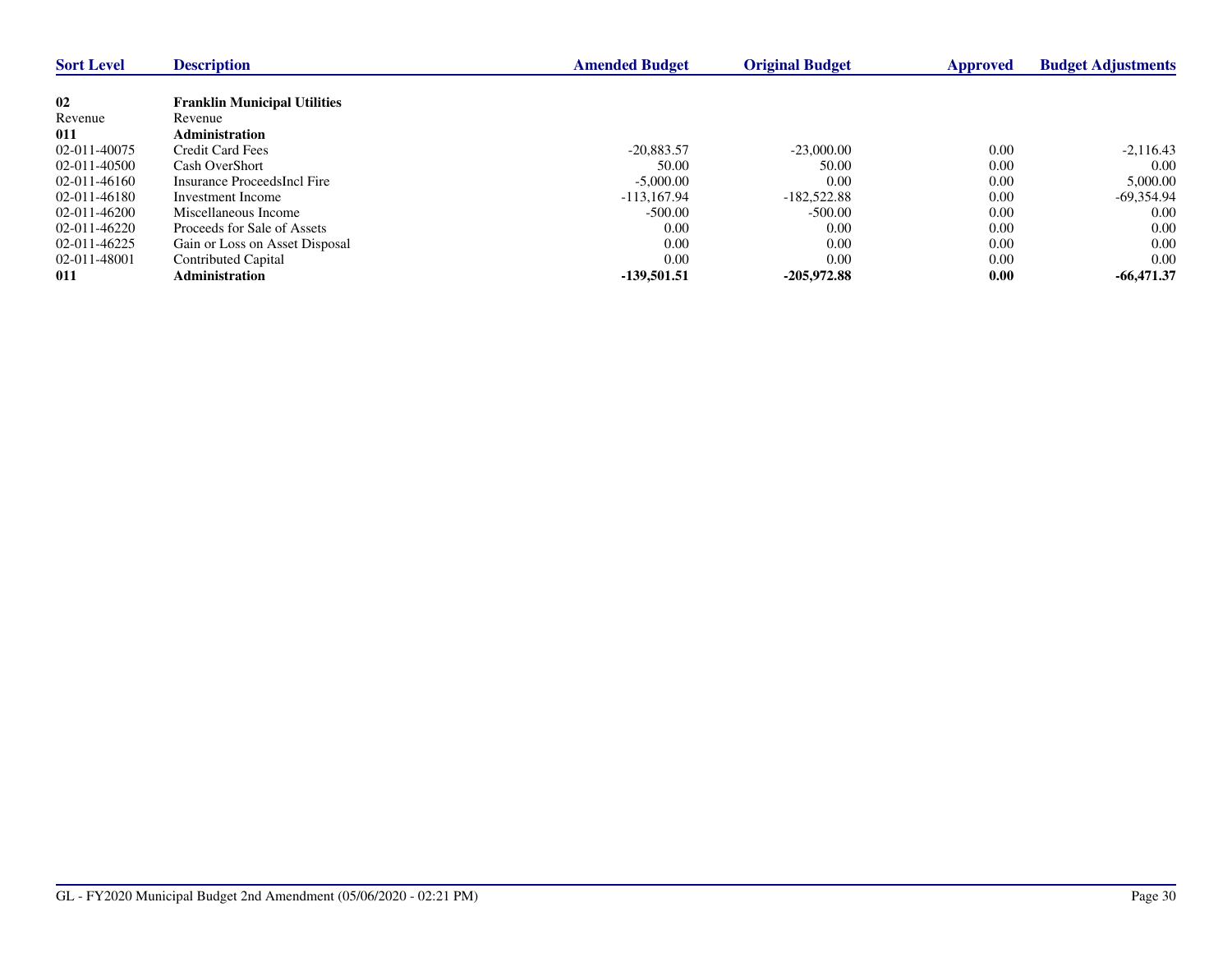| <b>Sort Level</b> | <b>Description</b>                  | <b>Amended Budget</b> | <b>Original Budget</b> | Approved | <b>Budget Adjustments</b> |
|-------------------|-------------------------------------|-----------------------|------------------------|----------|---------------------------|
|                   |                                     |                       |                        |          |                           |
| 021               | <b>Water Production</b>             |                       |                        |          |                           |
| 02-021-40050      | Allowance for Uncollectible AR      | 8,500.00              | 8,500.00               | 0.00     | 0.00                      |
| 02-021-40060      | <b>Bad Debt Account Collections</b> | $-500.00$             | $-500.00$              | 0.00     | 0.00                      |
| 02-021-40070      | DisconnectReconnect Fees            | $-50,000.00$          | $-67,500.00$           | 0.00     | $-17,500.00$              |
| 02-021-40075      | <b>Credit Card Fees</b>             | 0.00                  | 0.00                   | 0.00     | 0.00                      |
| 02-021-40150      | <b>Penalty Charges</b>              | $-85,990.42$          | $-135,000.00$          | 0.00     | $-49,009.58$              |
| 02-021-40151      | Penalty Adjustments                 | 0.00                  | 0.00                   | 0.00     | 0.00                      |
| 02-021-40210      | Water Sales-Inside-Residential      | $-1,105,000.00$       | $-1,060,250.00$        | 0.00     | 44,750.00                 |
| 02-021-40211      | Water Sales-Inside-Commercial       | $-829,000.00$         | $-856,250.00$          | 0.00     | $-27,250.00$              |
| 02-021-40220      | Water Sales-Outside-Residentia      | $-417,000.00$         | $-424,250.00$          | 0.00     | $-7,250.00$               |
| 02-021-40221      | Water Sales-Outside-Commercial      | $-375,000.00$         | $-388,250.00$          | 0.00     | $-13,250.00$              |
| 02-021-40230      | Water Tap Fees                      | $-30,000.00$          | $-30,000.00$           | 0.00     | 0.00                      |
| 02-021-40240      | Water Main Inspections              | $-500.00$             | $-2,000.00$            | 0.00     | $-1,500.00$               |
| 02-021-40500      | Cash OverShort                      | 0.00                  | 0.00                   | 0.00     | 0.00                      |
| 02-021-46160      | <b>Insurance ProceedsIncl Fire</b>  | 0.00                  | 0.00                   | 0.00     | 0.00                      |
| 02-021-46180      | <b>Investment Income</b>            | 0.00                  | 0.00                   | 0.00     | 0.00                      |
| 02-021-46200      | Miscellaneous Income                | $-4,500.00$           | $-4,500.00$            | 0.00     | 0.00                      |
| 02-021-46210      | <b>Enernoc Revenue</b>              | $-5,250.00$           | $-5,250.00$            | 0.00     | 0.00                      |
| 02-021-46220      | Proceeds for Sale of Assets         | $-2,500.00$           | $-2,500.00$            | 0.00     | 0.00                      |
| 02-021-46225      | Gain or Loss on Asset Disposal      | 0.00                  | 0.00                   | 0.00     | 0.00                      |
| 02-021-47120      | Cost of Issuance Rebate             | 0.00                  | 0.00                   | 0.00     | 0.00                      |
| 02-021-47130      | 2009 Bond Proceeds                  | 0.00                  | 0.00                   | 0.00     | 0.00                      |
| 02-021-47150      | 2012 Bond Proceeds                  | 0.00                  | 0.00                   | 0.00     | 0.00                      |
| 02-021-47360      | <b>State Govt Grant</b>             | 0.00                  | 0.00                   | 0.00     | 0.00                      |
| 021               | <b>Water Production</b>             | $-2,896,740.42$       | $-2,967,750.00$        | 0.00     | $-71,009.58$              |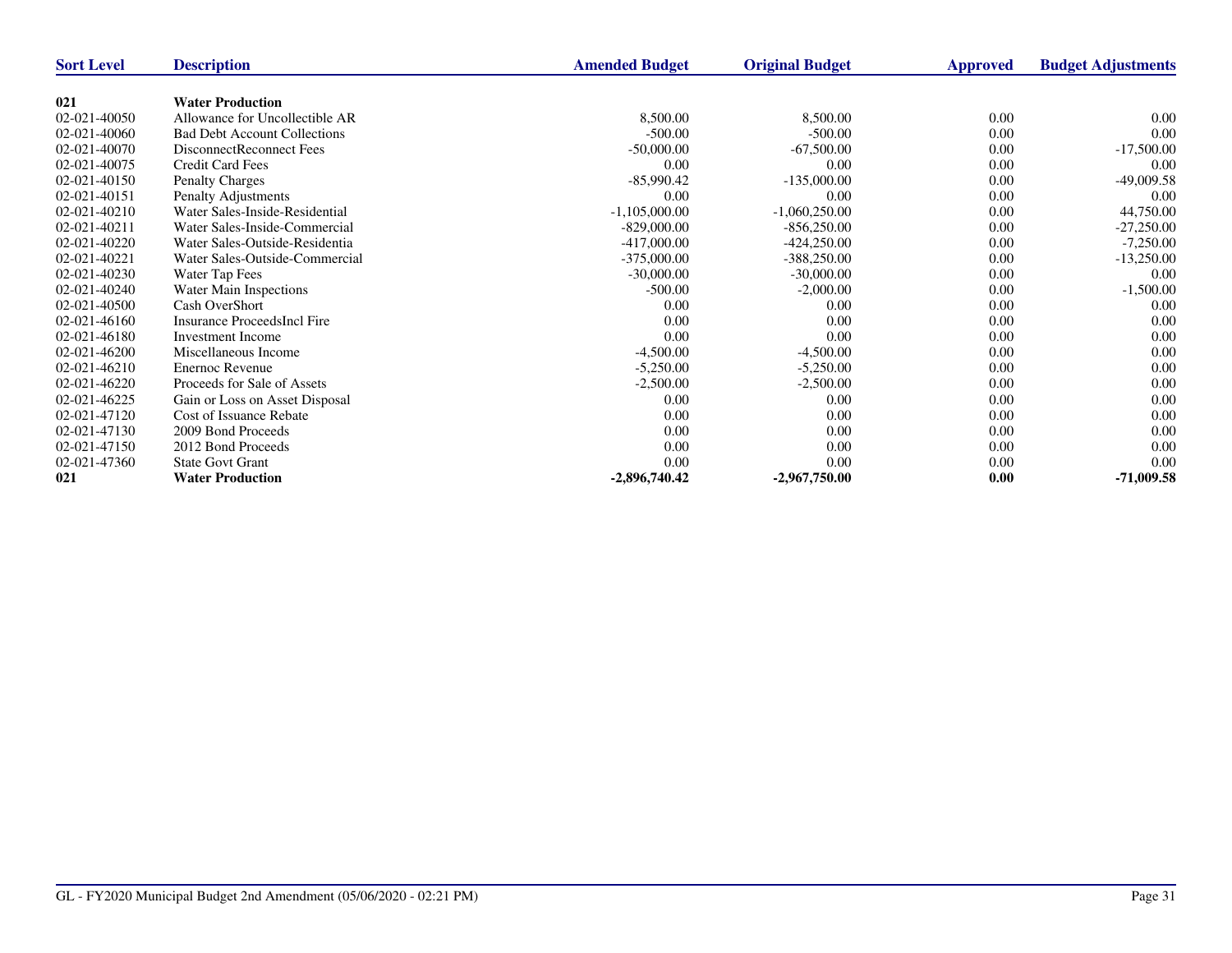| <b>Sort Level</b> | <b>Description</b>             | <b>Amended Budget</b> | <b>Original Budget</b> | Approved | <b>Budget Adjustments</b> |
|-------------------|--------------------------------|-----------------------|------------------------|----------|---------------------------|
|                   |                                |                       |                        |          |                           |
| 022               | <b>Water Distribution</b>      |                       |                        |          |                           |
| 02-022-46200      | Miscellaneous Income           | 0.00                  | 0.00                   | 0.00     | 0.00                      |
| 02-022-48000      | Contribution KY Transportation | 0.00                  | 0.00                   | 0.00     | 0.00                      |
| 022               | <b>Water Distribution</b>      | 0.00                  | 0.00                   | 0.00     | 0.00                      |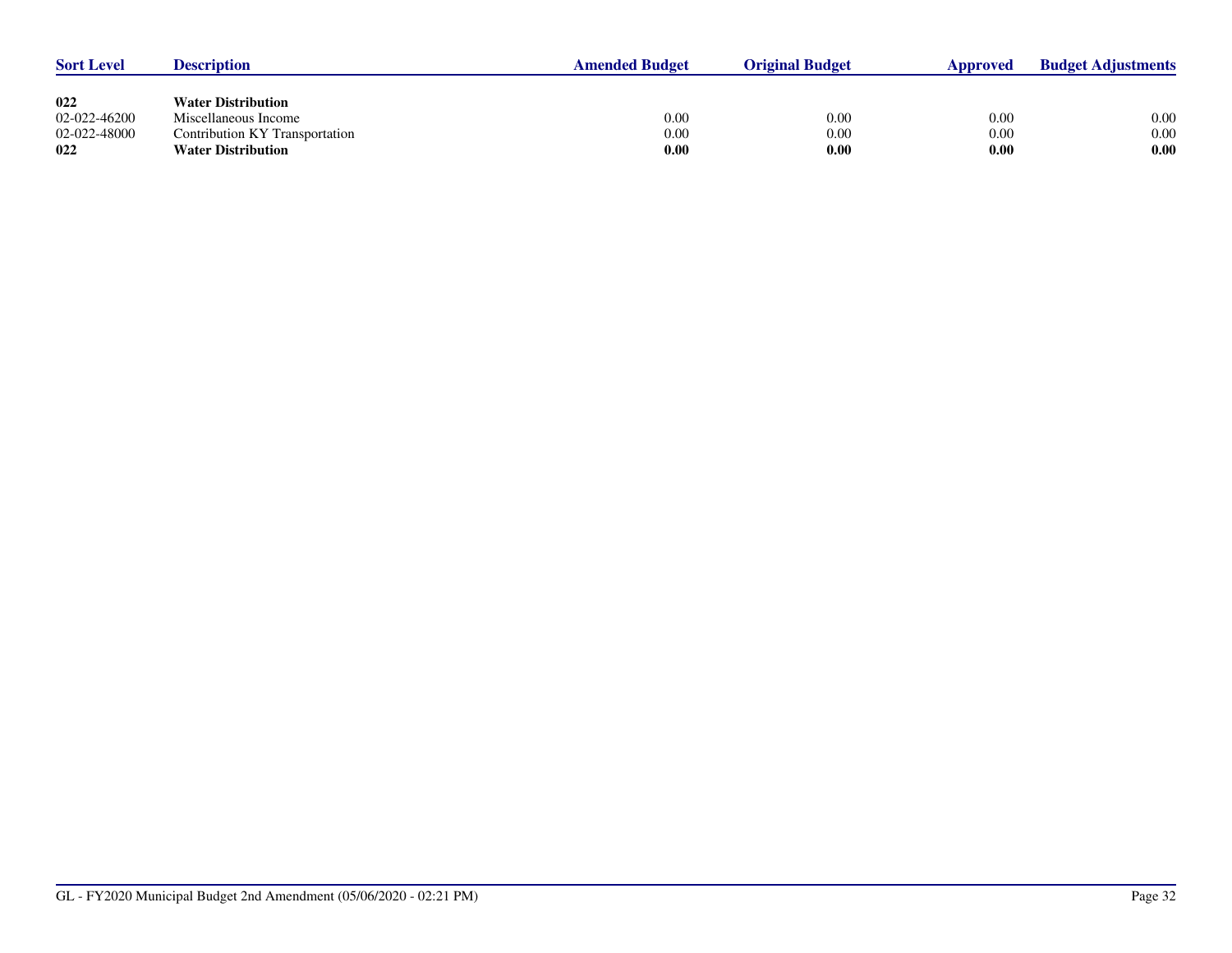| <b>Sort Level</b> | <b>Description</b>                  | <b>Amended Budget</b> | <b>Original Budget</b> | Approved | <b>Budget Adjustments</b> |
|-------------------|-------------------------------------|-----------------------|------------------------|----------|---------------------------|
|                   |                                     |                       |                        |          |                           |
| 024               | <b>Wastewater Treatment</b>         |                       |                        |          |                           |
| 02-024-40060      | <b>Bad Debt Account Collections</b> | 0.00                  | 0.00                   | 0.00     | 0.00                      |
| 02-024-40170      | <b>Pretreat FinesPenalties</b>      | $-6,250.00$           | $-6,250.00$            | 0.00     | 0.00                      |
| 02-024-40190      | Surcharges-Compatibles              | $-22,500.00$          | $-35,000,00$           | 0.00     | $-12,500.00$              |
| 02-024-40310      | Wastewater-Inside-Residential       | $-917,000,00$         | $-866, 100, 00$        | 0.00     | 50,900.00                 |
| 02-024-40311      | Wastewater-Inside-Commercial        | $-1,247,000.00$       | $-1,256,100.00$        | 0.00     | $-9,100.00$               |
| 02-024-40320      | Wastewater-Outside-Residential      | $-101,000,00$         | $-107,100.00$          | 0.00     | $-6,100.00$               |
| 02-024-40321      | Wastewater-Outside-Commercial       | $-263,000.00$         | $-275,700.00$          | 0.00     | $-12,700.00$              |
| 02-024-40330      | Wastewater Tap Fees                 | $-9,100.00$           | $-6,000.00$            | 0.00     | 3,100.00                  |
| 02-024-40340      | Waste Coll System Inspections       | $-3,000.00$           | $-3,000.00$            | 0.00     | 0.00                      |
| 02-024-40350      | Allowance for Uncollectible AR      | 10,000.00             | 10,000.00              | 0.00     | 0.00                      |
| 02-024-46160      | Insurance ProceedsIncl Fire         | 0.00                  | 0.00                   | 0.00     | 0.00                      |
| 02-024-46200      | Miscellaneous Income                | $-1,000.00$           | $-1,000.00$            | 0.00     | 0.00                      |
| 02-024-46220      | Proceeds for Sale of Assets         | $-9,875.00$           | $-2,500.00$            | 0.00     | 7,375.00                  |
| 02-024-46225      | Gain or Loss on Asset Disposal      | 0.00                  | 0.00                   | 0.00     | 0.00                      |
| 02-024-47140      | 2009 Bond Proceeds                  | 0.00                  | 0.00                   | 0.00     | 0.00                      |
| 02-024-47220      | <b>Industrial Authority Revenue</b> | 0.00                  | 0.00                   | 0.00     | 0.00                      |
| 02-024-47360      | <b>State Govt Grant</b>             | 0.00                  | 0.00                   | 0.00     | 0.00                      |
| 02-024-48000      | Contribution KY Transportation      | 0.00                  | 0.00                   | 0.00     | 0.00                      |
| 024               | <b>Wastewater Treatment</b>         | $-2,569,725.00$       | $-2,548,750.00$        | 0.00     | 20,975.00                 |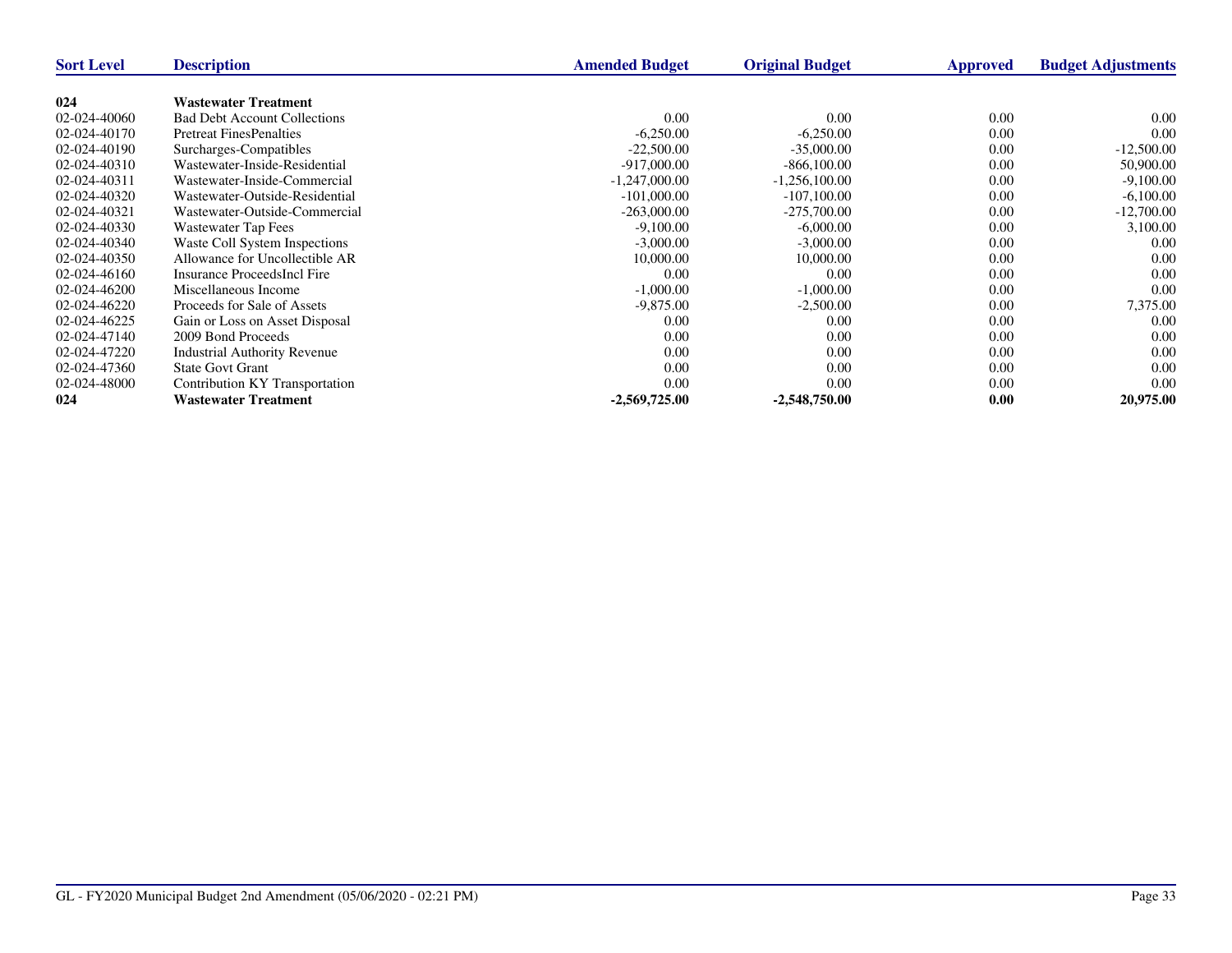| <b>Sort Level</b> | <b>Description</b>             | <b>Amended Budget</b> | <b>Original Budget</b> | Approved | <b>Budget Adjustments</b> |
|-------------------|--------------------------------|-----------------------|------------------------|----------|---------------------------|
|                   |                                |                       |                        |          |                           |
| 026               | Collection Rehab_              |                       |                        |          |                           |
| 02-026-46225      | Gain or Loss on Asset Disposal | $0.00\,$              | 0.00                   | 0.00     | 0.00                      |
| 02-026-48000      | Contribution KY Transportation | 0.00                  | 0.00                   | 0.00     | 0.00                      |
| 026               | Collection Rehab               | 0.00                  | 0.00                   | 0.00     | 0.00                      |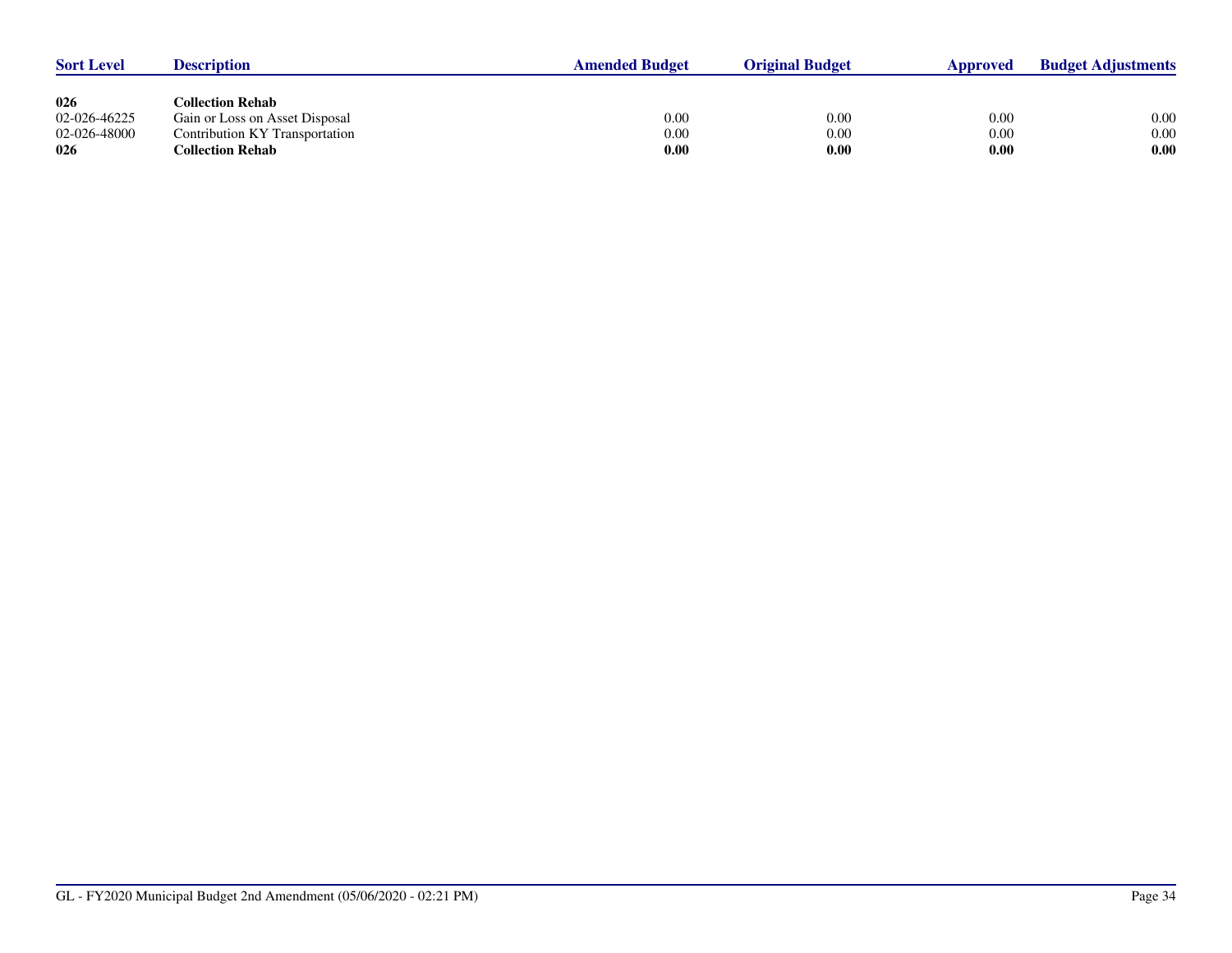| <b>Sort Level</b>   | <b>Description</b>                                  | <b>Amended Budget</b> | <b>Original Budget</b> | <b>Approved</b>  | <b>Budget Adjustments</b> |
|---------------------|-----------------------------------------------------|-----------------------|------------------------|------------------|---------------------------|
| Revenue             | Revenue                                             | 5,605,966.93          | 5,722,472.88           | 0.00             | $-116,505.95$             |
| Expense             | Expense                                             |                       |                        |                  |                           |
| 011                 | Administration                                      |                       |                        |                  |                           |
| 02-011-50010        | Compensation                                        | 395,140.10            | 398, 342. 75           | 0.00             | $-3,202.65$               |
| 02-011-50011        | Emergency - Compensation                            | 7,000.00              | 0.00                   | 0.00             | 7,000.00                  |
| 02-011-50060        | Compensation-On Call Pay                            | 0.00                  | 0.00                   | 0.00             | 0.00                      |
| 02-011-50070        | Overtime-Non Salaried                               | 5,850.92              | 9,007.12               | 0.00             | $-3,156.20$               |
| 02-011-50080        | Compensation-Deferred                               | 6,232.29              | 0.00                   | 0.00             | 6,232.29                  |
| 02-011-50110        | FICAMedicare                                        | 29,901.38             | 28,301.00              | 0.00             | 1,600.38                  |
| 02-011-50210        | <b>Insurance-Dental</b>                             | 1,968.06              | 1,740.44               | 0.00             | 227.62                    |
| 02-011-50220        | Insurance-Life                                      | 867.63                | 2,065.96               | 0.00             | $-1,198.33$               |
| 02-011-50230        | <b>Insurance-Medical</b>                            | 61,215.32             | 65,803.40              | 0.00             | $-4,588.08$               |
| 02-011-50231        | Insurance-HRA                                       | 3,128.40              | 0.00                   | 0.00             | 3,128.40                  |
| 02-011-50250        | Insurance-Unemployment                              | 239.69                | 1,133.08               | 0.00             | $-893.39$                 |
| 02-011-50260        | <b>Insurance-Workers Comp</b>                       | 570.12                | 8,031.16               | 0.00             | $-7,461.04$               |
| 02-011-50710        | Retirement - CERS                                   | 96,684.93             | 97,250.40              | 0.00             | $-565.47$                 |
| 02-011-50711        | Retirement - OPEB                                   | 0.00                  | 0.00                   | 0.00             | 0.00                      |
| 02-011-50810        | Uniforms                                            | 861.28                | 861.28                 | 0.00             | 0.00                      |
| 02-011-51221        | <b>Technology Lease Payments</b>                    | 1,371.88              | 962.16                 | 0.00             | 409.72                    |
| 02-011-51510        | PhysicalsRestsVaccines                              | 94.00                 | 70.00                  | 0.00             | 24.00                     |
| 02-011-51610        | Printing & Advertising                              | 0.00                  | 0.00                   | 0.00             | 0.00                      |
| 02-011-51745        | Professional-Consultant                             | 42,000.00             | 42,000.00              | 0.00             | 0.00                      |
| 02-011-51748        | Profess-License MaintSupport                        | 10,000.00             | 8,125.00               | 0.00             | 1,875.00                  |
| 02-011-51780        | Profess-Vehicle RepairMaint                         | 1,000.00              | 1,000.00               | 0.00             | $0.00\,$                  |
| 02-011-51940        | Utilities-Communications                            | 1,203.15              | 0.00                   | 0.00             | 1,203.15                  |
| 02-011-52060        | Supplies-ComputerCopierPrint                        | 100.00                | 100.00                 | 0.00             | 0.00                      |
| 02-011-52110        | Equipment (Under \$2,000 Each)                      | 0.00                  | 0.00                   | 0.00             | 0.00                      |
| 02-011-52250        | Fuel, Oil, Fluids                                   | 1,300.00              | 1,300.00               | 0.00             | 0.00                      |
| 02-011-52700        | Supplies-Office                                     | 0.00                  | 0.00                   | 0.00             | 0.00                      |
| 02-011-52750        | Supplies-Other                                      | 250.00                | 100.00                 | 0.00             | 150.00                    |
| 02-011-52865        | Supplies-SafetyProtective                           | 2,625.00              | 200.00                 | 0.00             | 2,425.00                  |
| 02-011-52890        | Software                                            | 26,420.97             | 7,500.00               | 0.00             | 18,920.97                 |
| 02-011-53100        | <b>Bank Service Fees</b>                            | 1,200.00              | 1,200.00               | 0.00             | 0.00                      |
| 02-011-53101        | Fines & Penalties                                   | 38.77                 | 0.00                   | 0.00             | 38.77                     |
| 02-011-53200        | Credit Card Merchant Fees                           | 28,000.00             | 17,300.00              | 0.00             | 10,700.00                 |
| 02-011-53460        | ConferenceTrainSchool                               | 500.00                | 1,500.00               | 0.00             | $-1,000.00$               |
| 02-011-53470        | Dues & Subscriptions                                | 2,830.00              | 2,830.00               | 0.00             | 0.00                      |
| 02-011-53850        | TravelLodgingMeals                                  | 0.00                  | 1,500.00               | 0.00             | $-1,500.00$               |
| 02-011-54200        | Insurance & Bonds                                   | 115,660.14            | 134,325.23             | 0.00             | $-18,665.09$              |
| 02-011-54300        | Ins. ClaimsDeductibles                              | 10,000.00             | 0.00                   | 0.00             | 10,000.00                 |
| 02-011-54490        | JudgementsSettlements                               | 0.00                  | 0.00                   | 0.00             | 0.00                      |
| $02-011-61500$      | Depreciation                                        | 0.00                  | 0.00                   | 0.00             | $0.00^{\circ}$            |
| 02-011-73550        | Reserve for Capital Improvmnt                       | 437,801.00            | 337,761.00             | 0.00             | 100,040.00                |
| 02-011-75100        | Building - FMU Admin                                | 0.00                  | 0.00                   | 0.00             | 0.00                      |
| 02-011-75200        | Equipment - FMU Admin                               | 1,247.50              | 0.00                   | 0.00             | 1,247.50                  |
| 02-011-75300        | Land & Imprvmnts - FMU Admin                        | 0.00                  | 0.00                   | 0.00             | $0.00\,$                  |
| 02-011-75400        | Plant-In-Service - FMU Admin<br>Vehicle - FMU Admin | 0.00                  | 0.00                   | 0.00             | 0.00                      |
| 02-011-75500<br>011 | Administration                                      | 0.00<br>1,293,302.53  | 0.00<br>1,170,309.98   | 0.00<br>$0.00\,$ | 0.00<br>122,992.55        |
|                     |                                                     |                       |                        |                  |                           |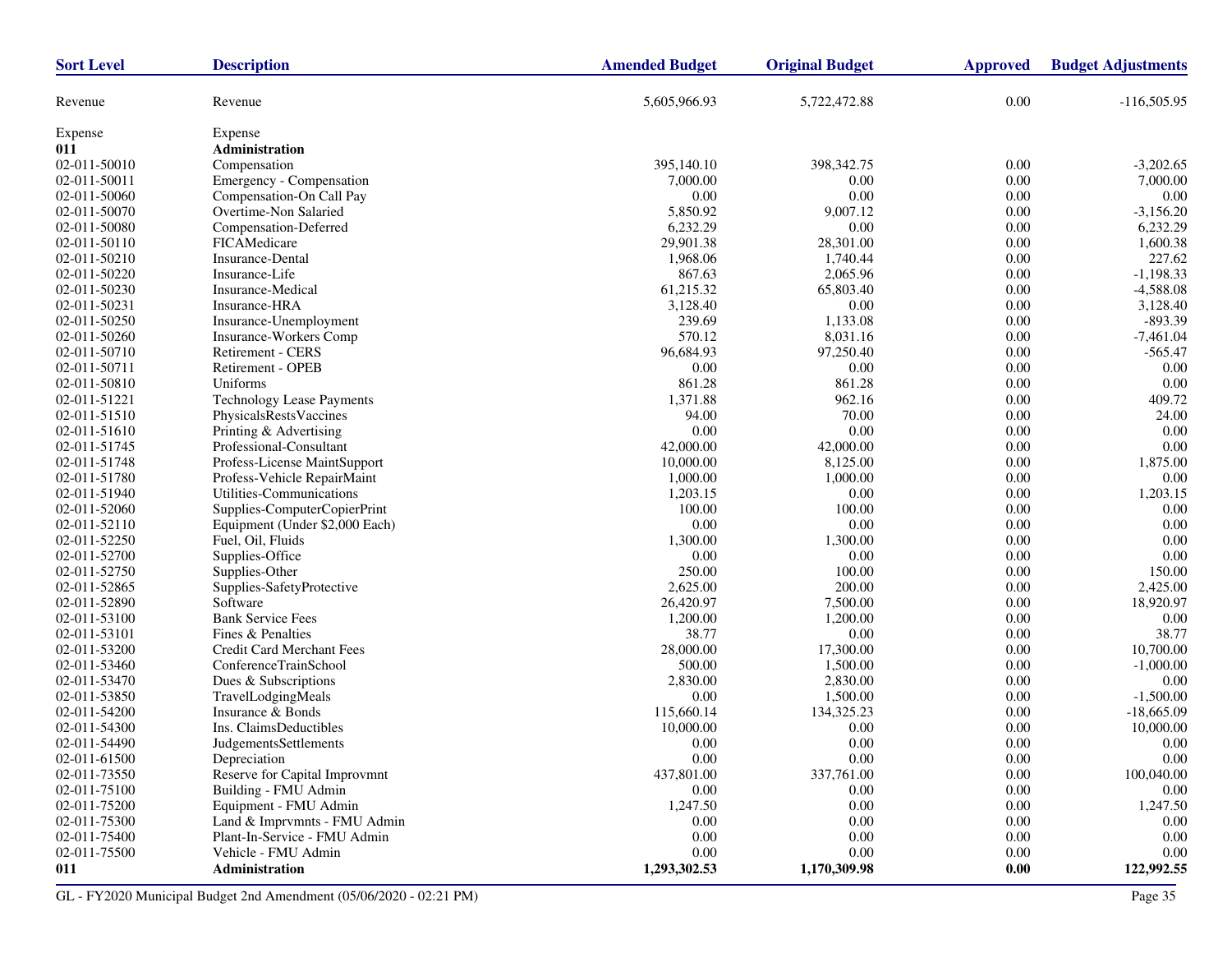| <b>Sort Level</b>  | <b>Description</b>               | <b>Amended Budget</b> | <b>Original Budget</b> | <b>Approved</b> | <b>Budget Adjustments</b> |
|--------------------|----------------------------------|-----------------------|------------------------|-----------------|---------------------------|
|                    |                                  |                       |                        |                 |                           |
| 021                | <b>Water Production</b>          |                       |                        |                 |                           |
| 02-021-50010       | Compensation                     | 268,303.98            | 268,815.26             | 0.00            | $-511.28$                 |
| 02-021-50011       | Emergency - Compensation         | 23,750.00             | 0.00                   | $0.00\,$        | 23,750.00                 |
| 02-021-50060       | Compensation-On Call Pay         | 0.00                  | 0.00                   | 0.00            | 0.00                      |
| 02-021-50070       | Overtime-Non Salaried            | 12,242.92             | 9.095.36               | 0.00            | 3,147.56                  |
| 02-021-50080       | Compensation-Deferred            | 0.00                  | 0.00                   | $0.00\,$        | 0.00                      |
| 02-021-50110       | FICAMedicare                     | 20,630.57             | 19,294.60              | $0.00\,$        | 1,335.97                  |
| 02-021-50210       | Insurance-Dental                 | 1,378.11              | 1,218.36               | 0.00            | 159.75                    |
| 02-021-50220       | Insurance-Life                   | 1,454.34              | 1,403.48               | $0.00\,$        | 50.86                     |
| 02-021-50230       | Insurance-Medical                | 59,302.39             | 68,183.42              | $0.00\,$        | $-8,881.03$               |
| 02-021-50231       | Insurance-HRA                    | 3,310.25              | 0.00                   | 0.00            | 3,310.25                  |
| 02-021-50240       | <b>Insurance-Retirees</b>        | 2,650.60              | 3,180.72               | 0.00            | $-530.12$                 |
| 02-021-50250       | Insurance-Unemployment           | 368.17                | 1,740.44               | $0.00\,$        | $-1,372.27$               |
| 02-021-50260       | Insurance-Workers Comp           | 5,512.73              | 5,457.87               | 0.00            | 54.86                     |
| 02-021-50280       | Vacation                         | 0.00                  | 0.00                   | 0.00            | 0.00                      |
| 02-021-50310       | <b>KLEFPF</b> Incentive          | 0.00                  | 0.00                   | $0.00\,$        | 0.00                      |
| 02-021-50510       | Other                            | 50.00                 | 50.00                  | 0.00            | $0.00\,$                  |
| 02-021-50511       | Capitalized Matls & Equipment    | 0.00                  | 0.00                   | 0.00            | 0.00                      |
| 02-021-50610       | Pensions-Retirees                | 1,000.00              | 1,200.00               | $0.00\,$        | $-200.00$                 |
| 02-021-50710       | Retirement - CERS                | 67,652.19             | 66,865.76              | 0.00            | 786.43                    |
| 02-021-50711       | Retirement - OPEB                | 0.00                  | 0.00                   | 0.00            | 0.00                      |
| 02-021-50810       | Uniforms                         | 2,100.00              | 1,983.40               | $0.00\,$        | 116.60                    |
| 02-021-50811       | Uniforms-NEW HIRE                | 0.00                  | 0.00                   | 0.00            | $0.00\,$                  |
| 02-021-51120       | Contract Labor-Bldg Repair       | 0.00                  | 0.00                   | 0.00            | 0.00                      |
| 02-021-51220       | <b>Equipment Rental</b>          | 0.00                  | 0.00                   | 0.00            | 0.00                      |
| 02-021-51221       | <b>Technology Lease Payments</b> | 1,611.12              | 1,611.12               | 0.00            | $0.00\,$                  |
| 02-021-51230       | FreightShippingHandling          | 1,800.00              | 1,800.00               | 0.00            | 0.00                      |
| 02-021-51310       | Janitorial Service & Related     | 0.00                  | 0.00                   | $0.00\,$        | $0.00\,$                  |
| 02-021-51510       | PhysicalsRestsVaccines           | $0.00\,$              | 0.00                   | 0.00            | $0.00\,$                  |
| 02-021-51610       | Printing & Advertising           | 138.00                | 138.00                 | $0.00\,$        | 0.00                      |
| 02-021-51735       | Profess-Backhoe RepairMaint      | 0.00                  | 0.00                   | $0.00\,$        | $0.00\,$                  |
| 02-021-51740       | Profess-Computer MaintRepair     | 0.00                  | 0.00                   | 0.00            | $0.00\,$                  |
| 02-021-51745       | Professional-Consultant          | 0.00                  | 0.00                   | 0.00            | 0.00                      |
| 02-021-51748       | Profess-License MaintSupport     | 625.00                | 625.00                 | $0.00\,$        | $0.00\,$                  |
| 02-021-51755       | Profess-Equip MaintRepair        | 27,849.99             | 40,000.00              | 0.00            | $-12,150.01$              |
| 02-021-51765       | Professional-Other               | 1,060.00              | 1,060.00               | 0.00            | 0.00                      |
| 02-021-51780       | Profess-Vehicle RepairMaint      | 1,000.00              | 1,000.00               | $0.00\,$        | $0.00\,$                  |
| 02-021-51810       | Sludge Removal                   | 30,800.00             | 30,000.00              | 0.00            | 800.00                    |
| 02-021-51850       | <b>Test Analysis</b>             | 30,000.00             | 30,000.00              | 0.00            | 0.00                      |
| 02-021-51910       | Utilities-Electric               | 130,000.00            | 130,000.00             | 0.00            | 0.00                      |
| 02-021-51920       | Utilities-Nat GasPropane         | 3,500.00              | 3,500.00               | 0.00            | 0.00                      |
| 02-021-51940       | Utilities-Communications         | 5,300.00              | 5,300.00               | 0.00            | 0.00                      |
| $02 - 021 - 51945$ | Util-Telemtry                    | 1,770.00              | 1,770.00               | 0.00            | $0.00\,$                  |
| 02-021-51950       | Utilities-WaterSewer             | 0.00                  | 0.00                   | 0.00            | 0.00                      |
| 02-021-52020       | Supplies-Bldg MaintRepair        | 750.00                | 750.00                 | 0.00            | 0.00                      |
| 02-021-52050       | ChlorineSodium Hypochlorite      | 21,000.00             | 21,000.00              | 0.00            | $0.00\,$                  |
| 02-021-52060       | Supplies-ComputerCopierPrint     | 1,250.00              | 750.00                 | 0.00            | 500.00                    |
| 02-021-52110       | Equipment (Under \$2,000 Each)   | 3,500.00              | 3,500.00               | 0.00            | 0.00                      |
| 02-021-52120       | Supplies-Equip MaintRepair       | 2,525.00              | 2,400.00               | 0.00            | 125.00                    |
| 02-021-52160       | Fluoride                         | 8,000.00              | 8,000.00               | 0.00            | 0.00                      |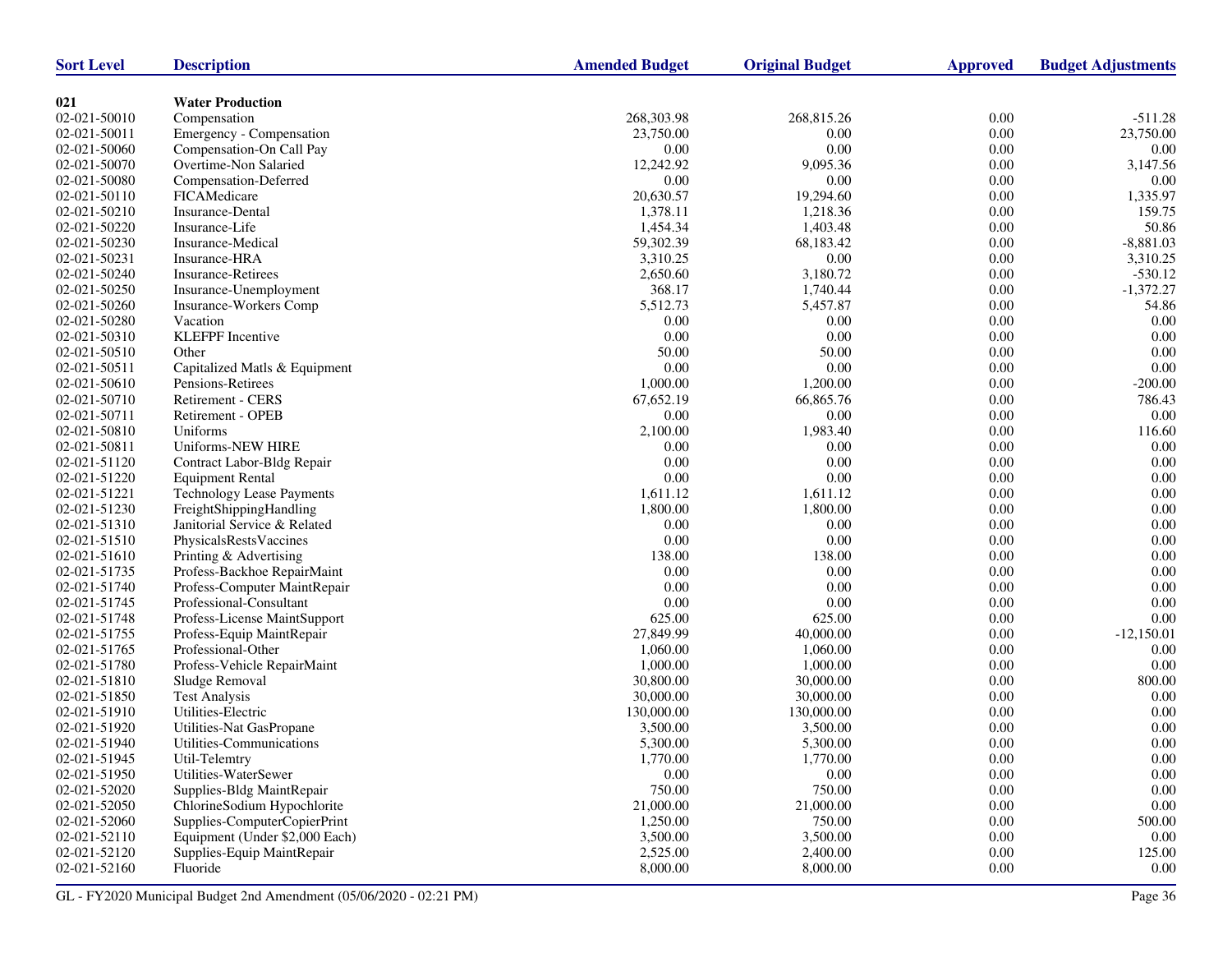| <b>Sort Level</b> | <b>Description</b>             | <b>Amended Budget</b> | <b>Original Budget</b> | <b>Approved</b> | <b>Budget Adjustments</b> |
|-------------------|--------------------------------|-----------------------|------------------------|-----------------|---------------------------|
|                   |                                |                       |                        |                 |                           |
| 02-021-52170      | Liquid Carbon                  | 3,028.00              | 3,028.00               | 0.00            | 0.00                      |
| 02-021-52250      | Fuel, Oil, Fluids              | 2,500.00              | 3,000.00               | 0.00            | $-500.00$                 |
| 02-021-52350      | Supplies-Janitorial            | 2,000.00              | 1,056.00               | 0.00            | 944.00                    |
| 02-021-52360      | Equipment-Laboratory           | 1,850.00              | 1,850.00               | 0.00            | 0.00                      |
| 02-021-52370      | Supplies-Laboratory            | 6,000.00              | 6,000.00               | 0.00            | 0.00                      |
| 02-021-52430      | Poly Phosphates                | 12,167.00             | 12,167.00              | 0.00            | 0.00                      |
| 02-021-52700      | Supplies-Office                | 1.300.00              | 1,300.00               | 0.00            | 0.00                      |
| 02-021-52750      | Supplies-Other                 | 3,000.00              | 3,000.00               | 0.00            | 0.00                      |
| 02-021-52840      | Postage-Meter & Related        | 0.00                  | 0.00                   | 0.00            | 0.00                      |
| 02-021-52850      | Sodium Permanganate            | 8,000.00              | 6,500.00               | 0.00            | 1,500.00                  |
| 02-021-52865      | Supplies-SafetyProtective      | 250.00                | 250.00                 | 0.00            | 0.00                      |
| 02-021-52870      | <b>Settling Product</b>        | 115,000.00            | 86,000.00              | 0.00            | 29,000.00                 |
| 02-021-52890      | Software                       | 942.00                | 942.00                 | 0.00            | 0.00                      |
| 02-021-52950      | Vehicle-Supplies RepairMaint   | 800.00                | 800.00                 | 0.00            | 0.00                      |
| 02-021-53450      | Coffee, Tea & Related          | 0.00                  | 0.00                   | 0.00            | 0.00                      |
| 02-021-53460      | ConferenceTrainSchool          | 500.00                | 3,900.00               | 0.00            | $-3,400.00$               |
| 02-021-53470      | Dues & Subscriptions           | 1,500.00              | 1,500.00               | 0.00            | 0.00                      |
| 02-021-53500      | Easements                      | 0.00                  | 0.00                   | 0.00            | 0.00                      |
| 02-021-53600      | Miscellaneous                  | 750.00                | 750.00                 | 0.00            | 0.00                      |
| 02-021-53850      | TravelLodgingMeals             | 0.00                  | 4,000.00               | 0.00            | $-4,000.00$               |
| 02-021-54200      | Insurance & Bonds              | 0.00                  | 0.00                   | 0.00            | 0.00                      |
| 02-021-61500      | Depreciation                   | 0.00                  | 0.00                   | 0.00            | 0.00                      |
| 02-021-70100      | Building - Water Plant         | 7,800.00              | 8,500.00               | 0.00            | $-700.00$                 |
| 02-021-70200      | Equipment - Water Plant        | 110,725.52            | 79,000.00              | 0.00            | 31,725.52                 |
| 02-021-70300      | Land & Imprvmnts - Water Plant | 4,050.00              | 4,050.00               | 0.00            | 0.00                      |
| 02-021-70400      | Plant-In-Service - Water Plant | 0.00                  | 0.00                   | 0.00            | 0.00                      |
| 02-021-70500      | Vehicle - Water Plant          | 0.00                  | 0.00                   | 0.00            | 0.00                      |
| 021               | <b>Water Production</b>        | 1,024,347.88          | 959,285.79             | 0.00            | 65,062.09                 |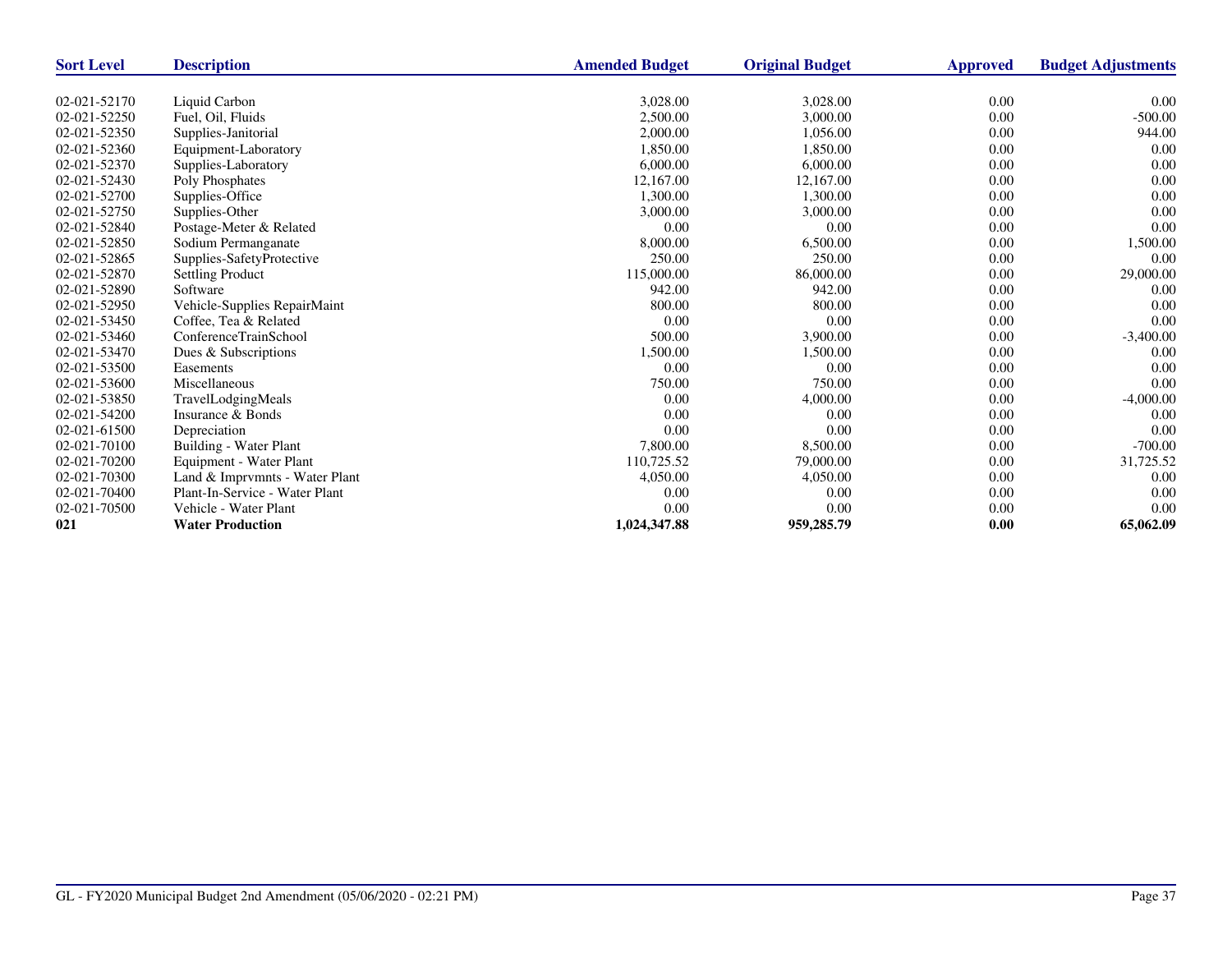| <b>Sort Level</b> | <b>Description</b>               | <b>Amended Budget</b> | <b>Original Budget</b> | <b>Approved</b> | <b>Budget Adjustments</b> |
|-------------------|----------------------------------|-----------------------|------------------------|-----------------|---------------------------|
|                   |                                  |                       |                        |                 |                           |
| 022               | <b>Water Distribution</b>        |                       |                        |                 |                           |
| 02-022-50010      | Compensation                     | 142,253.12            | 151,897.25             | 0.00            | $-9,644.13$               |
| 02-022-50011      | Emergency - Compensation         | 4,750.00              | 0.00                   | $0.00\,$        | 4,750.00                  |
| 02-022-50060      | Compensation-On Call Pay         | 9,316.04              | 6,763.86               | 0.00            | 2,552.18                  |
| 02-022-50070      | Overtime-Non Salaried            | 3,921.33              | 6.996.23               | 0.00            | $-3,074.90$               |
| 02-022-50080      | Compensation-Deferred            | 0.00                  | 0.00                   | 0.00            | 0.00                      |
| 02-022-50110      | FICAMedicare                     | 11,276.06             | 11,388.52              | $0.00\,$        | $-112.46$                 |
| 02-022-50210      | Insurance-Dental                 | 1,013.26              | 970.32                 | 0.00            | 42.94                     |
| 02-022-50220      | Insurance-Life                   | 755.93                | 796.12                 | $0.00\,$        | $-40.19$                  |
| 02-022-50230      | Insurance-Medical                | 42,132.91             | 52,345.17              | $0.00\,$        | $-10,212.26$              |
| 02-022-50231      | Insurance-HRA                    | 2,353.62              | 0.00                   | 0.00            | 2,353.62                  |
| 02-022-50240      | <b>Insurance-Retirees</b>        | 0.00                  | 3,421.92               | 0.00            | $-3,421.92$               |
| 02-022-50250      | Insurance-Unemployment           | 190.41                | 600.08                 | $0.00\,$        | $-409.67$                 |
| 02-022-50260      | Insurance-Workers Comp           | 3,286.04              | 3,094.20               | 0.00            | 191.84                    |
| 02-022-50280      | Vacation                         | 0.00                  | 0.00                   | 0.00            | 0.00                      |
| 02-022-50510      | Capitalized Labor                | 0.00                  | 0.00                   | $0.00\,$        | 0.00                      |
| 02-022-50511      | Capitalized Matls & Equipment    | 0.00                  | 0.00                   | 0.00            | $0.00\,$                  |
| 02-022-50610      | Pensions-Retirees                | 0.00                  | 1,200.00               | 0.00            | $-1,200.00$               |
| 02-022-50710      | <b>Retirement - CERS</b>         | 36,961.60             | 39,856.96              | $0.00\,$        | $-2,895.36$               |
| 02-022-50711      | Retirement - OPEB                | 0.00                  | 0.00                   | 0.00            | 0.00                      |
| 02-022-50810      | Uniforms                         | 1,875.00              | 2,754.20               | 0.00            | $-879.20$                 |
| 02-022-50811      | Uniforms-NEW HIRE                | 0.00                  | 0.00                   | $0.00\,$        | 0.00                      |
| 02-022-50999      | Capitalized Labor                | 0.00                  | 0.00                   | 0.00            | $0.00\,$                  |
| 02-022-51120      | Contract Labor-Bldg Repair       | 0.00                  | 500.00                 | 0.00            | $-500.00$                 |
| 02-022-51220      | <b>Equipment Rental</b>          | 1,200.00              | 1,200.00               | 0.00            | $0.00\,$                  |
| 02-022-51221      | <b>Technology Lease Payments</b> | 1,851.12              | 1,243.08               | 0.00            | 608.04                    |
| 02-022-51230      | FreightShippingHandling          | 973.32                | 500.00                 | 0.00            | 473.32                    |
| 02-022-51310      | Janitorial Service & Related     | $0.00\,$              | 0.00                   | $0.00\,$        | 0.00                      |
| 02-022-51510      | PhysicalsRestsVaccines           | 375.00                | 375.00                 | 0.00            | 0.00                      |
| 02-022-51610      | Printing & Advertising           | 2,000.00              | 2,000.00               | $0.00\,$        | 0.00                      |
| 02-022-51735      | Profess-Backhoe RepairMaint      | 2,000.00              | 2,000.00               | $0.00\,$        | 0.00                      |
| 02-022-51740      | Profess-Computer MaintRepair     | 0.00                  | 0.00                   | 0.00            | 0.00                      |
| 02-022-51745      | Professional-Consultant          | 0.00                  | 0.00                   | 0.00            | 0.00                      |
| 02-022-51748      | Profess-License MaintSupport     | 2,250.00              | 1,093.75               | 0.00            | 1,156.25                  |
| 02-022-51755      | Profess-Equip MaintRepair        | 11,750.00             | 3,200.00               | 0.00            | 8,550.00                  |
| 02-022-51765      | Professional-Other               | 40,000.00             | 40,000.00              | 0.00            | 0.00                      |
| 02-022-51780      | Profess-Vehicle RepairMaint      | 3,300.00              | 6,000.00               | $0.00\,$        | $-2,700.00$               |
| 02-022-51850      | <b>Test Analysis</b>             | 160.00                | 500.00                 | 0.00            | $-340.00$                 |
| 02-022-51910      | Utilities-Electric               | 4,750.00              | 5,000.00               | 0.00            | $-250.00$                 |
| 02-022-51920      | Utilities-Nat GasPropane         | 2,000.00              | 2,000.00               | 0.00            | 0.00                      |
| 02-022-51940      | Utilities-Communications         | 5,250.00              | 4,540.00               | 0.00            | 710.00                    |
| 02-022-51950      | Utilities-WaterSewer             | 250.00                | 250.00                 | 0.00            | 0.00                      |
| 02-022-51999      | Capitalized Contractual Svcs     | 0.00                  | 0.00                   | 0.00            | $0.00\,$                  |
| 02-022-52010      | Supplies-Backhoe RepairMaint     | 3,000.00              | 5,000.00               | 0.00            | $-2,000.00$               |
| 02-022-52020      | Supplies-Bldg MaintRepair        | 4,375.00              | 5,000.00               | 0.00            | $-625.00$                 |
| 02-022-52060      | Supplies-ComputerCopierPrint     | 350.00                | 350.00                 | 0.00            | $0.00\,$                  |
| 02-022-52080      | Concrete                         | $0.00\,$              | 0.00                   | 0.00            | 0.00                      |
| 02-022-52090      | Supplies - Asphalt               | 0.00                  | 0.00                   | 0.00            | 0.00                      |
| 02-022-52110      | Equipment (Under \$2,000 Each)   | 3,400.00              | 5,000.00               | 0.00            | $-1,600.00$               |
| 02-022-52120      | Supplies-Equip MaintRepair       | 3,325.00              | 2,250.00               | 0.00            | 1,075.00                  |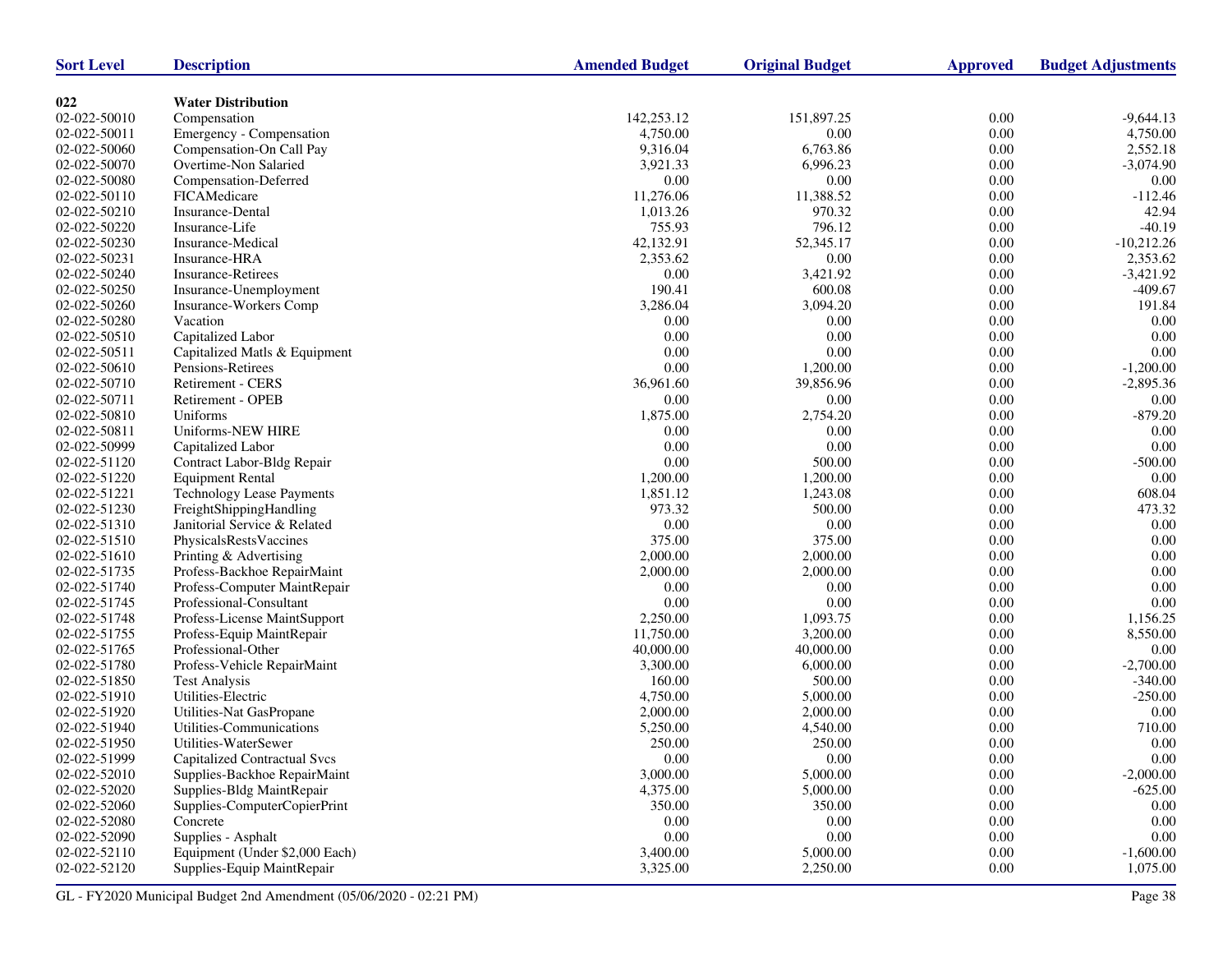| <b>Sort Level</b> | <b>Description</b>             | <b>Amended Budget</b> | <b>Original Budget</b> | Approved | <b>Budget Adjustments</b> |
|-------------------|--------------------------------|-----------------------|------------------------|----------|---------------------------|
|                   |                                |                       |                        |          |                           |
| 02-022-52140      | Fittings-BrassCopper           | 14,800.00             | 15,000.00              | 0.00     | $-200.00$                 |
| 02-022-52145      | Pipe Fittings                  | 5,300.00              | 4,000.00               | 0.00     | 1,300.00                  |
| 02-022-52250      | Fuel, Oil, Fluids              | 11,750.00             | 11,500.00              | 0.00     | 250.00                    |
| 02-022-52310      | GravelRock                     | 8,000.00              | 8,500.00               | 0.00     | $-500.00$                 |
| 02-022-52311      | Supplies Yard Repairs          | 0.00                  | 0.00                   | 0.00     | 0.00                      |
| 02-022-52340      | <b>Hydrant Supplies</b>        | 4,418.00              | 5,000.00               | 0.00     | $-582.00$                 |
| 02-022-52350      | Supplies-Janitorial            | 1,325.00              | 1,000.00               | 0.00     | 325.00                    |
| 02-022-52700      | Supplies-Office                | 500.00                | 500.00                 | 0.00     | 0.00                      |
| 02-022-52750      | Supplies-Other                 | 2,400.00              | 2,500.00               | 0.00     | $-100.00$                 |
| 02-022-52820      | <b>PVC</b> PipeTubing          | 1,100.00              | 2,000.00               | 0.00     | $-900.00$                 |
| 02-022-52825      | Pipe Clamps                    | 2,025.00              | 2,000.00               | 0.00     | 25.00                     |
| 02-022-52840      | Postage-Meter & Related        | 0.00                  | 75.00                  | 0.00     | $-75.00$                  |
| 02-022-52865      | Supplies-SafetyProtective      | 1,440.00              | 1,950.00               | 0.00     | $-510.00$                 |
| 02-022-52880      | Signs & Barricades             | 2,200.00              | 2,000.00               | 0.00     | 200.00                    |
| 02-022-52885      | Small Tools & Equipment        | 3,220.00              | 3,005.00               | 0.00     | 215.00                    |
| 02-022-52890      | Software                       | 2,500.00              | 2,500.00               | 0.00     | 0.00                      |
| 02-022-52920      | <b>Tapping Saddles</b>         | 2,000.00              | 2,000.00               | 0.00     | 0.00                      |
| 02-022-52935      | <b>Valve BoxesRisers</b>       | 510.00                | 600.00                 | 0.00     | $-90.00$                  |
| 02-022-52950      | Vehicle-Supplies RepairMaint   | 1,875.00              | 3,000.00               | 0.00     | $-1,125.00$               |
| 02-022-52955      | <b>Inventory Adjustment</b>    | 0.00                  | 0.00                   | 0.00     | 0.00                      |
| 02-022-52999      | Capitalized Matls & Supplies   | 0.00                  | 0.00                   | 0.00     | 0.00                      |
| 02-022-53450      | Coffee, Tea & Related          | 190.00                | 250.00                 | 0.00     | $-60.00$                  |
| 02-022-53460      | ConferenceTrainSchool          | 1,500.00              | 1,500.00               | 0.00     | 0.00                      |
| 02-022-53470      | Dues & Subscriptions           | 705.00                | 2,500.00               | 0.00     | $-1,795.00$               |
| 02-022-53500      | Easements                      | 600.00                | 600.00                 | 0.00     | 0.00                      |
| 02-022-53600      | Miscellaneous                  | 0.00                  | 0.00                   | 0.00     | 0.00                      |
| 02-022-53850      | TravelLodgingMeals             | 1,610.00              | 2,000.00               | 0.00     | $-390.00$                 |
| 02-022-54200      | Insurance & Bonds              | 0.00                  | 0.00                   | 0.00     | 0.00                      |
| 02-022-61500      | Depreciation                   | 0.00                  | 0.00                   | 0.00     | 0.00                      |
| 02-022-71100      | Building - Water Distrib       | 0.00                  | 0.00                   | 0.00     | 0.00                      |
| 02-022-71200      | Equipment - Water Distrib      | 9,035.00              | 12,995.00              | 0.00     | $-3,960.00$               |
| 02-022-71300      | Land & Improvmnts - Wtr Distrb | 0.00                  | 0.00                   | 0.00     | 0.00                      |
| 02-022-71400      | Plant-In-Service - Wtr Distrib | 0.00                  | 113,833.00             | 0.00     | $-113,833.00$             |
| 02-022-71500      | Vehicle - Water Distrib        | 23,693.00             | 35,000.00              | 0.00     | $-11,307.00$              |
| 022               | <b>Water Distribution</b>      | 455,340.76            | 605,894.66             | 0.00     | $-150,553.90$             |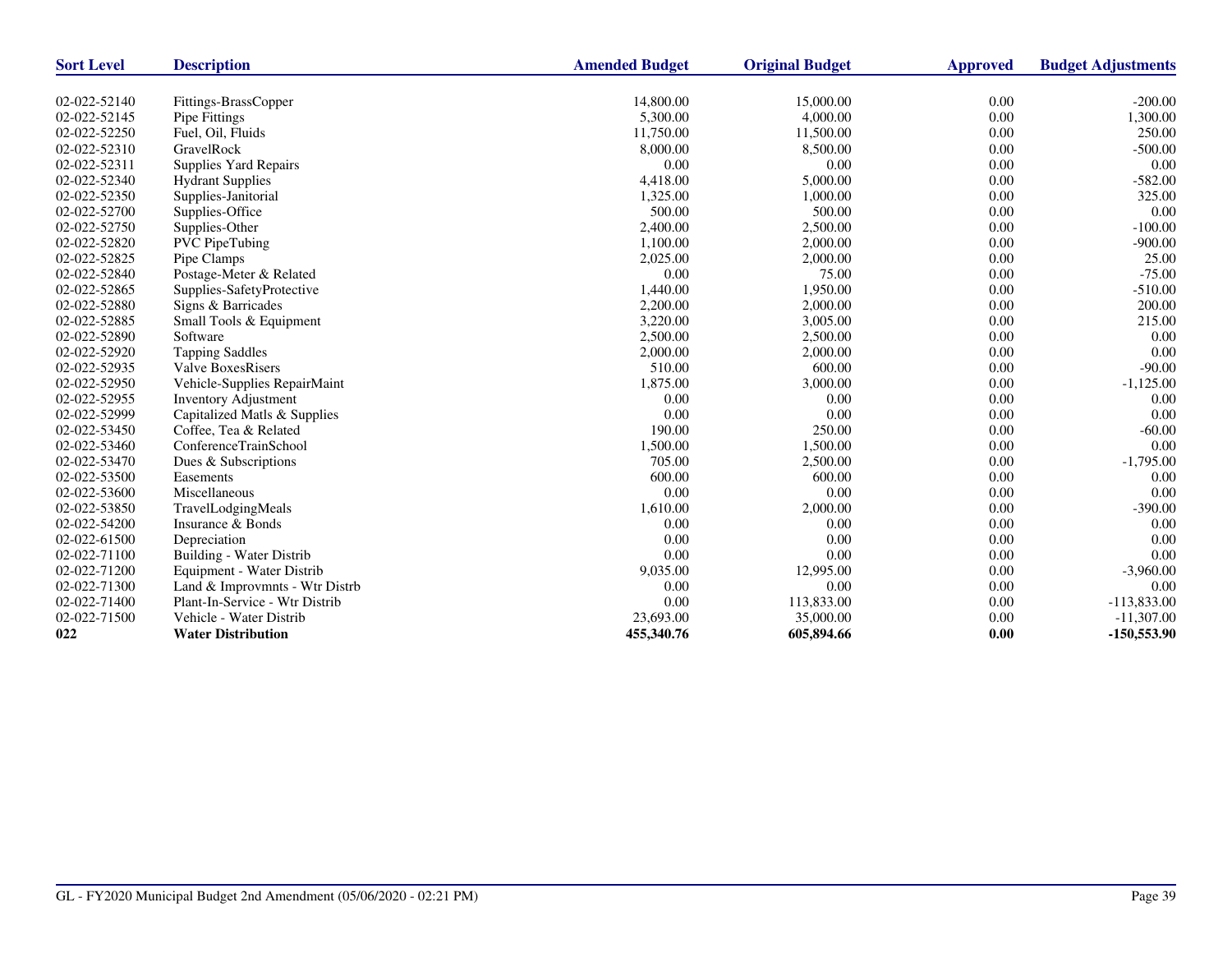| <b>Sort Level</b> | <b>Description</b>               | <b>Amended Budget</b> | <b>Original Budget</b> | <b>Approved</b> | <b>Budget Adjustments</b> |
|-------------------|----------------------------------|-----------------------|------------------------|-----------------|---------------------------|
|                   |                                  |                       |                        |                 |                           |
| 023               | Meter Reading & Mainentance      |                       |                        |                 |                           |
| 02-023-50010      | Compensation                     | 43,810.23             | 43,562.40              | 0.00            | 247.83                    |
| 02-023-50011      | Emergency - Compensation         | 600.00                | 0.00                   | $0.00\,$        | 600.00                    |
| 02-023-50060      | Compensation-On Call Pay         | 617.70                | 0.00                   | 0.00            | 617.70                    |
| 02-023-50070      | Overtime-Non Salaried            | 1,859.29              | 1,858.95               | 0.00            | 0.34                      |
| 02-023-50080      | Compensation-Deferred            | 0.00                  | 0.00                   | $0.00\,$        | 0.00                      |
| 02-023-50110      | FICAMedicare                     | 3,365.46              | 3,103.36               | 0.00            | 262.10                    |
| 02-023-50210      | Insurance-Dental                 | 261.56                | 249.08                 | 0.00            | 12.48                     |
| 02-023-50220      | Insurance-Life                   | 235.89                | 226.72                 | 0.00            | 9.17                      |
| 02-023-50230      | Insurance-Medical                | 6,322.40              | 7,731.13               | 0.00            | $-1,408.73$               |
| 02-023-50231      | Insurance-HRA                    | 370.46                | 0.00                   | 0.00            | 370.46                    |
| 02-023-50240      | <b>Insurance-Retirees</b>        | 0.00                  | 0.00                   | 0.00            | 0.00                      |
| 02-023-50250      | Insurance-Unemployment           | 114.29                | 540.28                 | 0.00            | $-425.99$                 |
| 02-023-50260      | Insurance-Workers Comp           | 900.99                | 882.13                 | 0.00            | 18.86                     |
| 02-023-50280      | Vacation                         | 0.00                  | 0.00                   | $0.00\,$        | 0.00                      |
| 02-023-50510      | Other                            | 0.00                  | 0.00                   | $0.00\,$        | 0.00                      |
| 02-023-50610      | Pensions-Retirees                | 0.00                  | 0.00                   | 0.00            | $0.00\,$                  |
| 02-023-50710      | Retirement - CERS                | 11,167.31             | 10,928.32              | $0.00\,$        | 238.99                    |
| 02-023-50711      | Retirement - OPEB                | $0.00\,$              | 0.00                   | $0.00\,$        | $0.00\,$                  |
| 02-023-50810      | Uniforms                         | 241.72                | 206.72                 | 0.00            | 35.00                     |
| 02-023-50811      | Uniforms-NEW HIRE                | 0.00                  | 0.00                   | 0.00            | 0.00                      |
| 02-023-51120      | Contract Labor-Bldg Repair       | 0.00                  | 0.00                   | $0.00\,$        | 0.00                      |
| 02-023-51220      | <b>Equipment Rental</b>          | 0.00                  | 0.00                   | 0.00            | 0.00                      |
| 02-023-51221      | <b>Technology Lease Payments</b> | 0.00                  | 0.00                   | 0.00            | 0.00                      |
| 02-023-51230      | FreightShippingHandling          | 1,003.00              | 275.00                 | $0.00\,$        | 728.00                    |
| 02-023-51310      | Janitorial Service & Related     | 0.00                  | 0.00                   | 0.00            | 0.00                      |
| 02-023-51510      | PhysicalsRestsVaccines           | 0.00                  | 0.00                   | 0.00            | 0.00                      |
| 02-023-51610      | Printing & Advertising           | 0.00                  | 0.00                   | $0.00\,$        | 0.00                      |
| 02-023-51735      | Profess-Backhoe RepairMaint      | 0.00                  | 0.00                   | 0.00            | 0.00                      |
| 02-023-51740      | Profess-Computer MaintRepair     | 0.00                  | 0.00                   | 0.00            | 0.00                      |
| 02-023-51745      | Professional-Consultant          | 1,000.00              | 1,000.00               | $0.00\,$        | 0.00                      |
| 02-023-51748      | Profess-License MaintSupport     | 500.00                | 500.00                 | 0.00            | 0.00                      |
| 02-023-51755      | Profess-Equip MaintRepair        | 4,000.00              | 4,000.00               | 0.00            | 0.00                      |
| 02-023-51765      | Professional-Other               | 1,161.37              | 1,000.00               | $0.00\,$        | 161.37                    |
| 02-023-51780      | Profess-Vehicle RepairMaint      | 925.00                | 1,750.00               | 0.00            | $-825.00$                 |
| 02-023-51850      | <b>Test Analysis</b>             | 0.00                  | 0.00                   | 0.00            | 0.00                      |
| 02-023-51910      | Utilities-Electric               | 0.00                  | 0.00                   | 0.00            | 0.00                      |
| 02-023-51920      | Utilities-Nat GasPropane         | $0.00\,$              | 0.00                   | 0.00            | $0.00\,$                  |
| 02-023-51940      | Utilities-Communications         | 800.00                | 800.00                 | 0.00            | 0.00                      |
| 02-023-51950      | Utilities-WaterSewer             | 0.00                  | 0.00                   | 0.00            | 0.00                      |
| 02-023-52020      | Supplies-Bldg MaintRepair        | 0.00                  | 0.00                   | 0.00            | 0.00                      |
| 02-023-52060      | Supplies-ComputerCopierPrint     | 0.00                  | 0.00                   | 0.00            | 0.00                      |
| 02-023-52110      | Equipment (Under \$2,000 Each)   | 600.00                | 1,000.00               | $0.00\,$        | $-400.00$                 |
| 02-023-52120      | Supplies-Equip MaintRepair       | 0.00                  | 50.00                  | $0.00\,$        | $-50.00$                  |
| 02-023-52250      | Fuel, Oil, Fluids                | 2,500.00              | 2,650.00               | 0.00            | $-150.00$                 |
| 02-023-52350      | Supplies-Janitorial              | 0.00                  | 0.00                   | $0.00\,$        | 0.00                      |
| 02-023-52510      | Meter Boxes                      | 12,000.00             | 15,000.00              | 0.00            | $-3,000.00$               |
| 02-023-52515      | Meter-Erts                       | 30,000.00             | 30,000.00              | 0.00            | 0.00                      |
| 02-023-52520      | Meter Related Other              | 2,900.00              | 3,000.00               | 0.00            | $-100.00$                 |
| 02-023-52530      | Meters Setters & Risers          | 21,325.00             | 38,000.00              | 0.00            | $-16,675.00$              |
|                   |                                  |                       |                        |                 |                           |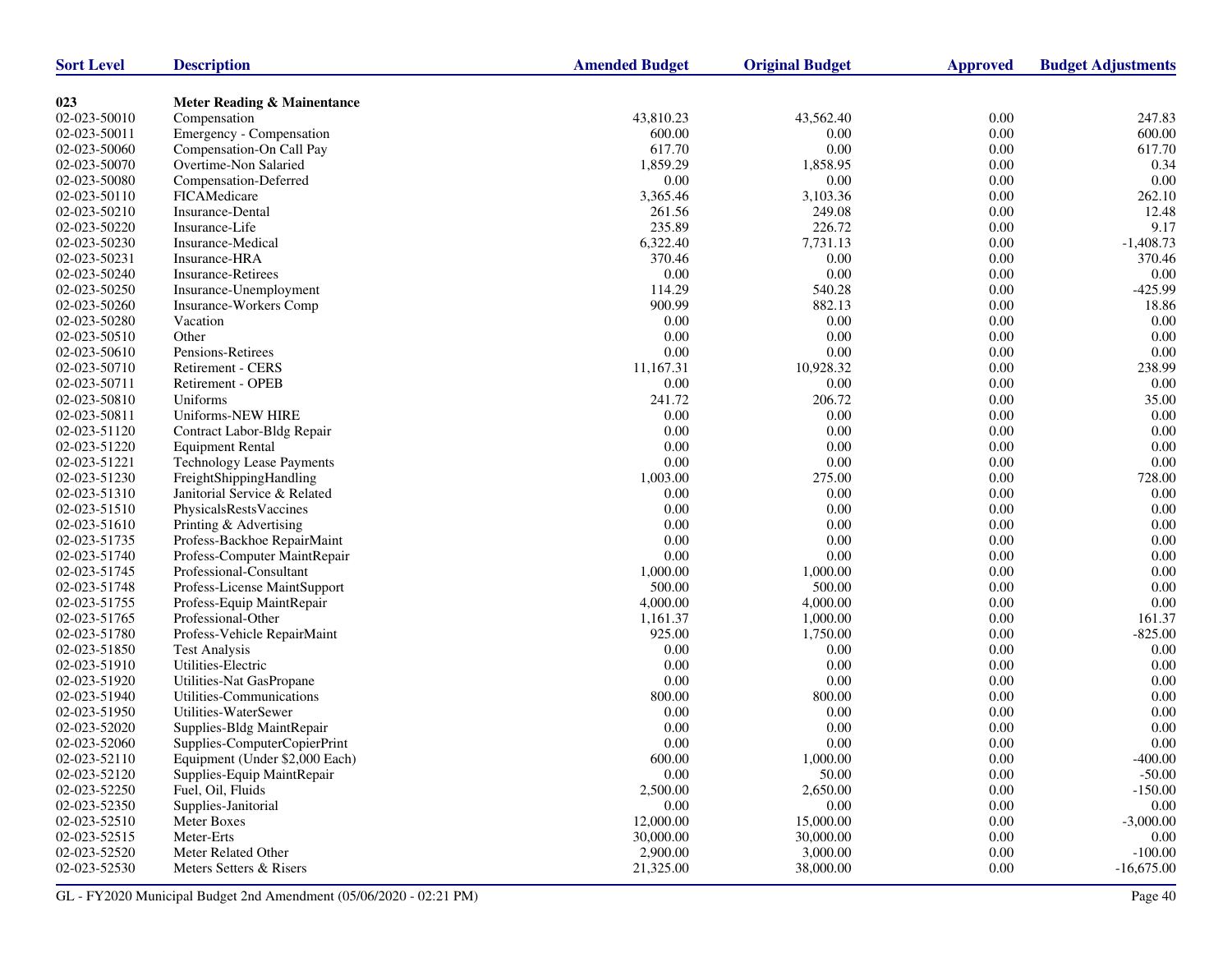| <b>Sort Level</b> | <b>Description</b>           | <b>Amended Budget</b> | <b>Original Budget</b> | <b>Approved</b> | <b>Budget Adjustments</b> |
|-------------------|------------------------------|-----------------------|------------------------|-----------------|---------------------------|
|                   |                              |                       |                        |                 |                           |
| 02-023-52550      | <b>Meters</b>                | 48,384.00             | 50,400.00              | 0.00            | $-2,016.00$               |
| 02-023-52560      | Meters, Large                | 14,100.00             | 30,000.00              | 0.00            | $-15,900.00$              |
| 02-023-52700      | Supplies-Office              | 0.00                  | 0.00                   | 0.00            | 0.00                      |
| 02-023-52750      | Supplies-Other               | 0.00                  | 0.00                   | 0.00            | 0.00                      |
| 02-023-52840      | Postage-Meter & Related      | 0.00                  | 0.00                   | 0.00            | 0.00                      |
| 02-023-52865      | Supplies-SafetyProtective    | 175.00                | 175.00                 | 0.00            | 0.00                      |
| 02-023-52890      | Software                     | 68,000.00             | 68,000.00              | 0.00            | 0.00                      |
| 02-023-52950      | Vehicle-Supplies RepairMaint | 1,500.00              | 1,500.00               | 0.00            | 0.00                      |
| 02-023-53450      | Coffee, Tea & Related        | 0.00                  | 0.00                   | 0.00            | 0.00                      |
| 02-023-53460      | ConferenceTrainSchool        | 500.00                | 500.00                 | 0.00            | 0.00                      |
| 02-023-53470      | Dues & Subscriptions         | 40.00                 | 40.00                  | 0.00            | 0.00                      |
| 02-023-53500      | Easements                    | 0.00                  | 0.00                   | 0.00            | 0.00                      |
| 02-023-53600      | <b>Miscellaneous</b>         | 0.00                  | 0.00                   | 0.00            | 0.00                      |
| 02-023-53850      | TravelLodgingMeals           | 523.58                | 600.00                 | 0.00            | $-76.42$                  |
| 02-023-61500      | Depreciation                 | 0.00                  | 0.00                   | 0.00            | 0.00                      |
| 023               | Meter Reading & Mainentance  | 281,804.25            | 319,529.09             | 0.00            | $-37,724.84$              |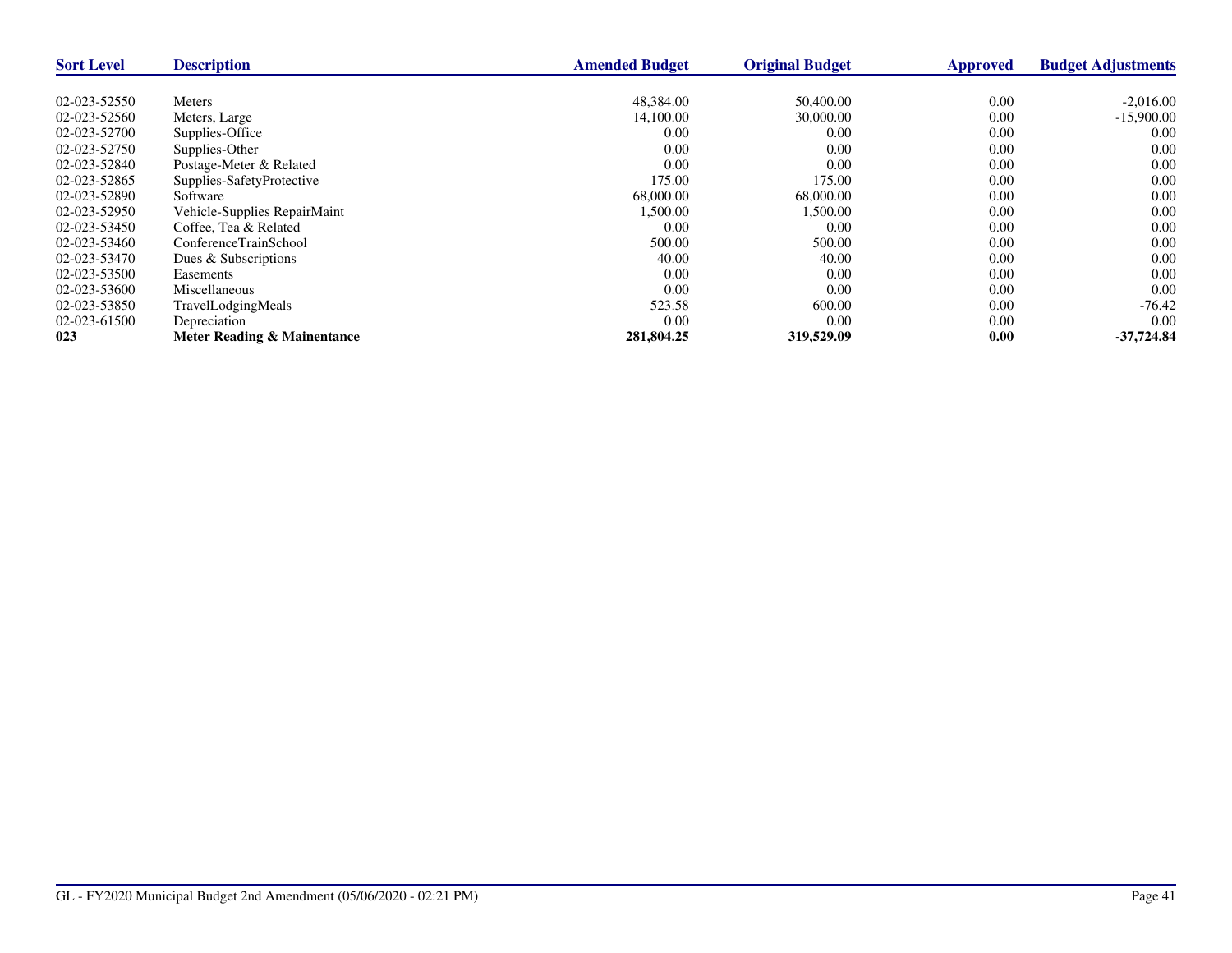| <b>Sort Level</b> | <b>Description</b>               | <b>Amended Budget</b> | <b>Original Budget</b> | <b>Approved</b>  | <b>Budget Adjustments</b> |
|-------------------|----------------------------------|-----------------------|------------------------|------------------|---------------------------|
|                   |                                  |                       |                        |                  |                           |
| 024               | <b>Wastewater Treatment</b>      |                       |                        |                  |                           |
| 02-024-50010      | Compensation                     | 144,989.39            | 145,262.59             | 0.00<br>$0.00\,$ | $-273.20$                 |
| 02-024-50011      | Emergency - Compensation         | 7,300.00              | 0.00                   |                  | 7,300.00                  |
| 02-024-50060      | Compensation-On Call Pay         | 7,436.80              | 7,457.16               | 0.00             | $-20.36$                  |
| 02-024-50070      | Overtime-Non Salaried            | 15,018.66             | 10,140.92              | 0.00             | 4,877.74                  |
| 02-024-50080      | Compensation-Deferred            | 0.00                  | 0.00                   | 0.00             | 0.00                      |
| 02-024-50110      | FICAMedicare                     | 12,227.43             | 11,202.36              | $0.00\,$         | 1,025.07                  |
| 02-024-50210      | Insurance-Dental                 | 823.19                | 727.48                 | 0.00             | 95.71                     |
| 02-024-50220      | Insurance-Life                   | 784.05                | 757.12                 | 0.00             | 26.93                     |
| 02-024-50230      | Insurance-Medical                | 47,726.45             | 34,743.72              | $0.00\,$         | 12,982.73                 |
| 02-024-50231      | Insurance-HRA                    | 1,394.00              | 0.00                   | 0.00             | 1,394.00                  |
| 02-024-50240      | <b>Insurance-Retirees</b>        | 6,582.24              | 6,582.24               | 0.00             | 0.00                      |
| 02-024-50250      | Insurance-Unemployment           | 241.23                | 1,140.36               | $0.00\,$         | $-899.13$                 |
| 02-024-50260      | Insurance-Workers Comp           | 4,809.95              | 2,945.65               | 0.00             | 1,864.30                  |
| 02-024-50280      | Vacation                         | 0.00                  | 0.00                   | 0.00             | 0.00                      |
| 02-024-50510      | Other                            | 0.00                  | 0.00                   | $0.00\,$         | 0.00                      |
| 02-024-50511      | Capitalized Matls & Equipment    | 0.00                  | 0.00                   | 0.00             | 0.00                      |
| 02-024-50610      | Pensions-Retirees                | 2,400.00              | 2,400.00               | 0.00             | 0.00                      |
| 02-024-50710      | Retirement - CERS                | 40,378.86             | 39,184.60              | $0.00\,$         | 1,194.26                  |
| 02-024-50711      | Retirement - OPEB                | 0.00                  | 0.00                   | 0.00             | 0.00                      |
| 02-024-50810      | Uniforms                         | 1,550.00              | 1,763.36               | 0.00             | $-213.36$                 |
| 02-024-50811      | Uniforms-NEW HIRE                | 0.00                  | 0.00                   | $0.00\,$         | 0.00                      |
| 02-024-51120      | Contract Labor-Bldg Repair       | 2,000.00              | 3,000.00               | 0.00             | $-1,000.00$               |
| 02-024-51220      | <b>Equipment Rental</b>          | 500.00                | 500.00                 | 0.00             | 0.00                      |
| 02-024-51221      | <b>Technology Lease Payments</b> | 872.28                | 872.28                 | 0.00             | $0.00\,$                  |
| 02-024-51230      | FreightShippingHandling          | 2,575.00              | 2,000.00               | 0.00             | 575.00                    |
| 02-024-51310      | Janitorial Service & Related     | 0.00                  | 0.00                   | 0.00             | 0.00                      |
| 02-024-51510      | PhysicalsRestsVaccines           | 70.00                 | 0.00                   | $0.00\,$         | 70.00                     |
| 02-024-51610      | Printing & Advertising           | 100.00                | 150.00                 | 0.00             | $-50.00$                  |
| 02-024-51735      | Profess-Backhoe RepairMaint      | 0.00                  | 0.00                   | 0.00             | 0.00                      |
| 02-024-51740      | Profess-Computer MaintRepair     | 0.00                  | 0.00                   | 0.00             | 0.00                      |
| 02-024-51745      | Professional-Consultant          | 0.00                  | 0.00                   | 0.00             | $0.00\,$                  |
| 02-024-51748      | Profess-License MaintSupport     | 1,000.00              | 625.00                 | 0.00             | 375.00                    |
| 02-024-51755      | Profess-Equip MaintRepair        | 13,000.00             | 14,500.00              | $0.00\,$         | $-1,500.00$               |
| 02-024-51765      | Professional-Other               | 700.00                | 700.00                 | 0.00             | 0.00                      |
| 02-024-51780      | Profess-Vehicle RepairMaint      | 2,000.00              | 1,000.00               | 0.00             | 1,000.00                  |
| 02-024-51810      | Sludge Removal                   | 81,000.00             | 81,000.00              | $0.00\,$         | 0.00                      |
| 02-024-51850      | <b>Test Analysis</b>             | 27,125.00             | 27,125.00              | 0.00             | 0.00                      |
| 02-024-51910      | Utilities-Electric               | 126,000.00            | 130,000.00             | 0.00             | $-4,000.00$               |
| 02-024-51920      | Utilities-Nat GasPropane         | 250.00                | 500.00                 | 0.00             | $-250.00$                 |
| 02-024-51940      | Utilities-Communications         | 5,300.00              | 5,200.00               | 0.00             | 100.00                    |
| 02-024-51950      | Utilities-WaterSewer             | 10,000.00             | 13,200.00              | 0.00             | $-3,200.00$               |
| 02-024-52020      | Supplies-Bldg MaintRepair        | 1,500.00              | 1,000.00               | 0.00             | 500.00                    |
| 02-024-52050      | ChlorineSodium Hypochlorite      | 5,500.00              | 6,000.00               | 0.00             | $-500.00$                 |
| 02-024-52051      | Chlorine                         | $0.00\,$              | 0.00                   | 0.00             | 0.00                      |
| 02-024-52055      | Poly Aluminum Chloride           | $0.00\,$              | $0.00\,$               | 0.00             | 0.00                      |
| 02-024-52060      | Supplies-ComputerCopierPrint     | 450.00                | 450.00                 | 0.00             | 0.00                      |
| 02-024-52100      | Degreaser                        | $0.00\,$              | $0.00\,$               | 0.00             | 0.00                      |
| 02-024-52110      | Equipment (Under \$2,000 Each)   | 2,000.00              | 2,000.00               | 0.00             | 0.00                      |
| 02-024-52120      | Supplies-Equip MaintRepair       | 48,300.00             | 50,000.00              | 0.00             | $-1,700.00$               |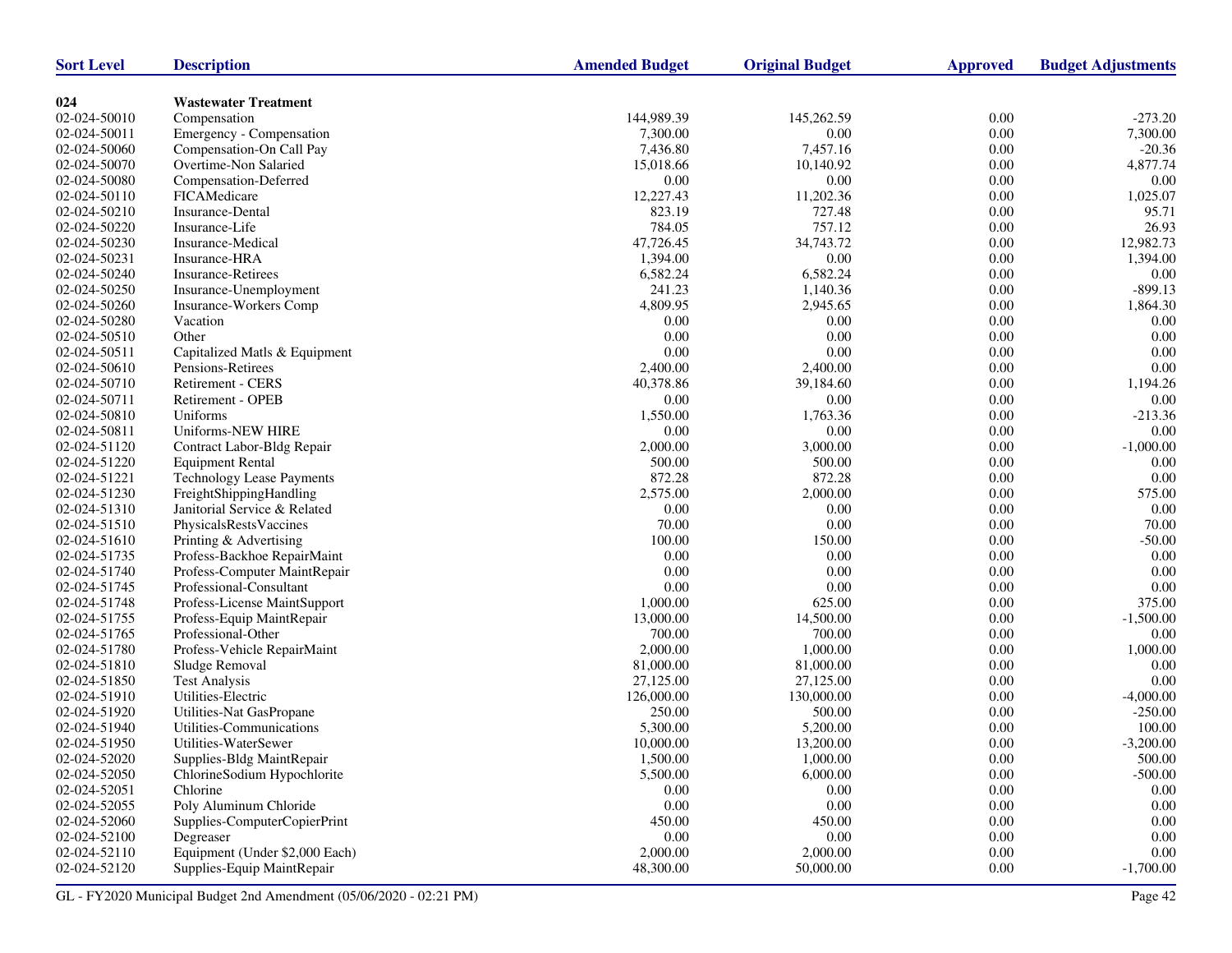| <b>Sort Level</b> | <b>Description</b>                 | <b>Amended Budget</b> | <b>Original Budget</b> | <b>Approved</b> | <b>Budget Adjustments</b> |
|-------------------|------------------------------------|-----------------------|------------------------|-----------------|---------------------------|
|                   |                                    |                       |                        |                 |                           |
| 02-024-52250      | Fuel, Oil, Fluids                  | 1,750.00              | 3,500.00               | 0.00            | $-1,750.00$               |
| 02-024-52350      | Supplies-Janitorial                | 928.10                | 732.16                 | 0.00            | 195.94                    |
| 02-024-52360      | Equipment-Laboratory               | 2,000.00              | 2,000.00               | 0.00            | 0.00                      |
| 02-024-52370      | Supplies-Laboratory                | 2,500.00              | 2,500.00               | 0.00            | 0.00                      |
| 02-024-52430      | Lime                               | 0.00                  | 0.00                   | 0.00            | 0.00                      |
| 02-024-52620      | <b>Odor Control</b>                | 1,000.00              | 1,000.00               | 0.00            | 0.00                      |
| 02-024-52700      | Supplies-Office                    | 1,300.00              | 1,300.00               | 0.00            | 0.00                      |
| 02-024-52750      | Supplies-Other                     | 1,200.00              | 1,000.00               | 0.00            | 200.00                    |
| 02-024-52830      | Polymers                           | 10,030.00             | 12,508.00              | 0.00            | $-2,478.00$               |
| 02-024-52840      | Postage-Meter & Related            | 0.00                  | 0.00                   | 0.00            | 0.00                      |
| 02-024-52865      | Supplies-SafetyProtective          | 1,000.00              | 1,000.00               | 0.00            | 0.00                      |
| 02-024-52885      | Small Tools & Equipment            | 700.00                | 700.00                 | 0.00            | 0.00                      |
| 02-024-52890      | Software                           | 2,000.00              | 0.00                   | 0.00            | 2,000.00                  |
| 02-024-52900      | <b>Sulfur Dioxide</b>              | 5,825.00              | 6,000.00               | 0.00            | $-175.00$                 |
| 02-024-52950      | Vehicle-Supplies RepairMaint       | 350.00                | 350.00                 | 0.00            | 0.00                      |
| 02-024-53101      | Fines & Penalties                  | 0.00                  | 0.00                   | 0.00            | 0.00                      |
| 02-024-53450      | Coffee, Tea & Related              | 0.00                  | 0.00                   | 0.00            | 0.00                      |
| 02-024-53460      | ConferenceTrainSchool              | 1,100.00              | 1,500.00               | 0.00            | $-400.00$                 |
| 02-024-53470      | Dues & Subscriptions               | 850.00                | 700.00                 | 0.00            | 150.00                    |
| 02-024-53500      | Easements                          | 0.00                  | 0.00                   | 0.00            | 0.00                      |
| 02-024-53600      | Miscellaneous                      | 0.00                  | 0.00                   | 0.00            | 0.00                      |
| 02-024-53850      | TravelLodgingMeals                 | 506.28                | 1,300.00               | 0.00            | $-793.72$                 |
| 02-024-54200      | Insurance & Bonds                  | 0.00                  | 0.00                   | 0.00            | 0.00                      |
| 02-024-54400      | Profess-Other Legal                | 0.00                  | 0.00                   | 0.00            | 0.00                      |
| 02-024-61500      | Depreciation                       | 0.00                  | 0.00                   | 0.00            | 0.00                      |
| 02-024-72100      | <b>Building - Wastewater Plant</b> | 256,796.10            | 0.00                   | 0.00            | 256,796.10                |
| 02-024-72200      | Equipment - Wastewater Plant       | 147,011.70            | 57,000.00              | 0.00            | 90,011.70                 |
| 02-024-72300      | Land & Imprvmnts - Waste Plant     | 0.00                  | 0.00                   | 0.00            | 0.00                      |
| 02-024-72400      | Plant-In-Service - Waste Plant     | 0.00                  | 0.00                   | 0.00            | 0.00                      |
| 02-024-72500      | Vehicle - Wastewater Plant         | 0.00                  | 85,000.00              | 0.00            | $-85,000.00$              |
| 024               | <b>Wastewater Treatment</b>        | 1,060,751.71          | 782,220.00             | 0.00            | 278,531.71                |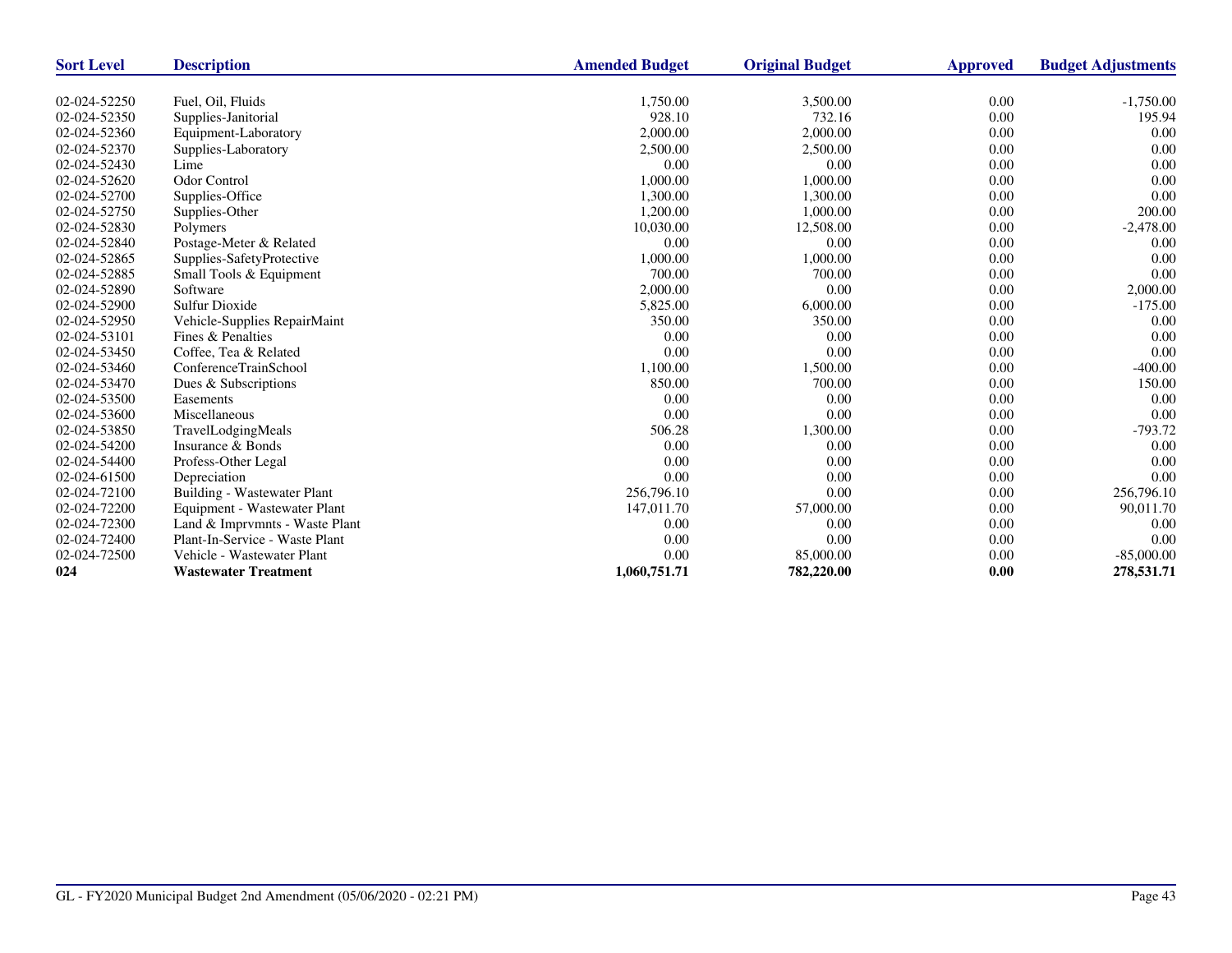| <b>Sort Level</b> | <b>Description</b>               | <b>Amended Budget</b> | <b>Original Budget</b> | <b>Approved</b> | <b>Budget Adjustments</b> |
|-------------------|----------------------------------|-----------------------|------------------------|-----------------|---------------------------|
|                   |                                  |                       |                        |                 |                           |
| 026               | <b>Collection Rehab</b>          |                       |                        |                 |                           |
| 02-026-50010      | Compensation                     | 108,828.99            | 137,518.75             | 0.00            | $-28,689.76$              |
| 02-026-50011      | Emergency - Compensation         | 3,350.00              | 0.00                   | $0.00\,$        | 3,350.00                  |
| 02-026-50060      | Compensation-On Call Pay         | 5,878.22              | 5,871.94               | 0.00            | 6.28                      |
| 02-026-50070      | Overtime-Non Salaried            | 12,973.87             | 10.066.18              | 0.00            | 2,907.69                  |
| 02-026-50080      | Compensation-Deferred            | 0.00                  | 0.00                   | 0.00            | 0.00                      |
| 02-026-50110      | FICAMedicare                     | 9,041.71              | 10,348.52              | $0.00\,$        | $-1,306.81$               |
| 02-026-50210      | Insurance-Dental                 | 798.86                | 733.72                 | 0.00            | 65.14                     |
| 02-026-50220      | Insurance-Life                   | 759.06                | 716.56                 | $0.00\,$        | 42.50                     |
| 02-026-50230      | Insurance-Medical                | 45,425.23             | 46,441.20              | $0.00\,$        | $-1,015.97$               |
| 02-026-50231      | Insurance-HRA                    | 3,503.36              | 0.00                   | 0.00            | 3,503.36                  |
| 02-026-50240      | <b>Insurance-Retirees</b>        | 0.00                  | 0.00                   | 0.00            | 0.00                      |
| 02-026-50250      | Insurance-Unemployment           | 218.16                | 1,260.48               | $0.00\,$        | $-1,042.32$               |
| 02-026-50260      | Insurance-Workers Comp           | 5,682.17              | 2,786.65               | 0.00            | 2,895.52                  |
| 02-026-50280      | Vacation                         | 0.00                  | 0.00                   | 0.00            | 0.00                      |
| 02-026-50510      | Capitalized Labor                | 0.00                  | 0.00                   | $0.00\,$        | 0.00                      |
| 02-026-50511      | Capitalized Matls & Equipment    | 0.00                  | 0.00                   | 0.00            | $0.00\,$                  |
| 02-026-50610      | Pensions-Retirees                | 0.00                  | 0.00                   | 0.00            | 0.00                      |
| 02-026-50710      | Retirement - CERS                | 30,794.90             | 36,921.56              | $0.00\,$        | $-6,126.66$               |
| 02-026-50711      | Retirement - OPEB                | 0.00                  | 0.00                   | 0.00            | 0.00                      |
| 02-026-50810      | Uniforms                         | 1,600.00              | 1,763.88               | 0.00            | $-163.88$                 |
| 02-026-50811      | Uniforms-NEW HIRE                | 0.00                  | 0.00                   | $0.00\,$        | 0.00                      |
| 02-026-51120      | Contract Labor-Bldg Repair       | 0.00                  | 0.00                   | 0.00            | $0.00\,$                  |
| 02-026-51220      | <b>Equipment Rental</b>          | 500.00                | 500.00                 | 0.00            | 0.00                      |
| 02-026-51221      | <b>Technology Lease Payments</b> | 240.84                | 240.84                 | 0.00            | 0.00                      |
| 02-026-51230      | FreightShippingHandling          | 975.00                | 550.00                 | 0.00            | 425.00                    |
| 02-026-51310      | Janitorial Service & Related     | 0.00                  | 0.00                   | 0.00            | 0.00                      |
| 02-026-51510      | PhysicalsRestsVaccines           | 70.00                 | 140.00                 | $0.00\,$        | $-70.00$                  |
| 02-026-51610      | Printing & Advertising           | 130.00                | 500.00                 | 0.00            | $-370.00$                 |
| 02-026-51735      | Profess-Backhoe RepairMaint      | 3,000.00              | 3,000.00               | $0.00\,$        | 0.00                      |
| 02-026-51740      | Profess-Computer MaintRepair     | 0.00                  | 0.00                   | $0.00\,$        | 0.00                      |
| 02-026-51745      | Professional-Consultant          | 0.00                  | 0.00                   | $0.00\,$        | $0.00\,$                  |
| 02-026-51748      | Profess-License MaintSupport     | 250.00                | 625.00                 | 0.00            | $-375.00$                 |
| 02-026-51755      | Profess-Equip MaintRepair        | 9,850.00              | 400.00                 | $0.00\,$        | 9,450.00                  |
| 02-026-51762      | Prof-Lift Station Repair         | 9,000.00              | 9,000.00               | 0.00            | 0.00                      |
| 02-026-51765      | Professional-Other               | 10,000.00             | 40,000.00              | 0.00            | $-30,000.00$              |
| 02-026-51780      | Profess-Vehicle RepairMaint      | 4,500.00              | 4,500.00               | $0.00\,$        | 0.00                      |
| 02-026-51850      | <b>Test Analysis</b>             | 0.00                  | 0.00                   | 0.00            | 0.00                      |
| 02-026-51910      | Utilities-Electric               | 40,000.00             | 40,000.00              | 0.00            | 0.00                      |
| 02-026-51920      | Utilities-Nat GasPropane         | 0.00                  | 0.00                   | 0.00            | 0.00                      |
| 02-026-51940      | Utilities-Communications         | 6,100.00              | 4,750.00               | 0.00            | 1,350.00                  |
| 02-026-51950      | Utilities-WaterSewer             | 1,620.00              | 1,620.00               | 0.00            | 0.00                      |
| 02-026-52010      | Supplies-Backhoe RepairMaint     | 650.00                | 650.00                 | 0.00            | $0.00\,$                  |
| 02-026-52020      | Supplies-Bldg MaintRepair        | 500.00                | 500.00                 | 0.00            | 0.00                      |
| 02-026-52060      | Supplies-ComputerCopierPrint     | 150.00                | 150.00                 | 0.00            | 0.00                      |
| 02-026-52080      | Concrete                         | 0.00                  | $0.00\,$               | 0.00            | $0.00\,$                  |
| 02-026-52090      | Supplies - Asphalt               | 0.00                  | $0.00\,$               | 0.00            | 0.00                      |
| 02-026-52110      | Equipment (Under \$2,000 Each)   |                       | 2,000.00               |                 | $0.00\,$                  |
| 02-026-52120      | Supplies-Equip MaintRepair       | 2,000.00<br>700.00    | 700.00                 | 0.00<br>0.00    | $0.00\,$                  |
|                   |                                  |                       |                        |                 |                           |
| 02-026-52250      | Fuel, Oil, Fluids                | 7,750.00              | 8,200.00               | 0.00            | $-450.00$                 |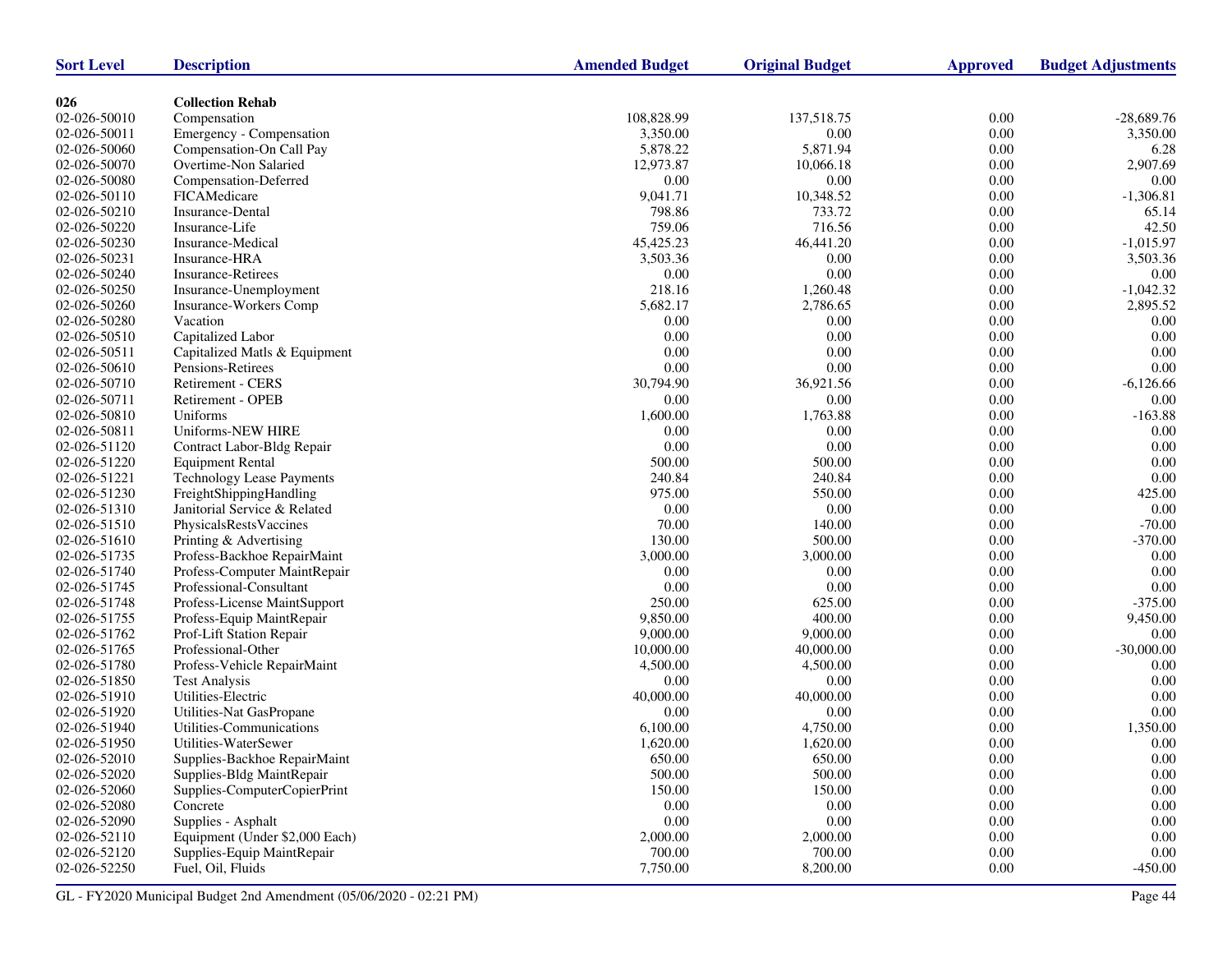| <b>Sort Level</b> | <b>Description</b>            | <b>Amended Budget</b> | <b>Original Budget</b> | <b>Approved</b> | <b>Budget Adjustments</b> |
|-------------------|-------------------------------|-----------------------|------------------------|-----------------|---------------------------|
|                   |                               |                       |                        |                 |                           |
| 02-026-52310      | GravelRock                    | 2,900.00              | 2,900.00               | 0.00            | 0.00                      |
| 02-026-52311      | Supplies Yard Repairs         | 0.00                  | 0.00                   | 0.00            | 0.00                      |
| 02-026-52320      | Grout                         | 250.00                | 250.00                 | 0.00            | 0.00                      |
| 02-026-52350      | Supplies-Janitorial           | 0.00                  | 0.00                   | 0.00            | 0.00                      |
| 02-026-52355      | Lift Station-Sply MaintRepair | 15,000.00             | 9,500.00               | 0.00            | 5,500.00                  |
| 02-026-52440      | Manholes                      | 0.00                  | 6,000.00               | 0.00            | $-6,000.00$               |
| 02-026-52700      | Supplies-Office               | 150.00                | 150.00                 | 0.00            | 0.00                      |
| 02-026-52750      | Supplies-Other                | 800.00                | 800.00                 | 0.00            | 0.00                      |
| 02-026-52820      | <b>PVC</b> Pipe               | 3,500.00              | 3,500.00               | 0.00            | 0.00                      |
| 02-026-52840      | Postage-Meter & Related       | 0.00                  | 0.00                   | 0.00            | 0.00                      |
| 02-026-52855      | Risers                        | 1,700.00              | 2,500.00               | 0.00            | $-800.00$                 |
| 02-026-52865      | Supplies-SafetyProtective     | 3,100.00              | 400.00                 | 0.00            | 2,700.00                  |
| 02-026-52875      | Sewer Solvent                 | 30,000.00             | 30,000.00              | 0.00            | 0.00                      |
| 02-026-52880      | Signs & Barricades            | 0.00                  | 0.00                   | 0.00            | 0.00                      |
| 02-026-52885      | Small Tools & Equipment       | 700.00                | 500.00                 | 0.00            | 200.00                    |
| 02-026-52890      | Software                      | 1,100.00              | 1,100.00               | 0.00            | 0.00                      |
| 02-026-52920      | <b>Tapping Saddles</b>        | 450.00                | 450.00                 | 0.00            | 0.00                      |
| 02-026-52950      | Vehicle-Supplies RepairMaint  | 2,500.00              | 2,500.00               | 0.00            | 0.00                      |
| 02-026-52955      | <b>Inventory Adjustment</b>   | 0.00                  | 0.00                   | 0.00            | 0.00                      |
| 02-026-53450      | Coffee, Tea & Related         | 0.00                  | 0.00                   | 0.00            | 0.00                      |
| 02-026-53460      | ConferenceTrainSchool         | 750.00                | 750.00                 | 0.00            | 0.00                      |
| 02-026-53470      | Dues & Subscriptions          | 300.00                | 300.00                 | 0.00            | 0.00                      |
| 02-026-53500      | Easements                     | 1,500.00              | 1,200.00               | 0.00            | 300.00                    |
| 02-026-53600      | Miscellaneous                 | 0.00                  | 0.00                   | 0.00            | 0.00                      |
| 02-026-53850      | TravelLodgingMeals            | 1,226.77              | 800.00                 | 0.00            | 426.77                    |
| 02-026-54200      | Insurance & Bonds             | 0.00                  | 0.00                   | 0.00            | 0.00                      |
| 02-026-61500      | Depreciation                  | 0.00                  | 0.00                   | 0.00            | 0.00                      |
| 02-026-73100      | Building - CollRehab          | 0.00                  | 0.00                   | 0.00            | 0.00                      |
| 02-026-73200      | Equipment - CollRehab         | 16,505.88             | 12,000.00              | 0.00            | 4,505.88                  |
| 02-026-73300      | Land & Improvmnts-CollRehab   | 0.00                  | 0.00                   | 0.00            | 0.00                      |
| 02-026-73400      | Plant-In-Service - CollRehab  | 347,250.00            | 214,400.00             | 0.00            | 132,850.00                |
| 02-026-73500      | Vehicle - CollRehab           | 42,239.00             | 42,239.00              | 0.00            | 0.00                      |
| 026               | <b>Collection Rehab</b>       | 798,762.02            | 704,694.28             | 0.00            | 94,067.74                 |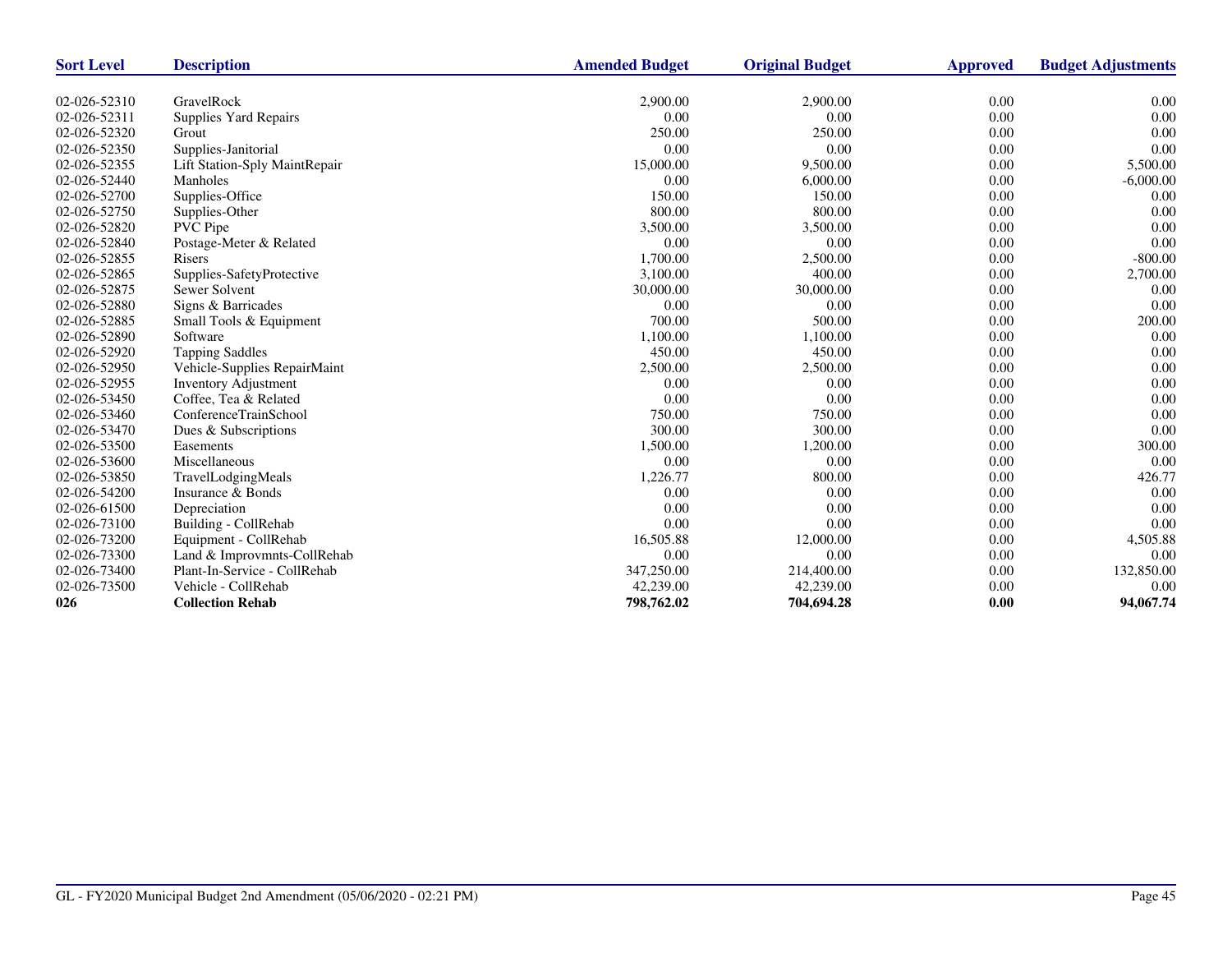| <b>Sort Level</b> | <b>Description</b>             | <b>Amended Budget</b> | <b>Original Budget</b> | <b>Approved</b> | <b>Budget Adjustments</b> |
|-------------------|--------------------------------|-----------------------|------------------------|-----------------|---------------------------|
|                   |                                |                       |                        |                 |                           |
| 071               | <b>Debt Service</b>            |                       |                        |                 |                           |
| 02-071-58150      | Admin Fees-W KIAKLCBNDSNote    | $0.00\,$              | 0.00                   | 0.00            | $0.00\,$                  |
| 02-071-58155      | Admin Fees KIA                 | 2,895.82              | 3,200.00               | 0.00            | -304.18                   |
| 02-071-58156      | <b>Bond Issue Costs</b>        | $0.00\,$              | 0.00                   | 0.00            | 0.00                      |
| 02-071-58200      | Bond Redemption Fee            | 0.00                  | 0.00                   | 0.00            | 0.00                      |
| 02-071-58332      | <b>Interest-Meter Deposits</b> | 2,000.00              | 2,000.00               | 0.00            | 0.00                      |
| 02-071-58350      | Interest-KIA C89-17 Dam Cap    | 0.00                  | 0.00                   | 0.00            | 0.00                      |
| 02-071-58352      | Interest-KIA A92-05 BLT Press  | 0.00                  | 0.00                   | 0.00            | 0.00                      |
| 02-071-58354      | Interest-KIA A94-18 WW Upgrade | $0.00\,$              | 0.00                   | 0.00            | 0.00                      |
| 02-071-58360      | Interst-W KLC Wtr Line Lease   | 0.00                  | 0.00                   | 0.00            | 0.00                      |
| 02-071-58365      | Interest-2004 Dam Bonds        | 0.00                  | 0.00                   | 0.00            | 0.00                      |
| 02-071-58370      | Interest-KLC Leases & Bonds    | 35,637.50             | 35,637.50              | 0.00            | 0.00                      |
| 02-071-58372      | Interest-2009 W&S Bonds        | 5,562.50              | 10,325.00              | 0.00            | $-4,762.50$               |
| 02-071-58375      | Interest-2012 W&S Bonds        | 85,793.76             | 85,793.76              | 0.00            | 0.00                      |
| 02-071-58440      | Principal-KIA A92-05 BLT Press | 0.00                  | 0.00                   | 0.00            | 0.00                      |
| 02-071-58442      | Principal-KIA C89-17 Dam Cap   | 0.00                  | 0.00                   | 0.00            | 0.00                      |
| 02-071-58444      | Principal-KIA A94-18 WW Upgrde | 0.00                  | 0.00                   | 0.00            | 0.00                      |
| 02-071-58450      | Principal-W KLC Wtr Line Lease | 0.00                  | 0.00                   | 0.00            | 0.00                      |
| 02-071-58452      | Principal-2004 Dam Bonds       | 0.00                  | 0.00                   | 0.00            | 0.00                      |
| 02-071-58453      | Principal-2002 Bonds           | 0.00                  | 0.00                   | 0.00            | 0.00                      |
| 02-071-58455      | Principal-2000 KLC Lease       | 0.00                  | 0.00                   | 0.00            | 0.00                      |
| 02-071-58458      | Principal-2009 W&S Bonds       | 265,000.00            | 265,000.00             | 0.00            | 0.00                      |
| 02-071-58460      | Principal-2016D W&S Bond       | 42,916.68             | 45,000.00              | 0.00            | $-2,083.32$               |
| 02-071-58475      | Principal-2012 W&S Bonds       | 160,000.00            | 160,000.00             | 0.00            | 0.00                      |
| 02-071-73547      | Amortization                   | 0.00                  | 0.00                   | 0.00            | 0.00                      |
| 071               | <b>Debt Service</b>            | 599,806.26            | 606,956.26             | 0.00            | $-7,150.00$               |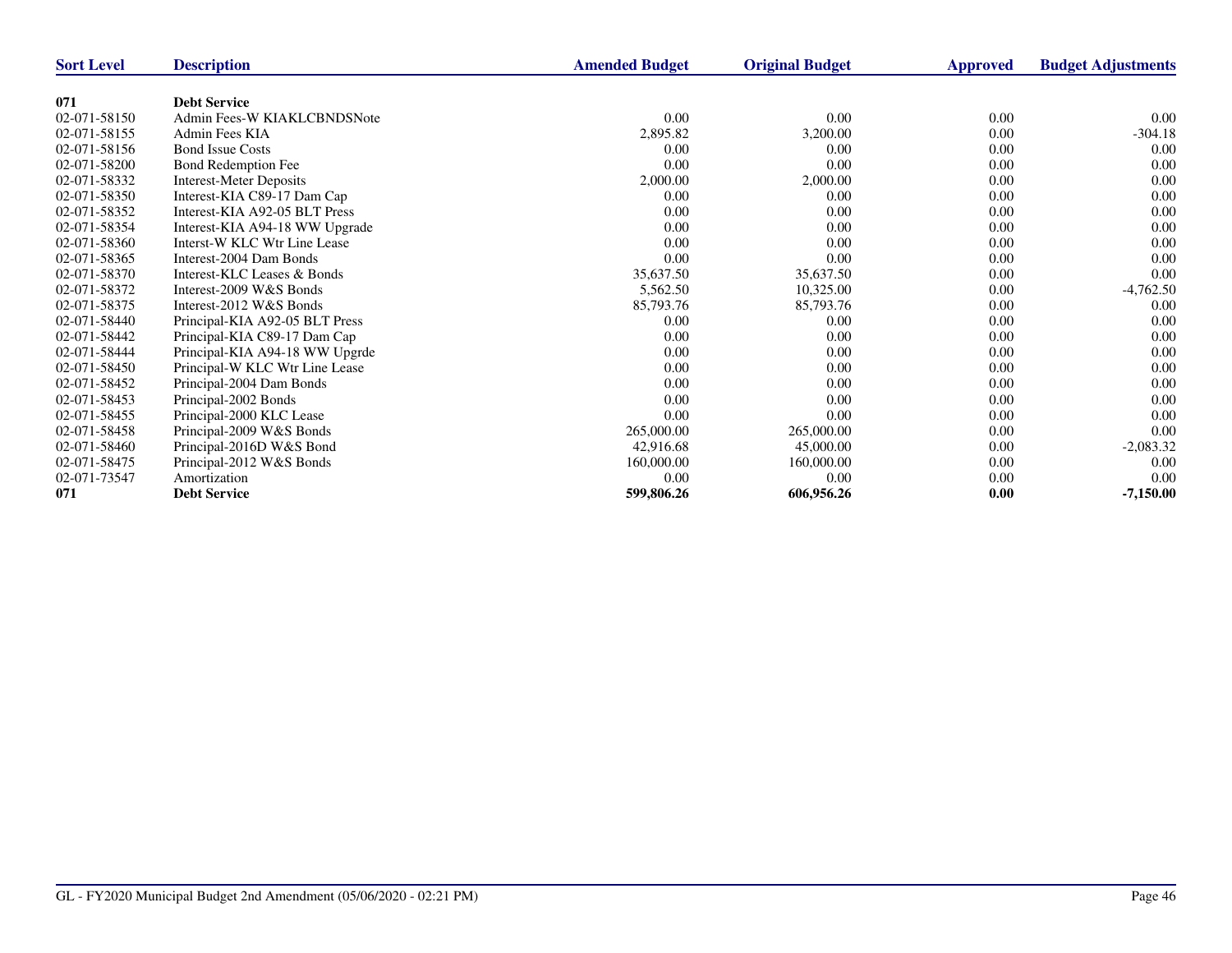| <b>Sort Level</b> | <b>Description</b>                    | <b>Amended Budget</b> | <b>Original Budget</b> | Approved | <b>Budget Adjustments</b> |
|-------------------|---------------------------------------|-----------------------|------------------------|----------|---------------------------|
|                   |                                       |                       |                        |          |                           |
| 073               | <b>Interfund Approp &amp; Trnsfrs</b> |                       |                        |          |                           |
| 02-073-60300      | Water Division-Overhead               | 121,749.00            | 121,749.00             | 0.00     | 0.00                      |
| 02-073-60400      | Wastewater Div-Overhead               | 121,749.00            | 121,749.00             | 0.00     | 0.00                      |
| 02-073-62010      | Transfer Out - General Fund           | 0.00                  | 0.00                   | 0.00     | 0.00                      |
| 02-073-62013      | Transfer In - Municipal Aid           | 0.00                  | 0.00                   | 0.00     | 0.00                      |
| 073               | <b>Interfund Approp &amp; Trnsfrs</b> | 243,498.00            | 243,498.00             | 0.00     | 0.00                      |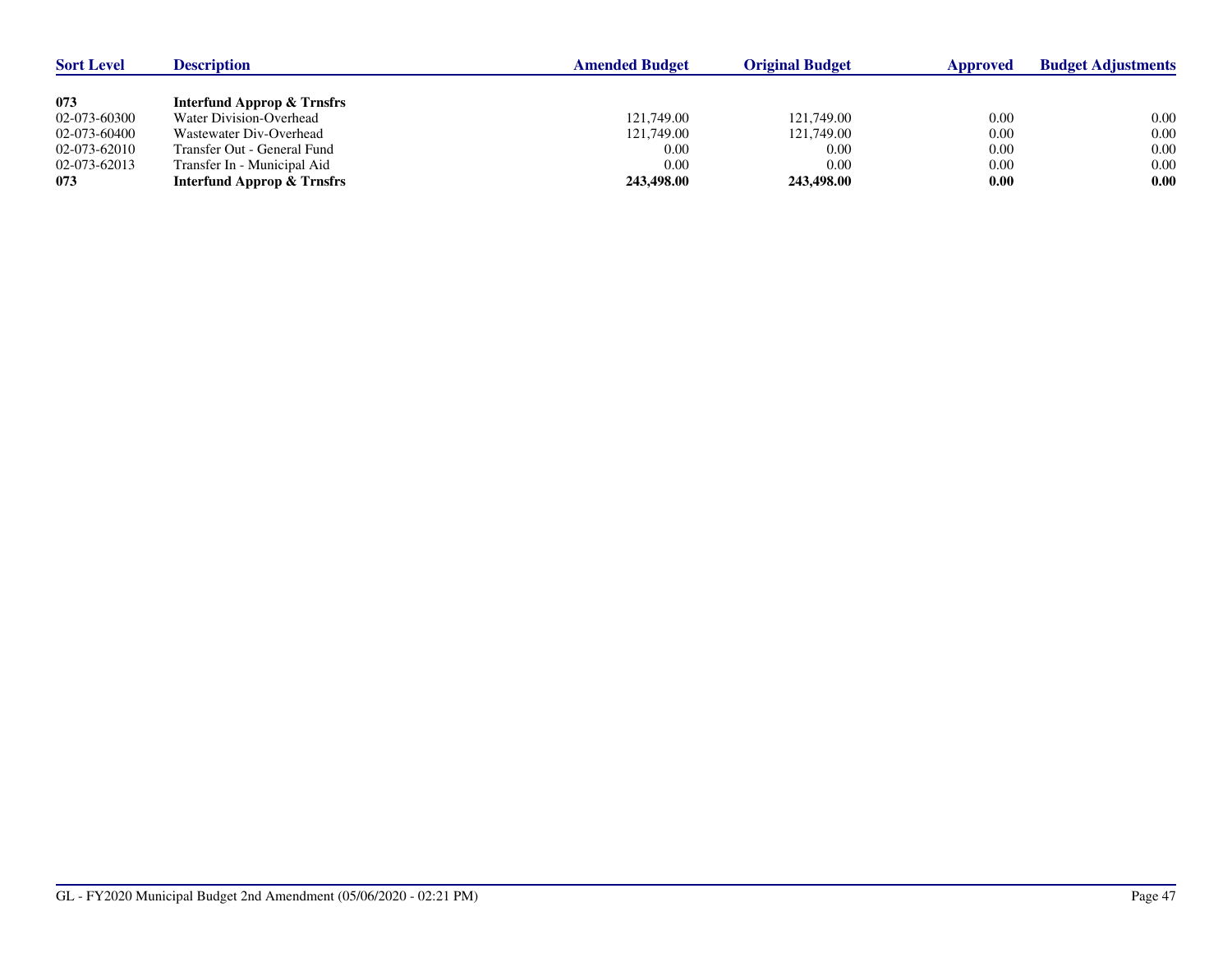| <b>Sort Level</b> | <b>Description</b>                  | <b>Amended Budget</b> | <b>Original Budget</b> | Approved | <b>Budget Adjustments</b> |
|-------------------|-------------------------------------|-----------------------|------------------------|----------|---------------------------|
| Expense           | Expense                             | 5.757.613.41          | 5,392,388.06           | 0.00     | 365, 225. 35              |
| 02                | <b>Franklin Municipal Utilities</b> | $-151,646.48$         | 330,084.82             | 0.00     | 248,719.40                |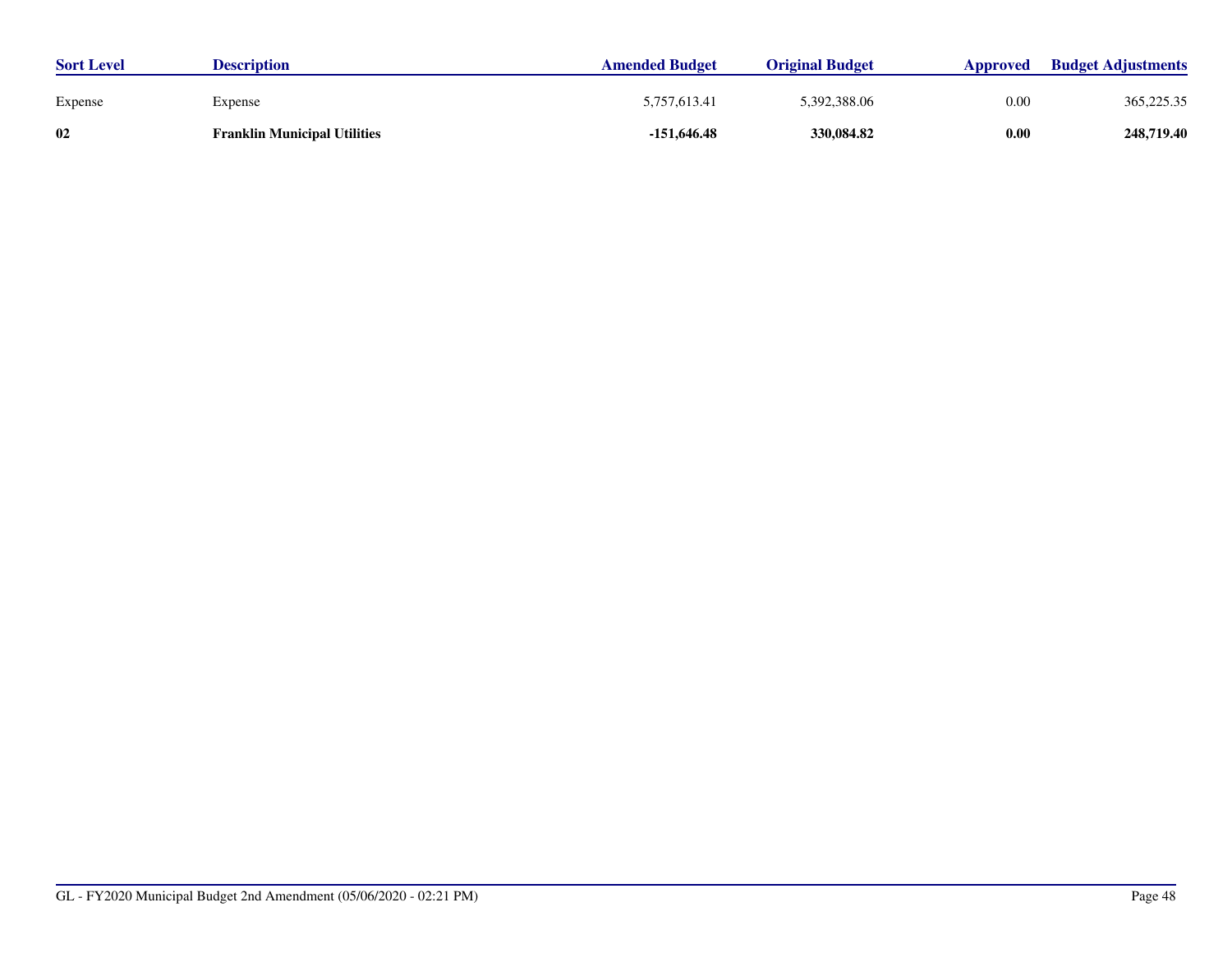| <b>Sort Level</b> | <b>Description</b>             | <b>Amended Budget</b> | <b>Original Budget</b> | <b>Approved</b> | <b>Budget Adjustments</b> |
|-------------------|--------------------------------|-----------------------|------------------------|-----------------|---------------------------|
|                   |                                |                       |                        |                 |                           |
| 03                | <b>Sanitation</b>              |                       |                        |                 |                           |
| Revenue           | Revenue                        |                       |                        |                 |                           |
| 030               | <b>Sanitation</b>              |                       |                        |                 |                           |
| 03-030-40030      | Collection Fee                 | $-21,500.00$          | $-21,000,00$           | 0.00            | 500.00                    |
| 03-030-40040      | <b>Comm Business Dumpsters</b> | 0.00                  | 0.00                   | 0.00            | 0.00                      |
| 03-030-40050      | Allowance for Uncollectible AR | 3,000.00              | 3,000.00               | 0.00            | 0.00                      |
| 03-030-40080      | <b>Franchise Fees</b>          | $-233,000.00$         | $-223,000,00$          | 0.00            | 10,000.00                 |
| 03-030-40090      | ResidentialBusiness-Manual     | $-752,000,00$         | $-725,000,00$          | 0.00            | 27,000.00                 |
| 03-030-40100      | Comm-Industries                | 0.00                  | 0.00                   | 0.00            | 0.00                      |
| 03-030-40160      | <b>Penalty Charges</b>         | $-17,500.00$          | $-26,000,00$           | 0.00            | $-8,500.00$               |
| 03-030-46180      | Investment Income              | $-7,192.30$           | $-7,500.00$            | 0.00            | $-307.70$                 |
| 03-030-46200      | Miscellaneous Income           | 0.00                  | 0.00                   | 0.00            | 0.00                      |
| 03-030-46220      | Proceeds for Sale of Assets    | 0.00                  | 0.00                   | 0.00            | 0.00                      |
| 03-030-46225      | Gain or Loss on Asset Disposal | 0.00                  | 0.00                   | 0.00            | 0.00                      |
| 030               | <b>Sanitation</b>              | $-1,028,192.30$       | $-999,500.00$          | 0.00            | 28,692.30                 |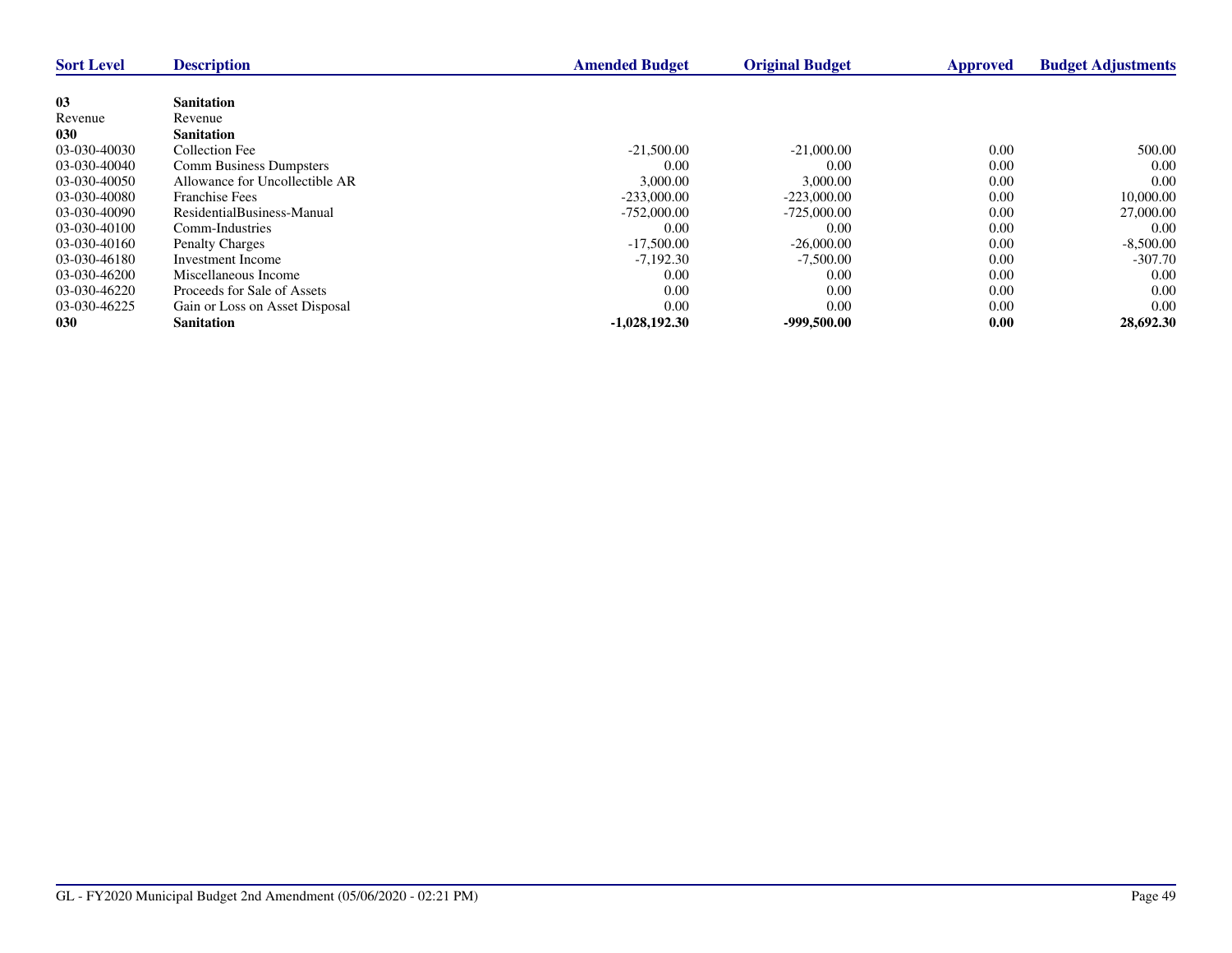| <b>Sort Level</b>                     | <b>Description</b>                                                   | <b>Amended Budget</b> | <b>Original Budget</b> | Approved     | <b>Budget Adjustments</b> |
|---------------------------------------|----------------------------------------------------------------------|-----------------------|------------------------|--------------|---------------------------|
| Revenue                               | Revenue                                                              | 1,028,192.30          | 999,500.00             | 0.00         | 28,692.30                 |
| Expense<br>010<br>03-010-52955<br>010 | Expense<br>Legislative<br><b>Inventory Adjustment</b><br>Legislative | 0.00<br>0.00          | 0.00<br>0.00           | 0.00<br>0.00 | 0.00<br>0.00              |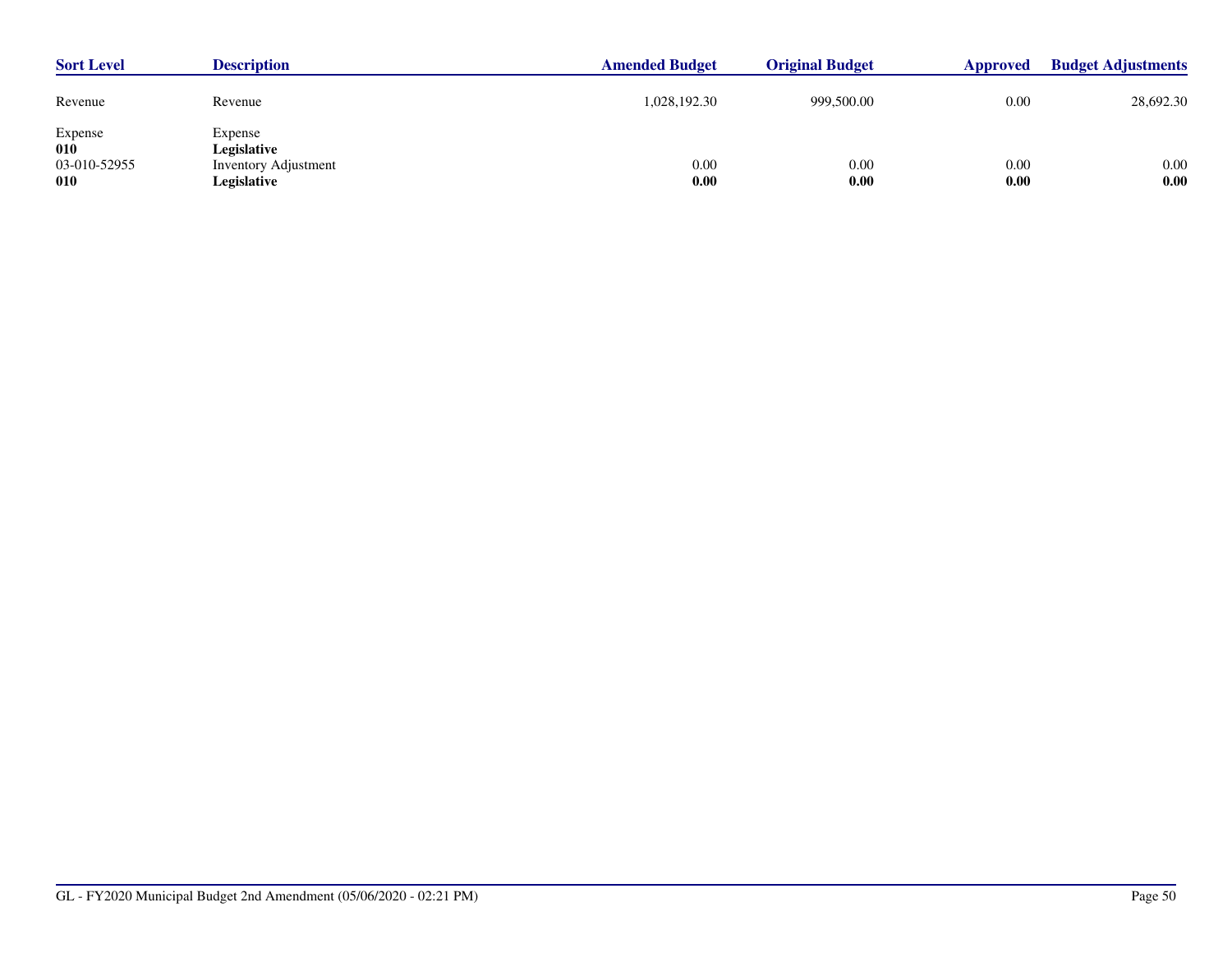| <b>Sort Level</b> | <b>Description</b>      | <b>Amended Budget</b> | <b>Original Budget</b> | Approved | <b>Budget Adjustments</b> |
|-------------------|-------------------------|-----------------------|------------------------|----------|---------------------------|
|                   |                         |                       |                        |          |                           |
| 030               | <b>Sanitation</b>       |                       |                        |          |                           |
| 03-030-50240      | Insurance-Retirees      | 0.00                  | 0.00                   | 0.00     | 0.00                      |
| 03-030-50610      | Pensions-Retirees       | 0.00                  | 0.00                   | 0.00     | 0.00                      |
| 03-030-51250      | Garbage Hauler Contract | 750,000.00            | 725,000.00             | 0.00     | 25,000.00                 |
| 03-030-51757      | Professional Landfill   | 0.00                  | 0.00                   | 0.00     | 0.00                      |
| 03-030-53010      | <b>Bad Debts</b>        | 0.00                  | 0.00                   | 0.00     | 0.00                      |
| 03-030-53600      | Miscellaneous           | 0.00                  | 0.00                   | 0.00     | 0.00                      |
| 03-030-61500      | Depreciation            | 0.00                  | 0.00                   | 0.00     | 0.00                      |
| 030               | <b>Sanitation</b>       | 750,000.00            | 725,000.00             | 0.00     | 25,000.00                 |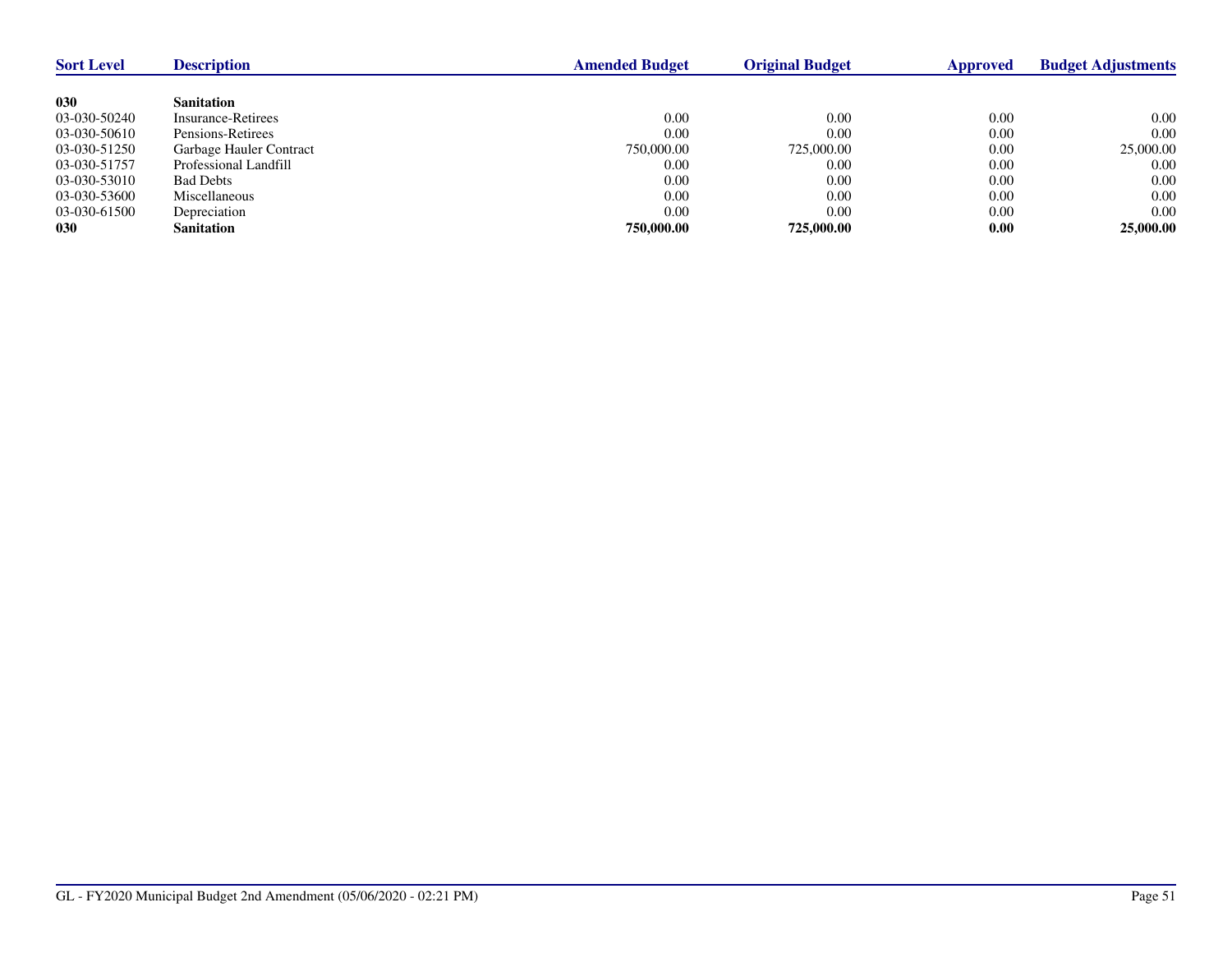| <b>Sort Level</b> | <b>Description</b>        | <b>Amended Budget</b> | <b>Original Budget</b> | Approved | <b>Budget Adjustments</b> |
|-------------------|---------------------------|-----------------------|------------------------|----------|---------------------------|
|                   |                           |                       |                        |          |                           |
| 071               | <b>Debt Service</b>       |                       |                        |          |                           |
| 03-071-58436      | Principal-Sanit KLC Incin | 0.00                  | 0.00                   | 0.00     | 0.00                      |
| 03-071-73547      | Amortization              | 0.00                  | 0.00                   | 0.00     | 0.00                      |
| 071               | <b>Debt Service</b>       | 0.00                  | 0.00                   | 0.00     | 0.00                      |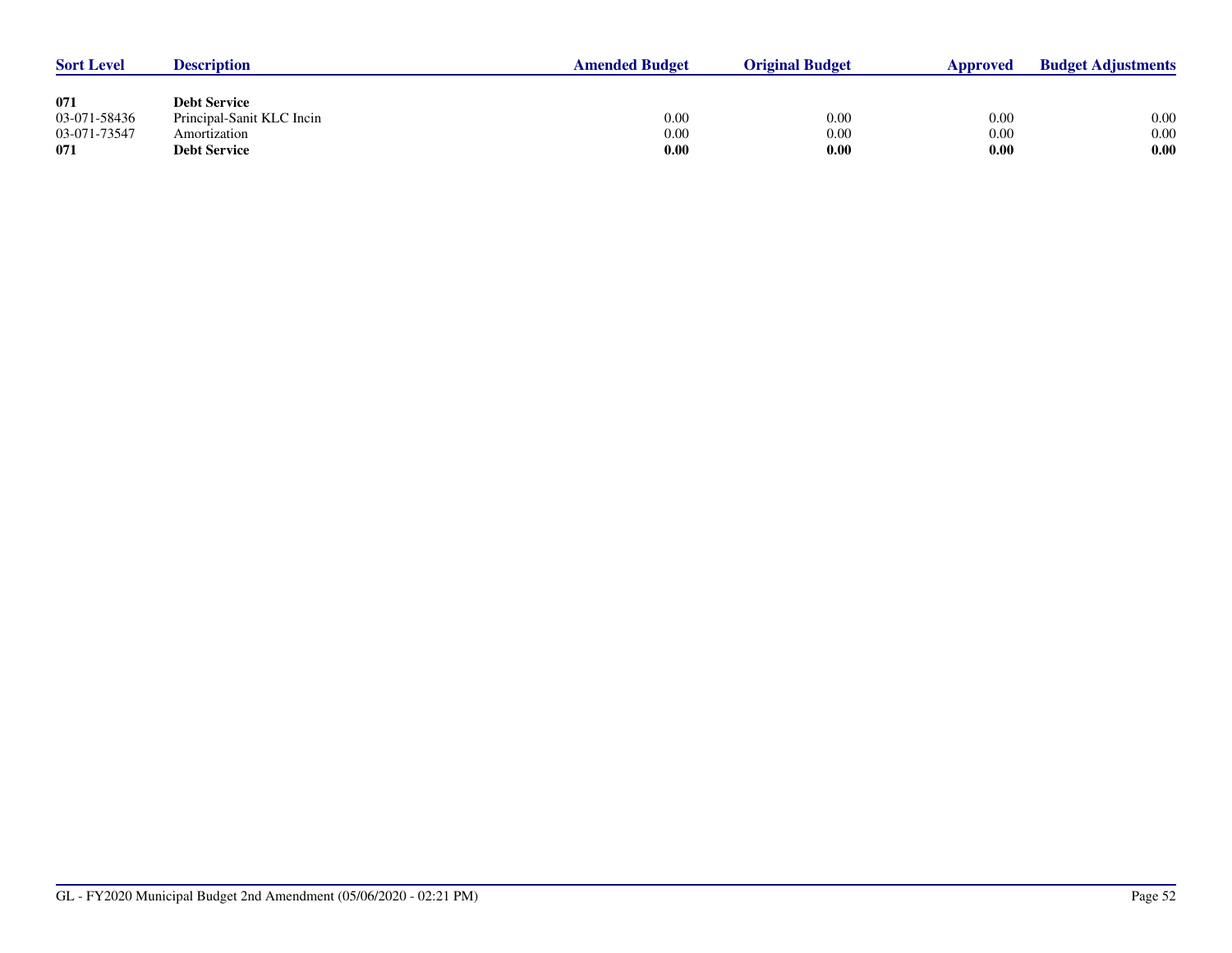| <b>Sort Level</b>   | <b>Description</b>                                               | <b>Amended Budget</b> | <b>Original Budget</b> | Approved | <b>Budget Adjustments</b> |
|---------------------|------------------------------------------------------------------|-----------------------|------------------------|----------|---------------------------|
| 073<br>03-073-60200 | <b>Interfund Approp &amp; Trnsfrs</b><br>Administrative Overhead | 209,500.00            | 209,500.00             | 0.00     | 0.00                      |
| 073                 | <b>Interfund Approp &amp; Trnsfrs</b>                            | 209,500.00            | 209,500.00             | 0.00     | 0.00                      |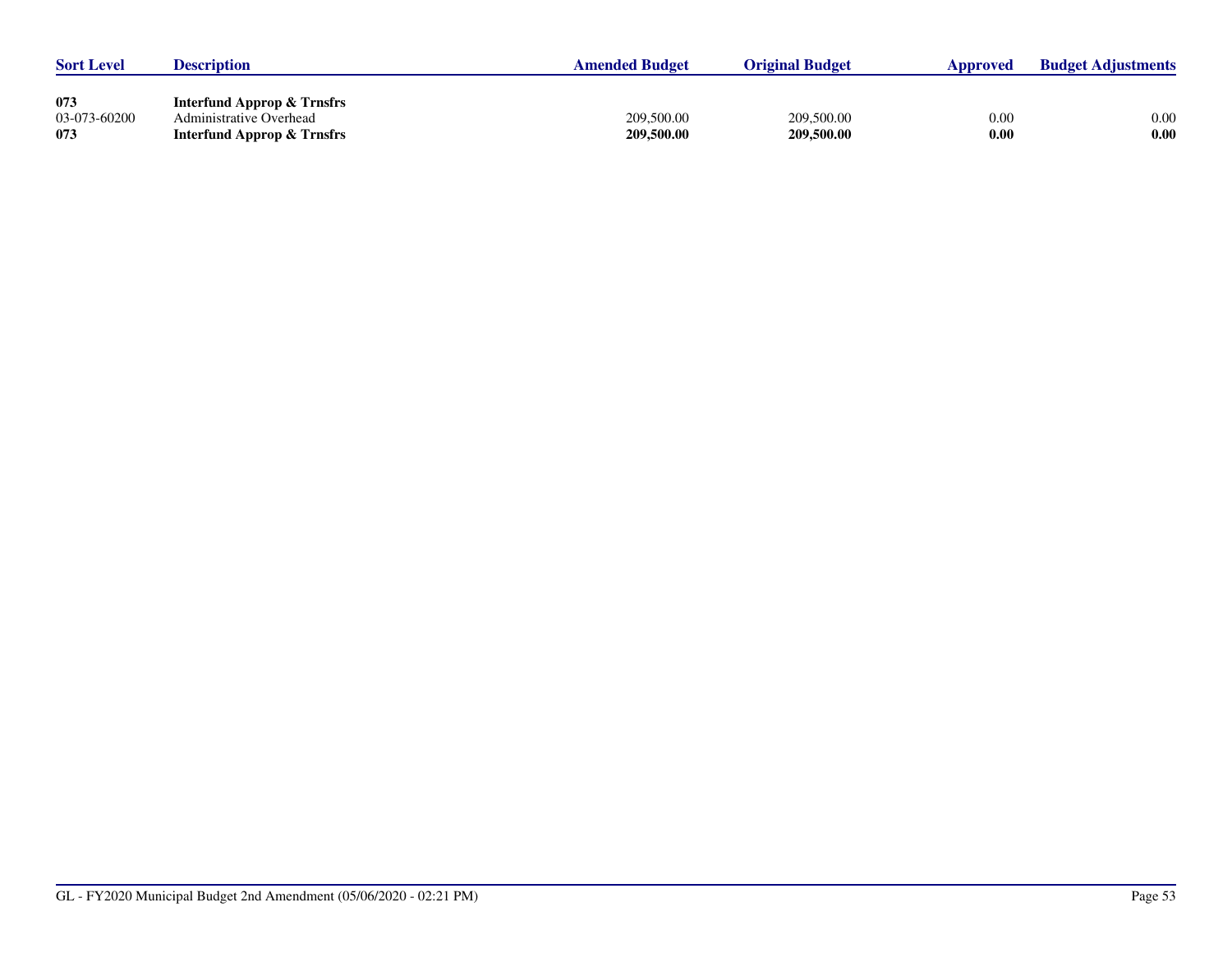| <b>Sort Level</b> | <b>Description</b> | <b>Amended Budget</b> | <b>Original Budget</b> | Approved | <b>Budget Adjustments</b> |
|-------------------|--------------------|-----------------------|------------------------|----------|---------------------------|
| Expense           | Expense            | 959,500.00            | 934,500.00             | 0.00     | 25,000.00                 |
| 03                | Sanitation         | 68,692.30             | 65,000.00              | 0.00     | 53,692.30                 |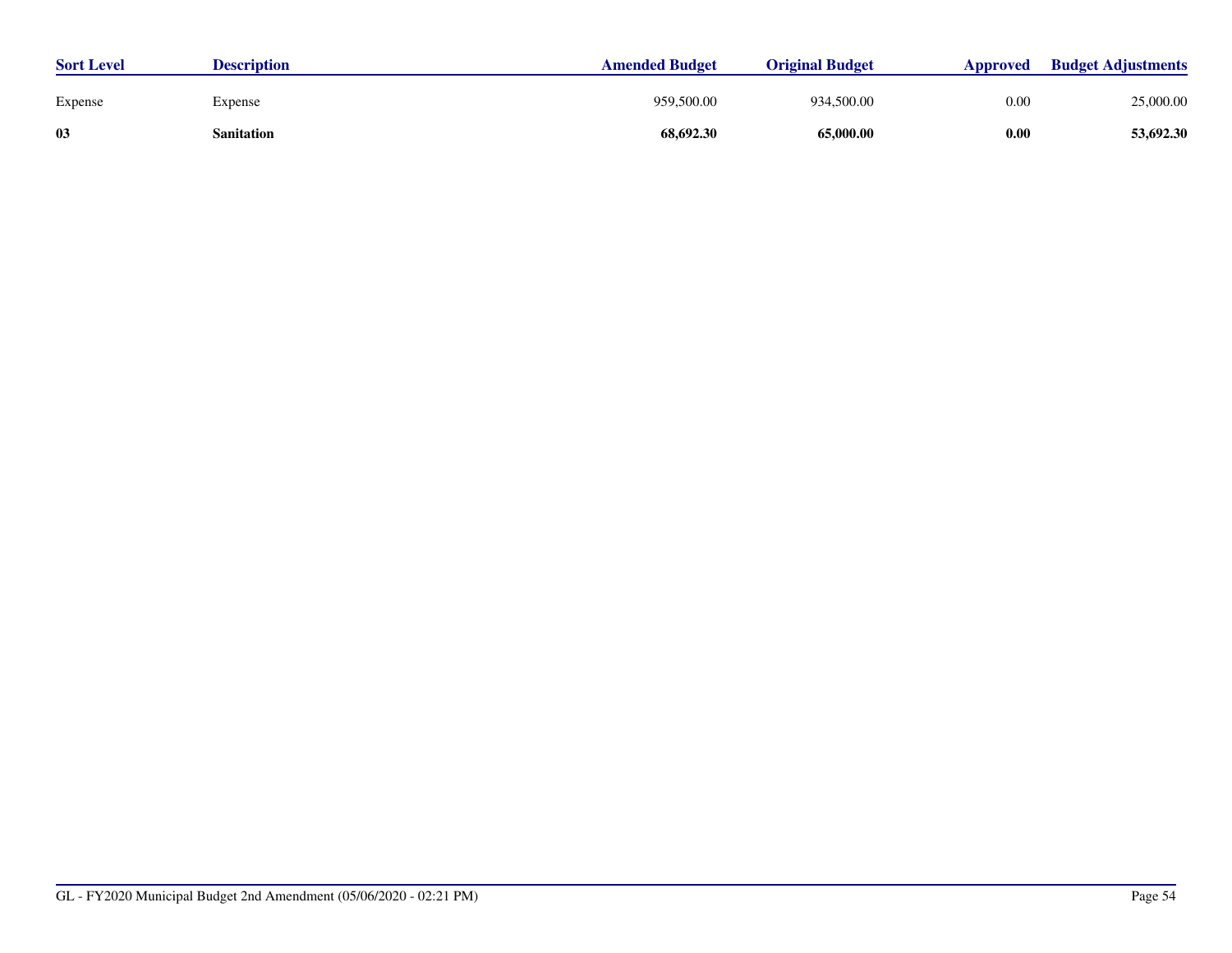| <b>Sort Level</b> | <b>Description</b>               | <b>Amended Budget</b> | <b>Original Budget</b> | Approved | <b>Budget Adjustments</b> |
|-------------------|----------------------------------|-----------------------|------------------------|----------|---------------------------|
|                   |                                  |                       |                        |          |                           |
| 05                | <b>CDBG Economic Development</b> |                       |                        |          |                           |
| Revenue           | Revenue                          |                       |                        |          |                           |
| 050               | <b>Community Services</b>        |                       |                        |          |                           |
| 05-050-40050      | <b>Bad Debt Expense CDBG</b>     | 0.00                  | 0.00                   | 0.00     | 0.00                      |
| 05-050-46180      | Investment Income                | 0.00                  | 0.00                   | 0.00     | 0.00                      |
| 05-050-47160      | J D Novitec Note Receivable      | 0.00                  | 0.00                   | 0.00     | 0.00                      |
| 050               | <b>Community Services</b>        | 0.00                  | 0.00                   | 0.00     | 0.00                      |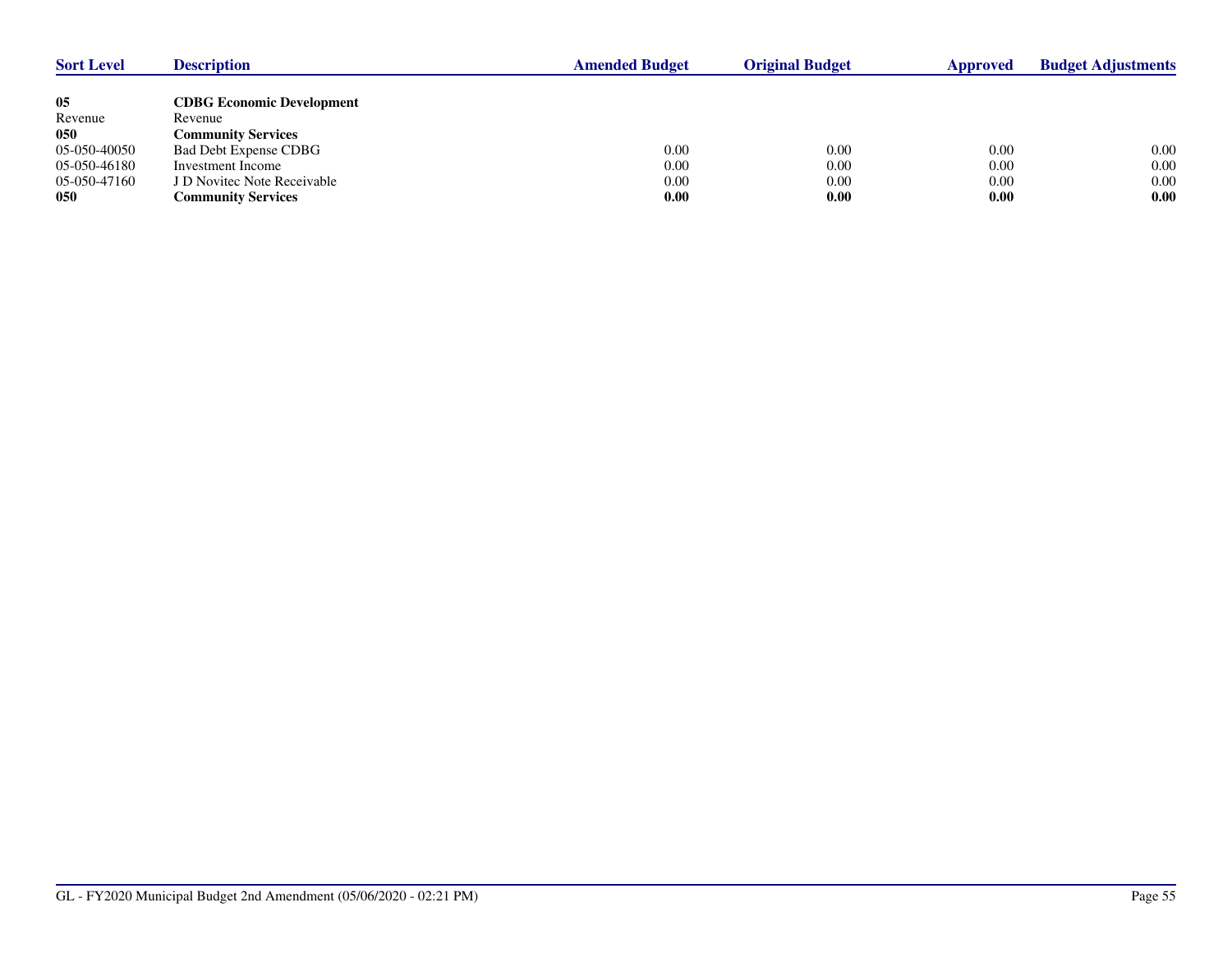| <b>Sort Level</b> | <b>Description</b>               | <b>Amended Budget</b> | <b>Original Budget</b> | <b>Approved</b> | <b>Budget Adjustments</b> |
|-------------------|----------------------------------|-----------------------|------------------------|-----------------|---------------------------|
| Revenue           | Revenue                          | 0.00                  | 0.00                   | 0.00            | 0.00                      |
| 05                | <b>CDBG Economic Development</b> | 0.00                  | 0.00                   | 0.00            | 0.00                      |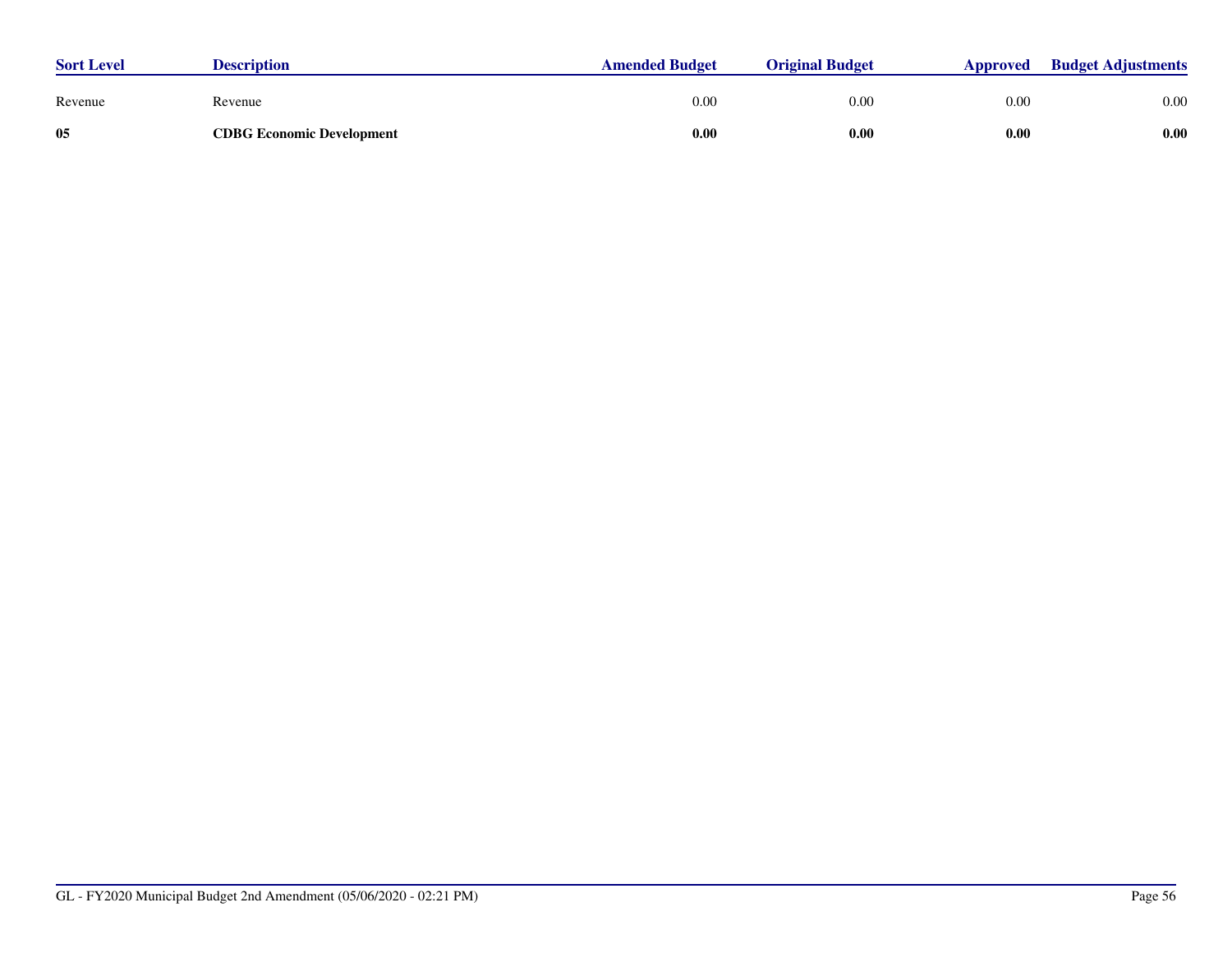| <b>Sort Level</b> | <b>Description</b>                  | <b>Amended Budget</b> | <b>Original Budget</b> | <b>Approved</b> | <b>Budget Adjustments</b> |
|-------------------|-------------------------------------|-----------------------|------------------------|-----------------|---------------------------|
|                   |                                     |                       |                        |                 |                           |
| 06                | <b>Municpal Aid</b>                 |                       |                        |                 |                           |
| Revenue           | Revenue                             |                       |                        |                 |                           |
| 060               | <b>Municipal Aid</b>                |                       |                        |                 |                           |
| 06-060-46160      | Ky Tax Rebate                       | 0.00                  | 0.00                   | 0.00            | $0.00\,$                  |
| 06-060-46180      | Investment Income                   | $-1,146.09$           | $-2,100.00$            | 0.00            | $-953.91$                 |
| 06-060-46220      | Proceeds for Sale of Assets         | 0.00                  | 0.00                   | 0.00            | 0.00                      |
| 06-060-46225      | Gain or Loss on Asset Disposal      | 0.00                  | 0.00                   | 0.00            | 0.00                      |
| 06-060-47160      | Ky Tax Rebate                       | -279,073.99           | $-168,591.99$          | 0.00            | 110,482.00                |
| 06-060-47161      | KY Tax Rebate                       | 0.00                  | 0.00                   | 0.00            | 0.00                      |
| 06-060-47165      | Ky Special Grant                    | 0.00                  | 0.00                   | 0.00            | 0.00                      |
| 06-060-47170      | Special MunAid Disc Bond            | 0.00                  | 0.00                   | 0.00            | 0.00                      |
| 06-060-47180      | LGEAFCoalMineral                    | $-19,775,00$          | $-19,775,00$           | 0.00            | 0.00                      |
| 06-060-47270      | Appropriation-General Fund          | $-155,000.00$         | $-150,000.00$          | 0.00            | 5,000.00                  |
| 06-060-48100      | <b>Contribution Infrastr Assets</b> | 0.00                  | 0.00                   | 0.00            | 0.00                      |
| 060               | <b>Municipal Aid</b>                | -454,995.08           | -340,466.99            | 0.00            | 114,528.09                |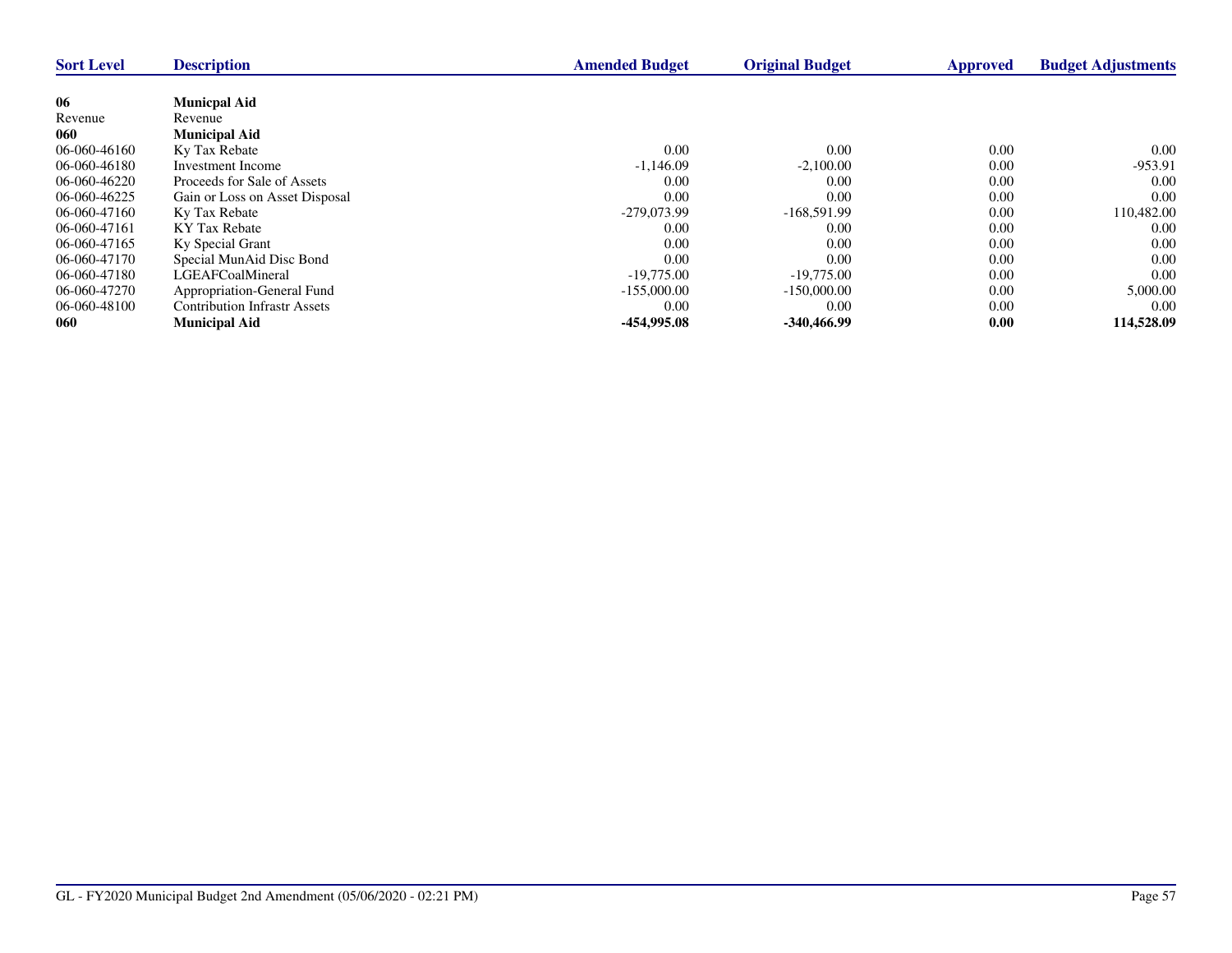| <b>Sort Level</b> | <b>Description</b>                 | <b>Amended Budget</b> | <b>Original Budget</b> | <b>Approved</b> | <b>Budget Adjustments</b> |
|-------------------|------------------------------------|-----------------------|------------------------|-----------------|---------------------------|
| Revenue           | Revenue                            | 454,995.08            | 340,466.99             | 0.00            | 114,528.09                |
|                   |                                    |                       |                        |                 |                           |
| Expense           | Expense                            |                       |                        |                 |                           |
| 060               | <b>Municipal Aid</b>               |                       |                        |                 |                           |
| 06-060-51766      | Professional-Street RepMaint       | 23,871.08             | 15,000.00              | 0.00            | 8,871.08                  |
| 06-060-51830      | <b>Street Paving Ky Tax Rebate</b> | 296,267.00            | 210,000.00             | 0.00            | 86,267.00                 |
| 06-060-51840      | Street Paving-SP MunAid Disc       | 0.00                  | 0.00                   | 0.00            | 0.00                      |
| 06-060-52090      | Supplies - Curbs                   | 0.00                  | 0.00                   | 0.00            | 0.00                      |
| 06-060-52500      | Supplies-Sidewalks & Curbs         | 20,000.00             | 15,000.00              | 0.00            | 5,000.00                  |
| 06-060-52890      | <b>GIS Program</b>                 | 0.00                  | 0.00                   | 0.00            | 0.00                      |
| 06-060-52897      | Supplies-Streets                   | 5,250.00              | 5,250.00               | 0.00            | 0.00                      |
| 06-060-61500      | Depreciation                       | 0.00                  | 0.00                   | 0.00            | 0.00                      |
| 06-060-79300      | <b>Street Construction</b>         | 0.00                  | 0.00                   | 0.00            | 0.00                      |
| 06-060-79330      | <b>Street Equipment</b>            | 0.00                  | 0.00                   | 0.00            | 0.00                      |
| 06-060-79500      | Street - Vehicles                  | 0.00                  | 0.00                   | 0.00            | 0.00                      |
| 060               | <b>Municipal Aid</b>               | 345,388.08            | 245,250.00             | 0.00            | 100,138.08                |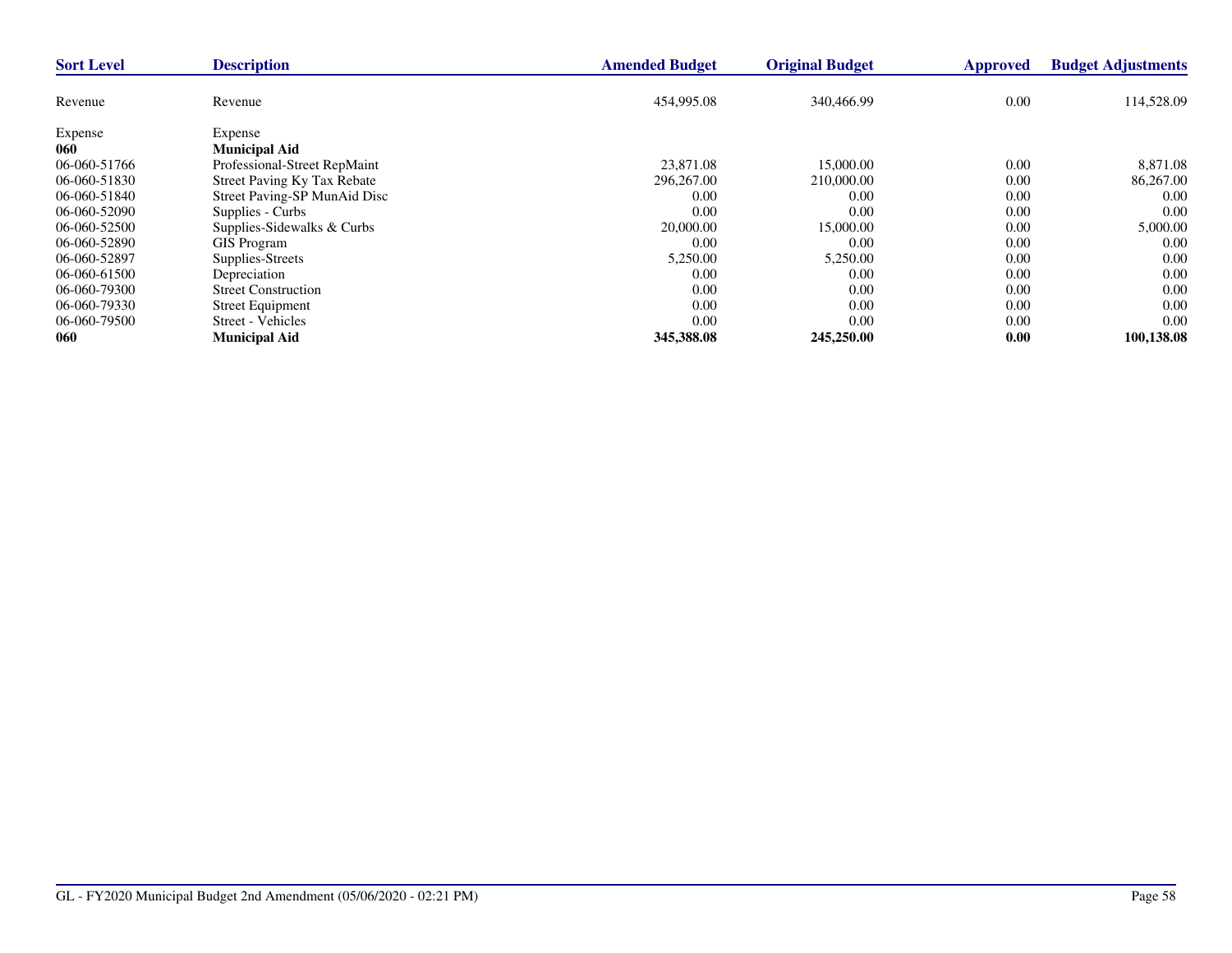| <b>Sort Level</b> | <b>Description</b>                    | <b>Amended Budget</b> | <b>Original Budget</b> | <b>Approved</b> | <b>Budget Adjustments</b> |
|-------------------|---------------------------------------|-----------------------|------------------------|-----------------|---------------------------|
|                   |                                       |                       |                        |                 |                           |
| 073               | Interfund Approp & Trnsfrs            |                       |                        |                 |                           |
| 06-073-60500      | Municipal Aid Appropriation           | 95,000.00             | 95,000.00              | 0.00            | 0.00                      |
| 06-073-62012      | Transfer Out - Utility Fund           | 0.00                  | 0.00                   | 0.00            | 0.00                      |
| 073               | <b>Interfund Approp &amp; Trnsfrs</b> | 95,000.00             | 95,000.00              | 0.00            | 0.00                      |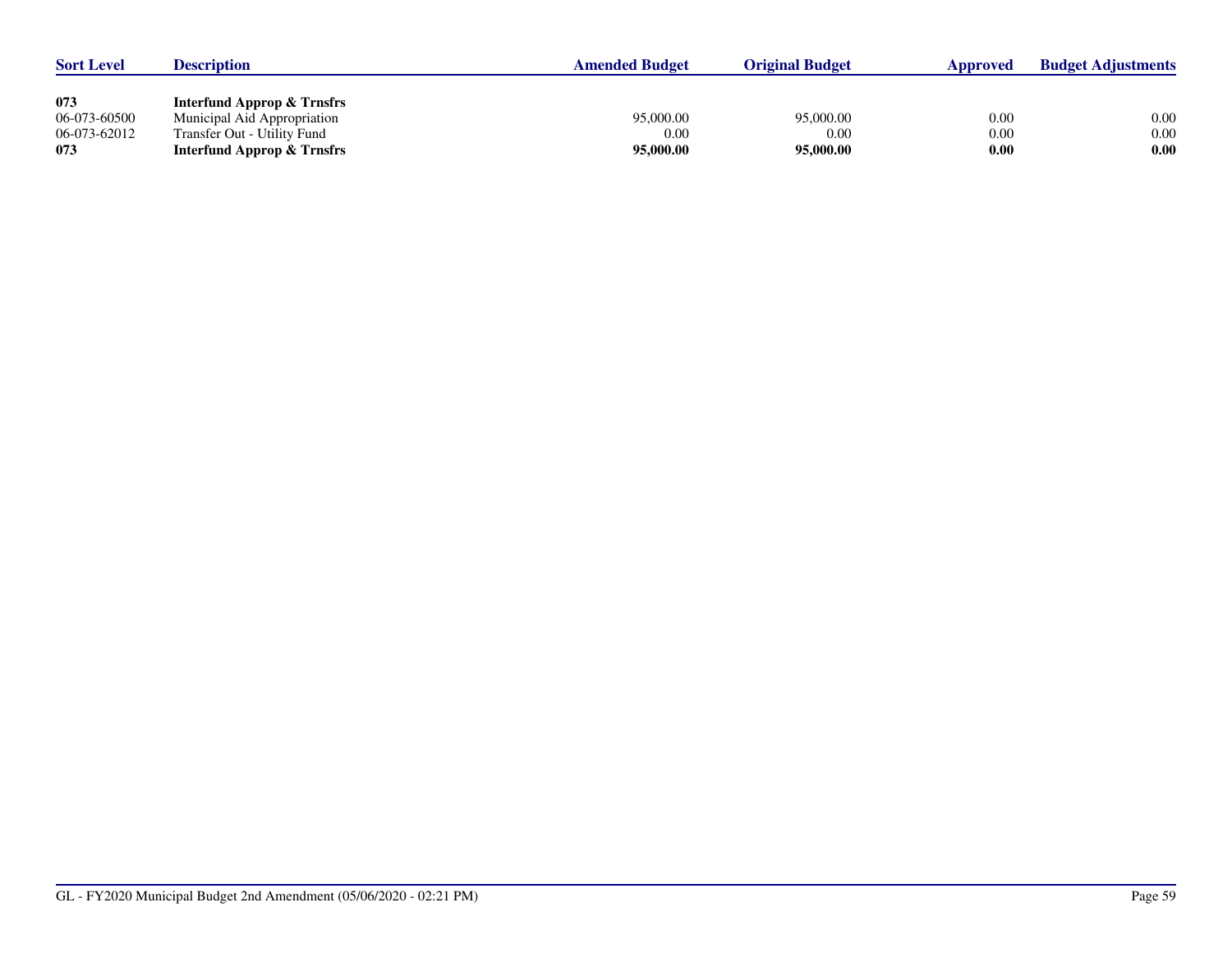| <b>Sort Level</b> | <b>Description</b>  | <b>Amended Budget</b> | <b>Original Budget</b> | Approved | <b>Budget Adjustments</b> |
|-------------------|---------------------|-----------------------|------------------------|----------|---------------------------|
| Expense           | Expense             | 440,388.08            | 340,250.00             | 0.00     | 100,138.08                |
| -06               | <b>Municpal Aid</b> | 14,607.00             | 216.99                 | 0.00     | 214,666.17                |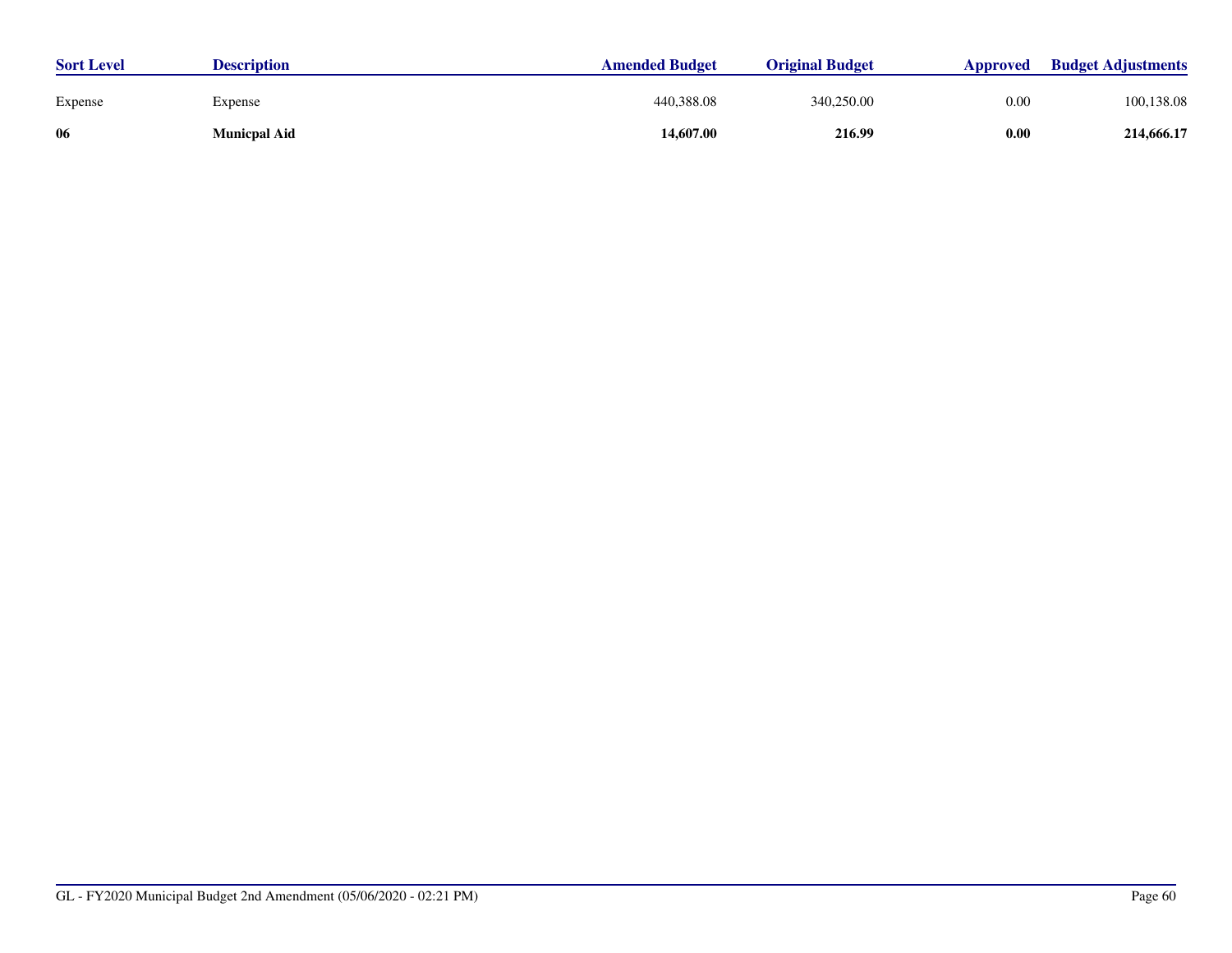| <b>Sort Level</b> | <b>Description</b>            | <b>Amended Budget</b> | <b>Original Budget</b> | Approved | <b>Budget Adjustments</b> |
|-------------------|-------------------------------|-----------------------|------------------------|----------|---------------------------|
|                   |                               |                       |                        |          |                           |
| 08                | <b>Frances M Harris Trust</b> |                       |                        |          |                           |
| Revenue           | Revenue                       |                       |                        |          |                           |
| 080               | <b>Trust</b>                  |                       |                        |          |                           |
| 08-080-46180      | Investment Income             | 0.00                  | 0.00                   | 0.00     | 0.00                      |
| 080               | <b>Trust</b>                  | 0.00                  | 0.00                   | 0.00     | 0.00                      |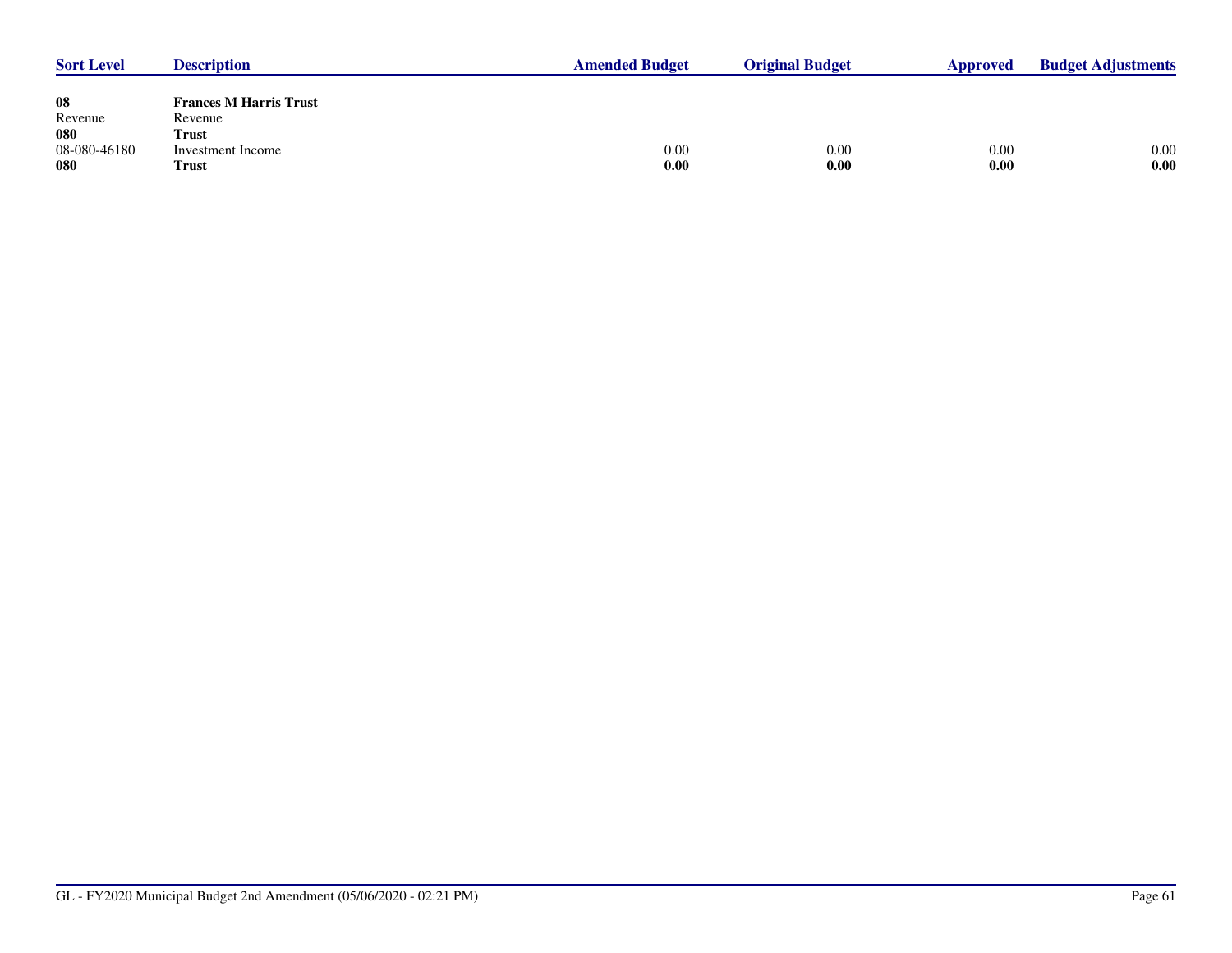| <b>Sort Level</b> | <b>Description</b> | <b>Amended Budget</b> | <b>Original Budget</b> | <b>Approved</b> | <b>Budget Adjustments</b> |
|-------------------|--------------------|-----------------------|------------------------|-----------------|---------------------------|
| Revenue           | Revenue            | 0.00                  | 0.00                   | 0.00            | 0.00                      |
| Expense           | Expense            |                       |                        |                 |                           |
| 080               | <b>Trust</b>       |                       |                        |                 |                           |
| 08-080-51140      | Landscaping        | 0.00                  | 0.00                   | 0.00            | 0.00                      |
| 08-080-53600      | Miscellaneous      | 0.00                  | 0.00                   | 0.00            | 0.00                      |
| 08-080-61500      | Depreciation       | 0.00                  | 0.00                   | 0.00            | 0.00                      |
| 080               | Trust              | 0.00                  | 0.00                   | 0.00            | 0.00                      |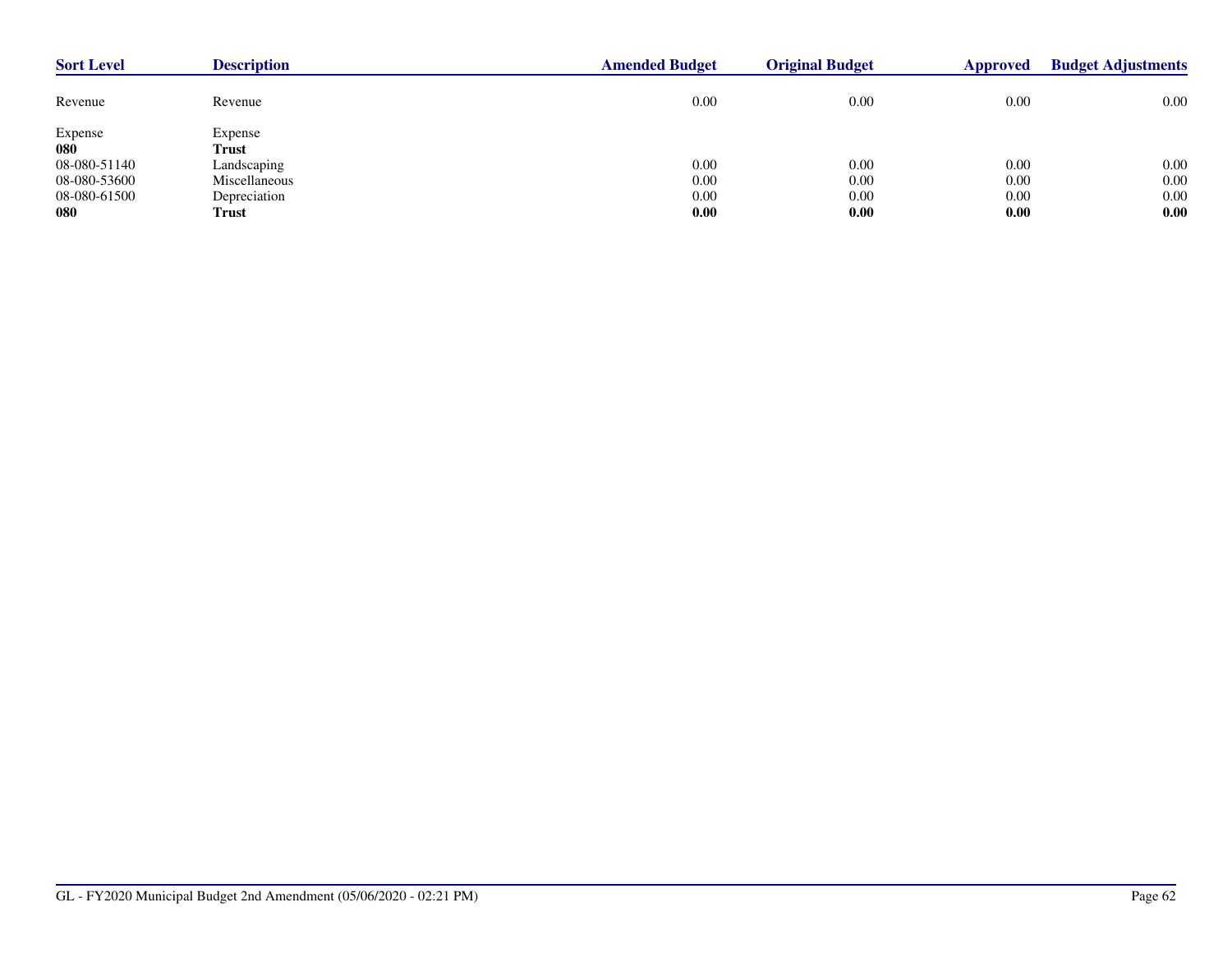| <b>Sort Level</b> | <b>Description</b>            | <b>Amended Budget</b> | <b>Original Budget</b> | Approved | <b>Budget Adjustments</b> |
|-------------------|-------------------------------|-----------------------|------------------------|----------|---------------------------|
| Expense           | Expense                       | 0.00                  | 0.00                   | 0.00     | 0.00                      |
| 08                | <b>Frances M Harris Trust</b> | 0.00                  | 0.00                   | 0.00     | 0.00                      |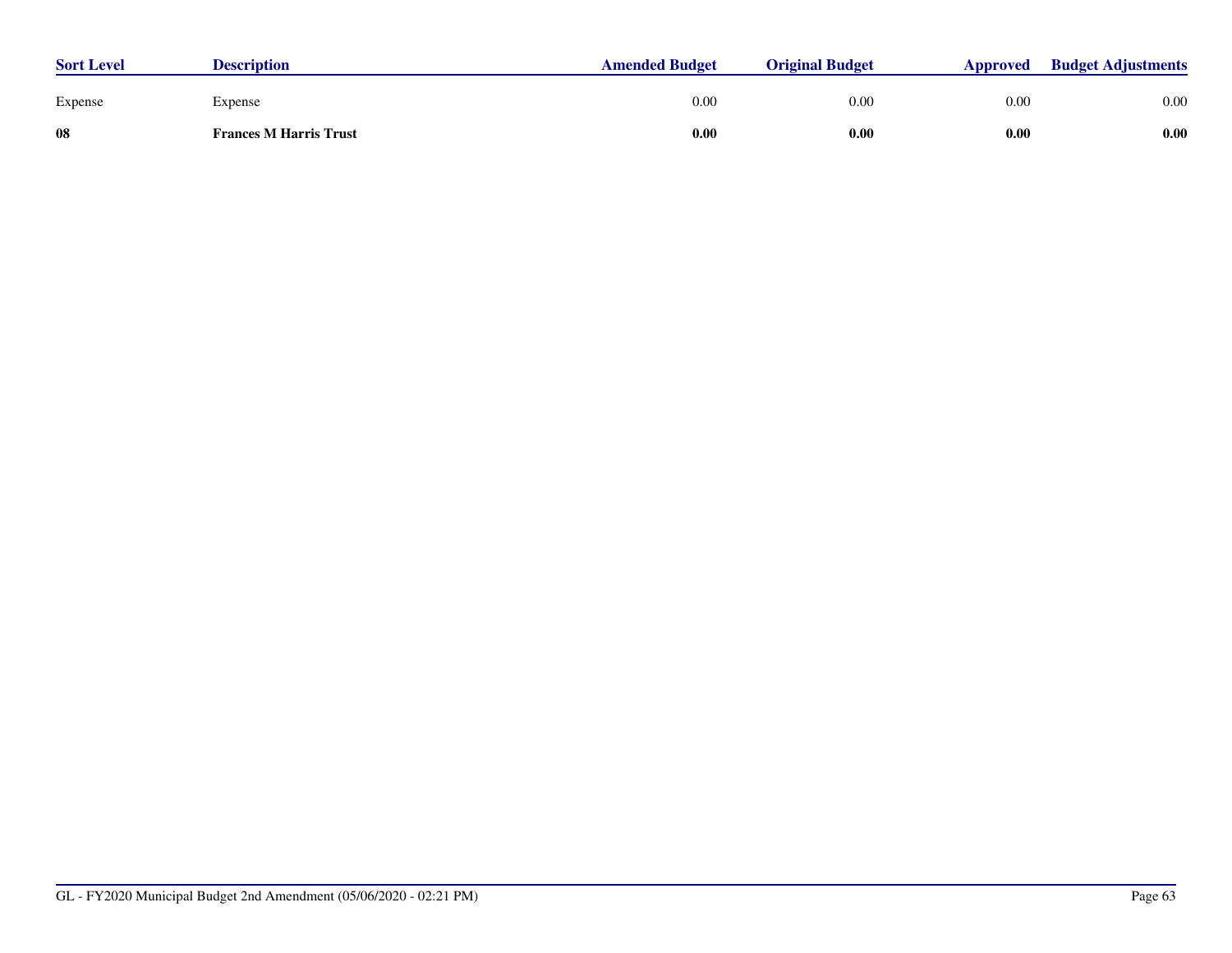| <b>Sort Level</b> | <b>Description</b>            | <b>Amended Budget</b> | <b>Original Budget</b> | Approved | <b>Budget Adjustments</b> |
|-------------------|-------------------------------|-----------------------|------------------------|----------|---------------------------|
|                   |                               |                       |                        |          |                           |
| 09                | <b>Perpetual Care</b>         |                       |                        |          |                           |
| Revenue           | Revenue                       |                       |                        |          |                           |
| 090               | <b>Perpetual Care</b>         |                       |                        |          |                           |
| 09-090-40110      | Perpetual CareLot Sales       | $-6,000.00$           | $-7,400.00$            | 0.00     | $-1,400.00$               |
| 09-090-40111      | Perpetual Care - Other Income | $-100.00$             | $-100.00$              | 0.00     | 0.00                      |
| 09-090-46180      | Investment Income             | $-8,536.34$           | $-12,446,94$           | 0.00     | $-3,910.60$               |
| 09-090-47500      | Perpetual Care Bequest        | $-100.00$             | $-100.00$              | 0.00     | $0.00\,$                  |
| 090               | <b>Perpetual Care</b>         | $-14,736.34$          | $-20.046.94$           | 0.00     | $-5,310.60$               |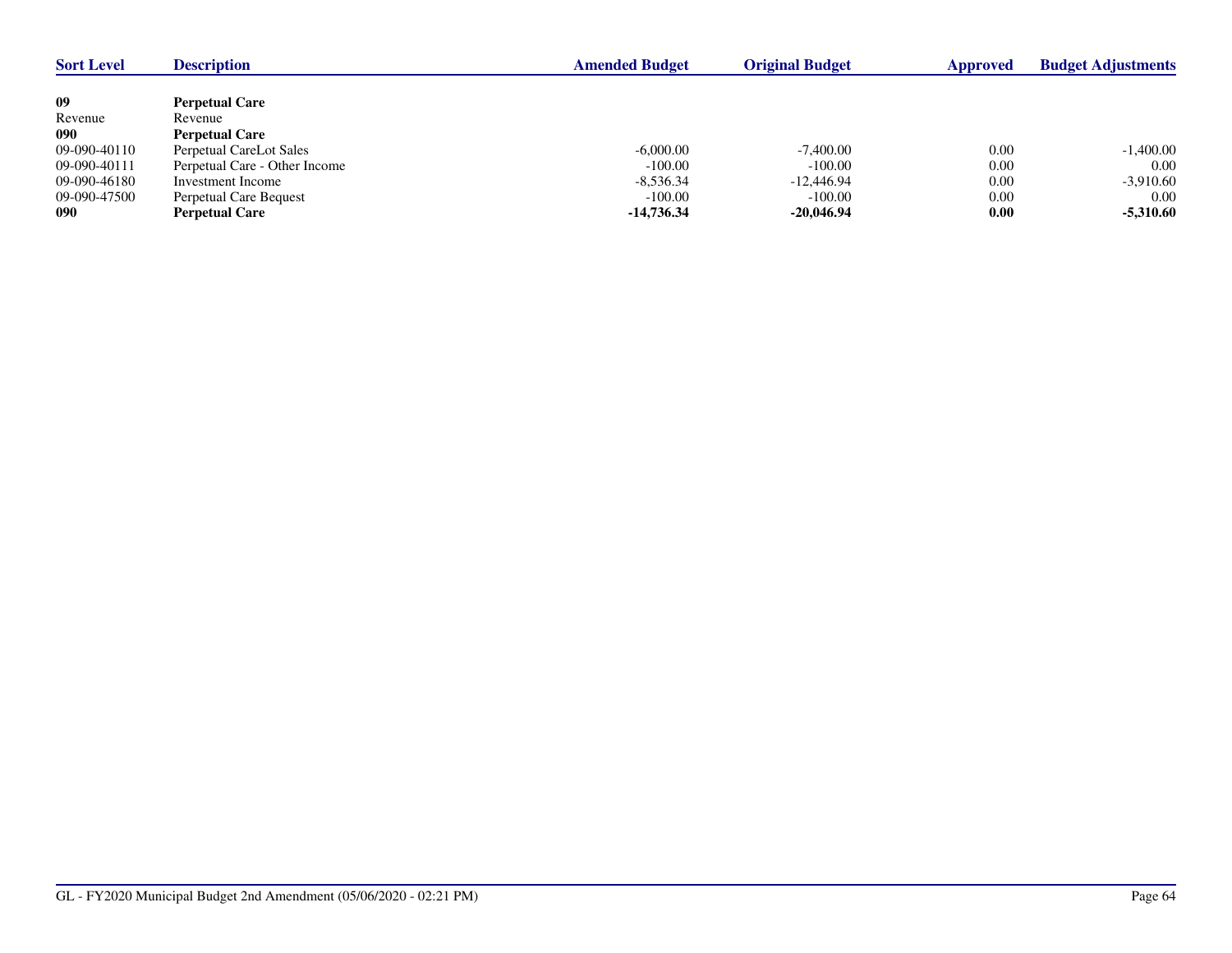| <b>Sort Level</b>                     | <b>Description</b>                                                                                                       | <b>Amended Budget</b> | <b>Original Budget</b> | Approved     | <b>Budget Adjustments</b> |
|---------------------------------------|--------------------------------------------------------------------------------------------------------------------------|-----------------------|------------------------|--------------|---------------------------|
| Revenue                               | Revenue                                                                                                                  | 14.736.34             | 20,046.94              | 0.00         | $-5,310.60$               |
| Expense<br>073<br>09-073-62100<br>073 | Expense<br><b>Interfund Approp &amp; Trnsfrs</b><br>Cemetery Fund Appropriation<br><b>Interfund Approp &amp; Trnsfrs</b> | 3,000.00<br>3,000.00  | 3,000.00<br>3,000.00   | 0.00<br>0.00 | 0.00<br>0.00              |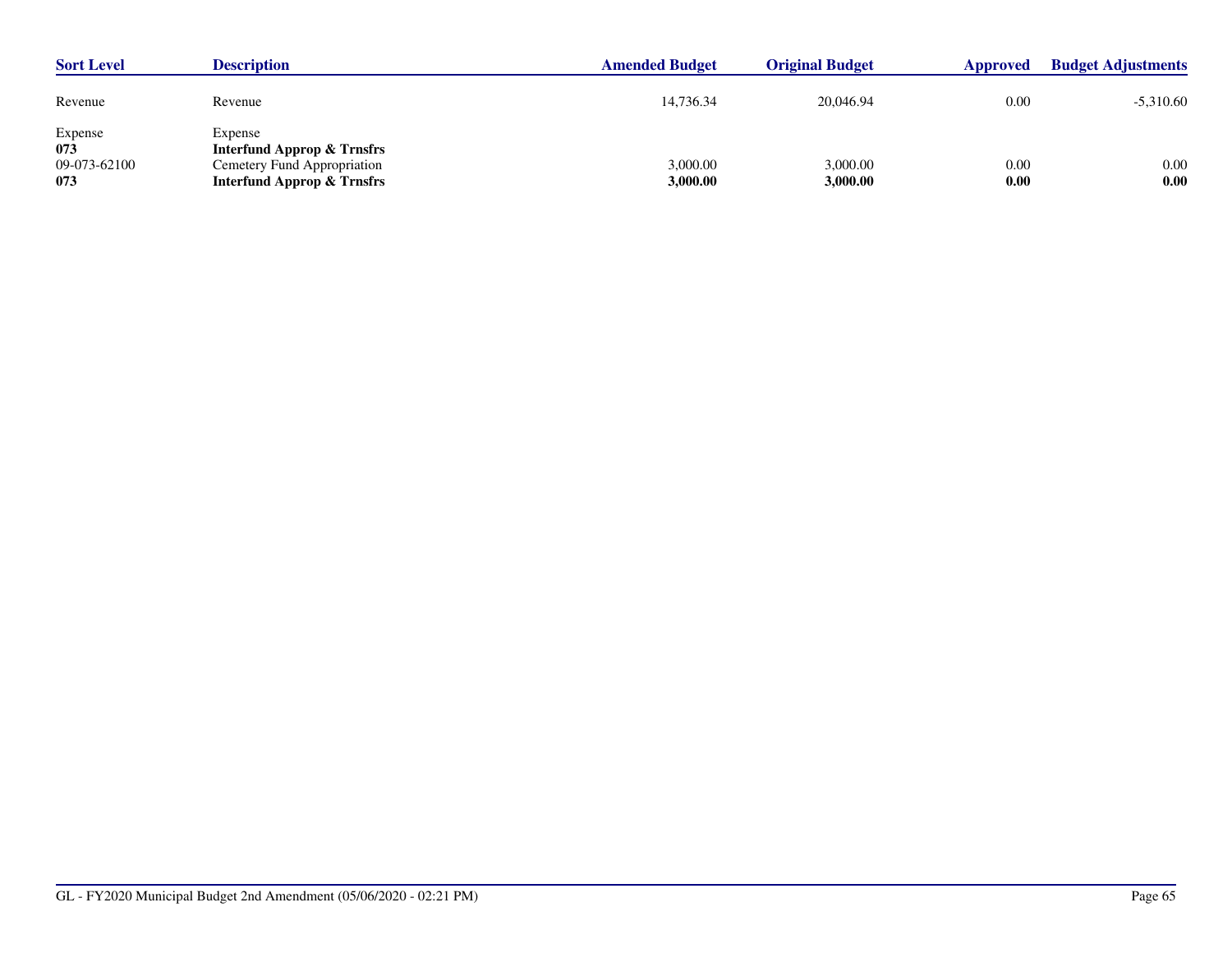| <b>Sort Level</b> | <b>Description</b>    | <b>Amended Budget</b> | <b>Original Budget</b> | Approved | <b>Budget Adjustments</b> |
|-------------------|-----------------------|-----------------------|------------------------|----------|---------------------------|
| Expense           | Expense               | 3,000.00              | 3,000.00               | 0.00     | 0.00                      |
| -09               | <b>Perpetual Care</b> | 11,736.34             | 17,046.94              | 0.00     | $-5,310.60$               |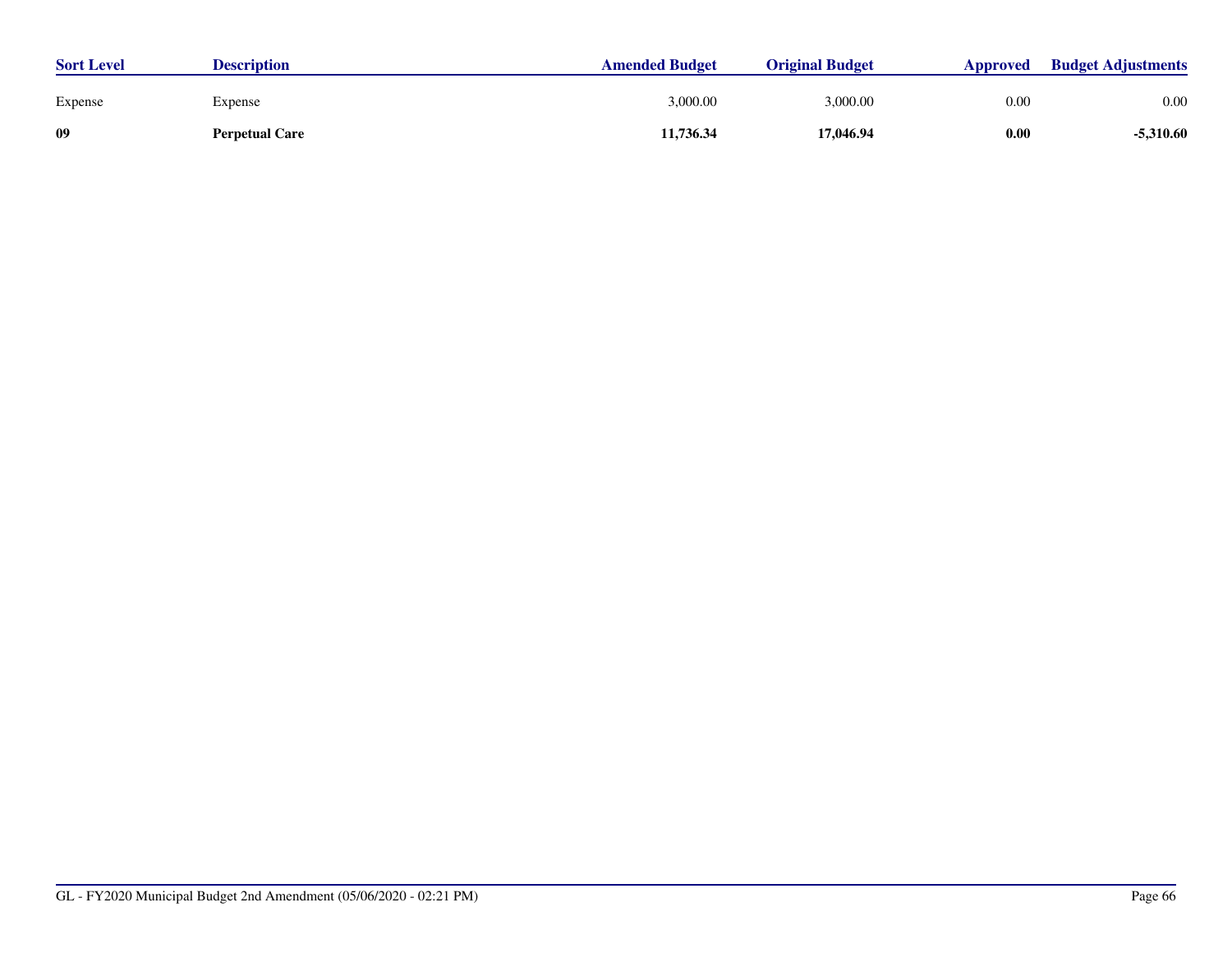| <b>Sort Level</b> | <b>Description</b>             | <b>Amended Budget</b> | <b>Original Budget</b> | <b>Approved</b> | <b>Budget Adjustments</b> |
|-------------------|--------------------------------|-----------------------|------------------------|-----------------|---------------------------|
|                   |                                |                       |                        |                 |                           |
| <b>10</b>         | <b>Cemetary</b>                |                       |                        |                 |                           |
| Revenue           | Revenue                        |                       |                        |                 |                           |
| 100               | <b>Cemetary</b>                |                       |                        |                 |                           |
| 10-100-40050      | Allowance for Uncollectible AR | 0.00                  | 0.00                   | 0.00            | 0.00                      |
| 10-100-40120      | Lot Sales                      | $-30,000.00$          | $-37,000,00$           | 0.00            | $-7,000.00$               |
| 10-100-40130      | Memorials Received             | 0.00                  | 0.00                   | 0.00            | 0.00                      |
| 10-100-40135      | Spears Bequest-BeautyUpkeep    | 0.00                  | 0.00                   | 0.00            | 0.00                      |
| 10-100-40140      | <b>OpenClose Graves</b>        | $-37,000,00$          | $-40,000.00$           | 0.00            | $-3,000.00$               |
| 10-100-46180      | Investment Income              | $-814.02$             | $-157.43$              | 0.00            | 656.59                    |
| 10-100-46200      | Miscellaneous Income           | $-450.00$             | $-450.00$              | 0.00            | 0.00                      |
| 10-100-46220      | Proceeds for Sale of Assets    | 0.00                  | 0.00                   | 0.00            | 0.00                      |
| 10-100-46225      | Gain or Loss on Asset Disposal | 0.00                  | 0.00                   | 0.00            | 0.00                      |
| 10-100-47270      | Appropriation-General Fund     | $-183,000,00$         | $-183,000,00$          | 0.00            | 0.00                      |
| 10-100-47275      | Appropriation-Perp Care        | $-3,000.00$           | $-3,000.00$            | 0.00            | 0.00                      |
| 100               | <b>Cemetary</b>                | $-254.264.02$         | $-263,607.43$          | 0.00            | $-9,343.41$               |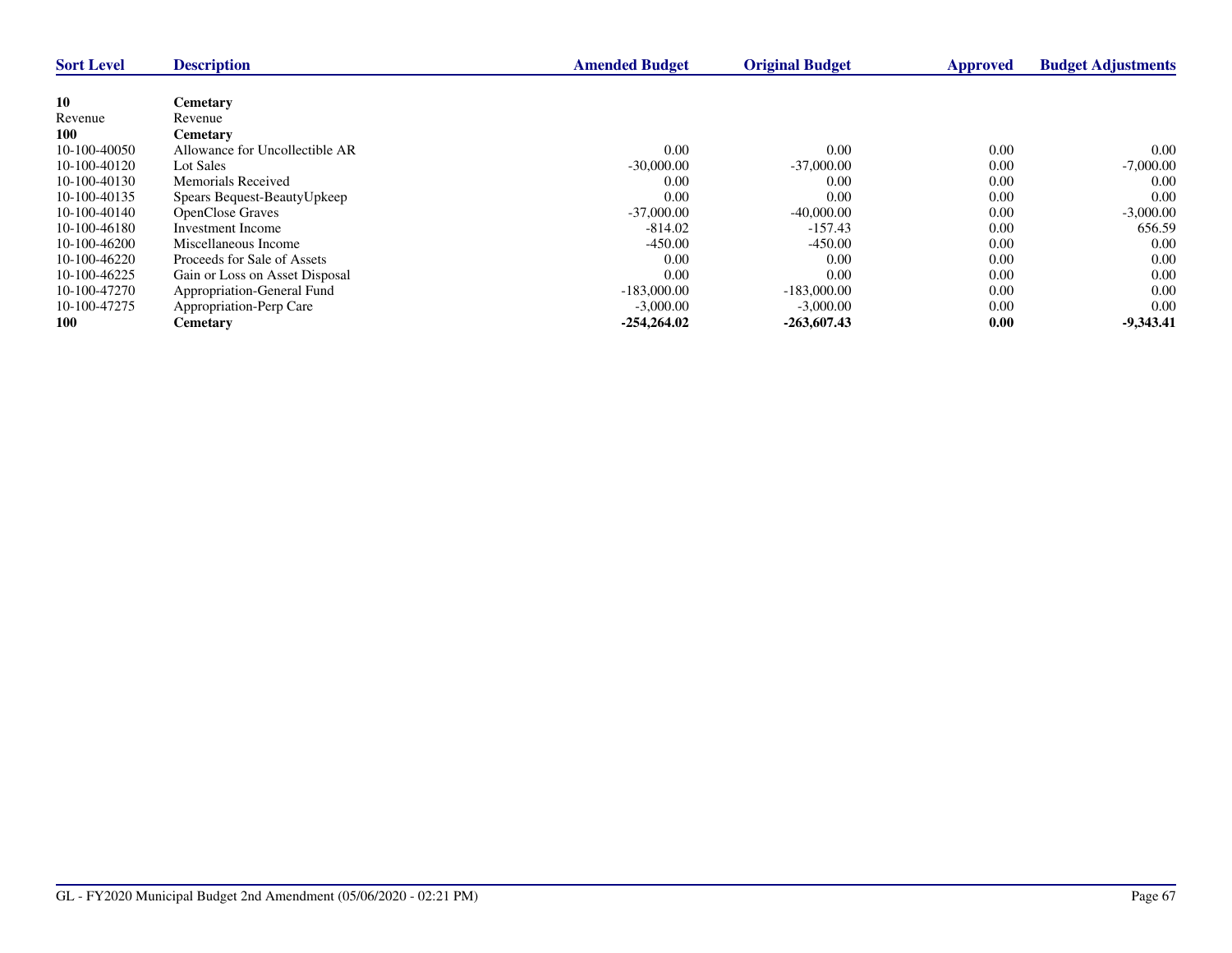| <b>Sort Level</b>                     | <b>Description</b>                                                                                             | <b>Amended Budget</b>  | <b>Original Budget</b> | <b>Approved</b> | <b>Budget Adjustments</b> |
|---------------------------------------|----------------------------------------------------------------------------------------------------------------|------------------------|------------------------|-----------------|---------------------------|
| Revenue                               | Revenue                                                                                                        | 254,264.02             | 263,607.43             | 0.00            | -9,343.41                 |
| Expense<br>073<br>10-073-60100<br>073 | Expense<br><b>Interfund Approp &amp; Trnsfrs</b><br>Cemetery Overhead<br><b>Interfund Approp &amp; Trnsfrs</b> | 45,000.00<br>45,000.00 | 45,000.00<br>45,000.00 | 0.00<br>0.00    | 0.00<br>0.00              |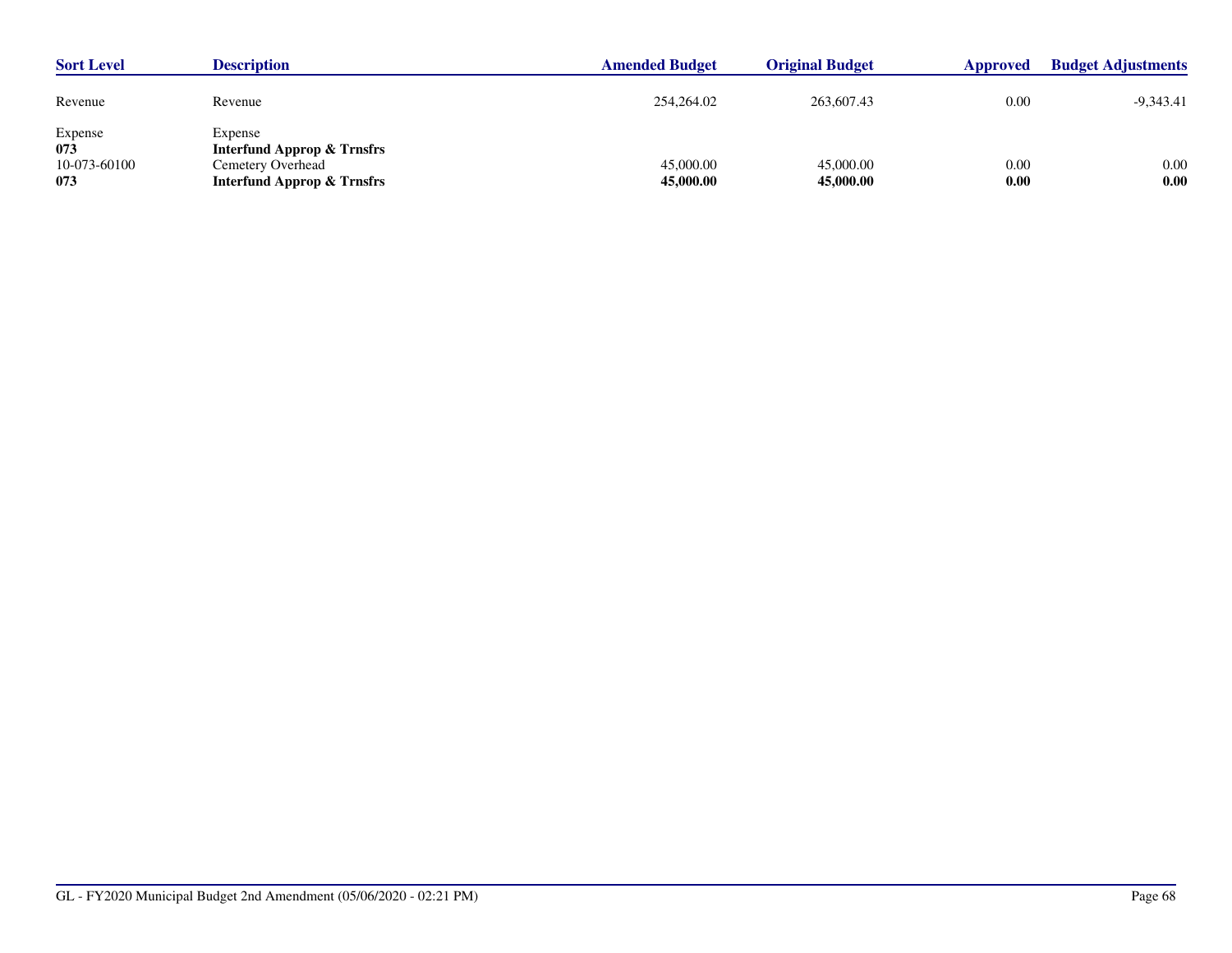| <b>Sort Level</b> | <b>Description</b>                  | <b>Amended Budget</b> | <b>Original Budget</b> | Approved | <b>Budget Adjustments</b> |
|-------------------|-------------------------------------|-----------------------|------------------------|----------|---------------------------|
|                   |                                     |                       |                        |          |                           |
| <b>100</b>        | <b>Cemetary</b>                     |                       |                        |          |                           |
| 10-100-50010      | Compensation                        | 0.00                  | 0.00                   | 0.00     | 0.00                      |
| 10-100-50110      | FICAMedicare                        | 0.00                  | 0.00                   | 0.00     | 0.00                      |
| 10-100-50240      | <b>Insurance-Retirees</b>           | 6,844.32              | 6,844.32               | 0.00     | 0.00                      |
| 10-100-50250      | Insurance-Unemployment              | 0.00                  | 0.00                   | 0.00     | 0.00                      |
| 10-100-50260      | <b>Insurance-Workers Comp</b>       | 0.00                  | 0.00                   | 0.00     | 0.00                      |
| 10-100-50610      | Pensions-Retirees                   | 2,400.00              | 2,400.00               | 0.00     | 0.00                      |
| 10-100-51125      | <b>Contract Labor-Delk Services</b> | 185,000.00            | 185,000.00             | 0.00     | 0.00                      |
| 10-100-51221      | <b>Technology Lease Payments</b>    | 323.88                | 323.88                 | 0.00     | 0.00                      |
| 10-100-51310      | Janitorial Service & Related        | 0.00                  | 0.00                   | 0.00     | 0.00                      |
| 10-100-51748      | Profess-License MaintSupport        | 77.00                 | 0.00                   | 0.00     | 77.00                     |
| 10-100-51765      | Professional-Other                  | 500.00                | 500.00                 | 0.00     | 0.00                      |
| 10-100-51860      | Tree Maintenance                    | 6,000.00              | 6,000.00               | 0.00     | 0.00                      |
| 10-100-51940      | Utilities-Communications            | 828.00                | 828.00                 | 0.00     | 0.00                      |
| 10-100-51950      | Utilities-WaterSewer                | 375.00                | 240.48                 | 0.00     | 134.52                    |
| 10-100-52110      | Equipment (Under \$2,000 Each)      | 0.00                  | 0.00                   | 0.00     | 0.00                      |
| 10-100-52120      | Supplies-Equip MaintRepair          | 0.00                  | 0.00                   | 0.00     | 0.00                      |
| 10-100-52330      | Herbicides                          | 0.00                  | 0.00                   | 0.00     | 0.00                      |
| 10-100-52750      | Supplies-Other                      | 1,375.00              | 1,375.00               | 0.00     | 0.00                      |
| 10-100-52890      | Software                            | 17.00                 | 17.00                  | 0.00     | 0.00                      |
| 10-100-52925      | <b>TreesSchrubsFlowers</b>          | 0.00                  | 0.00                   | 0.00     | 0.00                      |
| 10-100-53470      | Dues & Subscriptions                | 34.00                 | 0.00                   | 0.00     | 34.00                     |
| 10-100-53600      | Miscellaneous                       | 10.00                 | 0.00                   | 0.00     | 10.00                     |
| 10-100-53700      | Perpetual Care                      | 7,400.00              | 7,400.00               | 0.00     | 0.00                      |
| 10-100-54200      | Insurance & Bonds                   | 970.06                | 992.06                 | 0.00     | $-22.00$                  |
| 10-100-61500      | Depreciation                        | 0.00                  | 0.00                   | 0.00     | 0.00                      |
| 10-100-79600      | Cemetery Equipment                  | 0.00                  | 0.00                   | 0.00     | 0.00                      |
| 10-100-79700      | Land Improvmnts                     | 5,000.00              | 5,000.00               | 0.00     | 0.00                      |
| 100               | Cemetary                            | 217,154.26            | 216,920.74             | 0.00     | 233.52                    |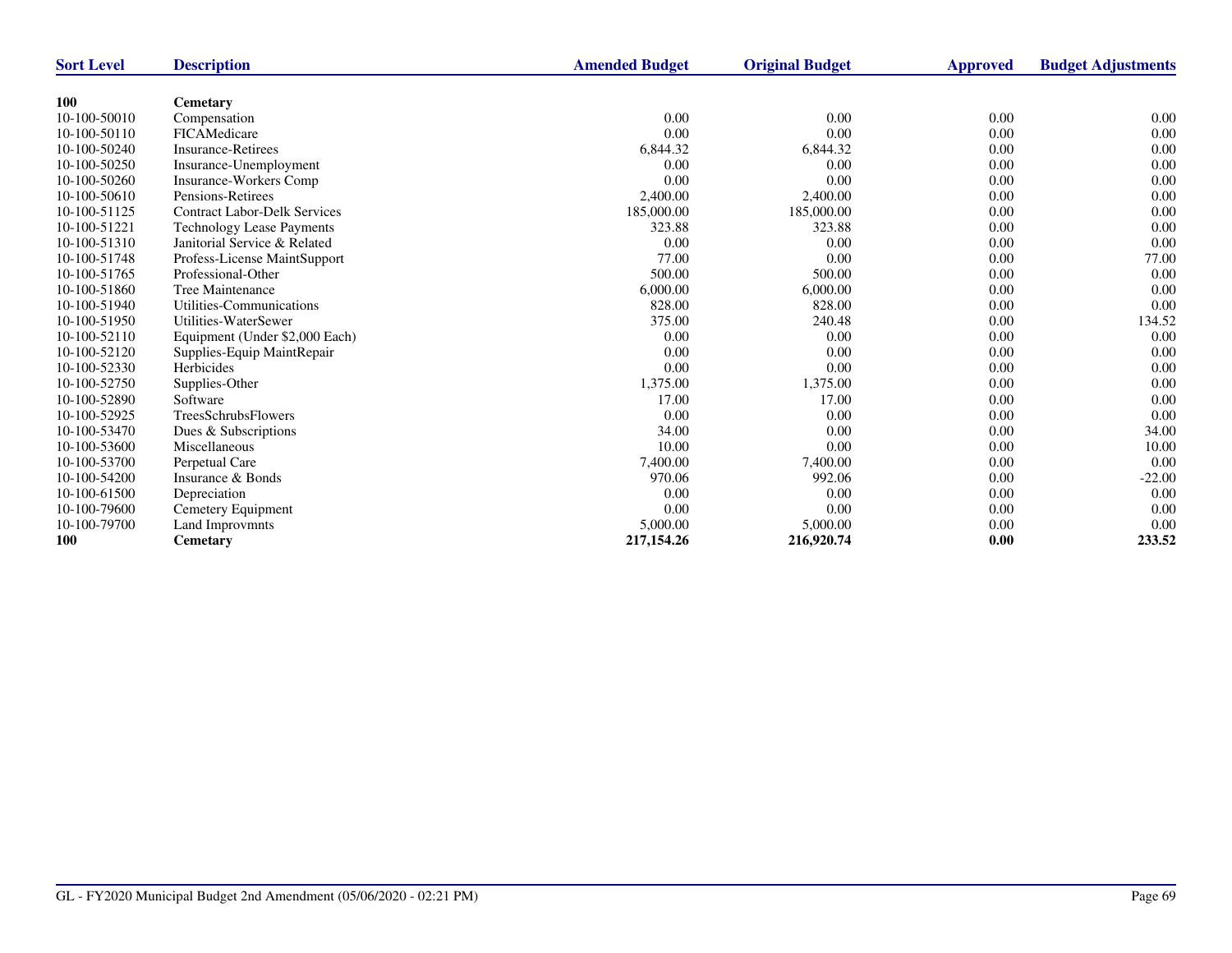| <b>Sort Level</b> | <b>Description</b> | <b>Amended Budget</b> | <b>Original Budget</b> | <b>Approved</b> | <b>Budget Adjustments</b> |
|-------------------|--------------------|-----------------------|------------------------|-----------------|---------------------------|
| Expense           | Expense            | 262,154.26            | 261,920.74             | 0.00            | 233.52                    |
| 10                | Cemetary           | $-7,890.24$           | 1,686.69               | 0.00            | $-9,109.89$               |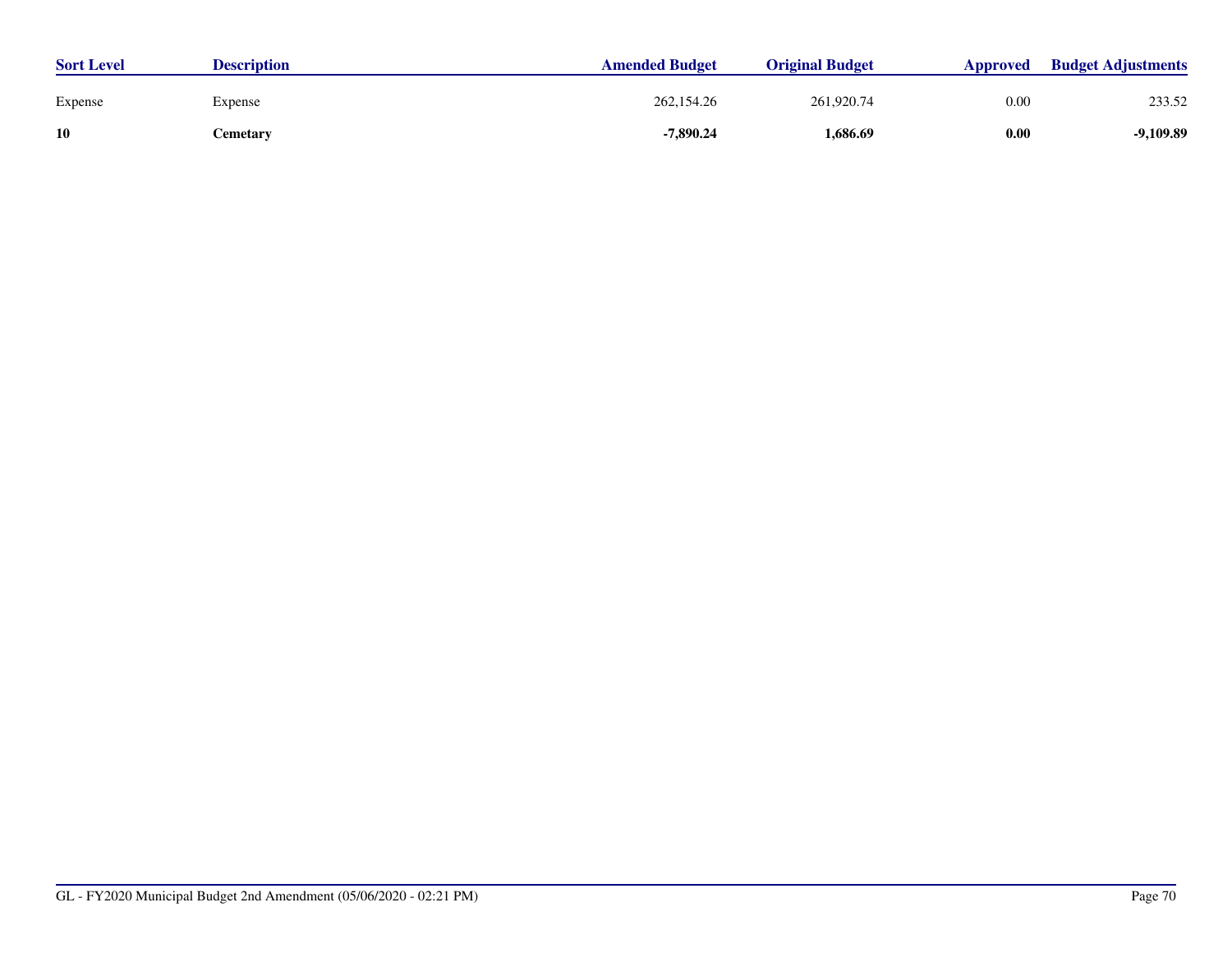| <b>Sort Level</b> | <b>Description</b>     | <b>Amended Budget</b> | <b>Original Budget</b> | Approved | <b>Budget Adjustments</b> |
|-------------------|------------------------|-----------------------|------------------------|----------|---------------------------|
|                   |                        |                       |                        |          |                           |
| 12                | <b>CDBG Harristown</b> |                       |                        |          |                           |
| Revenue           | Revenue                |                       |                        |          |                           |
| <b>120</b>        | <b>CDBG Harristown</b> |                       |                        |          |                           |
| 12-120-43338      | State Grant            | 0.00                  | 0.00                   | 0.00     | 0.00                      |
| 12-120-47155      | Harristown CDBG        | 0.00                  | 0.00                   | 0.00     | 0.00                      |
| 12-120-47170      | Program Income         | 0.00                  | 0.00                   | 0.00     | $0.00\,$                  |
| <b>120</b>        | <b>CDBG Harristown</b> | 0.00                  | 0.00                   | 0.00     | 0.00                      |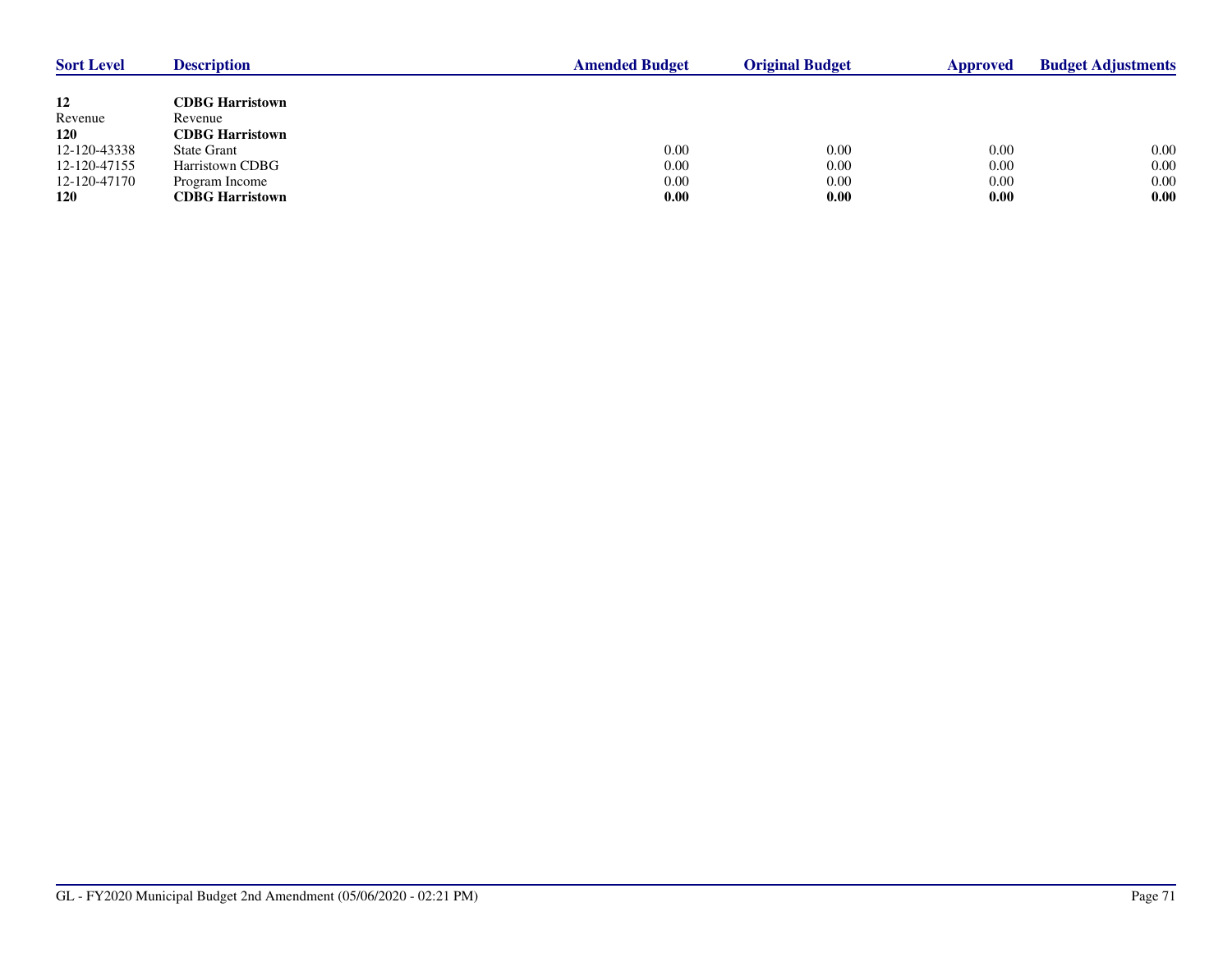| <b>Sort Level</b> | <b>Description</b>                               | <b>Amended Budget</b> | <b>Original Budget</b> | <b>Approved</b> | <b>Budget Adjustments</b> |  |
|-------------------|--------------------------------------------------|-----------------------|------------------------|-----------------|---------------------------|--|
| Revenue           | Revenue                                          | 0.00                  | 0.00                   | 0.00            | $0.00\,$                  |  |
| Expense<br>073    | Expense<br><b>Interfund Approp &amp; Trnsfrs</b> |                       |                        |                 |                           |  |
| 12-073-60120      | CDBG Fund Transfer In From GF                    | 0.00                  | 0.00                   | 0.00            | 0.00                      |  |
| 12-073-62010      | Transfer Out - General Fund                      | 0.00                  | 0.00                   | 0.00            | 0.00                      |  |
| 073               | <b>Interfund Approp &amp; Trnsfrs</b>            | 0.00                  | 0.00                   | 0.00            | 0.00                      |  |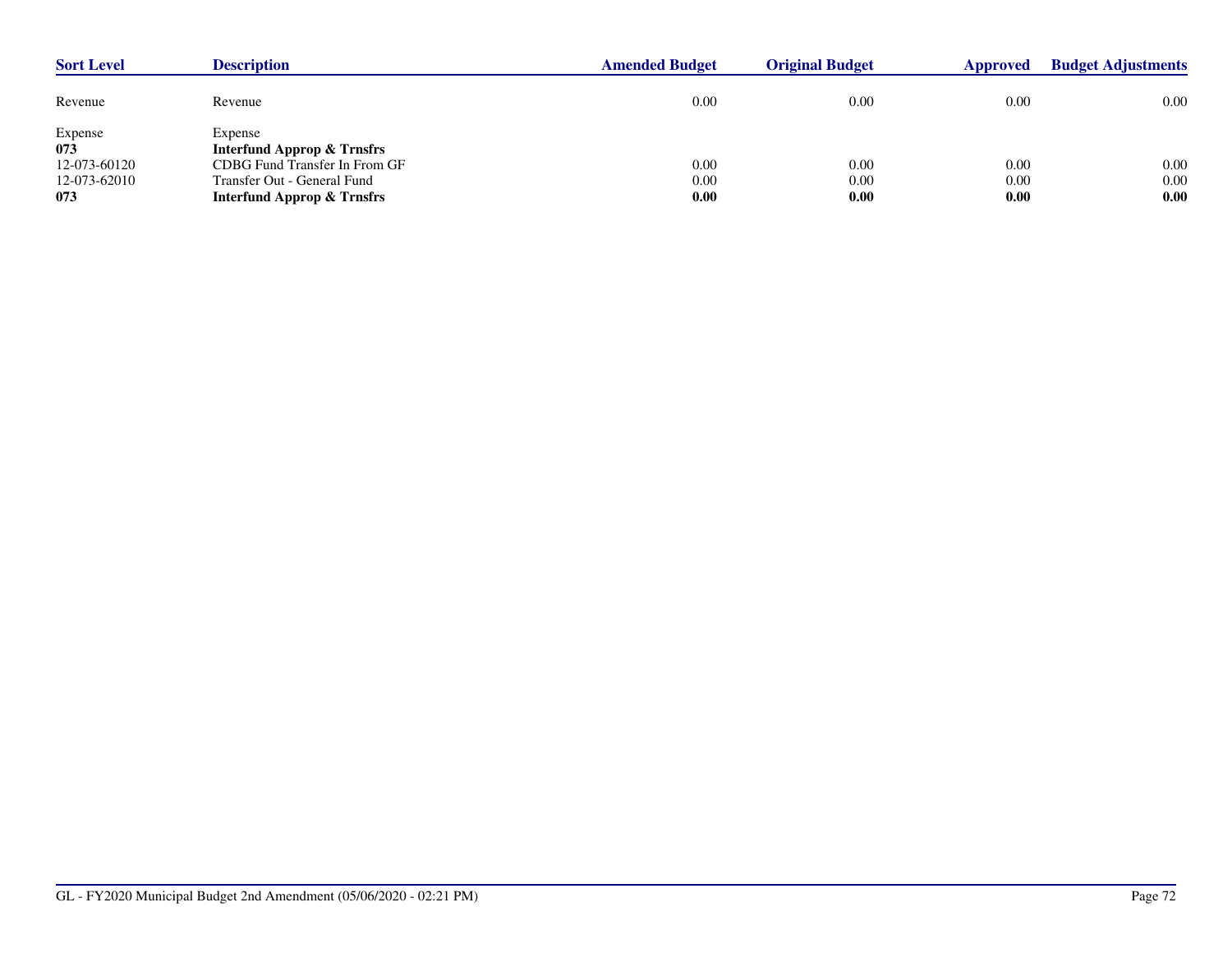| <b>Sort Level</b> | <b>Description</b>           | <b>Amended Budget</b> | <b>Original Budget</b> | Approved | <b>Budget Adjustments</b> |
|-------------------|------------------------------|-----------------------|------------------------|----------|---------------------------|
|                   |                              |                       |                        |          |                           |
| 120               | <b>CDBG Harristown</b>       |                       |                        |          |                           |
| 12-120-51006      | <b>Acquistition Phase II</b> | 0.00                  | 0.00                   | 0.00     | 0.00                      |
| 12-120-51757      | Professional Landfill        | 0.00                  | 0.00                   | 0.00     | 0.00                      |
| 12-120-51765      | Professional-Other           | 0.00                  | 0.00                   | 0.00     | 0.00                      |
| 12-120-51830      | <b>Street Paving CDBG</b>    | 0.00                  | 0.00                   | 0.00     | 0.00                      |
| 12-120-52500      | Supplies-Sidewalks           | 0.00                  | 0.00                   | 0.00     | 0.00                      |
| 12-120-56270      | Community Projects           | 0.00                  | 0.00                   | 0.00     | 0.00                      |
| <b>120</b>        | <b>CDBG Harristown</b>       | 0.00                  | 0.00                   | 0.00     | 0.00                      |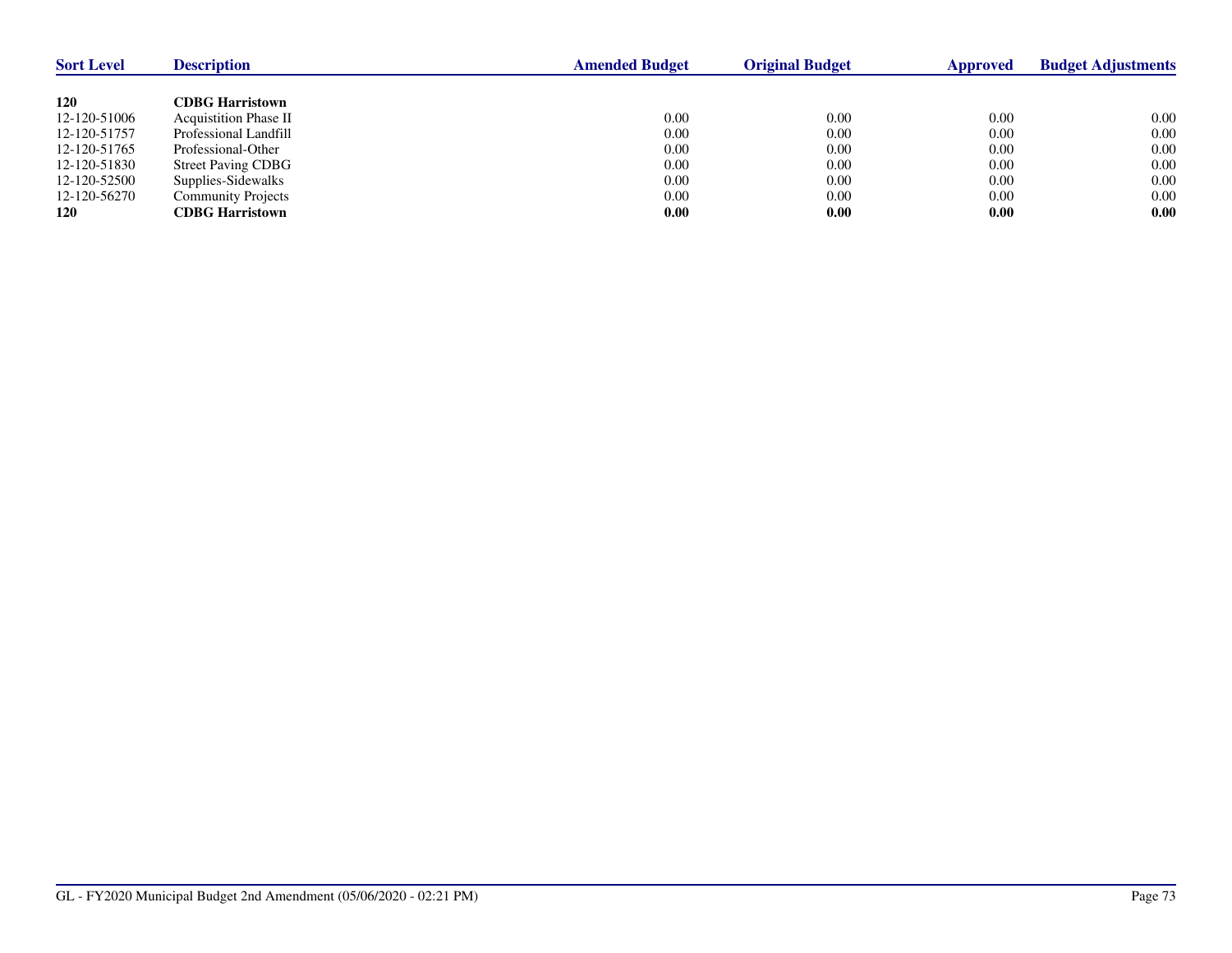| <b>Sort Level</b> | <b>Description</b>     | <b>Amended Budget</b> | <b>Original Budget</b> | <b>Approved</b> | <b>Budget Adjustments</b> |
|-------------------|------------------------|-----------------------|------------------------|-----------------|---------------------------|
| Expense           | Expense                | 0.00                  | 0.00                   | 0.00            | 0.00                      |
| 12                | <b>CDBG Harristown</b> | 0.00                  | 0.00                   | 0.00            | 0.00                      |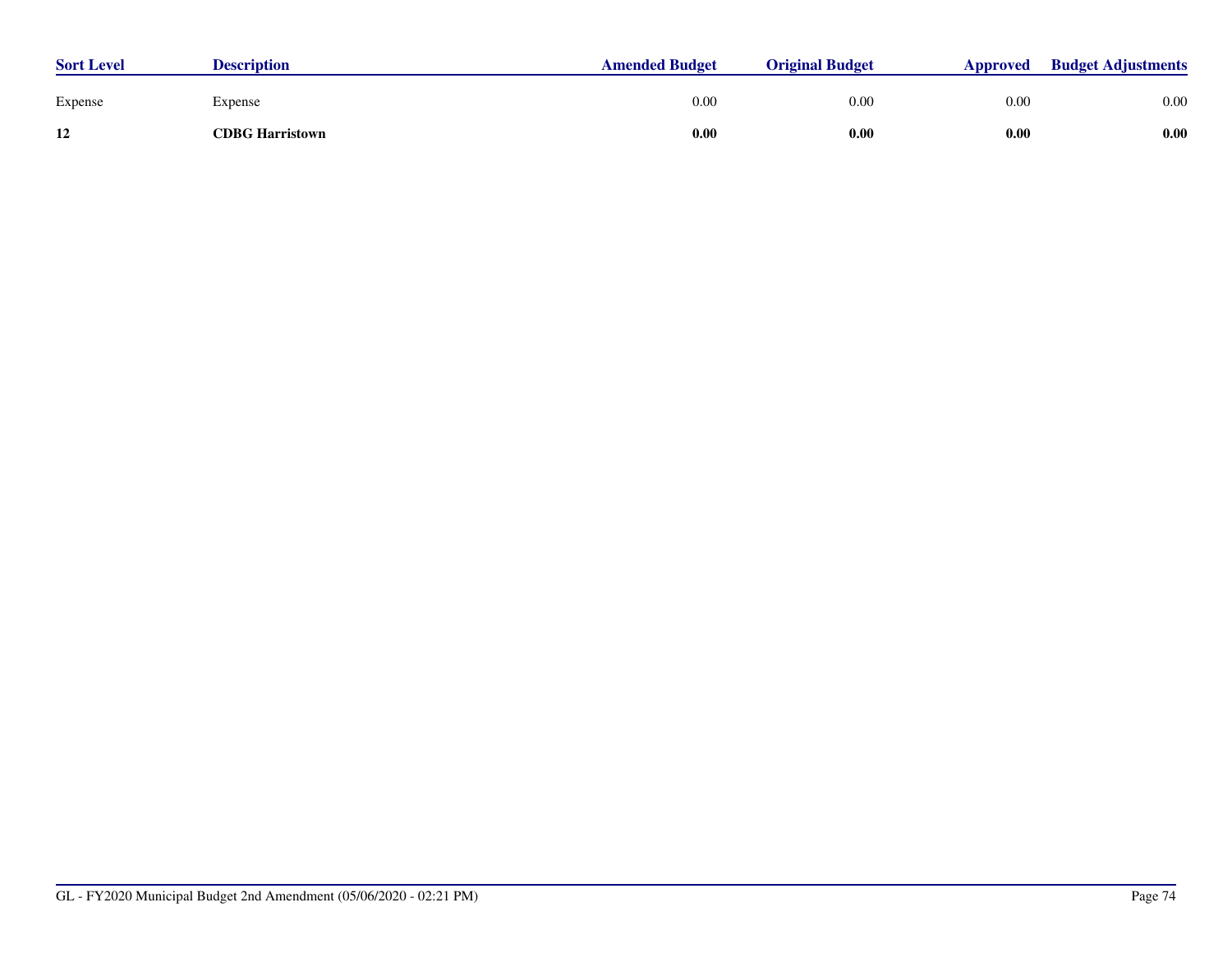| <b>Sort Level</b> | <b>Description</b>             | <b>Amended Budget</b> | <b>Original Budget</b> | <b>Approved</b> | <b>Budget Adjustments</b> |
|-------------------|--------------------------------|-----------------------|------------------------|-----------------|---------------------------|
|                   |                                |                       |                        |                 |                           |
| 13                | <b>Stormwater</b>              |                       |                        |                 |                           |
| Revenue           | Revenue                        |                       |                        |                 |                           |
| <b>130</b>        | <b>Stormwater</b>              |                       |                        |                 |                           |
| 13-130-40050      | Allowance for Uncollectible AR | 0.00                  | 0.00                   | 0.00            | 0.00                      |
| 13-130-40160      | <b>Penalty Charges</b>         | $-4,000.00$           | $-5.500.00$            | 0.00            | $-1,500.00$               |
| 13-130-40600      | <b>Stormwater Fees</b>         | $-250,000,00$         | $-247.500.00$          | 0.00            | 2,500.00                  |
| 13-130-46180      | Investment Income              | $-9,124.82$           | -9,902.46              | 0.00            | -777.64                   |
| 13-130-46220      | Proceeds for Sale of Assets    | 0.00                  | 0.00                   | 0.00            | 0.00                      |
| 13-130-46225      | Gain or Loss on Asset Disposal | 0.00                  | 0.00                   | 0.00            | 0.00                      |
| 13-130-47270      | Appropriation-General Fund     | $-100,000,00$         | $-100,000,00$          | 0.00            | 0.00                      |
| <b>130</b>        | <b>Stormwater</b>              | $-363, 124.82$        | $-362.902.46$          | 0.00            | 222.36                    |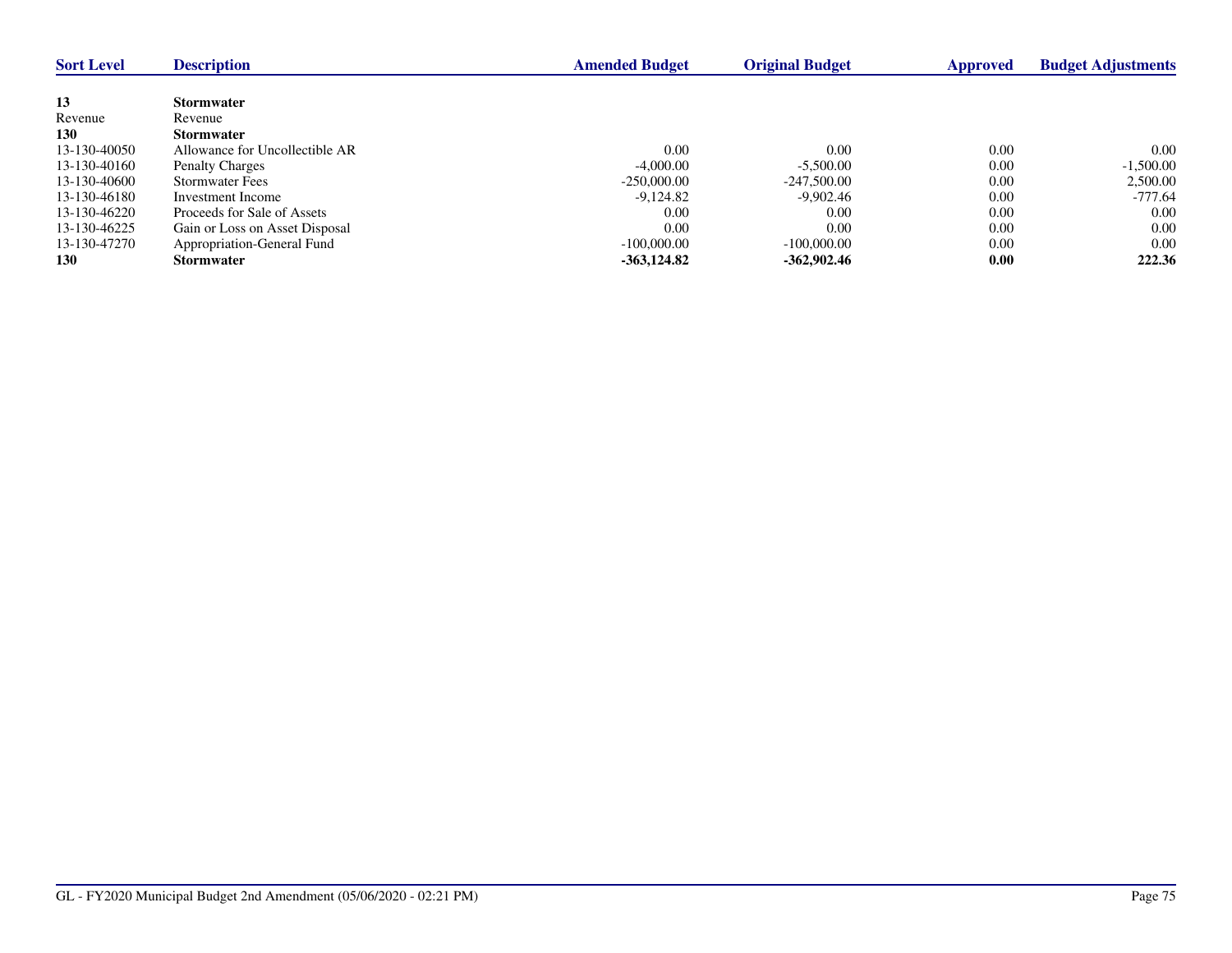| <b>Sort Level</b>                     | <b>Description</b>                                                    | <b>Amended Budget</b> | <b>Original Budget</b> | Approved     | <b>Budget Adjustments</b> |
|---------------------------------------|-----------------------------------------------------------------------|-----------------------|------------------------|--------------|---------------------------|
| Revenue                               | Revenue                                                               | 363,124.82            | 362,902.46             | 0.00         | 222.36                    |
| Expense<br>071<br>13-071-73547<br>071 | Expense<br><b>Debt Service</b><br>Amortization<br><b>Debt Service</b> | 0.00<br>0.00          | 0.00<br>0.00           | 0.00<br>0.00 | 0.00<br>0.00              |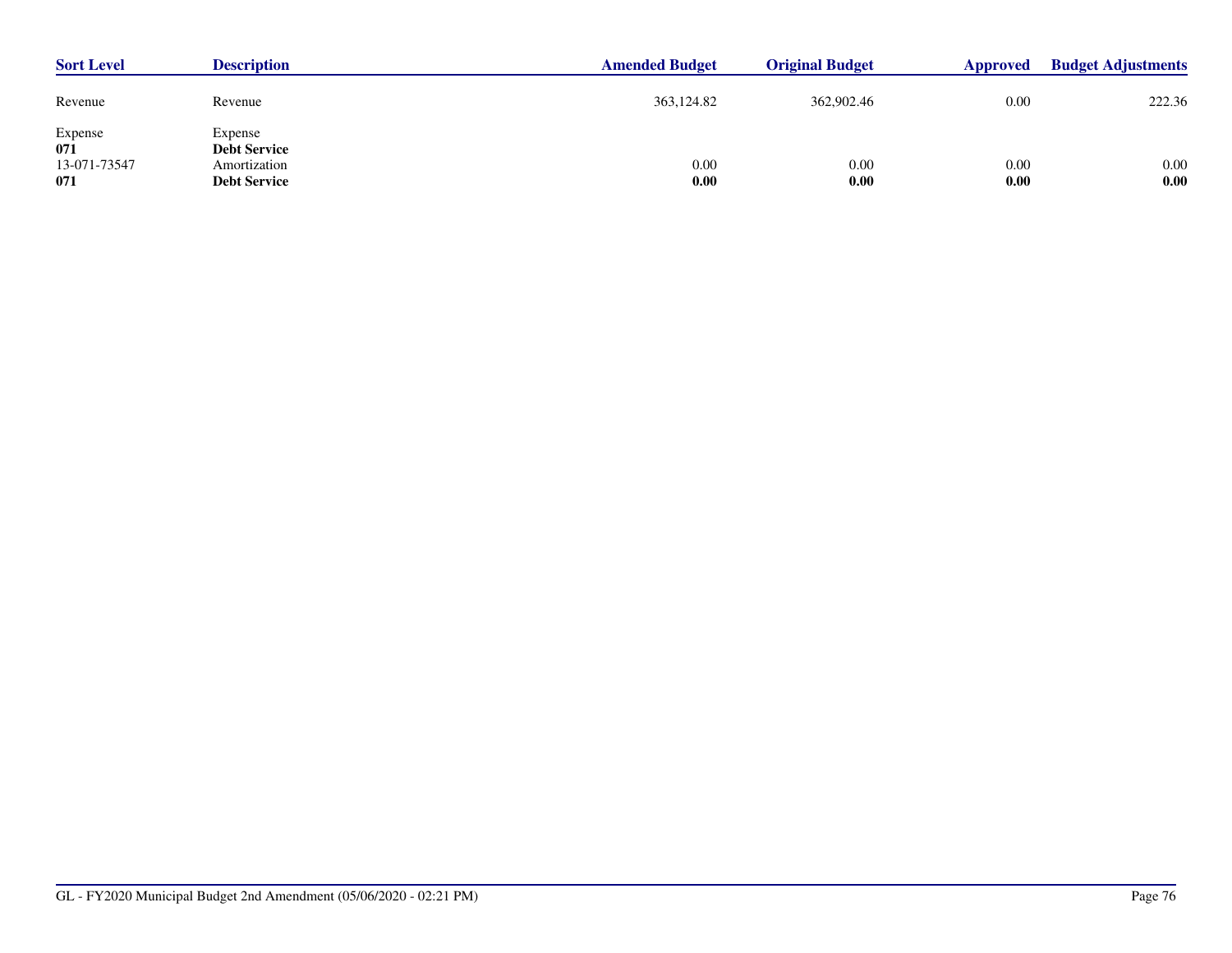| <b>Sort Level</b>          | <b>Description</b>                                                                                 | <b>Amended Budget</b> | <b>Original Budget</b> | Approved     | <b>Budget Adjustments</b> |
|----------------------------|----------------------------------------------------------------------------------------------------|-----------------------|------------------------|--------------|---------------------------|
| 073<br>13-073-62010<br>073 | <b>Interfund Approp &amp; Trnsfrs</b><br>Transfer Out - General Fund<br>Interfund Approp & Trnsfrs | $0.00\,$<br>$0.00\,$  | 0.00<br>0.00           | 0.00<br>0.00 | 0.00<br>0.00              |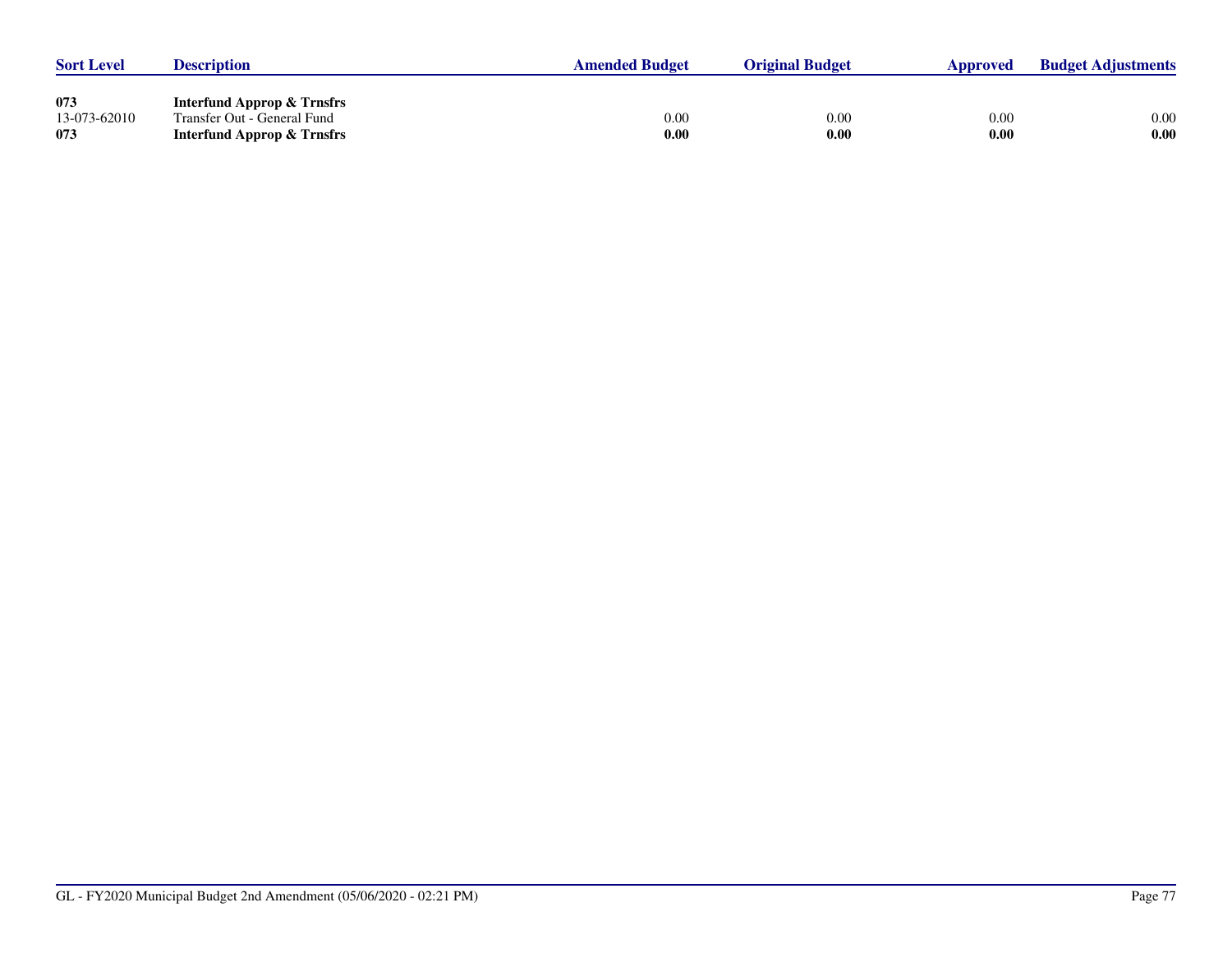| <b>Sort Level</b> | <b>Description</b>               | <b>Amended Budget</b> | <b>Original Budget</b> | <b>Approved</b> | <b>Budget Adjustments</b> |
|-------------------|----------------------------------|-----------------------|------------------------|-----------------|---------------------------|
|                   |                                  |                       |                        |                 |                           |
| 130               | <b>Stormwater</b>                |                       |                        |                 |                           |
| 13-130-50010      | Compensation                     | 81,563.25             | 81,608.64              | 0.00            | $-45.39$                  |
| 13-130-50011      | Emergency - Compensation         | 3,200.00              | 0.00                   | $0.00\,$        | 3,200.00                  |
| 13-130-50060      | Compensation-On Call Pay         | 3,633.27              | 3,247.27               | 0.00            | 386.00                    |
| 13-130-50070      | Overtime-Non Salaried            | 1,672.50              | 5,508.77               | 0.00            | $-3,836.27$               |
| 13-130-50080      | Compensation-Deferred            | 0.00                  | 0.00                   | $0.00\,$        | 0.00                      |
| 13-130-50110      | FICAMedicare                     | 6,438.45              | 6,380.40               | 0.00            | 58.05                     |
| 13-130-50210      | Insurance-Dental                 | 551.64                | 514.28                 | 0.00            | 37.36                     |
| 13-130-50220      | Insurance-Life                   | 443.21                | 424.84                 | $0.00\,$        | 18.37                     |
| 13-130-50230      | Insurance-Medical                | 18,673.14             | 21,556.29              | 0.00            | $-2,883.15$               |
| 13-130-50231      | Insurance-HRA                    | 567.77                | 0.00                   | 0.00            | 567.77                    |
| 13-130-50240      | <b>Insurance-Retirees</b>        | 0.00                  | 0.00                   | 0.00            | $0.00\,$                  |
| 13-130-50250      | Insurance-Unemployment           | 152.35                | 720.20                 | 0.00            | $-567.85$                 |
| 13-130-50260      | Insurance-Workers Comp           | 4,772.04              | 1,650.99               | 0.00            | 3,121.05                  |
| 13-130-50280      | Vacation                         | 0.00                  | 0.00                   | 0.00            | 0.00                      |
| 13-130-50710      | Retirement - CERS                | 20,947.16             | 21,741.72              | $0.00\,$        | $-794.56$                 |
| 13-130-50711      | Retirement - OPEB                | 0.00                  | 0.00                   | 0.00            | 0.00                      |
| 13-130-50810      | Uniforms                         | 1,200.00              | 635.00                 | 0.00            | 565.00                    |
| 13-130-51220      | <b>Equipment Rental</b>          | 5,000.00              | 0.00                   | $0.00\,$        | 5,000.00                  |
| 13-130-51221      | <b>Technology Lease Payments</b> | 0.00                  | 0.00                   | 0.00            | 0.00                      |
| 13-130-51230      | FreightShippingHandling          | 50.00                 | 50.00                  | 0.00            | 0.00                      |
| 13-130-51510      | PhysicalsRestsVaccines           | 50.00                 | 50.00                  | $0.00\,$        | 0.00                      |
| 13-130-51745      | Professional-Consultant          | 14,000.00             | 14,000.00              | 0.00            | $0.00\,$                  |
| 13-130-51748      | Profess-License MaintSupport     | 250.00                | 312.50                 | 0.00            | $-62.50$                  |
| 13-130-51755      | Profess-Equip MaintRepair        | 2,550.00              | 3,000.00               | $0.00\,$        | $-450.00$                 |
| 13-130-51765      | Professional-Other               | 14,500.00             | 20,000.00              | 0.00            | $-5,500.00$               |
| 13-130-51775      | Prof-Storm Sewer                 | 0.00                  | 0.00                   | 0.00            | 0.00                      |
| 13-130-51780      | Profess-Vehicle RepairMaint      | 3,000.00              | 3,000.00               | $0.00\,$        | 0.00                      |
| 13-130-51860      | Tree Maintenance                 | 3,000.00              | 0.00                   | 0.00            | 3,000.00                  |
| 13-130-51940      | Utilities-Communications         | 1,300.00              | 1,300.00               | 0.00            | 0.00                      |
| 13-130-52020      | Supplies-Bldg MaintRepair        | 0.00                  | 0.00                   | $0.00\,$        | 0.00                      |
| 13-130-52110      | Equipment (Under \$2,000 Each)   | 250.00                | 250.00                 | 0.00            | $0.00\,$                  |
| 13-130-52120      | Supplies-Equip MaintRepair       | 1,500.00              | 1,500.00               | 0.00            | 0.00                      |
| 13-130-52250      | Fuel, Oil, Fluids                | 6,500.00              | 7,000.00               | $0.00\,$        | $-500.00$                 |
| 13-130-52310      | GravelRock                       | 5,000.00              | 5,000.00               | 0.00            | 0.00                      |
| 13-130-52311      | <b>Supplies Yard Repairs</b>     | 2,500.00              | 2,500.00               | 0.00            | 0.00                      |
| 13-130-52330      | Herbicides                       | 0.00                  | 0.00                   | $0.00\,$        | 0.00                      |
| 13-130-52700      | Supplies-Office                  | 0.00                  | 0.00                   | 0.00            | $0.00\,$                  |
| 13-130-52750      | Supplies-Other                   | 0.00                  | 0.00                   | 0.00            | 0.00                      |
| 13-130-52840      | Postage-Meter & Related          | 0.00                  | 0.00                   | 0.00            | 0.00                      |
| 13-130-52865      | Supplies-SafetyProtective        | 500.00                | 500.00                 | 0.00            | 0.00                      |
| 13-130-52880      | Signs & Barricades               | 0.00                  | 0.00                   | 0.00            | 0.00                      |
| 13-130-52890      | Software                         | 350.00                | 350.00                 | $0.00\,$        | $0.00\,$                  |
| 13-130-52895      | Supplies-Storm Crew              | 7,500.00              | 10,000.00              | 0.00            | $-2,500.00$               |
| 13-130-52950      | Vehicle-Supplies RepairMaint     | 850.00                | 850.00                 | 0.00            | 0.00                      |
| 13-130-53460      | ConferenceTrainSchool            | $0.00\,$              | 0.00                   | $0.00\,$        | $0.00\,$                  |
| 13-130-53470      | Dues & Subscriptions             | 53.20                 | 0.00                   | 0.00            | 53.20                     |
| 13-130-53500      | Easements                        | $0.00\,$              | 0.00                   | 0.00            | 0.00                      |
| 13-130-53600      | Miscellaneous                    | 0.00                  | 0.00                   | $0.00\,$        | 0.00                      |
| 13-130-53850      | TravelLodgingMeals               | 0.00                  | 0.00                   | 0.00            | 0.00                      |
|                   |                                  |                       |                        |                 |                           |

GL - FY2020 Municipal Budget 2nd Amendment (05/06/2020 - 02:21 PM) Page 78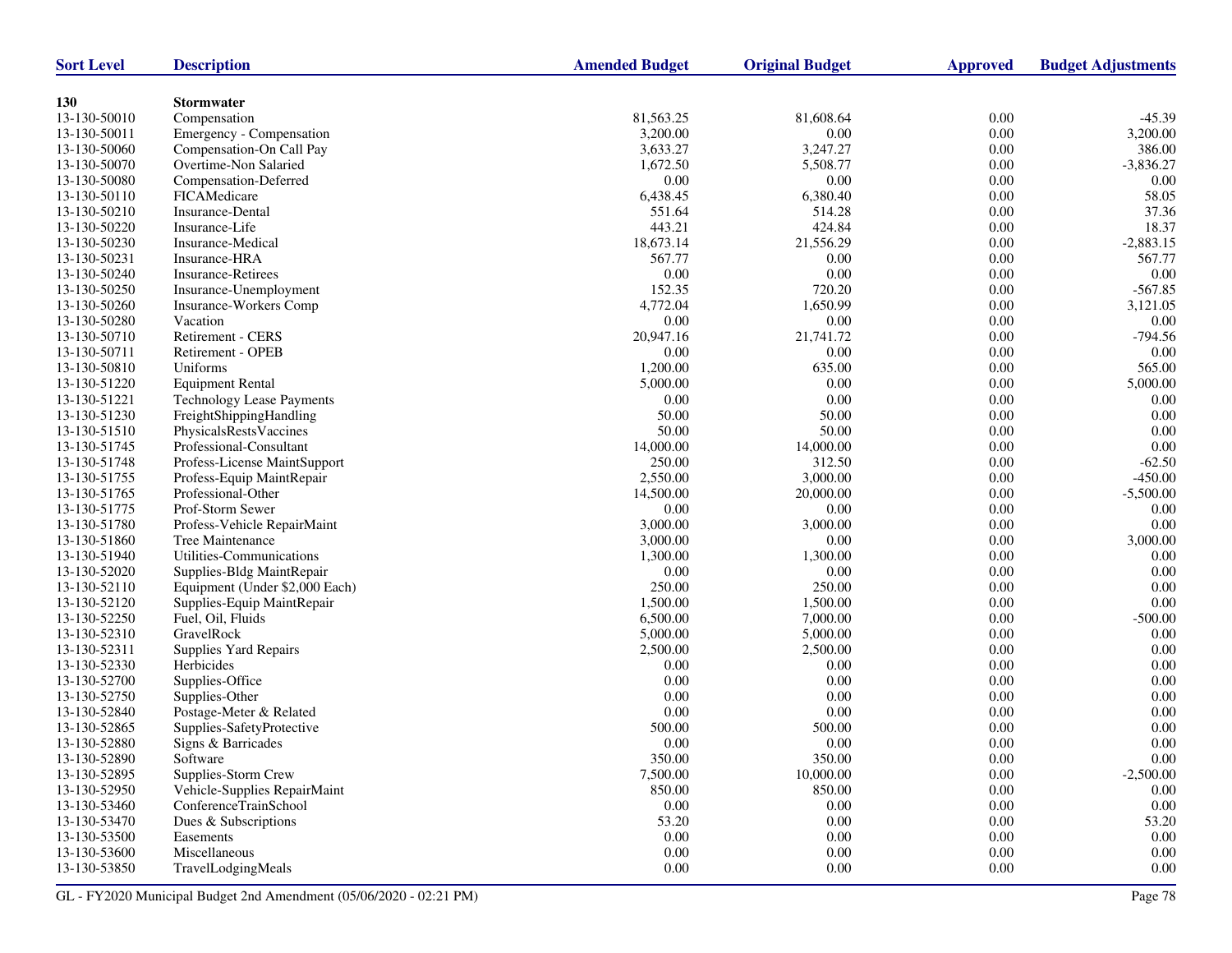| <b>Sort Level</b> | <b>Description</b>             | <b>Amended Budget</b> | <b>Original Budget</b> | Approved | <b>Budget Adjustments</b> |
|-------------------|--------------------------------|-----------------------|------------------------|----------|---------------------------|
|                   |                                |                       |                        |          |                           |
| 13-130-54200      | Insurance & Bonds              | 0.00                  | 153.33                 | 0.00     | $-153.33$                 |
| 13-130-54490      | <b>JudgementsSettlements</b>   | 0.00                  | 0.00                   | 0.00     | 0.00                      |
| 13-130-61500      | Depreciation                   | 0.00                  | 0.00                   | 0.00     | 0.00                      |
| 13-130-71313      | Land & Improvmnts - Stormwater | 0.00                  | 0.00                   | 0.00     | 0.00                      |
| 13-130-71413      | Plant-In-Service - Stormwater  | 0.00                  | 0.00                   | 0.00     | 0.00                      |
| 13-130-71513      | Vehicle - Stormwater           | 0.00                  | 0.00                   | 0.00     | 0.00                      |
| 13-130-72113      | Buildling - Stormwater         | 0.00                  | 0.00                   | 0.00     | 0.00                      |
| 13-130-72213      | Equipment - Stormwater         | 0.00                  | 0.00                   | 0.00     | 0.00                      |
| 13-130-73550      | Reserve for Capital Improvmnt  | 0.00                  | 0.00                   | 0.00     | 0.00                      |
| <b>130</b>        | <b>Stormwater</b>              | 212,517.98            | 213,804.23             | 0.00     | $-1.286.25$               |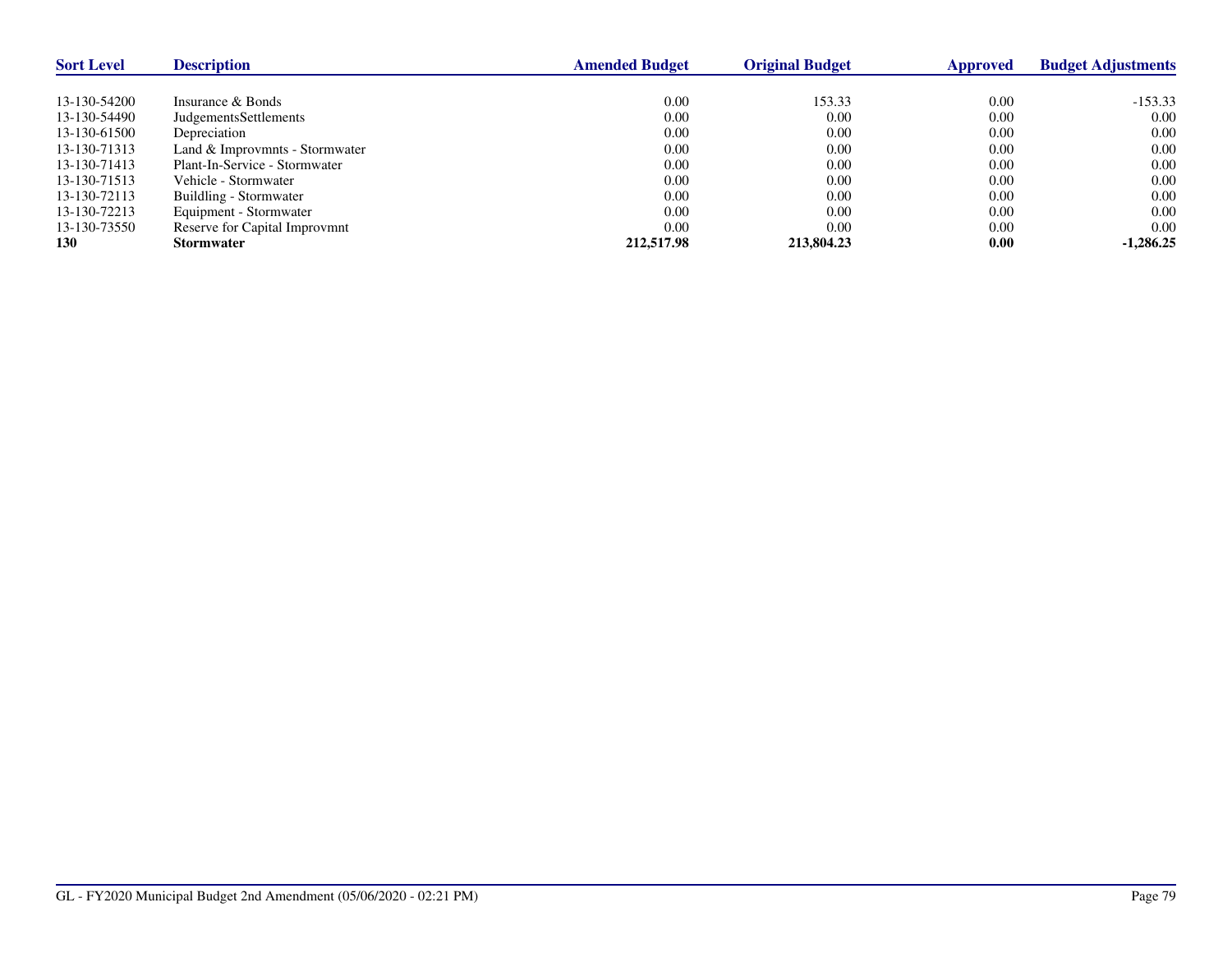| <b>Sort Level</b> | <b>Description</b> | <b>Amended Budget</b> | <b>Original Budget</b> | <b>Approved</b> | <b>Budget Adjustments</b> |
|-------------------|--------------------|-----------------------|------------------------|-----------------|---------------------------|
| Expense           | Expense            | 212,517.98            | 213,804.23             | 0.00            | 286.25.                   |
| 13                | Stormwater         | 150,606.84            | 149,098.23             | 0.00            | -1,063.89                 |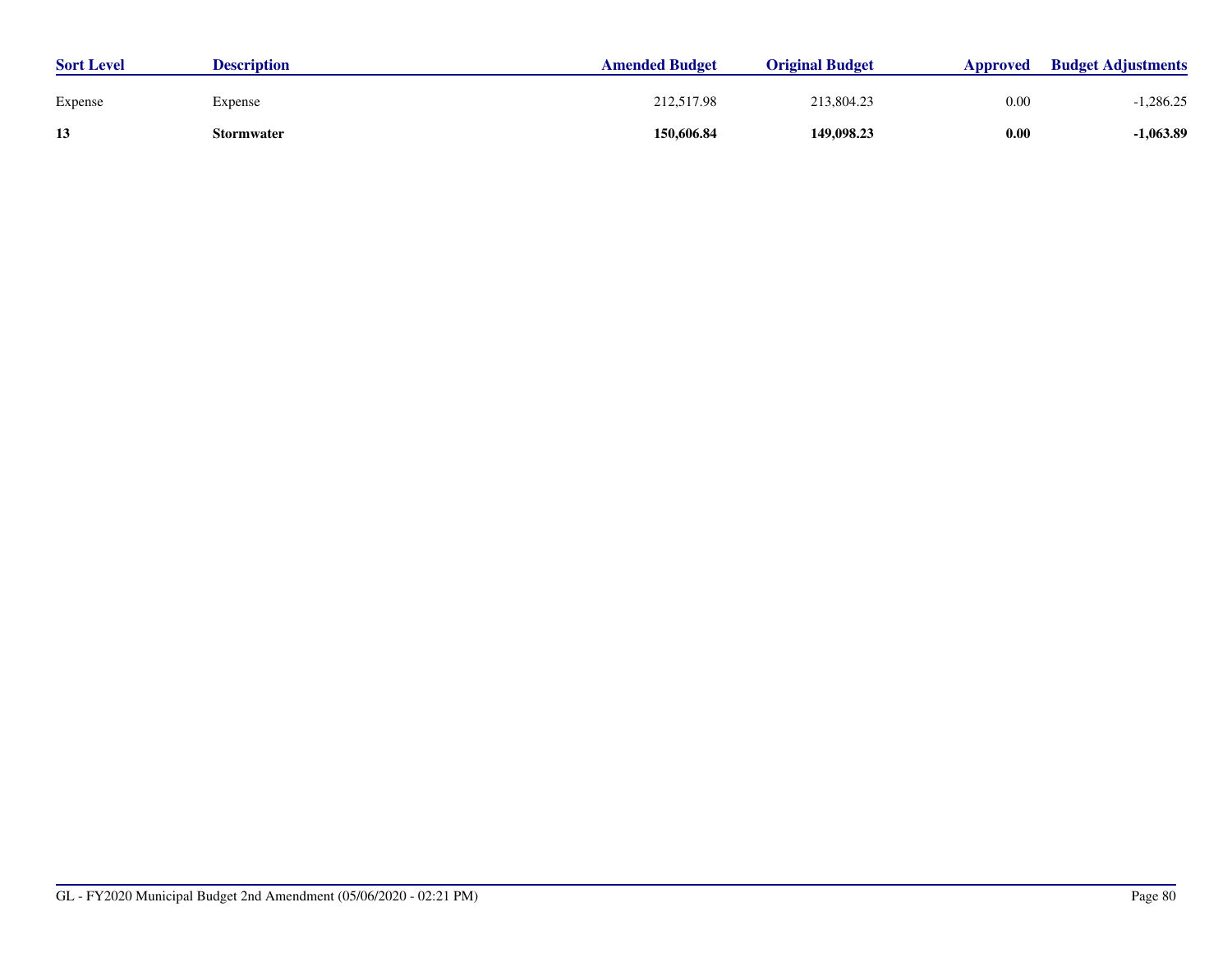| <b>Sort Level</b> | <b>Description</b>            | <b>Amended Budget</b> | <b>Original Budget</b> | Approved | <b>Budget Adjustments</b> |  |
|-------------------|-------------------------------|-----------------------|------------------------|----------|---------------------------|--|
|                   |                               |                       |                        |          |                           |  |
| 14                | 911 Fund (Pyble to Fiscal Ct) |                       |                        |          |                           |  |
| Revenue           | Revenue                       |                       |                        |          |                           |  |
| <b>140</b>        | <b>911 Fee</b>                |                       |                        |          |                           |  |
| 14-140-48500      | 911 Fees                      | 0.00                  | 0.00                   | 0.00     | 0.00                      |  |
| <b>140</b>        | <b>911 Fee</b>                | 0.00                  | 0.00                   | 0.00     | 0.00                      |  |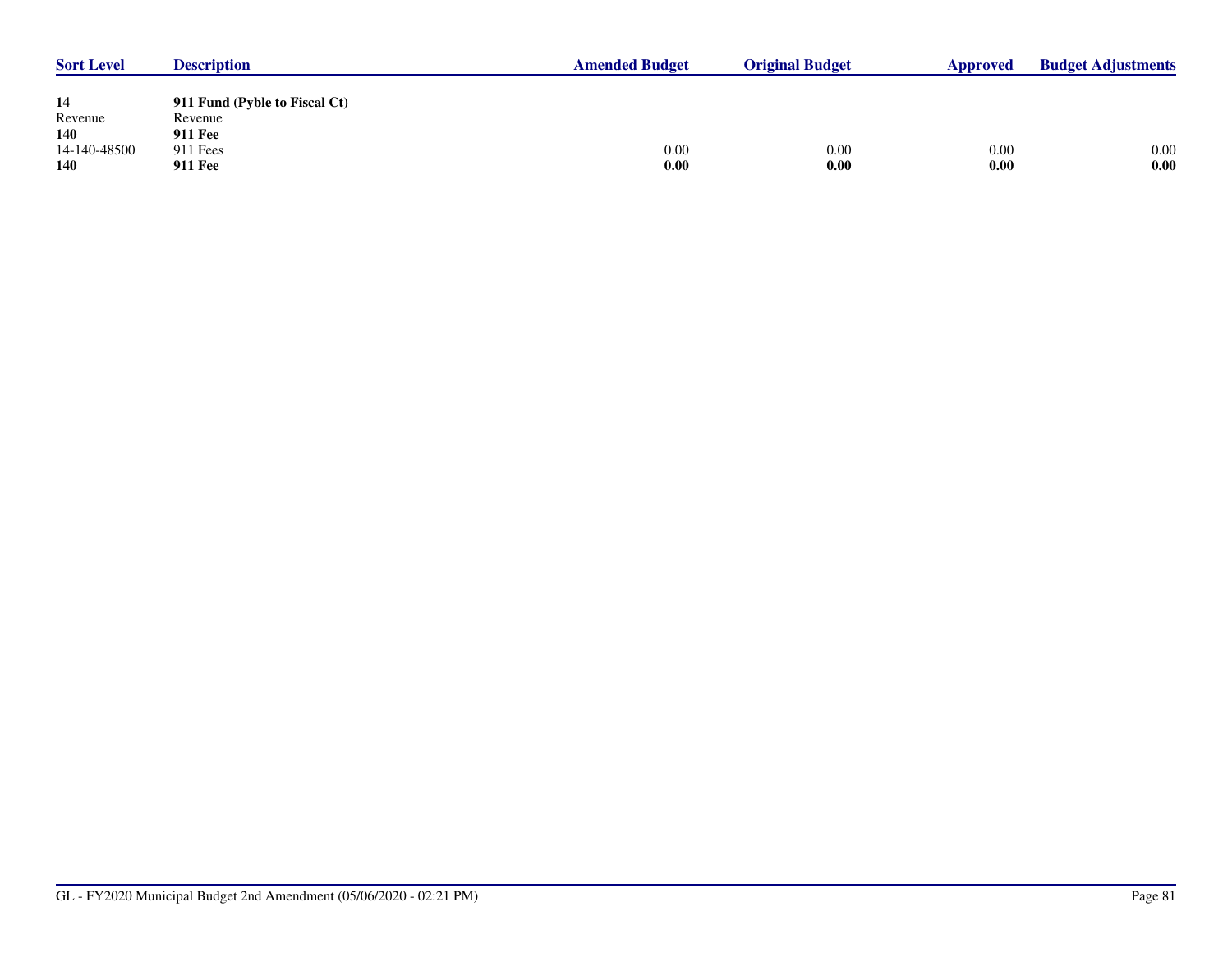| <b>Sort Level</b>                                   | <b>Description</b>                                                         | <b>Amended Budget</b> | <b>Original Budget</b> | Approved     | <b>Budget Adjustments</b> |
|-----------------------------------------------------|----------------------------------------------------------------------------|-----------------------|------------------------|--------------|---------------------------|
| Revenue                                             | Revenue                                                                    | 0.00                  | 0.00                   | 0.00         | 0.00                      |
| Expense<br><b>140</b><br>14-140-51251<br><b>140</b> | Expense<br><b>911 Fee</b><br>911 Fees (Due to Fiscal Ct)<br><b>911 Fee</b> | 0.00<br>0.00          | 0.00<br>0.00           | 0.00<br>0.00 | 0.00<br>0.00              |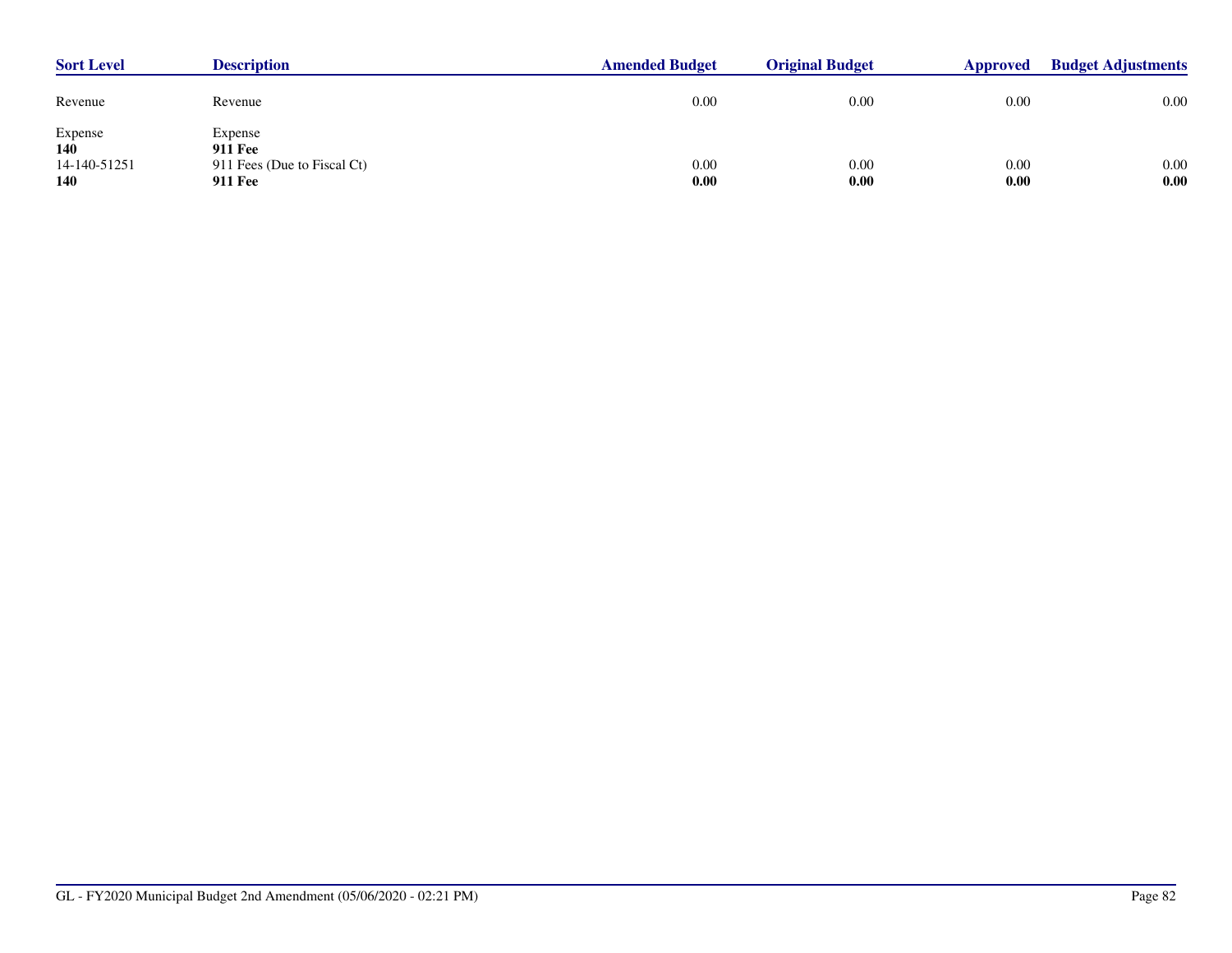| <b>Sort Level</b> | <b>Description</b>            | <b>Amended Budget</b> | <b>Original Budget</b> | Approved | <b>Budget Adjustments</b> |
|-------------------|-------------------------------|-----------------------|------------------------|----------|---------------------------|
| Expense           | Expense                       | 0.00                  | 0.00                   | 0.00     | 0.00                      |
| 14                | 911 Fund (Pyble to Fiscal Ct) | 0.00                  | 0.00                   | 0.00     | 0.00                      |